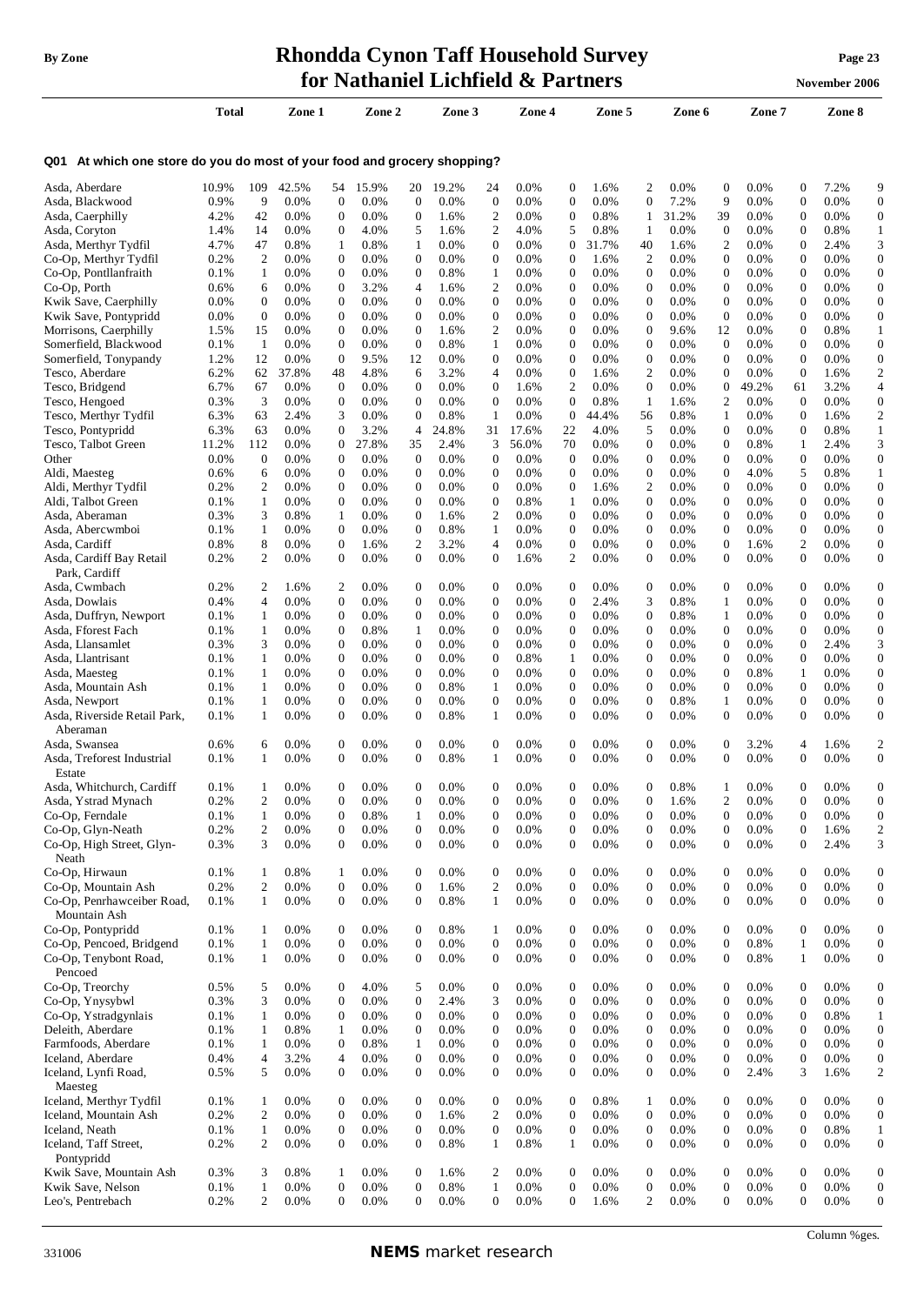## **By** Zone **Rhondda Cynon Taff Household Survey Page** 24 **for Nathaniel Lichfield & Partners November** 2006

|                                                     | Total        |                   | Zone 1          |                              | Zone 2       |                   | Zone 3          |                       | Zone 4          |                       | Zone 5       |                                  | Zone 6          |                                      | Zone 7          |                                      | Zone 8       |                                  |
|-----------------------------------------------------|--------------|-------------------|-----------------|------------------------------|--------------|-------------------|-----------------|-----------------------|-----------------|-----------------------|--------------|----------------------------------|-----------------|--------------------------------------|-----------------|--------------------------------------|--------------|----------------------------------|
|                                                     |              |                   |                 |                              |              |                   |                 |                       |                 |                       |              |                                  |                 |                                      |                 |                                      |              |                                  |
| Leo's, Porth<br>Lidl, Aberdare                      | 0.1%<br>0.1% | 1<br>$\mathbf{1}$ | $0.0\%$<br>0.8% | $\mathbf{0}$<br>$\mathbf{1}$ | 0.8%<br>0.0% | 1<br>$\mathbf{0}$ | $0.0\%$<br>0.0% | 0<br>$\boldsymbol{0}$ | $0.0\%$<br>0.0% | 0<br>$\boldsymbol{0}$ | 0.0%<br>0.0% | $\mathbf{0}$<br>$\boldsymbol{0}$ | $0.0\%$<br>0.0% | $\boldsymbol{0}$<br>$\boldsymbol{0}$ | $0.0\%$<br>0.0% | $\boldsymbol{0}$<br>$\boldsymbol{0}$ | 0.0%<br>0.0% | $\boldsymbol{0}$<br>$\mathbf{0}$ |
| Lidl, Caerphilly                                    | 0.2%         | $\overline{c}$    | $0.0\%$         | $\boldsymbol{0}$             | $0.0\%$      | $\boldsymbol{0}$  | 0.8%            | 1                     | $0.0\%$         | 0                     | $0.0\%$      | $\boldsymbol{0}$                 | 0.8%            | 1                                    | $0.0\%$         | $\boldsymbol{0}$                     | $0.0\%$      | $\boldsymbol{0}$                 |
| Lidl, Neath                                         | 0.3%         | 3                 | 0.0%            | $\mathbf{0}$                 | 0.0%         | $\boldsymbol{0}$  | $0.0\%$         | $\mathbf{0}$          | $0.0\%$         | 0                     | 0.0%         | $\mathbf{0}$                     | $0.0\%$         | $\boldsymbol{0}$                     | $0.0\%$         | $\mathbf{0}$                         | 2.4%         | 3                                |
| Lidl, Pontardawe                                    | 0.1%         | $\mathbf{1}$      | 0.0%            | $\boldsymbol{0}$             | 0.0%         | $\mathbf{0}$      | 0.0%            | $\mathbf{0}$          | 0.0%            | 0                     | 0.0%         | $\overline{0}$                   | 0.0%            | $\boldsymbol{0}$                     | 0.0%            | $\mathbf{0}$                         | 0.8%         | $\mathbf{1}$                     |
| Lidl, Porth                                         | 0.3%         | 3                 | 0.0%            | $\mathbf{0}$                 | 1.6%         | 2                 | 0.8%            | 1                     | 0.0%            | 0                     | 0.0%         | $\overline{0}$                   | 0.0%            | $\boldsymbol{0}$                     | 0.0%            | $\mathbf{0}$                         | 0.0%         | $\mathbf{0}$                     |
| Lidl, Tylorstown                                    | 0.1%         | $\mathbf{1}$      | 0.0%            | $\boldsymbol{0}$             | 0.8%         | $\mathbf{1}$      | 0.0%            | $\mathbf{0}$          | $0.0\%$         | $\boldsymbol{0}$      | 0.0%         | $\overline{0}$                   | $0.0\%$         | $\boldsymbol{0}$                     | 0.0%            | $\mathbf{0}$                         | 0.0%         | $\mathbf{0}$                     |
| Local shops, Glyn-Neath                             | 0.1%         | $\mathbf{1}$      | 0.0%            | $\mathbf{0}$                 | 0.0%         | $\overline{0}$    | 0.0%            | $\mathbf{0}$          | $0.0\%$         | 0                     | 0.0%         | $\overline{0}$                   | 0.0%            | $\boldsymbol{0}$                     | 0.0%            | $\mathbf{0}$                         | 0.8%         | $\mathbf{1}$                     |
| Local shops, Pontyclun                              | 0.1%         | 1                 | $0.0\%$         | $\boldsymbol{0}$             | 0.0%         | $\mathbf{0}$      | 0.0%            | $\boldsymbol{0}$      | 0.8%            | 1                     | $0.0\%$      | $\boldsymbol{0}$                 | $0.0\%$         | $\boldsymbol{0}$                     | 0.0%            | $\mathbf{0}$                         | $0.0\%$      | $\boldsymbol{0}$                 |
| Lowcost, Treorchy                                   | 0.2%         | 2                 | 0.0%            | $\mathbf{0}$                 | 1.6%         | 2                 | $0.0\%$         | $\mathbf{0}$          | 0.0%            | $\mathbf{0}$          | 0.0%         | $\mathbf{0}$                     | 0.0%            | $\mathbf{0}$                         | 0.0%            | 0                                    | 0.0%         | $\boldsymbol{0}$                 |
| Marks and Spencer, Cardiff                          | 0.2%         | 2                 | 0.0%            | $\boldsymbol{0}$             | 0.8%         | 1                 | 0.0%            | $\boldsymbol{0}$      | 0.0%            | $\mathbf{0}$          | 0.0%         | $\mathbf{0}$                     | 0.8%            | 1                                    | 0.0%            | $\mathbf{0}$                         | 0.0%         | $\boldsymbol{0}$                 |
| Marks and Spencer,                                  | 0.1%         | $\mathbf{1}$      | 0.0%            | $\mathbf{0}$                 | 0.0%         | $\overline{0}$    | 0.8%            | 1                     | 0.0%            | $\mathbf{0}$          | 0.0%         | $\mathbf{0}$                     | 0.0%            | $\boldsymbol{0}$                     | 0.0%            | 0                                    | 0.0%         | $\boldsymbol{0}$                 |
| Culverhouse Cross,<br>Cardiff                       |              |                   |                 |                              |              |                   |                 |                       |                 |                       |              |                                  |                 |                                      |                 |                                      |              |                                  |
| Marks and Spencer,<br>Pontypridd                    | 0.4%         | $\overline{4}$    | 0.8%            | 1                            | 0.0%         | $\boldsymbol{0}$  | 2.4%            | 3                     | 0.0%            | 0                     | 0.0%         | $\boldsymbol{0}$                 | 0.0%            | $\mathbf{0}$                         | 0.0%            | $\overline{0}$                       | 0.0%         | 0                                |
| Marks and Spencer, Swansea                          | 0.1%         | 1                 | 0.8%            | 1                            | 0.0%         | 0                 | 0.0%            | 0                     | $0.0\%$         | 0                     | 0.0%         | $\mathbf{0}$                     | $0.0\%$         | $\mathbf 0$                          | 0.0%            | 0                                    | 0.0%         | $\boldsymbol{0}$                 |
| Marks and Spencer, Talbot<br>Green                  | 0.2%         | $\overline{c}$    | $0.0\%$         | $\boldsymbol{0}$             | 0.8%         | 1                 | 0.0%            | $\mathbf{0}$          | 0.0%            | $\boldsymbol{0}$      | 0.0%         | $\mathbf{0}$                     | 0.0%            | $\boldsymbol{0}$                     | 0.8%            | 1                                    | 0.0%         | $\boldsymbol{0}$                 |
| Morrisons, Baglan Industrial<br>Estate, Port Talbot | 0.1%         | 1                 | 0.0%            | $\theta$                     | 0.0%         | $\overline{0}$    | 0.0%            | $\mathbf{0}$          | 0.0%            | 0                     | 0.0%         | $\mathbf{0}$                     | 0.0%            | $\mathbf{0}$                         | 0.0%            | 0                                    | 0.8%         | 1                                |
| Morrisons, Barry                                    | 0.1%         | 1                 | 0.0%            | $\mathbf{0}$                 | 0.0%         | 0                 | 0.8%            | 1                     | 0.0%            | 0                     | 0.0%         | $\mathbf{0}$                     | 0.0%            | $\mathbf{0}$                         | 0.0%            | $\mathbf{0}$                         | 0.0%         | $\boldsymbol{0}$                 |
| Morrisons, Cardiff                                  | 0.1%         | 1                 | 0.0%            | $\mathbf{0}$                 | 0.8%         | 1                 | 0.0%            | $\mathbf{0}$          | 0.0%            | $\mathbf{0}$          | 0.0%         | $\mathbf{0}$                     | 0.0%            | $\boldsymbol{0}$                     | 0.0%            | $\mathbf{0}$                         | 0.0%         | $\mathbf{0}$                     |
| Morrisons, Ebbw Vale                                | 0.3%         | 3                 | 0.8%            | $\mathbf{1}$                 | 0.0%         | $\boldsymbol{0}$  | 0.0%            | $\mathbf{0}$          | $0.0\%$         | 0                     | 1.6%         | 2                                | $0.0\%$         | 0                                    | 0.0%            | $\boldsymbol{0}$                     | 0.0%         | $\boldsymbol{0}$                 |
| Morrisons, Neath                                    | 0.6%         | 6                 | 0.8%            | 1                            | 0.0%         | 0                 | 0.0%            | $\mathbf{0}$          | $0.0\%$         | $\mathbf{0}$          | 0.0%         | $\mathbf{0}$                     | 0.0%            | $\overline{0}$                       | 0.0%            | 0                                    | 4.0%         | 5                                |
| Morrisons, Newport                                  | 0.1%         | 1                 | $0.0\%$         | $\mathbf{0}$                 | $0.0\%$      | $\boldsymbol{0}$  | $0.0\%$         | $\boldsymbol{0}$      | 0.0%            | 0                     | 0.0%         | $\mathbf{0}$                     | $0.8\%$         | 1                                    | $0.0\%$         | $\mathbf{0}$                         | 0.0%         | $\boldsymbol{0}$                 |
| Morrisons, Port Talbot                              | 0.8%         | 8                 | $0.0\%$         | $\boldsymbol{0}$             | $0.0\%$      | 0                 | $0.0\%$         | $\boldsymbol{0}$      | $0.0\%$         | 0                     | 0.0%         | $\mathbf{0}$                     | $0.0\%$         | $\boldsymbol{0}$                     | 0.8%            | 1                                    | 5.6%         | 7                                |
| Morrisons, Risca                                    | 0.4%         | $\overline{4}$    | 0.0%            | $\boldsymbol{0}$             | 0.0%         | $\mathbf{0}$      | 0.0%            | $\boldsymbol{0}$      | 0.0%            | $\boldsymbol{0}$      | 0.0%         | $\mathbf{0}$                     | 3.2%            | $\overline{4}$                       | 0.0%            | $\mathbf{0}$                         | 0.0%         | $\mathbf{0}$                     |
| Morrisons, Rogerstone                               | 0.5%         | 5                 | 0.0%            | $\boldsymbol{0}$             | 0.0%         | $\overline{0}$    | 0.0%            | $\mathbf{0}$          | 0.0%            | $\boldsymbol{0}$      | 0.0%         | $\boldsymbol{0}$                 | 4.0%            | 5                                    | 0.0%            | $\overline{0}$                       | 0.0%         | $\boldsymbol{0}$                 |
| Patels, Dunraven Place                              | 0.1%         | $\mathbf{1}$      | 0.0%            | $\mathbf{0}$                 | 0.0%         | $\mathbf{0}$      | 0.0%            | $\boldsymbol{0}$      | 0.0%            | $\boldsymbol{0}$      | 0.0%         | $\mathbf{0}$                     | 0.0%            | $\boldsymbol{0}$                     | 0.8%            | $\mathbf{1}$                         | 0.0%         | $\mathbf{0}$                     |
| Sainsburys, Bridgend                                | 2.1%         | 21                | $0.0\%$         | $\boldsymbol{0}$             | 1.6%         | $\overline{2}$    | $0.0\%$         | $\boldsymbol{0}$      | 0.8%            | 1                     | 0.0%         | $\boldsymbol{0}$                 | $0.0\%$         | $\boldsymbol{0}$                     | 14.5%           | 18                                   | 0.0%         | $\boldsymbol{0}$                 |
| Sainsburys, M4 Services,<br><b>Bridgend</b>         | 0.4%         | $\overline{4}$    | $0.0\%$         | $\mathbf{0}$                 | 0.0%         | 0                 | 0.0%            | $\overline{0}$        | 0.8%            | 1                     | 0.0%         | $\mathbf{0}$                     | $0.0\%$         | $\boldsymbol{0}$                     | 2.4%            | 3                                    | 0.0%         | $\boldsymbol{0}$                 |
| Sainsburys, Sarn                                    | 0.1%         | 1                 | 0.0%            | $\boldsymbol{0}$             | 0.0%         | $\overline{0}$    | 0.0%            | $\boldsymbol{0}$      | 0.0%            | 0                     | 0.0%         | $\mathbf{0}$                     | 0.0%            | $\mathbf{0}$                         | 0.8%            | 1                                    | 0.0%         | $\boldsymbol{0}$                 |
| Sainsburys, Thornhill,<br>Cardiff                   | 0.2%         | 2                 | 0.8%            | $\mathbf{1}$                 | 0.0%         | $\overline{0}$    | 0.0%            | $\mathbf{0}$          | 0.0%            | $\boldsymbol{0}$      | 0.0%         | $\overline{0}$                   | 0.8%            | $\mathbf{1}$                         | 0.0%            | 0                                    | 0.0%         | $\boldsymbol{0}$                 |
| Somerfield, Bridgend                                | 0.1%         | 1                 | 0.0%            | $\mathbf{0}$                 | 0.0%         | $\overline{0}$    | 0.0%            | $\mathbf{0}$          | $0.0\%$         | $\boldsymbol{0}$      | 0.0%         | $\mathbf{0}$                     | 0.0%            | $\mathbf{0}$                         | 0.0%            | $\mathbf{0}$                         | 0.8%         | $\mathbf{1}$                     |
| Somerfield, Church Village                          | 0.5%         | 5                 | 0.0%            | $\mathbf{0}$                 | 0.0%         | $\overline{0}$    | 0.0%            | $\mathbf{0}$          | 4.0%            | 5                     | 0.0%         | $\overline{0}$                   | 0.0%            | $\boldsymbol{0}$                     | 0.0%            | $\mathbf{0}$                         | 0.0%         | $\mathbf{0}$                     |
| Somerfield, High Street,<br>Treorchy                | 0.7%         | 7                 | $0.0\%$         | $\mathbf 0$                  | 5.6%         | 7                 | 0.0%            | $\boldsymbol{0}$      | 0.0%            | $\boldsymbol{0}$      | 0.0%         | $\theta$                         | 0.0%            | $\boldsymbol{0}$                     | 0.0%            | $\mathbf{0}$                         | 0.0%         | $\boldsymbol{0}$                 |
| Somerfield, Maesteg                                 | 1.1%         | 11                | $0.0\%$         | $\mathbf 0$                  | 0.0%         | 0                 | $0.0\%$         | 0                     | 0.0%            | 0                     | 0.0%         | $\mathbf{0}$                     | $0.0\%$         | $\mathbf 0$                          | 6.5%            | 8                                    | 2.4%         | 3                                |
| Somerfield, Nelson                                  | 0.4%         | $\overline{4}$    | $0.0\%$         | $\mathbf 0$                  | 0.0%         | 0                 | 1.6%            | 2                     | 0.0%            | $\mathbf{0}$          | 0.8%         | 1                                | $0.8\%$         | 1                                    | $0.0\%$         | 0                                    | 0.0%         | $\boldsymbol{0}$                 |
| Somerfield, Pontypridd                              | 0.5%         | 5                 | 0.0%            | $\boldsymbol{0}$             | 0.0%         | $\boldsymbol{0}$  | 3.2%            | 4                     | 0.8%            | 1                     | 0.0%         | $\boldsymbol{0}$                 | 0.0%            | $\boldsymbol{0}$                     | 0.0%            | $\mathbf{0}$                         | 0.0%         | $\boldsymbol{0}$                 |
| Somerfield, Taff Street,<br>Pontypridd              | 0.1%         | $\mathbf{1}$      | 0.0%            | $\mathbf{0}$                 | 0.0%         | $\overline{0}$    | 0.8%            | 1                     | 0.0%            | $\mathbf{0}$          | 0.0%         | $\mathbf{0}$                     | 0.0%            | $\overline{0}$                       | 0.0%            | $\overline{0}$                       | 0.0%         | $\boldsymbol{0}$                 |
| Somerfield, Tonteg                                  | 0.1%         | 1                 | 0.0%            | $\mathbf{0}$                 | 0.0%         | $\mathbf{0}$      | 0.0%            | 0                     | 0.8%            | 1                     | 0.0%         | $\boldsymbol{0}$                 | 0.0%            | $\boldsymbol{0}$                     | 0.0%            | $\boldsymbol{0}$                     | 0.0%         | $\mathbf{0}$                     |
| Somerfield, Tonyrefail                              | 0.1%         | $\mathbf{1}$      | $0.0\%$         | $\boldsymbol{0}$             | 0.8%         | 1                 | 0.0%            | $\mathbf{0}$          | 0.0%            | $\boldsymbol{0}$      | 0.0%         | $\boldsymbol{0}$                 | 0.0%            | $\boldsymbol{0}$                     | 0.0%            | $\boldsymbol{0}$                     | 0.0%         | $\mathbf{0}$                     |
| Spar, Beddau                                        | 0.1%         | $\mathbf{1}$      | 0.0%            | $\boldsymbol{0}$             | 0.0%         | $\mathbf{0}$      | 0.0%            | $\boldsymbol{0}$      | 0.8%            | $\mathbf{1}$          | 0.0%         | $\boldsymbol{0}$                 | $0.0\%$         | $\boldsymbol{0}$                     | 0.0%            | $\boldsymbol{0}$                     | 0.0%         | $\mathbf{0}$                     |
| Spar, Porth                                         | 0.1%         | $\mathbf{1}$      | 0.0%            | $\mathbf{0}$                 | 0.8%         | $\mathbf{1}$      | 0.0%            | $\boldsymbol{0}$      | 0.0%            | $\boldsymbol{0}$      | 0.0%         | $\mathbf{0}$                     | 0.0%            | $\boldsymbol{0}$                     | 0.0%            | $\mathbf{0}$                         | 0.0%         | $\mathbf{0}$                     |
| Tesco, Caerphilly                                   | 1.0%         | 10                | 0.0%            | $\boldsymbol{0}$             | 0.0%         | $\mathbf{0}$      | 0.0%            | $\mathbf{0}$          | 0.0%            | $\boldsymbol{0}$      | 0.8%         | 1                                | 7.2%            | 9                                    | 0.0%            | $\mathbf{0}$                         | 0.0%         | $\mathbf{0}$                     |
| Tesco, Cardiff                                      | 0.1%         | $\mathbf{1}$      | 0.0%            | $\boldsymbol{0}$             | 0.0%         | $\overline{0}$    | 0.0%            | $\boldsymbol{0}$      | 0.8%            | $\mathbf{1}$          | 0.0%         | $\mathbf{0}$                     | 0.0%            | $\boldsymbol{0}$                     | 0.0%            | $\mathbf{0}$                         | 0.0%         | $\boldsymbol{0}$                 |
| Tesco, High Street, Glyn-<br>Neath                  | 0.4%         | $\overline{4}$    | 0.0%            | $\mathbf{0}$                 | 0.0%         | $\overline{0}$    | 0.0%            | $\boldsymbol{0}$      | 0.0%            | $\overline{0}$        | 0.0%         | $\boldsymbol{0}$                 | 0.0%            | $\boldsymbol{0}$                     | 0.0%            | $\mathbf{0}$                         | 3.2%         | 4                                |
| Tesco, Llansamlet                                   | 0.2%         | 2                 | 0.0%            | $\mathbf{0}$                 | 0.0%         | $\mathbf{0}$      | 0.0%            | $\boldsymbol{0}$      | 0.0%            | $\boldsymbol{0}$      | 0.0%         | $\boldsymbol{0}$                 | 0.0%            | $\boldsymbol{0}$                     | 0.0%            | $\mathbf{0}$                         | 1.6%         | $\overline{c}$                   |
| Tesco, Llantrisant                                  | 0.7%         | $\tau$            | 0.0%            | $\boldsymbol{0}$             | 2.4%         | 3                 | 0.0%            | $\boldsymbol{0}$      | 2.4%            | 3                     | 0.0%         | $\boldsymbol{0}$                 | 0.0%            | $\boldsymbol{0}$                     | 0.8%            | 1                                    | 0.0%         | $\boldsymbol{0}$                 |
| Tesco, Main Street,<br>Blackwood                    | 0.1%         | $\mathbf{1}$      | 0.0%            | $\mathbf{0}$                 | 0.0%         | $\overline{0}$    | 0.0%            | $\boldsymbol{0}$      | 0.0%            | $\overline{0}$        | 0.0%         | $\boldsymbol{0}$                 | 0.8%            | 1                                    | 0.0%            | $\mathbf{0}$                         | 0.0%         | $\boldsymbol{0}$                 |
| Tesco, Neath                                        | 2.8%         | 28                | 0.0%            | $\mathbf{0}$                 | 0.0%         | 0                 | 0.0%            | $\boldsymbol{0}$      | 0.0%            | $\boldsymbol{0}$      | 0.0%         | $\boldsymbol{0}$                 | 0.0%            | $\boldsymbol{0}$                     | 0.8%            | 1                                    | 21.6%        | 27                               |
| Tesco, Neath Abbey                                  | 1.4%         | 14                | 1.6%            | $\overline{2}$               | 0.0%         | $\overline{0}$    | 0.0%            | $\boldsymbol{0}$      | 0.0%            | $\overline{0}$        | 0.0%         | $\boldsymbol{0}$                 | 0.0%            | $\boldsymbol{0}$                     | 0.0%            | $\mathbf{0}$                         | 9.6%         | 12                               |
| Tesco, Newport                                      | 0.2%         | 2                 | 0.0%            | $\boldsymbol{0}$             | 0.0%         | $\mathbf{0}$      | 0.0%            | $\boldsymbol{0}$      | 0.0%            | $\boldsymbol{0}$      | 0.0%         | $\boldsymbol{0}$                 | 1.6%            | $\overline{c}$                       | 0.0%            | $\boldsymbol{0}$                     | 0.0%         | $\boldsymbol{0}$                 |
| Tesco, Port Talbot                                  | 1.9%         | 19                | 0.0%            | $\boldsymbol{0}$             | 0.0%         | $\mathbf{0}$      | 0.0%            | $\boldsymbol{0}$      | 0.0%            | $\boldsymbol{0}$      | 0.0%         | $\boldsymbol{0}$                 | 0.0%            | $\boldsymbol{0}$                     | 4.0%            | 5                                    | 11.2%        | 14                               |
| Tesco, Treforest                                    | 0.6%         | 6                 | 0.0%            | $\boldsymbol{0}$             | 0.0%         | $\overline{0}$    | 3.2%            | $\overline{4}$        | 1.6%            | $\overline{c}$        | 0.0%         | $\boldsymbol{0}$                 | 0.0%            | $\boldsymbol{0}$                     | 0.0%            | $\mathbf{0}$                         | 0.0%         | $\mathbf{0}$                     |
| Tesco, Upper Boat                                   | 1.3%         | 13                | 0.0%            | $\mathbf{0}$                 | 0.8%         | $\mathbf{1}$      | 5.6%            | $\tau$                | 2.4%            | 3                     | 0.0%         | $\boldsymbol{0}$                 | 1.6%            | $\overline{c}$                       | 0.0%            | $\mathbf{0}$                         | 0.0%         | $\boldsymbol{0}$                 |
| Tesco, Western Avenue,<br>Cardiff                   | 0.2%         | 2                 | 0.0%            | $\mathbf{0}$                 | 0.0%         | $\overline{0}$    | 0.0%            | $\boldsymbol{0}$      | 0.8%            | 1                     | 0.0%         | $\mathbf{0}$                     | 0.8%            | $\mathbf{1}$                         | 0.0%            | $\overline{0}$                       | 0.0%         | $\boldsymbol{0}$                 |
| Tesco, Ystrad Mynach                                | 2.2%         | 22                | 0.0%            | $\mathbf{0}$                 | 0.0%         | $\overline{0}$    | 0.0%            | $\boldsymbol{0}$      | 0.0%            | $\boldsymbol{0}$      | 2.4%         | 3                                | 15.2%           | 19                                   | 0.0%            | $\mathbf{0}$                         | 0.0%         | $\boldsymbol{0}$                 |
| Internet / online / delivered                       | 0.5%         | 5                 | 0.0%            | $\boldsymbol{0}$             | 0.8%         | $\mathbf{1}$      | 0.0%            | $\boldsymbol{0}$      | 0.0%            | $\boldsymbol{0}$      | 0.8%         | $\mathbf{1}$                     | 0.8%            | $\mathbf{1}$                         | 0.8%            | $\mathbf{1}$                         | 0.8%         | $\mathbf{1}$                     |
| (Don't know / varies)                               | 2.2%         | 22                | 2.4%            | 3                            | 3.2%         | $\overline{4}$    | 3.2%            | $\overline{4}$        | 0.0%            | $\mathbf{0}$          | 0.0%         | $\overline{0}$                   | 4.0%            | 5                                    | 3.2%            | 4                                    | 1.6%         | $\overline{c}$                   |
| Base:                                               |              | 1003              |                 | 127                          |              | 126               |                 | 125                   |                 | 125                   |              | 126                              |                 | 125                                  |                 | 124                                  |              | 125                              |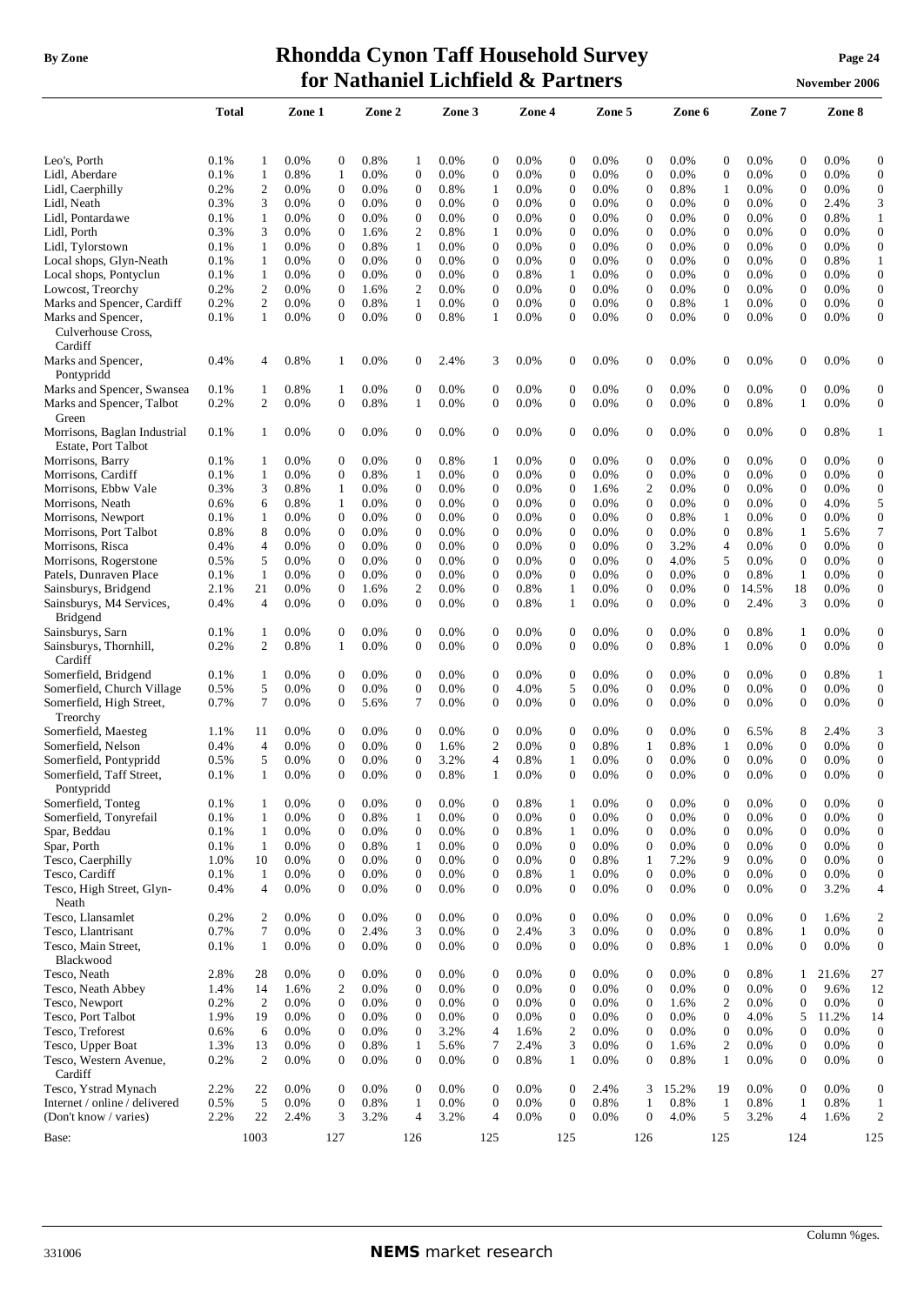# **By Zone Rhondda Cynon Taff Household Survey Page <sup>25</sup> for Nathaniel Lichfield & Partners November** 2006

|     |  | <br> |
|-----|--|------|
|     |  |      |
|     |  |      |
|     |  |      |
| - - |  |      |

|                                                                                             | Total           |                    | Zone 1             |                                  | Zone 2        |                                    | Zone 3             |                                  | Zone 4          |                                      | Zone 5        |                                      | Zone 6             |                                      | Zone 7          |                                      | Zone 8          |                                      |
|---------------------------------------------------------------------------------------------|-----------------|--------------------|--------------------|----------------------------------|---------------|------------------------------------|--------------------|----------------------------------|-----------------|--------------------------------------|---------------|--------------------------------------|--------------------|--------------------------------------|-----------------|--------------------------------------|-----------------|--------------------------------------|
|                                                                                             |                 |                    |                    |                                  |               |                                    |                    |                                  |                 |                                      |               |                                      |                    |                                      |                 |                                      |                 |                                      |
| Q02 Is there any other one store you use regularly for your main food and grocery shopping? |                 |                    |                    |                                  |               |                                    |                    |                                  |                 |                                      |               |                                      |                    |                                      |                 |                                      |                 |                                      |
| Asda, Aberdare                                                                              | 5.4%            | 54                 | 27.6%              | 35                               | 4.0%          | 5                                  | 4.8%               | 6                                | 0.8%            | 1                                    | 0.8%          | -1                                   | 0.0%               | $\boldsymbol{0}$                     | 0.8%            | 1                                    | 4.0%            | 5                                    |
| Asda, Blackwood                                                                             | 0.8%            | 8                  | 0.0%               | $\boldsymbol{0}$                 | 0.0%          | $\mathbf{0}$                       | 0.0%               | $\boldsymbol{0}$                 | 0.0%            | $\boldsymbol{0}$                     | 0.0%          | $\boldsymbol{0}$                     | 4.8%               | 6                                    | 1.6%            | 2                                    | 0.0%            | $\mathbf{0}$                         |
| Asda, Caerphilly                                                                            | 1.6%            | 16                 | $0.0\%$            | $\boldsymbol{0}$                 | 0.0%          | $\mathbf{0}$                       | 0.8%               | 1                                | 2.4%            | 3                                    | 0.8%          | $\mathbf{1}$                         | 8.8%               | 11                                   | $0.0\%$         | $\boldsymbol{0}$                     | 0.0%            | $\boldsymbol{0}$                     |
| Asda, Coryton                                                                               | 2.3%            | 23                 | $0.0\%$            | $\mathbf 0$                      | 4.0%          | 5                                  | 5.6%               | 7                                | 6.4%            | 8                                    | 0.0%          | $\mathbf{0}$                         | 1.6%               | $\overline{2}$                       | 0.8%            | 1                                    | $0.0\%$         | $\boldsymbol{0}$                     |
| Asda, Merthyr Tydfil<br>Co-Op, Merthyr Tydfil                                               | 2.5%<br>0.2%    | 25<br>2            | 0.8%<br>$0.0\%$    | 1<br>$\mathbf 0$                 | 0.0%<br>0.0%  | 0<br>0                             | $0.0\%$<br>$0.0\%$ | $\mathbf{0}$<br>0                | 0.0%<br>$0.0\%$ | $\mathbf 0$<br>$\mathbf 0$           | 18.3%<br>0.8% | 23<br>1                              | $0.0\%$<br>0.0%    | $\mathbf{0}$<br>$\boldsymbol{0}$     | 0.0%<br>0.8%    | $\boldsymbol{0}$<br>1                | 0.8%<br>$0.0\%$ | $\mathbf{1}$<br>$\boldsymbol{0}$     |
| Co-Op, Pontllanfraith                                                                       | 0.1%            | $\mathbf{1}$       | $0.0\%$            | $\boldsymbol{0}$                 | 0.0%          | 0                                  | 0.0%               | $\mathbf{0}$                     | 0.0%            | $\boldsymbol{0}$                     | 0.0%          | $\overline{0}$                       | 0.0%               | $\overline{0}$                       | 0.8%            | 1                                    | 0.0%            | $\mathbf{0}$                         |
| Co-Op, Porth                                                                                | 0.4%            | 4                  | $0.0\%$            | $\boldsymbol{0}$                 | 0.8%          | 1                                  | 2.4%               | 3                                | 0.0%            | $\mathbf 0$                          | 0.0%          | $\theta$                             | 0.0%               | $\theta$                             | 0.0%            | $\mathbf{0}$                         | 0.0%            | $\mathbf{0}$                         |
| Kwik Save, Caerphilly                                                                       | $0.0\%$         | $\overline{0}$     | $0.0\%$            | $\boldsymbol{0}$                 | 0.0%          | 0                                  | 0.0%               | $\overline{0}$                   | $0.0\%$         | $\boldsymbol{0}$                     | 0.0%          | $\theta$                             | $0.0\%$            | $\theta$                             | 0.0%            | $\mathbf{0}$                         | 0.0%            | $\boldsymbol{0}$                     |
| Kwik Save, Pontypridd                                                                       | $0.0\%$         | $\overline{0}$     | $0.0\%$            | $\mathbf{0}$                     | 0.0%          | 0                                  | $0.0\%$            | $\overline{0}$                   | $0.0\%$         | $\mathbf{0}$                         | 0.0%          | $\Omega$                             | 0.0%               | $\theta$                             | 0.0%            | $\overline{0}$                       | $0.0\%$         | $\boldsymbol{0}$                     |
| Morrisons, Caerphilly                                                                       | 3.0%            | 30                 | $0.0\%$            | $\mathbf 0$                      | 0.0%          | 0                                  | 0.8%               | 1                                | $0.0\%$         | $\boldsymbol{0}$                     | 0.0%          | $\theta$                             | 22.4%              | 28                                   | $0.0\%$         | $\boldsymbol{0}$                     | $0.8\%$         | 1                                    |
| Somerfield, Blackwood                                                                       | 0.2%            | $\overline{2}$     | $0.0\%$            | $\boldsymbol{0}$                 | 0.0%          | 0                                  | $0.0\%$            | $\overline{0}$                   | $0.0\%$         | $\mathbf 0$                          | 0.0%          | $\mathbf{0}$                         | 1.6%               | $\overline{2}$                       | $0.0\%$         | $\overline{0}$                       | $0.0\%$         | $\boldsymbol{0}$                     |
| Somerfield, Tonypandy                                                                       | 1.0%            | 10                 | $0.0\%$            | $\mathbf{0}$                     | 7.1%          | 9                                  | 0.0%               | $\boldsymbol{0}$                 | 0.0%            | $\boldsymbol{0}$                     | 0.0%          | $\theta$                             | 0.0%               | $\boldsymbol{0}$                     | 0.8%            | 1                                    | $0.0\%$         | $\boldsymbol{0}$                     |
| Tesco, Aberdare                                                                             | 4.3%            | 43                 | 26.8%              | 34                               | 0.8%          | $\mathbf{1}$                       | 4.8%               | 6                                | 0.0%            | $\boldsymbol{0}$                     | 0.0%          | $\overline{0}$                       | 0.0%               | $\overline{0}$                       | 0.8%            | 1                                    | 0.8%            | $\mathbf{1}$                         |
| Tesco, Bridgend                                                                             | 2.7%            | 27                 | $0.0\%$            | $\boldsymbol{0}$                 | 1.6%          | 2                                  | 0.0%               | $\overline{0}$                   | 1.6%            | $\overline{c}$                       | 0.0%          | $\theta$                             | 0.0%               | $\boldsymbol{0}$                     | 16.9%           | 21                                   | 1.6%            | $\overline{2}$                       |
| Tesco, Hengoed                                                                              | 0.0%            | $\mathbf{0}$       | $0.0\%$            | $\boldsymbol{0}$                 | 0.0%          | 0                                  | 0.0%               | $\mathbf{0}$                     | 0.0%            | $\boldsymbol{0}$                     | 0.0%          | $\overline{0}$                       | 0.0%               | 0                                    | 0.0%            | $\overline{0}$                       | 0.0%            | $\boldsymbol{0}$                     |
| Tesco, Merthyr Tydfil                                                                       | 2.9%            | 29                 | 1.6%               | $\overline{c}$                   | 0.0%          | $\mathbf{0}$                       | $0.0\%$            | $\boldsymbol{0}$                 | $0.0\%$         | $\mathbf 0$                          | 21.4%         | 27                                   | $0.0\%$            | $\boldsymbol{0}$                     | 0.0%            | $\boldsymbol{0}$                     | 0.0%            | $\boldsymbol{0}$                     |
| Tesco, Pontypridd                                                                           | 1.3%            | 13                 | 0.0%               | $\boldsymbol{0}$                 | 1.6%          | 2                                  | 4.0%               | 5                                | 2.4%            | 3                                    | 0.0%          | $\theta$                             | 1.6%               | $\overline{c}$                       | $0.0\%$         | $\mathbf{0}$                         | 0.8%            | $\mathbf{1}$                         |
| Tesco, Talbot Green                                                                         | 2.6%            | 26<br>$\mathbf{0}$ | 0.8%               | 1<br>$\boldsymbol{0}$            | 10.3%<br>0.0% | 13<br>$\theta$                     | 0.8%<br>0.0%       | 1<br>$\mathbf{0}$                | 7.2%<br>0.0%    | 9<br>$\boldsymbol{0}$                | 0.0%<br>0.0%  | $\overline{0}$<br>$\overline{0}$     | $0.0\%$            | $\boldsymbol{0}$<br>$\boldsymbol{0}$ | 0.0%            | $\boldsymbol{0}$<br>$\mathbf{0}$     | 1.6%<br>0.0%    | $\overline{2}$<br>$\boldsymbol{0}$   |
| Other<br>Aberdare Market, Market                                                            | $0.0\%$<br>0.2% | $\overline{2}$     | 0.0%<br>1.6%       | 2                                | 0.0%          | 0                                  | $0.0\%$            | $\boldsymbol{0}$                 | 0.0%            | $\mathbf 0$                          | 0.0%          | $\theta$                             | $0.0\%$<br>$0.0\%$ | $\mathbf{0}$                         | $0.0\%$<br>0.0% | $\mathbf{0}$                         | 0.0%            | $\boldsymbol{0}$                     |
| Street, Aberdare                                                                            |                 |                    |                    |                                  |               |                                    |                    |                                  |                 |                                      |               |                                      |                    |                                      |                 |                                      |                 |                                      |
| Aldi, Llantrisant                                                                           | 0.1%            | 1                  | 0.0%               | $\boldsymbol{0}$                 | 0.0%          | 0                                  | 0.8%               | 1                                | 0.0%            | $\mathbf{0}$                         | 0.0%          | $\theta$                             | 0.0%               | $\mathbf{0}$                         | 0.0%            | $\boldsymbol{0}$                     | 0.0%            | $\mathbf{0}$                         |
| Aldi, Maesteg                                                                               | 0.6%            | 6                  | 0.0%               | $\boldsymbol{0}$                 | 0.0%          | 0                                  | 0.0%               | $\overline{0}$                   | 0.0%            | $\boldsymbol{0}$                     | 0.0%          | $\overline{0}$                       | 0.0%               | $\overline{0}$                       | 2.4%            | 3                                    | 2.4%            | 3                                    |
| Aldi, Merthyr Tydfil                                                                        | 0.4%            | 4                  | $0.0\%$            | $\boldsymbol{0}$                 | 0.0%          | 0                                  | 0.8%               | 1                                | 0.0%            | $\theta$                             | 2.4%          | 3                                    | $0.0\%$            | $\theta$                             | 0.0%            | $\mathbf{0}$                         | 0.0%            | $\boldsymbol{0}$                     |
| Aldi, Talbot Green                                                                          | 0.8%            | 8                  | $0.0\%$            | $\boldsymbol{0}$                 | 0.8%          | 1                                  | 0.0%               | $\overline{0}$                   | 4.8%            | 6                                    | 0.0%          | $\theta$                             | $0.0\%$            | 0                                    | 0.0%            | $\boldsymbol{0}$                     | $0.8\%$         | 1                                    |
| Aldi, Tonypandy                                                                             | 0.1%            | 1                  | $0.0\%$            | $\boldsymbol{0}$                 | 0.8%          | 1                                  | $0.0\%$            | 0                                | $0.0\%$         | $\mathbf{0}$                         | 0.0%          | $\theta$                             | $0.0\%$            | $\theta$                             | $0.0\%$         | $\mathbf{0}$                         | $0.0\%$         | $\boldsymbol{0}$                     |
| Asda, Aberaman                                                                              | 0.1%            | 1                  | $0.0\%$            | $\boldsymbol{0}$                 | 0.0%          | 0                                  | 0.8%               | 1                                | 0.0%            | $\boldsymbol{0}$                     | 0.0%          | $\theta$                             | 0.0%               | $\boldsymbol{0}$                     | 0.0%            | $\boldsymbol{0}$                     | 0.0%            | $\mathbf{0}$                         |
| Asda, Cardiff                                                                               | 0.4%            | 4                  | 0.0%               | $\boldsymbol{0}$                 | 0.8%          | $\mathbf{1}$                       | 0.0%               | 0                                | 0.8%            | 1                                    | 0.8%          | 1                                    | 0.0%               | 0                                    | 0.8%            | 1                                    | 0.0%            | $\boldsymbol{0}$                     |
| Asda, Cardiff Bay Retail                                                                    | 0.3%            | 3                  | $0.0\%$            | $\boldsymbol{0}$                 | 0.0%          | 0                                  | 0.8%               | 1                                | 0.8%            | 1                                    | 0.0%          | $\overline{0}$                       | 0.0%               | $\boldsymbol{0}$                     | 0.8%            | 1                                    | $0.0\%$         | $\boldsymbol{0}$                     |
| Park, Cardiff                                                                               |                 |                    |                    |                                  |               |                                    |                    |                                  |                 |                                      |               |                                      |                    |                                      |                 |                                      |                 |                                      |
| Asda, Dowlais                                                                               | 0.1%            | 1                  | $0.0\%$            | $\boldsymbol{0}$                 | 0.0%          | 0                                  | $0.0\%$            | 0                                | 0.0%            | $\mathbf 0$                          | 0.8%          | -1                                   | 0.0%               | $\mathbf{0}$                         | $0.0\%$         | $\boldsymbol{0}$                     | 0.0%            | $\boldsymbol{0}$                     |
| Asda, Duffryn                                                                               | 0.1%            | 1                  | $0.0\%$            | $\boldsymbol{0}$                 | 0.0%          | $\mathbf{0}$                       | 0.0%               | 0                                | 0.0%            | $\boldsymbol{0}$                     | 0.0%          | $\overline{0}$                       | $0.8\%$            | $\mathbf{1}$                         | 0.0%            | $\boldsymbol{0}$                     | 0.0%            | $\boldsymbol{0}$                     |
| Asda, Llansamlet                                                                            | 0.7%            | 7                  | $0.0\%$            | $\mathbf 0$                      | 0.0%          | 0                                  | 0.8%               | 1                                | 0.0%            | $\mathbf 0$                          | 0.0%          | $\mathbf{0}$                         | $0.0\%$            | 0                                    | 0.0%            | $\boldsymbol{0}$                     | 4.8%            | 6                                    |
| Asda, Pentwyn Road,                                                                         | 0.1%            | 1                  | $0.0\%$            | $\mathbf 0$                      | 0.0%          | $\overline{0}$                     | 0.0%               | $\overline{0}$                   | 0.0%            | $\mathbf 0$                          | 0.0%          | $\theta$                             | 0.8%               | 1                                    | 0.0%            | $\mathbf{0}$                         | $0.0\%$         | $\boldsymbol{0}$                     |
| Caerphilly                                                                                  |                 |                    |                    |                                  |               |                                    |                    |                                  |                 |                                      |               |                                      |                    |                                      |                 |                                      |                 |                                      |
| Asda, Swansea                                                                               | 0.6%<br>0.1%    | 6<br>1             | $0.0\%$<br>$0.0\%$ | $\mathbf 0$<br>$\boldsymbol{0}$  | 0.0%<br>0.0%  | $\overline{0}$<br>0                | $0.0\%$<br>0.0%    | 0<br>$\overline{0}$              | $0.0\%$<br>0.0% | $\mathbf 0$<br>$\mathbf{0}$          | 0.0%<br>0.0%  | $\theta$<br>$\theta$                 | $0.0\%$<br>0.8%    | $\mathbf{0}$<br>$\mathbf{1}$         | 0.8%<br>0.0%    | 1<br>$\boldsymbol{0}$                | 4.0%<br>0.0%    | 5<br>$\mathbf{0}$                    |
| Asda, Whitchurch, Cardiff<br>Budgens, Pontypridd                                            | 0.1%            | 1                  | $0.0\%$            | $\boldsymbol{0}$                 | 0.0%          | 0                                  | 0.0%               | $\overline{0}$                   | 0.8%            | $\mathbf{1}$                         | 0.0%          | $\theta$                             | $0.0\%$            | $\overline{0}$                       | $0.0\%$         | $\mathbf{0}$                         | 0.0%            | $\boldsymbol{0}$                     |
| Co-Op, Bedwas                                                                               | 0.2%            | 2                  | 0.0%               | $\mathbf{0}$                     | 0.0%          | 0                                  | $0.0\%$            | $\overline{0}$                   | $0.0\%$         | $\boldsymbol{0}$                     | 0.0%          | $\theta$                             | 1.6%               | $\overline{c}$                       | 0.0%            | $\mathbf{0}$                         | 0.0%            | $\boldsymbol{0}$                     |
| Co-Op, Bridgend                                                                             | 0.1%            | 1                  | 0.0%               | $\boldsymbol{0}$                 | 0.0%          | 0                                  | $0.0\%$            | $\mathbf{0}$                     | $0.0\%$         | $\boldsymbol{0}$                     | 0.0%          | $\theta$                             | $0.0\%$            | $\overline{0}$                       | 0.8%            | 1                                    | $0.0\%$         | $\boldsymbol{0}$                     |
| Co-Op, Ferndale                                                                             | 0.4%            | 4                  | 0.0%               | $\mathbf{0}$                     | 3.2%          | 4                                  | $0.0\%$            | $\theta$                         | 0.0%            | $\theta$                             | $0.0\%$       | $\Omega$                             | $0.0\%$            | $\overline{0}$                       | 0.0%            | $\overline{0}$                       | $0.0\%$         | $\boldsymbol{0}$                     |
| Co-Op, Glyn-Neath                                                                           | 0.6%            | 6                  | 0.0%               | $\mathbf{0}$                     | 0.0%          | 0                                  | 0.0%               | $\overline{0}$                   | 0.0%            | $\mathbf{0}$                         | 0.0%          | $\mathbf{0}$                         | 0.0%               | $\overline{0}$                       | 0.0%            | $\mathbf{0}$                         | 4.8%            | 6                                    |
| Co-Op, High Street, Ferndale                                                                | 0.1%            |                    | 0.0%               | 0                                | 0.8%          | 1                                  | 0.0%               | $\Omega$                         | 0.0%            | 0                                    | 0.0%          | 0                                    | 0.0%               | 0                                    | 0.0%            | $\Omega$                             | 0.0%            | $\Omega$                             |
| Co-Op, Hirwaun, Cardiff                                                                     | 0.1%            | 1                  | $0.8\%$            | $\mathbf{1}$                     | 0.0%          | 0                                  | 0.0%               | 0                                | 0.0%            | $\boldsymbol{0}$                     | 0.0%          | $\boldsymbol{0}$                     | 0.0%               | $\boldsymbol{0}$                     | 0.0%            | $\boldsymbol{0}$                     | 0.0%            | $\boldsymbol{0}$                     |
| Road                                                                                        |                 |                    |                    |                                  |               |                                    |                    |                                  |                 |                                      |               |                                      |                    |                                      |                 |                                      |                 |                                      |
| Co-Op, Nelson                                                                               | 0.1%            | 1                  | 0.0%               | $\boldsymbol{0}$                 | 0.0%          | $\mathbf{0}$                       | 0.0%               | 0                                | 0.0%            | $\boldsymbol{0}$                     | 0.8%          | 1                                    | 0.0%               | $\boldsymbol{0}$                     | 0.0%            | $\boldsymbol{0}$                     | 0.0%            | $\boldsymbol{0}$                     |
| Co-Op, Pencoed                                                                              | 0.3%            | 3                  | 0.0%               | $\boldsymbol{0}$                 | 0.0%          | $\boldsymbol{0}$                   | 0.0%               | $\boldsymbol{0}$                 | 0.0%            | $\boldsymbol{0}$                     | 0.8%          | $\mathbf{1}$                         | 0.0%               | $\boldsymbol{0}$                     | 1.6%            | $\mathfrak{2}$                       | 0.0%            | $\boldsymbol{0}$                     |
| Co-Op, Pontypridd                                                                           | 0.2%            | 2                  | 0.0%               | $\boldsymbol{0}$                 | 0.0%          | $\mathbf{0}$                       | 0.0%               | $\boldsymbol{0}$                 | 1.6%            | $\overline{c}$                       | 0.0%          | $\mathbf{0}$                         | 0.0%               | $\boldsymbol{0}$                     | 0.0%            | $\boldsymbol{0}$                     | 0.0%            | $\boldsymbol{0}$                     |
| Co-Op, Southgate,                                                                           | 0.1%            | $\mathbf{1}$       | 0.0%               | $\boldsymbol{0}$                 | 0.0%          | 0                                  | 0.0%               | $\boldsymbol{0}$                 | 0.8%            | $\mathbf{1}$                         | 0.0%          | $\boldsymbol{0}$                     | 0.0%               | $\boldsymbol{0}$                     | 0.0%            | 0                                    | 0.0%            | $\boldsymbol{0}$                     |
| Llantrisant                                                                                 |                 |                    |                    |                                  |               |                                    |                    |                                  |                 |                                      |               |                                      |                    |                                      |                 |                                      |                 |                                      |
| Co-Op, Treharris                                                                            | 0.3%            | 3                  | 0.0%               | $\boldsymbol{0}$                 | 0.0%          | $\mathbf{0}$                       | 0.0%               | $\boldsymbol{0}$                 | 0.0%            | $\boldsymbol{0}$                     | 2.4%          | 3                                    | 0.0%               | $\boldsymbol{0}$                     | 0.0%            | 0                                    | 0.0%            | $\boldsymbol{0}$                     |
| Co-Op, Treorchy                                                                             | 0.5%            | 5                  | 0.0%               | $\boldsymbol{0}$                 | 4.0%          | 5                                  | 0.0%               | $\boldsymbol{0}$                 | 0.0%            | $\boldsymbol{0}$                     | 0.0%          | $\boldsymbol{0}$                     | 0.0%               | $\boldsymbol{0}$                     | 0.0%            | $\boldsymbol{0}$                     | 0.0%            | $\boldsymbol{0}$                     |
| Co-Op, Ynysybwl                                                                             | 0.2%            | $\mathbf{2}$       | 0.0%               | $\boldsymbol{0}$                 | 0.0%          | $\theta$                           | 1.6%               | $\overline{c}$                   | 0.0%            | $\boldsymbol{0}$                     | 0.0%          | $\boldsymbol{0}$                     | 0.0%               | $\boldsymbol{0}$                     | 0.0%            | $\boldsymbol{0}$                     | 0.0%            | $\boldsymbol{0}$                     |
| Farmfoods, Aberdare                                                                         | 0.3%            | 3                  | 1.6%               | $\overline{c}$                   | 0.0%          | $\mathbf{0}$                       | 0.8%<br>0.0%       | $\mathbf{1}$<br>$\boldsymbol{0}$ | 0.0%            | $\boldsymbol{0}$<br>$\boldsymbol{0}$ | 0.0%          | $\bf{0}$                             | 0.0%               | $\boldsymbol{0}$<br>$\boldsymbol{0}$ | 0.0%            | $\mathbf{0}$                         | 0.0%            | $\boldsymbol{0}$                     |
| Farmfoods, Cwmbach<br>Filco, Cowbridge                                                      | 0.1%<br>0.1%    | 1<br>1             | 0.8%<br>0.0%       | $\mathbf{1}$<br>$\boldsymbol{0}$ | 0.0%<br>0.0%  | $\boldsymbol{0}$<br>$\overline{0}$ | 0.0%               | 0                                | 0.0%<br>0.8%    | 1                                    | 0.0%<br>0.0%  | $\boldsymbol{0}$<br>$\boldsymbol{0}$ | 0.0%<br>0.0%       | $\boldsymbol{0}$                     | 0.0%<br>0.0%    | $\boldsymbol{0}$<br>$\boldsymbol{0}$ | 0.0%<br>0.0%    | $\boldsymbol{0}$<br>$\boldsymbol{0}$ |
| Filco, Ely Valley Road,                                                                     | 0.1%            | 1                  | 0.0%               | $\boldsymbol{0}$                 | 0.0%          | $\overline{0}$                     | 0.0%               | $\boldsymbol{0}$                 | 0.8%            | $\mathbf{1}$                         | 0.0%          | $\mathbf{0}$                         | 0.0%               | $\boldsymbol{0}$                     | 0.0%            | $\mathbf{0}$                         | 0.0%            | $\boldsymbol{0}$                     |
| <b>Talbot Green</b>                                                                         |                 |                    |                    |                                  |               |                                    |                    |                                  |                 |                                      |               |                                      |                    |                                      |                 |                                      |                 |                                      |
| Iceland, Aberdare                                                                           | 0.1%            | 1                  | 0.8%               | $\mathbf{1}$                     | 0.0%          | $\mathbf{0}$                       | 0.0%               | $\boldsymbol{0}$                 | 0.0%            | $\boldsymbol{0}$                     | 0.0%          | $\mathbf{0}$                         | 0.0%               | $\boldsymbol{0}$                     | 0.0%            | 0                                    | 0.0%            | $\boldsymbol{0}$                     |
| Iceland, Caerphilly                                                                         | 0.1%            | 1                  | 0.0%               | $\boldsymbol{0}$                 | 0.0%          | $\theta$                           | 0.0%               | $\boldsymbol{0}$                 | 0.0%            | $\boldsymbol{0}$                     | 0.0%          | $\mathbf{0}$                         | 0.8%               | $\mathbf{1}$                         | 0.0%            | $\boldsymbol{0}$                     | 0.0%            | $\boldsymbol{0}$                     |
| Iceland, Glyn-Neath                                                                         | 0.1%            | 1                  | 0.0%               | $\boldsymbol{0}$                 | 0.0%          | $\mathbf{0}$                       | 0.0%               | $\boldsymbol{0}$                 | 0.0%            | $\boldsymbol{0}$                     | 0.0%          | $\mathbf{0}$                         | 0.0%               | $\boldsymbol{0}$                     | 0.0%            | $\boldsymbol{0}$                     | 0.8%            | $\mathbf{1}$                         |
| Iceland, Maesteg                                                                            | 0.5%            | 5                  | 0.0%               | $\boldsymbol{0}$                 | 0.0%          | $\boldsymbol{0}$                   | 0.0%               | $\boldsymbol{0}$                 | 0.0%            | $\boldsymbol{0}$                     | 0.0%          | $\boldsymbol{0}$                     | 0.0%               | $\boldsymbol{0}$                     | 2.4%            | 3                                    | 1.6%            | $\sqrt{2}$                           |
| Iceland, Market Square,                                                                     | 0.1%            | 1                  | $0.0\%$            | $\boldsymbol{0}$                 | 0.0%          | 0                                  | 0.0%               | $\boldsymbol{0}$                 | 0.0%            | $\boldsymbol{0}$                     | 0.0%          | $\mathbf{0}$                         | 0.8%               | $\mathbf{1}$                         | 0.0%            | $\mathbf{0}$                         | 0.0%            | $\boldsymbol{0}$                     |
| Blackwood                                                                                   |                 |                    |                    |                                  |               |                                    |                    |                                  |                 |                                      |               |                                      |                    |                                      |                 |                                      |                 |                                      |
| Iceland, Merthyr Tydfil                                                                     | 0.7%            | 7                  | 0.0%               | $\boldsymbol{0}$                 | 0.0%          | $\mathbf{0}$                       | 0.0%               | $\boldsymbol{0}$                 | 0.0%            | $\boldsymbol{0}$                     | 5.6%          | 7                                    | 0.0%               | $\boldsymbol{0}$                     | 0.0%            | $\boldsymbol{0}$                     | 0.0%            | $\boldsymbol{0}$                     |
| Iceland, Mountain Ash                                                                       | 0.3%            | 3                  | 0.0%               | $\boldsymbol{0}$                 | 0.0%          | $\mathbf{0}$                       | 2.4%               | 3                                | 0.0%            | $\boldsymbol{0}$                     | 0.0%          | $\boldsymbol{0}$                     | 0.0%               | $\boldsymbol{0}$                     | 0.0%            | $\boldsymbol{0}$                     | 0.0%            | $\boldsymbol{0}$                     |
| Iceland, Neath                                                                              | 0.2%            | $\mathbf{2}$       | 0.0%               | $\boldsymbol{0}$                 | 0.0%          | $\mathbf{0}$                       | 0.0%               | $\overline{0}$                   | 0.0%            | $\mathbf{0}$                         | 0.0%          | $\boldsymbol{0}$                     | 0.0%               | $\overline{0}$                       | 0.0%            | $\mathbf{0}$                         | 1.6%            | 2                                    |
| Iceland, Newport                                                                            | 0.1%            | $\mathbf{1}$       | 0.0%               | $\boldsymbol{0}$                 | 0.0%          | $\theta$                           | 0.0%               | $\boldsymbol{0}$                 | 0.0%            | $\boldsymbol{0}$                     | 0.0%          | $\boldsymbol{0}$                     | 0.8%               | $\mathbf{1}$                         | 0.0%            | $\boldsymbol{0}$                     | 0.0%            | $\boldsymbol{0}$                     |
| Iceland, Pontypridd                                                                         | 1.0%            | 10                 | 0.0%               | $\boldsymbol{0}$                 | 3.2%          | 4                                  | 3.2%               | 4                                | 1.6%            | 2                                    | 0.0%          | $\overline{0}$                       | 0.0%               | $\boldsymbol{0}$                     | 0.0%            | $\mathbf{0}$                         | 0.0%            | $\boldsymbol{0}$                     |
| Iceland, Port Talbot                                                                        | 0.1%            | $\mathbf{1}$       | 0.0%               | $\boldsymbol{0}$                 | 0.0%          | $\boldsymbol{0}$                   | 0.0%               | $\boldsymbol{0}$                 | 0.0%            | $\boldsymbol{0}$                     | 0.0%          | $\boldsymbol{0}$                     | 0.0%               | $\boldsymbol{0}$                     | 0.8%            | $\mathbf{1}$                         | 0.0%            | $\boldsymbol{0}$                     |
| Kiss, Abercynon                                                                             | 0.1%            | 1                  | 0.0%               | $\boldsymbol{0}$                 | 0.0%          | 0                                  | 0.0%               | 0                                | 0.0%            | $\boldsymbol{0}$                     | 0.8%          | 1                                    | 0.0%               | 0                                    | 0.0%            | $\mathbf{0}$                         | 0.0%            | 0                                    |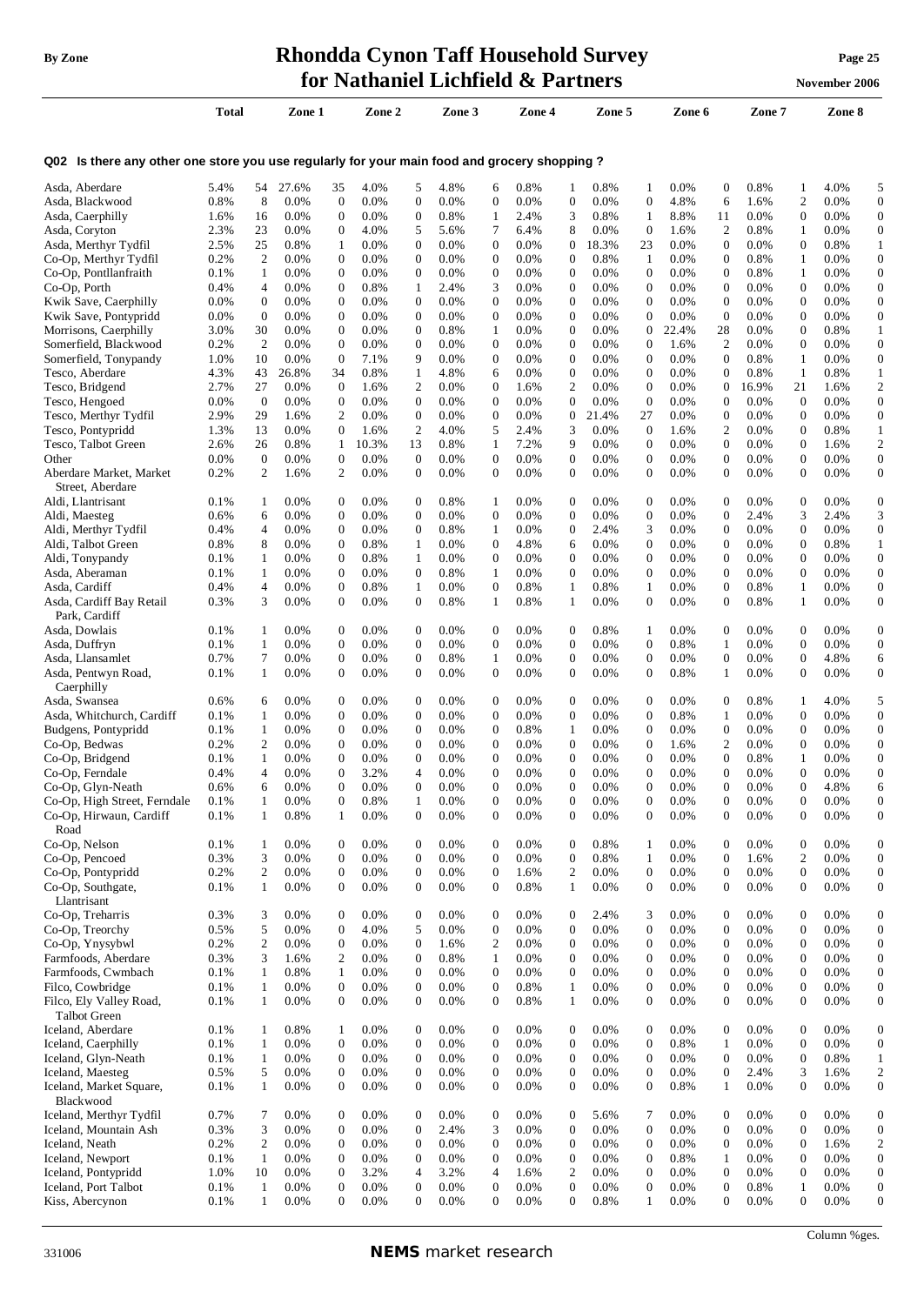## **By Zone Rhondda Cynon Taff Household Survey Page <sup>26</sup> for Nathaniel Lichfield & Partners November** 2006

|                                                                            | <b>Total</b> |                      | Zone 1       |                                      | Zone 2       |                  | Zone 3       |                                | Zone 4       |                                  | Zone 5       |                                      | Zone 6       |                                | Zone 7        |                        | Zone 8       |                                  |
|----------------------------------------------------------------------------|--------------|----------------------|--------------|--------------------------------------|--------------|------------------|--------------|--------------------------------|--------------|----------------------------------|--------------|--------------------------------------|--------------|--------------------------------|---------------|------------------------|--------------|----------------------------------|
| Kwik Save, Mountain Ash                                                    | 0.2%         | $\overline{c}$       | 0.0%         | $\boldsymbol{0}$                     | 0.0%         | $\boldsymbol{0}$ | 1.6%         | $\overline{c}$                 | 0.0%         | $\boldsymbol{0}$                 | 0.0%         | $\boldsymbol{0}$                     | 0.0%         | $\boldsymbol{0}$               | 0.0%          | $\boldsymbol{0}$       | 0.0%         | $\boldsymbol{0}$                 |
| Leo's, Porth                                                               | 0.2%         | $\overline{2}$       | $0.0\%$      | $\boldsymbol{0}$                     | 1.6%         | 2                | 0.0%         | $\boldsymbol{0}$               | 0.0%         | $\boldsymbol{0}$                 | 0.0%         | $\boldsymbol{0}$                     | 0.0%         | $\boldsymbol{0}$               | 0.0%          | $\boldsymbol{0}$       | 0.0%         | $\boldsymbol{0}$                 |
| Lidl, Aberdare                                                             | 0.7%         | $\tau$               | 3.9%         | 5                                    | 0.0%         | $\boldsymbol{0}$ | 1.6%         | $\overline{c}$                 | 0.0%         | $\boldsymbol{0}$                 | $0.0\%$      | $\boldsymbol{0}$                     | 0.0%         | 0                              | $0.0\%$       | $\boldsymbol{0}$       | $0.0\%$      | $\boldsymbol{0}$                 |
| Lidl, Bridgend                                                             | 0.2%         | 2                    | $0.0\%$      | $\boldsymbol{0}$                     | 0.0%         | 0                | $0.0\%$      | $\mathbf{0}$                   | 0.0%         | $\boldsymbol{0}$                 | $0.0\%$      | $\bf{0}$                             | 0.0%         | 0                              | 1.6%          | 2                      | 0.0%         | $\boldsymbol{0}$                 |
| Lidl, Caerphilly                                                           | 0.3%         | 3                    | 0.0%         | $\boldsymbol{0}$                     | 0.0%         | $\boldsymbol{0}$ | 0.0%         | $\mathbf{0}$                   | 0.0%         | $\mathbf{0}$                     | 0.0%         | $\boldsymbol{0}$                     | 2.4%         | 3                              | 0.0%          | $\mathbf{0}$           | 0.0%         | $\boldsymbol{0}$                 |
| Lidl, Merthyr Tydfil                                                       | 0.1%         | 1                    | 0.0%         | $\boldsymbol{0}$                     | 0.0%         | $\mathbf{0}$     | 0.0%         | $\mathbf{0}$                   | 0.0%         | $\mathbf{0}$                     | 0.0%         | $\mathbf{0}$                         | 0.8%         | 1                              | 0.0%          | $\mathbf{0}$           | 0.0%         | $\boldsymbol{0}$                 |
| Lidl, Neath                                                                | 0.6%         | 6                    | 0.0%         | $\boldsymbol{0}$                     | 0.0%         | $\boldsymbol{0}$ | 0.0%         | $\mathbf{0}$                   | 0.0%         | $\mathbf{0}$                     | 0.0%         | $\mathbf{0}$                         | 0.0%         | $\mathbf{0}$                   | 0.0%          | $\overline{0}$         | 4.8%         | 6                                |
| Lidl, Pontypridd                                                           | 0.1%         | 1                    | 0.0%         | $\boldsymbol{0}$                     | 0.0%         | $\overline{0}$   | 0.8%         | $\mathbf{1}$                   | 0.0%         | $\mathbf{0}$                     | 0.0%         | $\mathbf{0}$                         | 0.0%         | $\mathbf{0}$                   | 0.0%          | $\overline{0}$         | 0.0%         | $\boldsymbol{0}$                 |
| Lidl, Port Talbot                                                          | 0.1%         | 1                    | $0.0\%$      | $\boldsymbol{0}$                     | 0.0%         | $\boldsymbol{0}$ | $0.0\%$      | $\mathbf{0}$                   | 0.0%         | $\boldsymbol{0}$                 | $0.0\%$      | $\boldsymbol{0}$                     | 0.0%         | $\mathbf{0}$                   | 0.0%          | $\boldsymbol{0}$       | 0.8%         | 1                                |
| Lidl, Porth                                                                | 0.6%         | 6                    | 0.0%         | $\boldsymbol{0}$                     | 4.0%         | 5                | 0.0%         | $\mathbf{0}$                   | 0.8%         | 1                                | 0.0%         | $\mathbf{0}$                         | 0.0%         | $\mathbf{0}$                   | 0.0%          | $\boldsymbol{0}$       | 0.0%         | $\boldsymbol{0}$                 |
| Lidl, Risca                                                                | 0.3%         | 3                    | 0.0%         | $\boldsymbol{0}$                     | 0.0%         | 0                | $0.0\%$      | $\boldsymbol{0}$               | 0.0%         | $\boldsymbol{0}$                 | $0.0\%$      | $\boldsymbol{0}$                     | 2.4%         | 3                              | 0.0%          | $\boldsymbol{0}$       | 0.0%         | $\boldsymbol{0}$                 |
| Lidl, Trecynon, Aberdare                                                   | 0.1%         | 1                    | $0.0\%$      | $\boldsymbol{0}$                     | 0.0%         | $\boldsymbol{0}$ | 0.8%         | $\mathbf{1}$                   | 0.0%         | $\mathbf{0}$                     | $0.0\%$      | $\boldsymbol{0}$                     | 0.0%         | $\mathbf{0}$                   | 0.0%          | $\boldsymbol{0}$       | 0.0%         | $\boldsymbol{0}$                 |
| Lidl, Tylorstown                                                           | 0.3%         | 3                    | $0.0\%$      | $\boldsymbol{0}$                     | 2.4%         | 3                | 0.0%         | $\mathbf{0}$                   | 0.0%         | $\boldsymbol{0}$                 | 0.0%         | $\boldsymbol{0}$                     | 0.0%         | $\boldsymbol{0}$               | 0.0%          | $\boldsymbol{0}$       | 0.0%         | $\boldsymbol{0}$                 |
| Llantrisant                                                                | 0.1%         | $\mathbf{1}$         | 0.0%         | $\boldsymbol{0}$                     | 0.0%         | $\boldsymbol{0}$ | 0.0%         | $\mathbf{0}$                   | 0.8%         | $\mathbf{1}$                     | 0.0%         | $\boldsymbol{0}$                     | 0.0%         | $\boldsymbol{0}$               | 0.0%          | $\boldsymbol{0}$       | 0.0%         | $\boldsymbol{0}$                 |
| Local health food shops,<br>Pontypridd                                     | 0.1%         | $\mathbf{1}$         | $0.0\%$      | $\boldsymbol{0}$                     | 0.0%         | $\mathbf{0}$     | 0.8%         | $\mathbf{1}$                   | 0.0%         | $\overline{0}$                   | 0.0%         | $\mathbf{0}$                         | 0.0%         | $\boldsymbol{0}$               | 0.0%          | $\overline{0}$         | 0.0%         | $\boldsymbol{0}$                 |
| Local shops, Efail Isaf                                                    | 0.1%         | -1                   | 0.0%         | $\boldsymbol{0}$                     | $0.0\%$      | $\boldsymbol{0}$ | 0.0%         | $\boldsymbol{0}$               | 0.8%         | 1                                | 0.0%         | 0                                    | 0.0%         | 0                              | 0.0%          | $\boldsymbol{0}$       | 0.0%         | $\boldsymbol{0}$                 |
| Local shops, High Street,<br>Cwmtwrch                                      | 0.1%         | 1                    | $0.0\%$      | $\boldsymbol{0}$                     | 0.0%         | 0                | $0.0\%$      | 0                              | 0.0%         | $\overline{0}$                   | 0.0%         | $\boldsymbol{0}$                     | 0.0%         | 0                              | 0.0%          | $\boldsymbol{0}$       | 0.8%         | 1                                |
| Local shops, Pontypridd                                                    | 0.1%         | 1                    | 0.0%         | $\boldsymbol{0}$                     | 0.0%         | 0                | 0.0%         | $\mathbf{0}$                   | 0.8%         | 1                                | 0.0%         | $\boldsymbol{0}$                     | 0.0%         | $\boldsymbol{0}$               | 0.0%          | $\mathbf{0}$           | 0.0%         | $\mathbf{0}$                     |
| Local shops, Port Talbot                                                   | 0.1%         | $\mathbf{1}$         | 0.0%         | $\boldsymbol{0}$                     | 0.0%         | $\mathbf{0}$     | 0.0%         | $\mathbf{0}$                   | 0.0%         | $\mathbf{0}$                     | 0.0%         | $\mathbf{0}$                         | 0.0%         | $\mathbf{0}$                   | 0.0%          | $\overline{0}$         | 0.8%         | $\mathbf{1}$                     |
| Local shops, Quakers Yard                                                  | 0.1%         | $\mathbf{1}$         | 0.0%         | $\boldsymbol{0}$                     | 0.0%         | $\boldsymbol{0}$ | 0.0%         | $\mathbf{0}$                   | 0.0%         | $\mathbf{0}$                     | 0.8%         | 1                                    | 0.0%         | $\mathbf{0}$                   | 0.0%          | $\overline{0}$         | 0.0%         | $\mathbf{0}$                     |
| Marks and Spencer, Cardiff                                                 | 0.1%         | $\mathbf{1}$         | 0.8%         | $\mathbf{1}$                         | 0.0%         | $\mathbf{0}$     | 0.0%         | $\overline{0}$                 | 0.0%         | $\mathbf{0}$                     | 0.0%         | $\mathbf{0}$                         | 0.0%         | $\mathbf{0}$                   | 0.0%          | $\overline{0}$         | 0.0%         | $\boldsymbol{0}$                 |
| Marks and Spencer,<br>Culverhouse Cross,<br>Cardiff                        | 0.1%         | -1                   | 0.0%         | $\boldsymbol{0}$                     | 0.0%         | $\mathbf{0}$     | 0.0%         | $\boldsymbol{0}$               | 0.8%         | 1                                | 0.0%         | $\mathbf{0}$                         | 0.0%         | $\boldsymbol{0}$               | 0.0%          | $\mathbf{0}$           | 0.0%         | $\mathbf{0}$                     |
| Marks and Spencer, Fforest<br>Fach, Swansea                                | 0.1%         | 1                    | 0.8%         | 1                                    | 0.0%         | $\boldsymbol{0}$ | 0.0%         | 0                              | 0.0%         | $\boldsymbol{0}$                 | 0.0%         | $\mathbf{0}$                         | 0.0%         | 0                              | 0.0%          | $\boldsymbol{0}$       | 0.0%         | $\boldsymbol{0}$                 |
| Marks and Spencer, Neath                                                   | 0.2%         | $\overline{c}$       | 0.0%         | $\boldsymbol{0}$                     | 0.0%         | $\boldsymbol{0}$ | 0.0%         | $\boldsymbol{0}$               | 0.0%         | $\boldsymbol{0}$                 | 0.0%         | $\boldsymbol{0}$                     | 0.0%         | $\boldsymbol{0}$               | 0.0%          | $\boldsymbol{0}$       | 1.6%         | $\overline{c}$                   |
| Marks and Spencer,<br>Pontypridd                                           | 1.0%         | 10                   | 0.0%         | $\boldsymbol{0}$                     | 0.0%         | $\mathbf{0}$     | 5.6%         | 7                              | 1.6%         | $\mathfrak{2}$                   | 0.8%         | $\mathbf{1}$                         | 0.0%         | $\mathbf{0}$                   | 0.0%          | $\overline{0}$         | 0.0%         | $\mathbf{0}$                     |
| Marks and Spencer, Swansea                                                 | 0.1%         | 1                    | $0.0\%$      | $\boldsymbol{0}$                     | 0.0%         | $\boldsymbol{0}$ | $0.0\%$      | $\boldsymbol{0}$               | 0.0%         | $\boldsymbol{0}$                 | 0.0%         | 0                                    | 0.0%         | 0                              | $0.0\%$       | $\boldsymbol{0}$       | 0.8%         | 1                                |
| Marks and Spencer, Talbot<br>Green                                         | 1.0%         | 10                   | $0.0\%$      | $\boldsymbol{0}$                     | 0.0%         | $\boldsymbol{0}$ | $0.0\%$      | 0                              | 8.0%         | 10                               | 0.0%         | $\mathbf{0}$                         | 0.0%         | $\boldsymbol{0}$               | $0.0\%$       | $\boldsymbol{0}$       | 0.0%         | $\boldsymbol{0}$                 |
| Marks and Spencer, Ty Glas<br>Road, Cardiff                                | 0.1%         | -1                   | 0.0%         | $\mathbf{0}$                         | 0.0%         | $\mathbf{0}$     | 0.0%         | $\overline{0}$                 | 0.0%         | $\mathbf{0}$                     | 0.0%         | $\mathbf{0}$                         | 0.8%         | $\mathbf{1}$                   | 0.0%          | $\mathbf{0}$           | 0.0%         | $\mathbf{0}$                     |
| Morrisons, Barry                                                           | 0.2%         | 2                    | 0.0%         | $\boldsymbol{0}$                     | 0.8%         | 1                | 0.0%         | $\boldsymbol{0}$               | 0.0%         | $\mathbf{0}$                     | 0.0%         | $\boldsymbol{0}$                     | 0.0%         | $\mathbf{0}$                   | 0.8%          | 1                      | $0.0\%$      | $\mathbf{0}$                     |
| Morrisons, Cardiff                                                         | 0.1%         | $\mathbf{1}$         | 0.0%         | $\boldsymbol{0}$                     | 0.0%         | $\mathbf{0}$     | 0.8%         | $\mathbf{1}$                   | 0.0%         | $\mathbf{0}$                     | 0.0%         | $\mathbf{0}$                         | 0.0%         | $\mathbf{0}$                   | 0.0%          | $\overline{0}$         | 0.0%         | $\mathbf{0}$                     |
| Morrisons, Ebbw Vale                                                       | 0.6%         | 6                    | 0.8%         | 1                                    | 0.8%         | 1                | $0.0\%$      | $\boldsymbol{0}$               | 0.0%         | $\boldsymbol{0}$                 | 2.4%         | 3                                    | 0.8%         | 1                              | 0.0%          | $\boldsymbol{0}$       | 0.0%         | $\mathbf{0}$                     |
| Morrisons, Neath                                                           | 1.1%         | 11                   | 0.0%         | $\boldsymbol{0}$                     | 0.0%         | $\mathbf{0}$     | 0.0%         | $\mathbf{0}$                   | 0.0%         | $\mathbf{0}$                     | 0.0%         | $\mathbf{0}$                         | 0.0%         | $\mathbf{0}$                   | 0.0%          | $\boldsymbol{0}$       | 8.8%         | 11                               |
| Morrisons, Port Talbot                                                     | 0.3%         | 3                    | 0.0%         | $\boldsymbol{0}$                     | 0.0%         | 0                | 0.0%         | $\mathbf{0}$                   | 0.0%         | $\boldsymbol{0}$                 | $0.0\%$      | $\boldsymbol{0}$                     | 0.0%         | 0                              | 0.8%          | 1                      | 1.6%         | $\overline{c}$                   |
| Morrisons, Risca                                                           | 0.1%         | 1                    | 0.0%         | $\boldsymbol{0}$                     | 0.0%         | 0                | $0.0\%$      | $\mathbf{0}$                   | 0.0%         | $\boldsymbol{0}$                 | $0.0\%$      | $\boldsymbol{0}$                     | 0.8%         | 1                              | 0.0%          | $\boldsymbol{0}$       | 0.0%         | $\boldsymbol{0}$                 |
| Morrisons, Rogerstone                                                      | 0.1%         | 1                    | 0.0%         | $\boldsymbol{0}$                     | 0.0%         | $\boldsymbol{0}$ | 0.0%         | $\mathbf{0}$                   | 0.0%         | $\mathbf{0}$                     | 0.0%         | $\mathbf{0}$                         | 0.8%         | 1                              | 0.0%          | $\mathbf{0}$           | 0.0%         | $\boldsymbol{0}$                 |
| Morrisons, Swansea                                                         | 0.1%         | $\mathbf{1}$         | 0.0%         | $\mathbf{0}$                         | 0.0%         | $\overline{0}$   | 0.0%         | $\overline{0}$                 | 0.0%         | $\mathbf{0}$                     | 0.0%         | $\mathbf{0}$                         | 0.0%         | $\mathbf{0}$                   | 0.0%          | $\overline{0}$         | 0.8%         | $\mathbf{1}$                     |
| Nisa, Maesteg                                                              | 0.1%         | $\mathbf{1}$         | 0.0%         | $\theta$                             | 0.0%         | $\Omega$         | 0.0%         | $\theta$                       | 0.0%         | $\Omega$                         | 0.0%         | $\Omega$                             | 0.0%         | $\Omega$                       | 0.0%          | $\Omega$               | 0.8%         | 1                                |
| Premier, Aberaman                                                          | 0.1%         | $\mathbf{1}$         | 0.0%         | $\boldsymbol{0}$                     | 0.0%         | $\boldsymbol{0}$ | 0.8%         | $\mathbf{1}$                   | 0.0%         | $\boldsymbol{0}$                 | 0.0%         | $\boldsymbol{0}$                     | 0.0%         | $\boldsymbol{0}$               | 0.0%          | $\boldsymbol{0}$       | 0.0%         | 0                                |
| Premier, Bedwlwyn Road,<br><b>Ystard Mynach</b>                            | 0.1%         | $\mathbf{1}$         | 0.0%         | $\boldsymbol{0}$                     | 0.0%         | $\boldsymbol{0}$ | 0.0%         | $\boldsymbol{0}$               | 0.0%         | $\boldsymbol{0}$                 | 0.0%         | $\boldsymbol{0}$                     | 0.8%         | $\mathbf{1}$                   | 0.0%          | $\boldsymbol{0}$       | 0.0%         | $\boldsymbol{0}$                 |
| Sainsburys, Bridgend<br>Sainsburys, Excalibur Drive,<br>Thornhill, Cardiff | 2.1%<br>0.2% | 21<br>$\overline{c}$ | 0.0%<br>0.0% | $\boldsymbol{0}$<br>$\boldsymbol{0}$ | 1.6%<br>0.8% | 2<br>1           | 0.0%<br>0.0% | $\mathbf{0}$<br>$\overline{0}$ | 0.0%<br>0.0% | $\boldsymbol{0}$<br>$\mathbf{0}$ | 0.0%<br>0.0% | $\boldsymbol{0}$<br>$\boldsymbol{0}$ | 0.0%<br>0.8% | $\overline{0}$<br>$\mathbf{1}$ | 15.3%<br>0.0% | 19<br>$\boldsymbol{0}$ | 0.0%<br>0.0% | $\boldsymbol{0}$<br>$\mathbf{0}$ |
| Sainsburs, McArthur Glen                                                   | 0.1%         | 1                    | $0.0\%$      | $\boldsymbol{0}$                     | 0.0%         | $\mathbf{0}$     | 0.0%         | $\mathbf{0}$                   | 0.8%         | 1                                | 0.0%         | $\boldsymbol{0}$                     | 0.0%         | $\mathbf{0}$                   | 0.0%          | $\mathbf{0}$           | 0.0%         | $\mathbf{0}$                     |
| Sainsburys, Sarn                                                           | 0.4%         | $\overline{4}$       | 0.0%         | $\mathbf{0}$                         | 0.0%         | $\mathbf{0}$     | 0.0%         | $\mathbf{0}$                   | 0.8%         | $\mathbf{1}$                     | 0.0%         | $\mathbf{0}$                         | 0.0%         | $\overline{0}$                 | 2.4%          | 3                      | 0.0%         | $\mathbf{0}$                     |
| Sainsburys, Swansea                                                        | 0.1%         | $\mathbf{1}$         | 0.8%         | $\mathbf{1}$                         | 0.0%         | $\boldsymbol{0}$ | 0.0%         | $\boldsymbol{0}$               | 0.0%         | $\boldsymbol{0}$                 | 0.0%         | $\boldsymbol{0}$                     | 0.0%         | $\mathbf{0}$                   | 0.0%          | $\boldsymbol{0}$       | 0.0%         | $\overline{0}$                   |
| Somerfield, Bridgend                                                       | 0.2%         | $\overline{2}$       | 0.0%         | $\boldsymbol{0}$                     | 0.0%         | $\boldsymbol{0}$ | 0.0%         | $\boldsymbol{0}$               | 0.0%         | $\boldsymbol{0}$                 | 0.0%         | $\boldsymbol{0}$                     | 0.0%         | $\mathbf{0}$                   | 0.8%          | 1                      | 0.8%         | $\mathbf{1}$                     |
| Somerfield, Castle Street,<br>Maesteg                                      | 0.5%         | 5                    | 0.0%         | $\boldsymbol{0}$                     | 0.0%         | $\mathbf{0}$     | 0.0%         | $\boldsymbol{0}$               | 0.0%         | $\boldsymbol{0}$                 | 0.0%         | $\mathbf{0}$                         | 0.0%         | $\boldsymbol{0}$               | 4.0%          | 5                      | 0.0%         | $\boldsymbol{0}$                 |
| Somerfield, Treorchy                                                       | 0.1%         | $\mathbf{1}$         | 0.0%         | $\boldsymbol{0}$                     | 0.8%         | $\mathbf{1}$     | 0.0%         | $\mathbf{0}$                   | 0.0%         | $\boldsymbol{0}$                 | 0.0%         | $\boldsymbol{0}$                     | 0.0%         | 0                              | 0.0%          | $\boldsymbol{0}$       | 0.0%         | $\boldsymbol{0}$                 |
| Somerfield, Llantwit Road,<br>Church Village                               | 0.5%         | 5                    | 0.0%         | $\boldsymbol{0}$                     | 0.0%         | $\boldsymbol{0}$ | 0.8%         | $\mathbf{1}$                   | 3.2%         | $\overline{4}$                   | 0.0%         | $\mathbf{0}$                         | 0.0%         | $\overline{0}$                 | 0.0%          | $\boldsymbol{0}$       | 0.0%         | $\boldsymbol{0}$                 |
| Somerfield, Maesteg                                                        | 0.1%         | 1                    | 0.0%         | $\boldsymbol{0}$                     | 0.0%         | $\boldsymbol{0}$ | 0.0%         | $\mathbf{0}$                   | 0.0%         | $\boldsymbol{0}$                 | 0.0%         | $\boldsymbol{0}$                     | 0.0%         | $\boldsymbol{0}$               | 0.8%          | 1                      | 0.0%         | $\boldsymbol{0}$                 |
| Somerfield, Neath                                                          | 0.1%         | $\mathbf{1}$         | 0.0%         | $\mathbf{0}$                         | 0.0%         | $\boldsymbol{0}$ | 0.0%         | $\boldsymbol{0}$               | 0.0%         | $\boldsymbol{0}$                 | 0.0%         | $\boldsymbol{0}$                     | 0.0%         | $\boldsymbol{0}$               | 0.0%          | $\boldsymbol{0}$       | 0.8%         | 1                                |
| Somerfield, Nelson                                                         | 0.3%         | 3                    | 0.0%         | $\boldsymbol{0}$                     | 0.0%         | $\boldsymbol{0}$ | 0.8%         | $\mathbf{1}$                   | 0.0%         | $\boldsymbol{0}$                 | 0.8%         | $\mathbf{1}$                         | 0.8%         | $\mathbf{1}$                   | 0.0%          | $\mathbf{0}$           | 0.0%         | $\mathbf{0}$                     |
| Somerfield, Pontypridd                                                     | 0.6%         | 6                    | 0.0%         | $\boldsymbol{0}$                     | 0.0%         | $\boldsymbol{0}$ | 4.0%         | 5                              | 0.8%         | $\mathbf{1}$                     | 0.0%         | $\boldsymbol{0}$                     | 0.0%         | $\boldsymbol{0}$               | 0.0%          | $\boldsymbol{0}$       | 0.0%         | $\boldsymbol{0}$                 |
| Somerfield, Tonteg                                                         | 0.3%         | 3                    | 0.0%         | $\boldsymbol{0}$                     | 0.0%         | $\boldsymbol{0}$ | 0.0%         | $\theta$                       | 2.4%         | 3                                | 0.0%         | $\boldsymbol{0}$                     | 0.0%         | $\mathbf{0}$                   | 0.0%          | $\boldsymbol{0}$       | 0.0%         | $\mathbf{0}$                     |
| Somerfield, Tonyrefail                                                     | 0.2%         | $\overline{2}$       | 0.0%         | $\boldsymbol{0}$                     | 1.6%         | 2                | 0.0%         | $\theta$                       | 0.0%         | $\mathbf{0}$                     | 0.0%         | $\boldsymbol{0}$                     | 0.0%         | $\mathbf{0}$                   | 0.0%          | $\boldsymbol{0}$       | 0.0%         | $\boldsymbol{0}$                 |
| Somerfield, Treorchy                                                       | 0.3%         | 3                    | 0.0%         | $\boldsymbol{0}$                     | 2.4%         | 3                | 0.0%         | $\mathbf{0}$                   | 0.0%         | $\boldsymbol{0}$                 | 0.0%         | $\boldsymbol{0}$                     | 0.0%         | $\boldsymbol{0}$               | 0.0%          | $\boldsymbol{0}$       | 0.0%         | $\mathbf{0}$                     |
| Spar, Abertridwr                                                           | 0.1%         | $\mathbf{1}$         | 0.0%         | $\boldsymbol{0}$                     | 0.0%         | $\boldsymbol{0}$ | 0.0%         | $\mathbf{0}$                   | 0.0%         | $\mathbf{0}$                     | 0.0%         | $\mathbf{0}$                         | 0.8%         | 1                              | 0.0%          | $\overline{0}$         | 0.0%         | $\mathbf{0}$                     |
| Spar, Beddau                                                               | 0.2%         | $\sqrt{2}$           | 0.0%         | $\boldsymbol{0}$                     | 0.0%         | $\boldsymbol{0}$ | 0.0%         | $\boldsymbol{0}$               | 1.6%         | $\mathbf{2}$                     | 0.0%         | $\boldsymbol{0}$                     | 0.0%         | $\overline{0}$                 | 0.0%          | $\boldsymbol{0}$       | 0.0%         | $\mathbf{0}$                     |
| Spar, Cymmer                                                               | 0.2%         | $\overline{c}$       | 0.0%         | $\boldsymbol{0}$                     | 1.6%         | 2                | 0.0%         | $\boldsymbol{0}$               | 0.0%         | $\mathbf{0}$                     | 0.0%         | $\boldsymbol{0}$                     | 0.0%         | $\mathbf{0}$                   | 0.0%          | $\boldsymbol{0}$       | 0.0%         | $\mathbf{0}$                     |
| Spar, High Street, Glyn-<br>Neath                                          | 0.1%         | 1                    | 0.0%         | $\boldsymbol{0}$                     | 0.0%         | $\mathbf{0}$     | 0.0%         | $\mathbf{0}$                   | 0.0%         | $\overline{0}$                   | 0.0%         | $\mathbf{0}$                         | 0.0%         | $\mathbf{0}$                   | 0.0%          | $\boldsymbol{0}$       | 0.8%         | $\mathbf{1}$                     |
| Spar, Ferndale                                                             | 0.1%         | 1                    | 0.0%         | $\boldsymbol{0}$                     | 0.8%         | 1                | 0.0%         | $\overline{0}$                 | 0.0%         | $\mathbf{0}$                     | 0.0%         | $\overline{0}$                       | 0.0%         | $\overline{0}$                 | 0.0%          | $\mathbf{0}$           | 0.0%         | $\mathbf{0}$                     |

Spar, Ferndale  $0.1\%$  1 0.0% 0 0.8% 1 0.0% 0 0.0% 0 0.0% 0 0.0% 0 0.0% 0 0.0% 0 Spar, Pentre  $0.1\%$  1 0.0% 0 0.8% 1 0.0% 0 0.0% 0 0.0% 0 0.0% 0 0.0% 0 0.0% 0 0.0%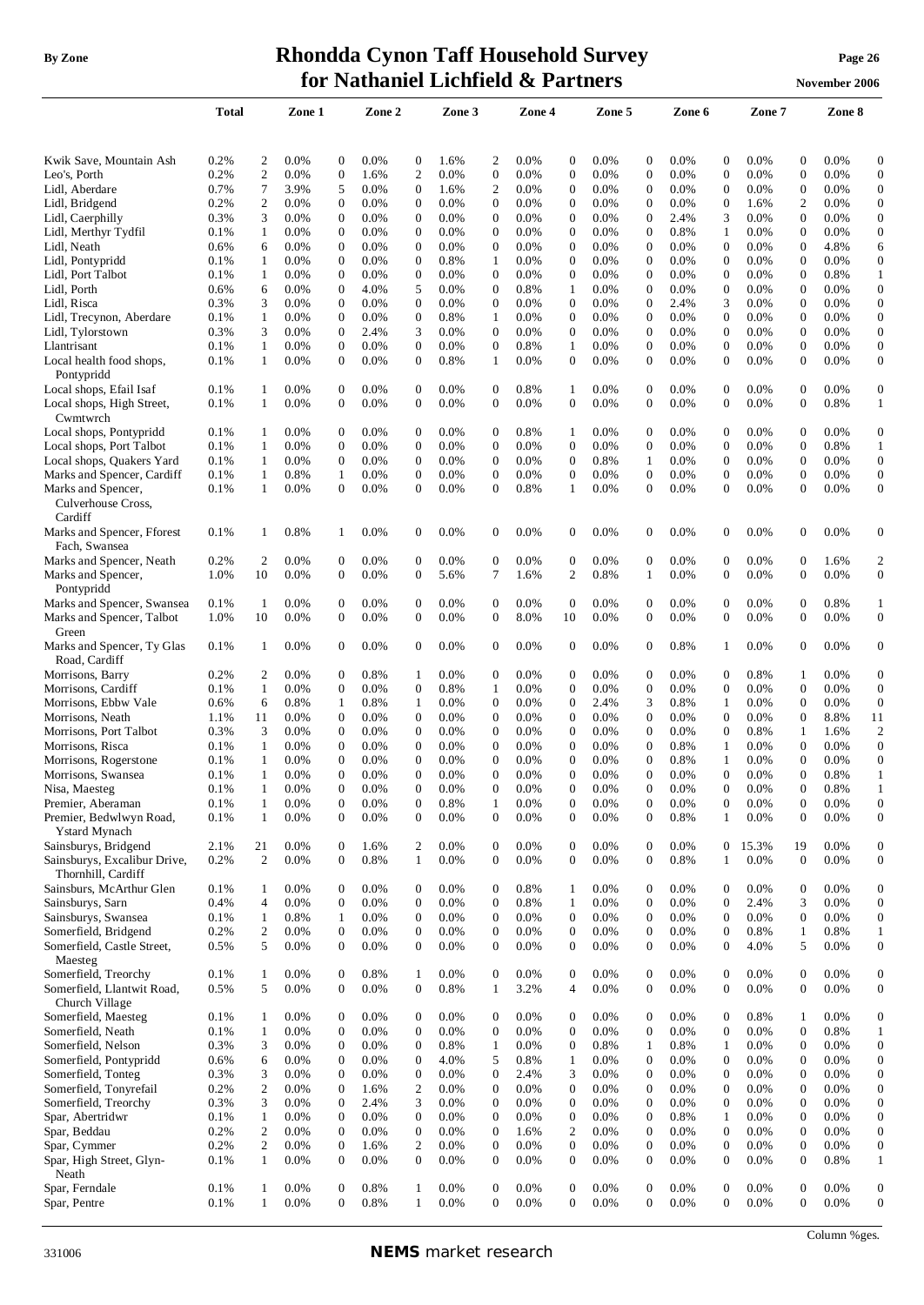## **By** Zone **Rhondda Cynon Taff Household Survey Page** 27 **for Nathaniel Lichfield & Partners November** 2006

|                                                         | <b>Total</b> |      | Zone 1 |                  | Zone 2 |              | Zone 3 |                | Zone 4 |              | Zone 5 |                | Zone 6 |              | Zone 7 |              | Zone 8 |                  |
|---------------------------------------------------------|--------------|------|--------|------------------|--------|--------------|--------|----------------|--------|--------------|--------|----------------|--------|--------------|--------|--------------|--------|------------------|
|                                                         |              |      |        |                  |        |              |        |                |        |              |        |                |        |              |        |              |        |                  |
| Spar, Talbot Green                                      | 0.1%         |      | 0.0%   | $\mathbf{0}$     | 0.0%   | $\Omega$     | 0.0%   | $\Omega$       | 0.8%   |              | 0.0%   | $\overline{0}$ | 0.0%   | $\Omega$     | 0.0%   | $\Omega$     | 0.0%   | $\boldsymbol{0}$ |
| Tesco Express, Caerphilly                               | 0.1%         |      | 0.0%   | $\mathbf{0}$     | 0.0%   | $\Omega$     | 0.0%   | $\Omega$       | 0.0%   | $\Omega$     | 0.0%   | $\Omega$       | 0.8%   | $\mathbf{1}$ | 0.0%   | $\Omega$     | 0.0%   | $\overline{0}$   |
| Tesco, Aberfan Shopping<br>Centre, Port Talbot          | 0.1%         |      | 0.0%   | $\mathbf{0}$     | 0.0%   | $\Omega$     | 0.0%   | $\Omega$       | 0.0%   | $\Omega$     | 0.0%   | $\Omega$       | 0.0%   | $\Omega$     | 0.0%   | $\Omega$     | 0.8%   | 1                |
| Tesco, Barry                                            | 0.1%         |      | 0.0%   | $\Omega$         | 0.0%   | $\Omega$     | 0.0%   | $\Omega$       | 0.0%   | $\Omega$     | 0.0%   | $\Omega$       | 0.0%   | $\Omega$     | 0.8%   | 1            | 0.0%   | 0                |
| Tesco, Bestley Square, Port<br>Talbot                   | 0.6%         | 6    | 0.0%   | $\mathbf{0}$     | 0.0%   | $\Omega$     | 0.0%   | $\overline{0}$ | 0.0%   | $\mathbf{0}$ | 0.0%   | $\overline{0}$ | 0.0%   | $\mathbf{0}$ | 0.0%   | $\mathbf{0}$ | 4.8%   | 6                |
| Tesco, Caerphilly                                       | 0.5%         | 5    | 0.0%   | $\mathbf{0}$     | 0.0%   | $\Omega$     | 0.0%   | $\overline{0}$ | 0.0%   | $\Omega$     | 0.0%   | $\mathbf{0}$   | 4.0%   | 5            | 0.0%   | $\Omega$     | 0.0%   | $\boldsymbol{0}$ |
| Tesco, High Street, Glyn-<br>Neath                      | 0.2%         | 2    | 0.0%   | $\Omega$         | 0.0%   | $\Omega$     | 0.0%   | $\Omega$       | 0.0%   | $\Omega$     | 0.0%   | $\Omega$       | 0.0%   | $\Omega$     | 0.0%   | $\Omega$     | 1.6%   | $\overline{2}$   |
| Tesco, Neath                                            | 1.1%         | 11   | 0.0%   | $\mathbf{0}$     | 0.0%   | $\Omega$     | 0.0%   | $\overline{0}$ | 0.0%   | $\mathbf{0}$ | 0.0%   | $\mathbf{0}$   | 0.0%   | $\Omega$     | 0.0%   | $\Omega$     | 8.8%   | 11               |
| Tesco, Pontardawe                                       | 0.1%         |      | 0.0%   | $\overline{0}$   | 0.0%   | $\Omega$     | 0.0%   | $\mathbf{0}$   | 0.0%   | $\Omega$     | 0.0%   | $\theta$       | 0.0%   | $\theta$     | 0.0%   | $\Omega$     | 0.8%   |                  |
| Tesco, Swansea                                          | 0.1%         |      | 0.0%   | $\boldsymbol{0}$ | 0.0%   | $\Omega$     | 0.0%   | $\mathbf{0}$   | 0.0%   | 0            | 0.0%   | $\theta$       | 0.0%   | $\mathbf{0}$ | 0.8%   | 1            | 0.0%   | $\boldsymbol{0}$ |
| Tesco, Treforest Industrial<br><b>Estate, Treforest</b> | 0.5%         | 5    | 0.0%   | $\Omega$         | 0.8%   |              | 2.4%   | 3              | 0.8%   |              | 0.0%   | $\Omega$       | 0.0%   | $\Omega$     | 0.0%   | $\Omega$     | 0.0%   | 0                |
| Tesco, Upper Boat                                       | 0.3%         | 3    | 0.0%   | $\Omega$         | 0.8%   | 1            | 1.6%   | 2              | 0.0%   | $\Omega$     | 0.0%   | $\Omega$       | 0.0%   | $\Omega$     | 0.0%   | $\Omega$     | 0.0%   | 0                |
| Tesco, Western Avenue,<br>Cardiff                       | 0.1%         |      | 0.0%   | $\Omega$         | 0.0%   | $\Omega$     | 0.0%   | $\Omega$       | 0.8%   |              | 0.0%   | $\Omega$       | 0.0%   | $\Omega$     | 0.0%   | $\Omega$     | 0.0%   | $\mathbf{0}$     |
| Tesco, Ystrad Mynach                                    | 0.9%         | 9    | 0.0%   | $\mathbf{0}$     | 0.0%   | $\Omega$     | 0.0%   | $\Omega$       | 0.0%   | $\Omega$     | 2.4%   | 3              | 4.8%   | 6            | 0.0%   | $\Omega$     | 0.0%   | $\overline{0}$   |
| Waitrose, Barry                                         | 0.1%         |      | 0.0%   | $\boldsymbol{0}$ | 0.0%   | $\Omega$     | 0.0%   | $\Omega$       | 0.8%   |              | 0.0%   | $\mathbf{0}$   | 0.0%   | $\mathbf{0}$ | 0.0%   | $\Omega$     | 0.0%   | $\boldsymbol{0}$ |
| Internet / online / delivered                           | 0.1%         |      | 0.0%   | $\Omega$         | 0.8%   | 1            | 0.0%   | $\Omega$       | 0.0%   | $\Omega$     | 0.0%   | $\Omega$       | 0.0%   | $\Omega$     | 0.0%   | $\Omega$     | 0.0%   | 0                |
| Lowcost, Treorchy                                       | 0.1%         |      | 0.0%   | $\mathbf{0}$     | 0.8%   | $\mathbf{1}$ | 0.0%   | $\mathbf{0}$   | 0.0%   | $\Omega$     | 0.0%   | $\theta$       | 0.0%   | $\theta$     | 0.0%   | $\Omega$     | 0.0%   | $\mathbf{0}$     |
| Pontypridd market                                       | 0.1%         |      | 0.0%   | $\mathbf{0}$     | 0.0%   | $\Omega$     | 0.0%   | $\Omega$       | 0.8%   |              | 0.0%   | $\Omega$       | 0.0%   | $\Omega$     | 0.0%   | $\Omega$     | 0.0%   | $\mathbf{0}$     |
| (Nowhere else)                                          | 28.6%        | 287  | 28.3%  | 36               | 23.8%  | 30           | 32.8%  | 41             | 36.0%  | 45           | 31.7%  | 40             | 23.2%  | 29           | 32.3%  | 40           | 20.8%  | 26               |
| (Don't know / varies)                                   | 6.1%         | 61   | 1.6%   | $\overline{2}$   | 9.5%   | 12           | 8.8%   | 11             | 3.2%   | 4            | 4.8%   | 6              | 8.0%   | 10           | 5.6%   | 7            | 7.2%   | 9                |
| Base:                                                   |              | 1003 |        | 127              |        | 126          |        | 125            |        | 125          |        | 126            |        | 125          |        | 124          |        | 125              |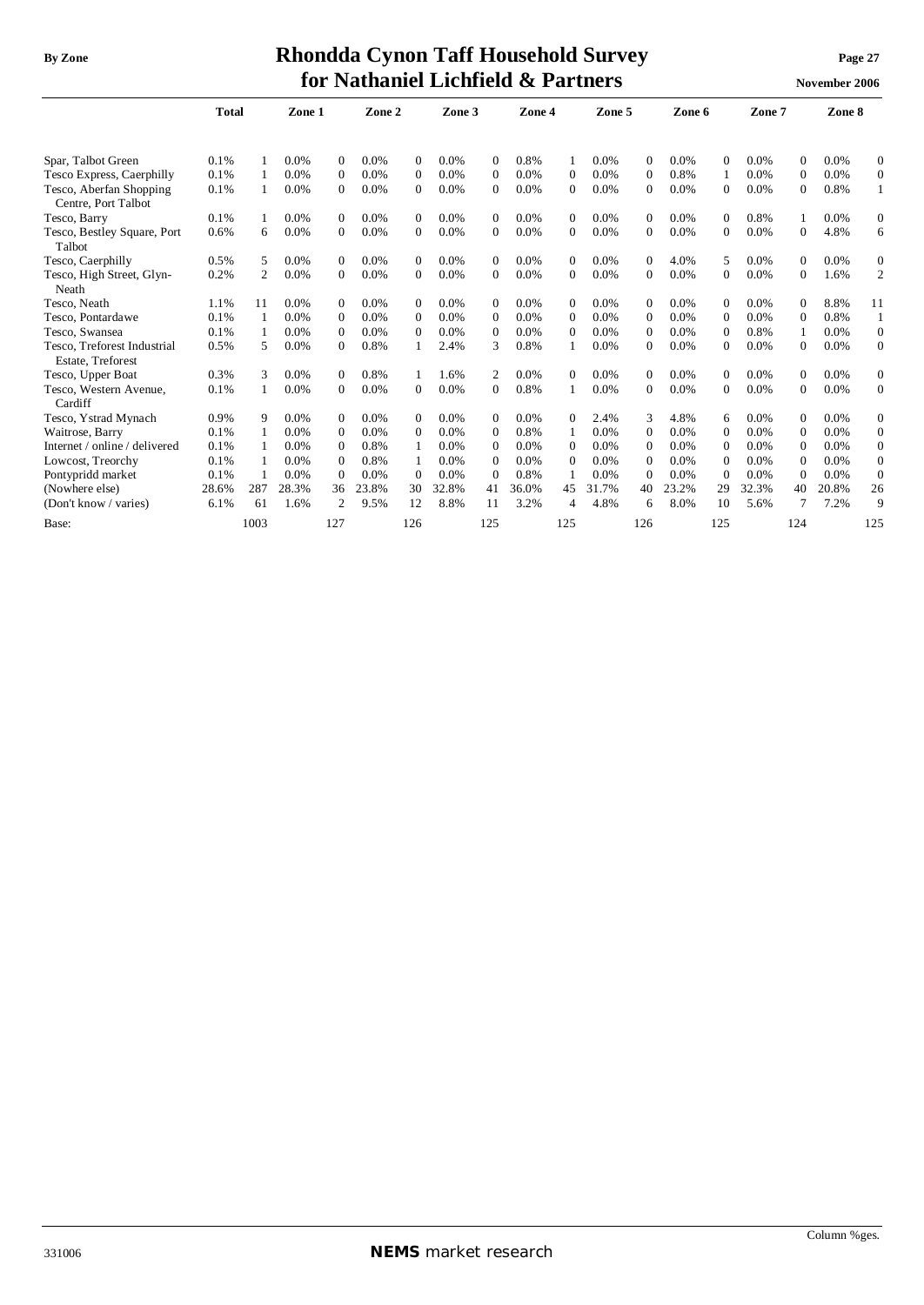#### **By Zone Rhondda Cynon Taff Household Survey Page <sup>28</sup> for Nathaniel Lichfield & Partners November** 2006

|                                                                                                                                          | Total           |                                  | Zone 1             |                                      | Zone 2       |                                  | Zone 3             |                                      | Zone 4       |                                      | Zone 5          |                                      | Zone 6             |                                      | Zone 7          |                                  | Zone 8             |                                      |
|------------------------------------------------------------------------------------------------------------------------------------------|-----------------|----------------------------------|--------------------|--------------------------------------|--------------|----------------------------------|--------------------|--------------------------------------|--------------|--------------------------------------|-----------------|--------------------------------------|--------------------|--------------------------------------|-----------------|----------------------------------|--------------------|--------------------------------------|
| Q03 In addition to your main food and grocery shop, where do you normally undertake 'top-up' basket shopping for food and grocery items? |                 |                                  |                    |                                      |              |                                  |                    |                                      |              |                                      |                 |                                      |                    |                                      |                 |                                  |                    |                                      |
| Asda, Aberdare                                                                                                                           | 2.4%            | 24                               | 13.4%              | 17                                   | 0.0%         | 0                                | 5.6%               | 7                                    | 0.0%         | 0                                    | 0.0%            | 0                                    | 0.0%               | $\mathbf{0}$                         | 0.0%            | $\mathbf{0}$                     | 0.0%               | 0                                    |
| Asda, Blackwood                                                                                                                          | 0.3%            | 3                                | 0.0%               | $\theta$                             | 0.0%         | 0                                | 0.0%               | $\boldsymbol{0}$                     | 0.0%         | $\boldsymbol{0}$                     | 0.0%            | $\mathbf{0}$                         | 2.4%               | 3                                    | 0.0%            | $\boldsymbol{0}$                 | 0.0%               | $\mathbf{0}$                         |
| Asda, Caerphilly                                                                                                                         | 1.0%            | 10                               | 0.0%               | $\boldsymbol{0}$                     | 0.0%         | 0                                | $0.0\%$            | $\boldsymbol{0}$                     | 0.0%         | 0                                    | 0.0%            | $\mathbf{0}$                         | 8.0%               | 10                                   | 0.0%            | $\boldsymbol{0}$                 | 0.0%               | $\mathbf{0}$                         |
| Asda, Coryton                                                                                                                            | 0.0%            | $\mathbf{0}$                     | $0.0\%$            | $\boldsymbol{0}$                     | 0.0%         | 0                                | $0.0\%$            | $\boldsymbol{0}$                     | 0.0%         | $\boldsymbol{0}$                     | 0.0%            | $\mathbf{0}$                         | $0.0\%$            | $\mathbf{0}$                         | 0.0%            | $\mathbf{0}$                     | 0.0%               | 0                                    |
| Asda, Merthyr Tydfil                                                                                                                     | 0.6%<br>0.3%    | 6<br>3                           | $0.0\%$<br>$0.0\%$ | $\boldsymbol{0}$<br>0                | 0.0%<br>0.0% | 0<br>0                           | $0.0\%$<br>$0.0\%$ | $\boldsymbol{0}$<br>$\mathbf 0$      | 0.0%<br>0.0% | 0<br>$\overline{0}$                  | 4.8%<br>2.4%    | 6<br>3                               | $0.0\%$<br>$0.0\%$ | $\boldsymbol{0}$<br>$\mathbf{0}$     | 0.0%<br>0.0%    | $\mathbf{0}$<br>$\boldsymbol{0}$ | $0.0\%$<br>$0.0\%$ | 0<br>0                               |
| Co-Op, Merthyr Tydfil<br>Co-Op, Pontllanfraith                                                                                           | 0.3%            | 3                                | 0.0%               | $\mathbf{0}$                         | 0.0%         | 0                                | 0.8%               | 1                                    | 0.0%         | $\overline{0}$                       | 0.0%            | $\mathbf{0}$                         | 0.0%               | $\boldsymbol{0}$                     | 0.8%            | 1                                | 0.8%               | 1                                    |
| Co-Op, Porth                                                                                                                             | 0.5%            | 5                                | $0.0\%$            | $\boldsymbol{0}$                     | 3.2%         | 4                                | $0.0\%$            | $\mathbf 0$                          | 0.0%         | 0                                    | 0.0%            | 0                                    | $0.0\%$            | $\boldsymbol{0}$                     | 0.8%            | 1                                | $0.0\%$            | 0                                    |
| Co-Op, Treorchy                                                                                                                          | 0.3%            | 3                                | 0.0%               | $\mathbf{0}$                         | 2.4%         | 3                                | 0.0%               | $\boldsymbol{0}$                     | 0.0%         | $\boldsymbol{0}$                     | $0.0\%$         | $\mathbf{0}$                         | 0.0%               | $\boldsymbol{0}$                     | 0.0%            | $\mathbf{0}$                     | 0.0%               | 0                                    |
| Kwik Save, Bargoed                                                                                                                       | $0.0\%$         | $\mathbf{0}$                     | $0.0\%$            | $\boldsymbol{0}$                     | 0.0%         | 0                                | $0.0\%$            | $\boldsymbol{0}$                     | 0.0%         | $\boldsymbol{0}$                     | 0.0%            | $\mathbf{0}$                         | 0.0%               | $\boldsymbol{0}$                     | 0.0%            | $\theta$                         | 0.0%               | 0                                    |
| Kwik Save, Caerphilly                                                                                                                    | 0.1%            | $\mathbf{1}$                     | $0.0\%$            | $\boldsymbol{0}$                     | 0.0%         | 0                                | $0.0\%$            | $\boldsymbol{0}$                     | 0.0%         | $\boldsymbol{0}$                     | $0.0\%$         | $\mathbf{0}$                         | $0.0\%$            | $\boldsymbol{0}$                     | 0.8%            | 1                                | $0.0\%$            | 0                                    |
| Kwik Save, Pontypridd                                                                                                                    | 0.0%            | $\mathbf{0}$                     | $0.0\%$            | $\boldsymbol{0}$                     | 0.0%         | 0                                | 0.0%               | $\boldsymbol{0}$                     | 0.0%         | $\boldsymbol{0}$                     | $0.0\%$         | $\boldsymbol{0}$                     | 0.0%               | $\boldsymbol{0}$                     | 0.0%            | $\mathbf{0}$                     | 0.0%               | 0                                    |
| Kwik Save, Tonyrefail                                                                                                                    | 0.0%            | $\mathbf{0}$                     | $0.0\%$            | $\boldsymbol{0}$                     | 0.0%         | 0                                | 0.0%               | $\boldsymbol{0}$                     | 0.0%         | $\boldsymbol{0}$                     | $0.0\%$         | $\mathbf{0}$                         | 0.0%               | $\boldsymbol{0}$                     | 0.0%            | $\boldsymbol{0}$                 | $0.0\%$            | 0                                    |
| Morrisons, Caerphilly                                                                                                                    | 1.0%            | 10                               | $0.0\%$            | $\mathbf{0}$                         | 0.0%         | 0                                | 0.0%               | $\boldsymbol{0}$                     | 0.0%         | $\mathbf{0}$                         | 0.0%            | $\mathbf{0}$                         | 8.0%               | 10                                   | 0.0%            | $\theta$                         | $0.0\%$            | $\mathbf{0}$                         |
| Somerfield, Blackwood<br>Somerfield, Llantrisant                                                                                         | $0.0\%$<br>0.0% | $\theta$<br>$\mathbf{0}$         | $0.0\%$<br>$0.0\%$ | $\boldsymbol{0}$<br>$\boldsymbol{0}$ | 0.0%<br>0.0% | 0<br>0                           | 0.0%<br>$0.0\%$    | $\boldsymbol{0}$<br>$\boldsymbol{0}$ | 0.0%<br>0.0% | $\boldsymbol{0}$<br>0                | 0.0%<br>0.0%    | $\mathbf{0}$<br>$\mathbf{0}$         | 0.0%<br>0.0%       | $\mathbf{0}$<br>$\boldsymbol{0}$     | 0.0%<br>0.0%    | $\mathbf{0}$<br>$\theta$         | $0.0\%$<br>$0.0\%$ | 0<br>$\mathbf{0}$                    |
| Somerfield, Tonypandy                                                                                                                    | 1.8%            | 18                               | $0.0\%$            | $\theta$                             | 12.7%        | 16                               | $0.0\%$            | $\boldsymbol{0}$                     | 0.8%         | $\mathbf{1}$                         | 0.8%            | 1                                    | $0.0\%$            | $\boldsymbol{0}$                     | 0.0%            | $\mathbf{0}$                     | 0.0%               | 0                                    |
| Tesco, Aberdare                                                                                                                          | 3.3%            | 33                               | 22.8%              | 29                                   | 0.8%         | 1                                | 0.8%               | 1                                    | 0.0%         | 0                                    | $0.0\%$         | $\mathbf{0}$                         | 0.8%               | 1                                    | 0.0%            | $\theta$                         | 0.8%               | 1                                    |
| Tesco, Bridgend                                                                                                                          | 1.4%            | 14                               | $0.0\%$            | $\overline{0}$                       | 0.0%         | 0                                | 0.0%               | $\boldsymbol{0}$                     | 0.8%         | 1                                    | $0.0\%$         | $\mathbf{0}$                         | 0.0%               | $\mathbf{0}$                         | 9.7%            | 12                               | 0.8%               | $\mathbf{1}$                         |
| Tesco, Hengoed                                                                                                                           | $0.0\%$         | $\mathbf{0}$                     | $0.0\%$            | $\overline{0}$                       | 0.0%         | 0                                | 0.0%               | $\boldsymbol{0}$                     | 0.0%         | $\boldsymbol{0}$                     | 0.0%            | $\mathbf{0}$                         | 0.0%               | $\boldsymbol{0}$                     | 0.0%            | $\theta$                         | 0.0%               | $\boldsymbol{0}$                     |
| Tesco, Pontypridd                                                                                                                        | 0.8%            | 8                                | $0.0\%$            | 0                                    | 0.0%         | 0                                | 4.0%               | 5                                    | 2.4%         | 3                                    | 0.0%            | $\overline{0}$                       | 0.0%               | $\boldsymbol{0}$                     | 0.0%            | $\mathbf{0}$                     | $0.0\%$            | 0                                    |
| Tesco, Merthyr Tydfil                                                                                                                    | 3.1%            | 31                               | 0.8%               | 1                                    | 0.0%         | 0                                | 0.8%               | 1                                    | 0.0%         | 0                                    | 22.2%           | 28                                   | 0.8%               | 1                                    | 0.0%            | $\boldsymbol{0}$                 | 0.0%               | 0                                    |
| Tesco, Talbot Green                                                                                                                      | 1.3%            | 13                               | $0.0\%$            | 0                                    | 2.4%         | 3                                | $0.0\%$            | $\mathbf 0$                          | 7.2%         | 9                                    | 0.0%            | $\mathbf{0}$                         | 0.0%               | $\boldsymbol{0}$                     | 0.0%            | $\mathbf{0}$                     | 0.8%               | 1                                    |
| Other                                                                                                                                    | 0.0%            | $\mathbf{0}$                     | 0.0%               | $\mathbf{0}$                         | 0.0%         | 0                                | 0.0%               | $\boldsymbol{0}$                     | 0.0%         | $\mathbf{0}$                         | 0.0%            | $\mathbf{0}$                         | 0.0%               | $\boldsymbol{0}$                     | 0.0%            | $\mathbf{0}$                     | 0.0%               | 0                                    |
| Aldi, Caerau<br>Aldi, Llantrisant                                                                                                        | 0.1%<br>0.1%    | 1<br>1                           | $0.0\%$<br>$0.0\%$ | $\mathbf{0}$<br>$\boldsymbol{0}$     | 0.0%<br>0.0% | 0<br>$\overline{0}$              | $0.0\%$<br>$0.0\%$ | $\boldsymbol{0}$<br>$\boldsymbol{0}$ | 0.0%<br>0.8% | $\boldsymbol{0}$<br>$\mathbf{1}$     | 0.0%<br>$0.0\%$ | $\boldsymbol{0}$<br>$\mathbf{0}$     | 0.0%<br>0.0%       | $\boldsymbol{0}$<br>$\boldsymbol{0}$ | 0.8%<br>0.0%    | 1<br>$\mathbf{0}$                | $0.0\%$<br>$0.0\%$ | 0<br>0                               |
| Aldi, Maesteg                                                                                                                            | 0.3%            | 3                                | $0.0\%$            | $\boldsymbol{0}$                     | 0.0%         | 0                                | $0.0\%$            | $\boldsymbol{0}$                     | 0.0%         | $\boldsymbol{0}$                     | $0.0\%$         | $\mathbf{0}$                         | $0.0\%$            | $\boldsymbol{0}$                     | 2.4%            | 3                                | $0.0\%$            | 0                                    |
| Aldi, Merthyr Tydfil                                                                                                                     | 0.3%            | 3                                | $0.0\%$            | $\mathbf{0}$                         | 0.0%         | 0                                | $0.0\%$            | $\boldsymbol{0}$                     | 0.0%         | $\boldsymbol{0}$                     | 2.4%            | 3                                    | $0.0\%$            | $\boldsymbol{0}$                     | 0.0%            | $\boldsymbol{0}$                 | $0.0\%$            | $\boldsymbol{0}$                     |
| Aldi, Talbot Green                                                                                                                       | 0.2%            | 2                                | $0.0\%$            | $\boldsymbol{0}$                     | 0.0%         | 0                                | $0.0\%$            | $\boldsymbol{0}$                     | 1.6%         | 2                                    | 0.0%            | $\mathbf{0}$                         | $0.0\%$            | $\boldsymbol{0}$                     | 0.0%            | $\mathbf{0}$                     | $0.0\%$            | $\mathbf{0}$                         |
| Aldi, Tonypandy                                                                                                                          | 0.1%            | 1                                | $0.0\%$            | $\boldsymbol{0}$                     | 0.8%         | 1                                | $0.0\%$            | $\boldsymbol{0}$                     | 0.0%         | $\boldsymbol{0}$                     | 0.0%            | $\mathbf{0}$                         | $0.0\%$            | $\mathbf{0}$                         | 0.0%            | $\boldsymbol{0}$                 | $0.0\%$            | 0                                    |
| Anwar, Y-Wern                                                                                                                            | 0.2%            | $\overline{c}$                   | $0.0\%$            | $\boldsymbol{0}$                     | 0.0%         | 0                                | $0.0\%$            | $\boldsymbol{0}$                     | 0.0%         | 0                                    | 0.0%            | $\mathbf{0}$                         | 0.0%               | $\boldsymbol{0}$                     | 1.6%            | 2                                | $0.0\%$            | $\mathbf{0}$                         |
| Asda, Cardiff                                                                                                                            | 0.2%            | 2                                | 0.0%               | $\boldsymbol{0}$                     | 0.8%         | 1                                | 0.0%               | $\boldsymbol{0}$                     | 0.8%         | 1                                    | 0.0%            | $\mathbf{0}$                         | $0.0\%$            | $\boldsymbol{0}$                     | 0.0%            | $\mathbf{0}$                     | 0.0%               | $\mathbf{0}$                         |
| Asda, Cardiff Bay Retail                                                                                                                 | 0.1%            | 1                                | 0.0%               | $\overline{0}$                       | 0.8%         | 1                                | $0.0\%$            | $\mathbf{0}$                         | 0.0%         | $\boldsymbol{0}$                     | $0.0\%$         | $\Omega$                             | 0.0%               | $\Omega$                             | 0.0%            | $\Omega$                         | 0.0%               | 0                                    |
| Park, Cardiff                                                                                                                            |                 |                                  |                    |                                      |              |                                  |                    |                                      |              |                                      |                 |                                      |                    |                                      |                 |                                  |                    |                                      |
| Asda, Newport<br>Asda, Swansea                                                                                                           | 0.1%<br>0.1%    | -1<br>1                          | $0.0\%$<br>$0.0\%$ | $\mathbf{0}$<br>$\boldsymbol{0}$     | 0.0%<br>0.0% | 0<br>0                           | $0.0\%$<br>0.0%    | $\boldsymbol{0}$<br>$\boldsymbol{0}$ | 0.0%<br>0.0% | 0<br>0                               | $0.0\%$<br>0.0% | $\mathbf{0}$<br>0                    | 0.8%<br>0.0%       | 1<br>$\boldsymbol{0}$                | $0.0\%$<br>0.0% | $\mathbf{0}$<br>$\boldsymbol{0}$ | 0.0%<br>0.8%       | $\boldsymbol{0}$<br>1                |
| Asda, Whitchurch, Cardiff                                                                                                                | 0.1%            | 1                                | $0.0\%$            | $\boldsymbol{0}$                     | 0.0%         | 0                                | 0.0%               | $\boldsymbol{0}$                     | 0.0%         | 0                                    | $0.0\%$         | $\mathbf{0}$                         | 0.8%               | 1                                    | 0.0%            | $\mathbf{0}$                     | $0.0\%$            | 0                                    |
| Bargain Booze, Cowbridge                                                                                                                 | 0.1%            | 1                                | $0.0\%$            | $\theta$                             | 0.0%         | 0                                | 0.0%               | $\boldsymbol{0}$                     | 0.8%         | 1                                    | 0.0%            | $\mathbf{0}$                         | 0.0%               | $\boldsymbol{0}$                     | 0.0%            | $\theta$                         | 0.0%               | 0                                    |
| Road, Pontyclun                                                                                                                          |                 |                                  |                    |                                      |              |                                  |                    |                                      |              |                                      |                 |                                      |                    |                                      |                 |                                  |                    |                                      |
| Budgens, Tonteg                                                                                                                          | 0.2%            | 2                                | 0.0%               | $\theta$                             | 0.0%         | 0                                | 0.0%               | $\mathbf 0$                          | 1.6%         | 2                                    | 0.0%            | 0                                    | 0.0%               | $\mathbf{0}$                         | 0.0%            | $\theta$                         | $0.0\%$            | 0                                    |
| Castle View, Twyncarmel                                                                                                                  | 0.1%            | $\mathbf{1}$                     | 0.0%               | $\overline{0}$                       | 0.0%         | $\overline{0}$                   | 0.0%               | $\mathbf{0}$                         | 0.0%         | $\boldsymbol{0}$                     | 0.8%            | 1                                    | 0.0%               | $\overline{0}$                       | 0.0%            | $\mathbf{0}$                     | 0.0%               | $\boldsymbol{0}$                     |
| Co-Op, Abbey                                                                                                                             | 0.1%            | 1                                | $0.0\%$            | $\boldsymbol{0}$                     | 0.0%         | 0                                | 0.0%               | $\boldsymbol{0}$                     | 0.0%         | $\boldsymbol{0}$                     | $0.0\%$         | $\mathbf{0}$                         | 0.0%               | $\boldsymbol{0}$                     | 0.0%            | $\boldsymbol{0}$                 | 0.8%               | 1                                    |
| Co-Op, Aberdare                                                                                                                          | 0.1%            | 1                                | 0.8%               | 1                                    | 0.0%         | $\overline{0}$                   | 0.0%               | $\mathbf{0}$                         | 0.0%         | 0                                    | 0.0%            | 0                                    | 0.0%               | $\boldsymbol{0}$                     | 0.0%            | 0                                | 0.0%               | $\Omega$                             |
| Co-Op, Beddau                                                                                                                            | 0.3%            | 3                                | 0.0%               | $\boldsymbol{0}$<br>$\boldsymbol{0}$ | 0.0%         | 0                                | 0.0%               | $\boldsymbol{0}$<br>$\boldsymbol{0}$ | 2.4%         | 3<br>$\boldsymbol{0}$                | 0.0%            | $\mathbf{0}$                         | 0.0%               | $\boldsymbol{0}$                     | 0.0%            | $\boldsymbol{0}$                 | 0.0%               | $\mathbf{0}$                         |
| Co-Op, Bedwas<br>Co-Op, Blaengwynfi                                                                                                      | 0.4%<br>0.2%    | $\overline{4}$<br>$\overline{c}$ | 0.0%<br>0.0%       | $\boldsymbol{0}$                     | 0.0%<br>0.0% | 0<br>$\boldsymbol{0}$            | 0.0%<br>0.0%       | $\boldsymbol{0}$                     | 0.0%<br>0.0% | 0                                    | 0.0%<br>0.0%    | $\boldsymbol{0}$<br>$\boldsymbol{0}$ | 3.2%<br>0.0%       | $\overline{4}$<br>$\boldsymbol{0}$   | 0.0%<br>0.0%    | $\mathbf{0}$<br>$\mathbf{0}$     | 0.0%<br>1.6%       | 0<br>2                               |
| Co-Op, Commercial Road,                                                                                                                  | 0.1%            | $\mathbf{1}$                     | 0.0%               | $\boldsymbol{0}$                     | 0.0%         | $\overline{0}$                   | 0.0%               | $\boldsymbol{0}$                     | 0.8%         | $\mathbf{1}$                         | 0.0%            | $\boldsymbol{0}$                     | 0.0%               | $\boldsymbol{0}$                     | 0.0%            | $\theta$                         | 0.0%               | $\boldsymbol{0}$                     |
| Pontypridd                                                                                                                               |                 |                                  |                    |                                      |              |                                  |                    |                                      |              |                                      |                 |                                      |                    |                                      |                 |                                  |                    |                                      |
| Co-Op, Fox Street, Treharris                                                                                                             | 0.1%            | 1                                | 0.0%               | $\mathbf{0}$                         | 0.0%         | 0                                | 0.0%               | $\boldsymbol{0}$                     | 0.0%         | $\boldsymbol{0}$                     | 0.8%            | 1                                    | 0.0%               | $\boldsymbol{0}$                     | 0.0%            | $\mathbf{0}$                     | 0.0%               | $\boldsymbol{0}$                     |
| Co-Op, Ferndale                                                                                                                          | 0.6%            | 6                                | 0.0%               | $\mathbf{0}$                         | 4.8%         | 6                                | 0.0%               | $\boldsymbol{0}$                     | 0.0%         | $\overline{0}$                       | 0.0%            | $\boldsymbol{0}$                     | 0.0%               | $\boldsymbol{0}$                     | 0.0%            | $\theta$                         | 0.0%               | $\boldsymbol{0}$                     |
| Co-Op, Gelligaer                                                                                                                         | 0.1%            | 1                                | 0.0%               | $\mathbf{0}$                         | 0.0%         | 0                                | 0.0%               | $\boldsymbol{0}$                     | 0.0%         | $\boldsymbol{0}$                     | 0.0%            | $\boldsymbol{0}$                     | 0.8%               | $\mathbf{1}$                         | 0.0%            | $\mathbf{0}$                     | 0.0%               | $\boldsymbol{0}$                     |
| Co-Op, Glifach Goch                                                                                                                      | 0.4%            | $\overline{4}$                   | 0.0%               | $\mathbf{0}$                         | 3.2%         | $\overline{4}$                   | 0.0%               | $\boldsymbol{0}$                     | 0.0%         | $\mathbf{0}$                         | 0.0%            | $\mathbf{0}$                         | 0.0%               | $\boldsymbol{0}$                     | 0.0%            | $\mathbf{0}$                     | 0.0%               | 0                                    |
| Co-Op, Glyn-Neath                                                                                                                        | 1.4%            | 14                               | 0.0%               | $\mathbf{0}$                         | 0.0%         | 0                                | 0.0%               | $\boldsymbol{0}$                     | 0.0%         | $\boldsymbol{0}$                     | 0.0%            | $\boldsymbol{0}$                     | 0.0%               | $\boldsymbol{0}$                     | 0.0%            | $\mathbf{0}$                     | 11.2%              | 14                                   |
| Co-Op, Hirwaun<br>Co-Op, Jersey Road, Port                                                                                               | 0.7%<br>0.1%    | 7<br>$\mathbf{1}$                | 5.5%<br>0.0%       | 7<br>$\mathbf{0}$                    | 0.0%<br>0.0% | $\overline{0}$<br>$\overline{0}$ | 0.0%<br>0.0%       | $\boldsymbol{0}$<br>$\boldsymbol{0}$ | 0.0%<br>0.0% | $\boldsymbol{0}$<br>$\boldsymbol{0}$ | 0.0%<br>0.0%    | $\boldsymbol{0}$<br>$\boldsymbol{0}$ | 0.0%<br>0.0%       | $\boldsymbol{0}$<br>$\boldsymbol{0}$ | 0.0%<br>0.0%    | $\boldsymbol{0}$<br>$\theta$     | 0.0%<br>0.8%       | $\boldsymbol{0}$<br>$\mathbf{1}$     |
| Talbot                                                                                                                                   |                 |                                  |                    |                                      |              |                                  |                    |                                      |              |                                      |                 |                                      |                    |                                      |                 |                                  |                    |                                      |
| Co-Op, Llantrisant                                                                                                                       | 0.1%            | 1                                | 0.0%               | $\boldsymbol{0}$                     | 0.0%         | 0                                | 0.0%               | $\boldsymbol{0}$                     | 0.8%         | 1                                    | 0.0%            | 0                                    | 0.0%               | $\boldsymbol{0}$                     | 0.0%            | $\mathbf{0}$                     | 0.0%               | $\boldsymbol{0}$                     |
| Co-Op, Mountain Ash                                                                                                                      | 0.2%            | $\overline{2}$                   | 0.0%               | $\boldsymbol{0}$                     | 0.0%         | $\boldsymbol{0}$                 | 1.6%               | $\mathbf{2}$                         | 0.0%         | $\boldsymbol{0}$                     | 0.0%            | $\boldsymbol{0}$                     | 0.0%               | $\boldsymbol{0}$                     | 0.0%            | $\mathbf{0}$                     | 0.0%               | $\boldsymbol{0}$                     |
| Co-Op, Neath                                                                                                                             | 0.1%            | $\mathbf{1}$                     | 0.0%               | $\boldsymbol{0}$                     | 0.0%         | 0                                | 0.0%               | $\boldsymbol{0}$                     | 0.0%         | $\boldsymbol{0}$                     | 0.0%            | 0                                    | 0.0%               | $\mathbf{0}$                         | 0.0%            | $\mathbf{0}$                     | 0.8%               | 1                                    |
| Co-Op, Nelson                                                                                                                            | 0.3%            | 3                                | 0.0%               | $\boldsymbol{0}$                     | 0.0%         | 0                                | 0.0%               | $\boldsymbol{0}$                     | 0.0%         | $\boldsymbol{0}$                     | 2.4%            | 3                                    | 0.0%               | $\boldsymbol{0}$                     | 0.0%            | $\mathbf{0}$                     | 0.0%               | $\boldsymbol{0}$                     |
| Co-Op, Pencoed                                                                                                                           | 0.9%            | 9                                | 0.0%               | $\boldsymbol{0}$                     | 0.0%         | $\boldsymbol{0}$                 | 0.0%               | $\boldsymbol{0}$                     | 0.0%         | $\boldsymbol{0}$                     | 0.0%            | 0                                    | 0.0%               | $\boldsymbol{0}$                     | 7.3%            | 9                                | 0.0%               | 0                                    |
| Co-Op, Penrhiwceiber                                                                                                                     | 0.3%            | 3                                | 0.0%               | $\boldsymbol{0}$                     | 0.0%         | $\boldsymbol{0}$                 | 2.4%               | 3                                    | 0.0%         | $\boldsymbol{0}$                     | 0.0%            | $\boldsymbol{0}$                     | 0.0%               | $\boldsymbol{0}$                     | 0.0%            | $\mathbf{0}$                     | 0.0%               | $\boldsymbol{0}$                     |
| Co-Op, Penycraig                                                                                                                         | 0.1%            | $\mathbf{1}$                     | 0.0%               | $\boldsymbol{0}$                     | 0.8%         | 1                                | 0.0%               | $\boldsymbol{0}$                     | 0.0%         | $\boldsymbol{0}$                     | 0.0%            | $\mathbf{0}$                         | 0.0%               | $\mathbf{0}$                         | 0.0%            | $\mathbf{0}$                     | 0.0%               | $\boldsymbol{0}$                     |
| Co-Op, Pontycymer                                                                                                                        | 0.2%            | $\overline{c}$                   | 0.0%               | $\boldsymbol{0}$                     | 0.0%         | $\overline{0}$                   | 0.0%               | $\boldsymbol{0}$                     | 0.0%         | $\mathbf{0}$                         | 0.0%            | $\mathbf{0}$                         | 0.0%               | $\overline{0}$                       | 1.6%            | 2                                | 0.0%               | $\overline{0}$                       |
| Co-Op, Pontypridd<br>Co-Op, Southgate,                                                                                                   | 0.2%<br>0.1%    | $\overline{2}$<br>1              | 0.0%<br>0.0%       | $\boldsymbol{0}$<br>$\mathbf{0}$     | 0.0%<br>0.0% | $\overline{0}$<br>$\overline{0}$ | 0.8%<br>0.0%       | $\mathbf{1}$<br>$\boldsymbol{0}$     | 0.8%<br>0.8% | 1<br>1                               | 0.0%<br>0.0%    | $\boldsymbol{0}$<br>$\boldsymbol{0}$ | 0.0%<br>0.0%       | $\boldsymbol{0}$<br>$\boldsymbol{0}$ | 0.0%<br>0.0%    | $\mathbf{0}$<br>$\mathbf{0}$     | 0.0%<br>0.0%       | $\boldsymbol{0}$<br>$\boldsymbol{0}$ |
| Llantrisant                                                                                                                              |                 |                                  |                    |                                      |              |                                  |                    |                                      |              |                                      |                 |                                      |                    |                                      |                 |                                  |                    |                                      |
| Co-Op, Treharris                                                                                                                         | 0.3%            | 3                                | 0.0%               | $\mathbf{0}$                         | 0.0%         | 0                                | 0.0%               | $\boldsymbol{0}$                     | 0.0%         | $\boldsymbol{0}$                     | 2.4%            | 3                                    | 0.0%               | $\boldsymbol{0}$                     | 0.0%            | $\mathbf{0}$                     | 0.0%               | $\overline{0}$                       |
| Co-Op, Trinant                                                                                                                           | 0.3%            | 3                                | 0.0%               | $\mathbf{0}$                         | 0.0%         | $\overline{0}$                   | 0.0%               | $\boldsymbol{0}$                     | 2.4%         | 3                                    | 0.0%            | $\boldsymbol{0}$                     | 0.0%               | $\boldsymbol{0}$                     | 0.0%            | $\mathbf{0}$                     | 0.0%               | 0                                    |
| Co-Op, Ynysybwl                                                                                                                          | 0.5%            | 5                                | 0.0%               | $\mathbf{0}$                         | 0.0%         | $\boldsymbol{0}$                 | 4.0%               | 5                                    | 0.0%         | $\boldsymbol{0}$                     | 0.0%            | 0                                    | 0.0%               | $\boldsymbol{0}$                     | 0.0%            | $\mathbf{0}$                     | 0.0%               | 0                                    |
| Costcutter, Gelli Road, Gelli                                                                                                            | 0.2%            | $\mathfrak{2}$                   | 0.0%               | $\mathbf{0}$                         | 1.6%         | $\overline{c}$                   | 0.0%               | $\boldsymbol{0}$                     | 0.0%         | $\boldsymbol{0}$                     | 0.0%            | $\boldsymbol{0}$                     | 0.0%               | $\boldsymbol{0}$                     | 0.0%            | $\boldsymbol{0}$                 | 0.0%               | $\boldsymbol{0}$                     |
| Costcutter, Glyn-Neath                                                                                                                   | 0.2%            | $\overline{2}$                   | 0.0%               | $\boldsymbol{0}$                     | 0.0%         | $\overline{0}$                   | 0.0%               | $\boldsymbol{0}$                     | 0.0%         | $\boldsymbol{0}$                     | 0.0%            | 0                                    | 0.0%               | $\boldsymbol{0}$                     | 0.0%            | $\theta$                         | 1.6%               | $\overline{c}$                       |

Column %ges.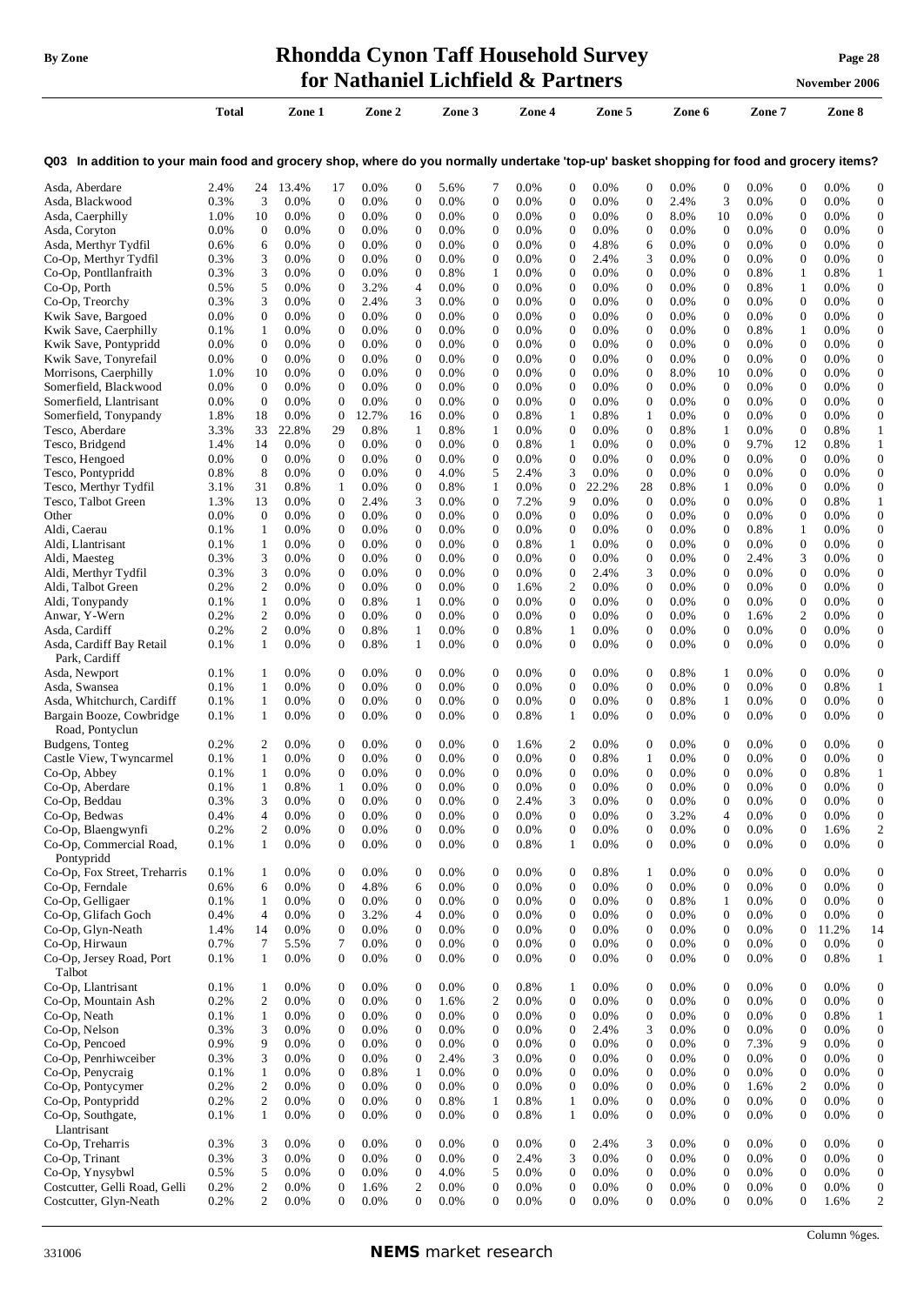## **By** Zone **Rhondda Cynon Taff Household Survey Page** 29 **for Nathaniel Lichfield & Partners November** 2006

|                                                  | Total |                  | Zone 1  |                  | Zone 2  |                  | Zone 3  |                  | Zone 4  |                  | Zone 5  |                  | Zone 6 |                  | Zone 7  |                  | Zone 8  |                  |
|--------------------------------------------------|-------|------------------|---------|------------------|---------|------------------|---------|------------------|---------|------------------|---------|------------------|--------|------------------|---------|------------------|---------|------------------|
| Costcutter, Resolven                             | 0.5%  | 5                | $0.0\%$ | 0                | $0.0\%$ | 0                | $0.0\%$ | $\mathbf{0}$     | 0.0%    | 0                | 0.0%    | $\boldsymbol{0}$ | 0.0%   | 0                | 0.0%    | $\boldsymbol{0}$ | 4.0%    | 5                |
| Costcutter, Seven Sisters                        | 0.6%  | 6                | 0.0%    | $\mathbf{0}$     | 0.0%    | $\boldsymbol{0}$ | 0.0%    | $\mathbf{0}$     | 0.0%    | $\overline{0}$   | 0.0%    | $\overline{0}$   | 0.0%   | $\mathbf{0}$     | 0.0%    | $\mathbf{0}$     | 4.8%    | 6                |
| Costcutter, Ton Pentre                           | 0.1%  | 1                | 0.0%    | $\boldsymbol{0}$ | 0.8%    | 1                | 0.0%    | $\mathbf 0$      | 0.0%    | $\mathbf{0}$     | 0.0%    | $\boldsymbol{0}$ | 0.0%   | $\boldsymbol{0}$ | 0.0%    | $\boldsymbol{0}$ | $0.0\%$ | $\boldsymbol{0}$ |
| Costcutter, Treforest                            | 0.1%  | 1                | 0.0%    | $\boldsymbol{0}$ | 0.0%    | $\mathbf{0}$     | 0.8%    | $\mathbf{1}$     | 0.0%    | $\boldsymbol{0}$ | 0.0%    | $\boldsymbol{0}$ | 0.0%   | $\boldsymbol{0}$ | 0.0%    | $\mathbf{0}$     | 0.0%    | $\mathbf{0}$     |
| Costcutter, Treorchy                             | 0.1%  | 1                | 0.0%    | $\boldsymbol{0}$ | 0.8%    | $\mathbf{1}$     | 0.0%    | $\boldsymbol{0}$ | 0.0%    | $\mathbf{0}$     | 0.0%    | $\boldsymbol{0}$ | 0.0%   | $\boldsymbol{0}$ | 0.0%    | $\mathbf{0}$     | 0.0%    | $\mathbf{0}$     |
| DJ News, Kevin Lane,                             | 0.1%  | $\mathbf{1}$     | 0.0%    | $\boldsymbol{0}$ | 0.0%    | $\mathbf{0}$     | 0.8%    | $\mathbf{1}$     | 0.0%    | $\mathbf{0}$     | 0.0%    | $\mathbf{0}$     | 0.0%   | $\boldsymbol{0}$ | 0.0%    | $\theta$         | 0.0%    | $\mathbf{0}$     |
| Glyncoch                                         |       |                  |         |                  |         |                  |         |                  |         |                  |         |                  |        |                  |         |                  |         |                  |
| Discount Stores, Lawis<br>Street, Aberfan        | 0.1%  | 1                | 0.8%    | 1                | 0.0%    | $\theta$         | 0.0%    | $\boldsymbol{0}$ | 0.0%    | $\overline{0}$   | 0.0%    | $\boldsymbol{0}$ | 0.0%   | $\boldsymbol{0}$ | 0.0%    | $\theta$         | 0.0%    | $\boldsymbol{0}$ |
| Farm Shops, Eden Terrace,<br>Penderyn            | 0.1%  | 1                | 0.0%    | $\mathbf{0}$     | 0.0%    | $\mathbf{0}$     | 0.0%    | $\mathbf{0}$     | 0.0%    | $\overline{0}$   | 0.8%    | 1                | 0.0%   | $\mathbf{0}$     | 0.0%    | $\mathbf{0}$     | 0.0%    | $\mathbf{0}$     |
| Farmfoods, Blackwood                             | 0.1%  | 1                | 0.0%    | $\boldsymbol{0}$ | $0.0\%$ | 0                | 0.0%    | $\theta$         | 0.0%    | $\mathbf{0}$     | 0.0%    | $\mathbf 0$      | 0.8%   | 1                | 0.0%    | $\mathbf{0}$     | 0.0%    | $\boldsymbol{0}$ |
| Farmfoods, Merthyr Tydfil                        | 0.2%  | $\overline{c}$   | 0.0%    | $\overline{0}$   | 0.0%    | $\theta$         | 0.0%    | $\mathbf{0}$     | 0.0%    | $\mathbf{0}$     | 1.6%    | 2                | 0.0%   | $\mathbf{0}$     | 0.0%    | $\mathbf{0}$     | 0.0%    | $\mathbf{0}$     |
| Filco, Talbot Green                              | 0.3%  | 3                | 0.0%    | $\boldsymbol{0}$ | 0.0%    | $\theta$         | 0.0%    | $\mathbf{0}$     | 1.6%    | $\overline{c}$   | 0.0%    | $\boldsymbol{0}$ | 0.0%   | $\mathbf{0}$     | 0.8%    | 1                | 0.0%    | $\boldsymbol{0}$ |
| Fountain Shop, Merthyr<br>Tydfil                 | 0.1%  | 1                | 0.0%    | $\mathbf{0}$     | 0.0%    | $\mathbf{0}$     | 0.0%    | $\mathbf{0}$     | 0.0%    | $\Omega$         | 0.8%    | 1                | 0.0%   | $\mathbf{0}$     | 0.0%    | $\mathbf{0}$     | 0.0%    | $\mathbf{0}$     |
| Happy Shopper, Cwmaman                           | 0.1%  | 1                | 0.8%    | 1                | $0.0\%$ | $\boldsymbol{0}$ | 0.0%    | $\mathbf{0}$     | 0.0%    | $\boldsymbol{0}$ | 0.0%    | $\mathbf{0}$     | 0.0%   | $\boldsymbol{0}$ | 0.0%    | $\mathbf{0}$     | 0.0%    | $\boldsymbol{0}$ |
| Happy Shopper, Glyncorrwg                        | 0.1%  | 1                | 0.0%    | $\boldsymbol{0}$ | 0.0%    | $\boldsymbol{0}$ | 0.0%    | $\mathbf{0}$     | 0.0%    | $\mathbf{0}$     | 0.0%    | $\boldsymbol{0}$ | 0.0%   | $\boldsymbol{0}$ | 0.0%    | $\boldsymbol{0}$ | 0.8%    | 1                |
| Iceland, Aberdare                                | 0.3%  | 3                | 2.4%    | 3                | 0.0%    | $\mathbf{0}$     | 0.0%    | $\mathbf{0}$     | 0.0%    | $\boldsymbol{0}$ | 0.0%    | $\overline{0}$   | 0.0%   | $\boldsymbol{0}$ | 0.0%    | $\mathbf{0}$     | 0.0%    | $\boldsymbol{0}$ |
| Iceland, Maesteg                                 | 0.3%  | 3                | 0.0%    | $\boldsymbol{0}$ | 0.0%    | $\boldsymbol{0}$ | 0.0%    | $\mathbf{0}$     | 0.0%    | $\mathbf{0}$     | 0.0%    | $\boldsymbol{0}$ | 0.0%   | $\boldsymbol{0}$ | 1.6%    | 2                | 0.8%    | $\mathbf{1}$     |
| Iceland, Merthyr Tydfil                          | 0.5%  | 5                | 0.0%    | $\boldsymbol{0}$ | 0.0%    | $\mathbf{0}$     | 0.0%    | $\mathbf{0}$     | 0.0%    | $\boldsymbol{0}$ | 4.0%    | 5                | 0.0%   | $\boldsymbol{0}$ | 0.0%    | $\mathbf{0}$     | 0.0%    | $\boldsymbol{0}$ |
| Iceland, Neath                                   | 0.1%  | 1                | 0.0%    | $\boldsymbol{0}$ | 0.0%    | $\boldsymbol{0}$ | 0.0%    | $\boldsymbol{0}$ | 0.0%    | $\boldsymbol{0}$ | 0.0%    | $\boldsymbol{0}$ | 0.0%   | $\boldsymbol{0}$ | 0.0%    | $\boldsymbol{0}$ | 0.8%    | $\mathbf{1}$     |
| Iceland, Oxford Street,<br>Mountain Ash          | 0.4%  | 4                | 0.0%    | $\boldsymbol{0}$ | 0.0%    | $\mathbf{0}$     | 3.2%    | $\overline{4}$   | 0.0%    | $\mathbf{0}$     | 0.0%    | $\mathbf{0}$     | 0.0%   | $\boldsymbol{0}$ | 0.0%    | $\mathbf{0}$     | 0.0%    | $\mathbf{0}$     |
| Iceland, Taff Street,<br>Pontypridd              | 0.6%  | 6                | 0.0%    | $\mathbf{0}$     | $0.0\%$ | $\mathbf{0}$     | 4.8%    | 6                | $0.0\%$ | $\overline{0}$   | 0.0%    | $\mathbf{0}$     | 0.0%   | $\mathbf{0}$     | 0.0%    | $\mathbf{0}$     | 0.0%    | $\mathbf{0}$     |
| Johns, Ogwy Street, Nant-y-<br>Moel              | 0.1%  | 1                | 0.0%    | 0                | $0.0\%$ | $\mathbf{0}$     | 0.0%    | $\mathbf{0}$     | 0.0%    | $\overline{0}$   | 0.0%    | $\mathbf{0}$     | 0.0%   | 0                | 0.8%    | 1                | 0.0%    | $\boldsymbol{0}$ |
| Kiss, Margaret Street,<br>Abercynon              | 0.1%  | 1                | 0.0%    | $\mathbf{0}$     | 0.0%    | $\mathbf{0}$     | 0.8%    | 1                | 0.0%    | $\overline{0}$   | 0.0%    | $\boldsymbol{0}$ | 0.0%   | $\mathbf{0}$     | 0.0%    | $\mathbf{0}$     | 0.0%    | $\boldsymbol{0}$ |
| Kumars, Avon Street, Glyn-<br>Neath              | 0.2%  | 2                | $0.0\%$ | 0                | $0.0\%$ | $\mathbf{0}$     | $0.0\%$ | $\mathbf{0}$     | 0.0%    | $\overline{0}$   | $0.0\%$ | 0                | 0.0%   | 0                | $0.0\%$ | $\mathbf{0}$     | 1.6%    | $\boldsymbol{2}$ |
| Kwik Save, Mountain Ash                          | 0.1%  | 1                | 0.0%    | $\boldsymbol{0}$ | $0.0\%$ | 0                | 0.8%    | 1                | 0.0%    | 0                | 0.0%    | $\mathbf{0}$     | 0.0%   | $\boldsymbol{0}$ | 0.0%    | $\mathbf{0}$     | 0.0%    | $\boldsymbol{0}$ |
| L&G Stores, Park View<br>Terrace, Abernant       | 0.1%  | $\mathbf{1}$     | 0.8%    | 1                | 0.0%    | $\mathbf{0}$     | 0.0%    | $\mathbf{0}$     | 0.0%    | 0                | 0.0%    | $\mathbf{0}$     | 0.0%   | $\boldsymbol{0}$ | 0.0%    | $\mathbf{0}$     | 0.0%    | $\boldsymbol{0}$ |
| Leo's, Merthyr Tydfil                            | 0.2%  | 2                | 0.0%    | $\boldsymbol{0}$ | 0.0%    | 0                | 0.0%    | $\mathbf{0}$     | 0.0%    | $\mathbf{0}$     | 1.6%    | 2                | 0.0%   | $\boldsymbol{0}$ | 0.0%    | $\mathbf{0}$     | 0.0%    | $\boldsymbol{0}$ |
| Lidl, Caerphilly                                 | 0.1%  | 1                | 0.0%    | $\boldsymbol{0}$ | 0.0%    | $\boldsymbol{0}$ | 0.0%    | $\mathbf{0}$     | 0.0%    | $\mathbf{0}$     | 0.0%    | $\boldsymbol{0}$ | 0.8%   | $\mathbf{1}$     | 0.0%    | $\boldsymbol{0}$ | 0.0%    | $\mathbf{0}$     |
| Lidl, Cowbridge, Bridgend                        | 0.1%  | 1                | 0.0%    | $\boldsymbol{0}$ | $0.0\%$ | $\boldsymbol{0}$ | 0.0%    | $\mathbf{0}$     | 0.0%    | $\boldsymbol{0}$ | $0.0\%$ | $\mathbf{0}$     | 0.0%   | $\boldsymbol{0}$ | 0.8%    | 1                | 0.0%    | $\mathbf{0}$     |
| Lidl, Gadlys Road, Aberdare                      | 0.1%  | 1                | 0.8%    | 1                | 0.0%    | $\boldsymbol{0}$ | $0.0\%$ | $\boldsymbol{0}$ | 0.0%    | $\boldsymbol{0}$ | 0.0%    | $\mathbf{0}$     | 0.0%   | $\boldsymbol{0}$ | 0.0%    | $\boldsymbol{0}$ | 0.0%    | $\mathbf{0}$     |
| Lidl, Merthyr Tydfil                             | 0.2%  | 2                | 0.0%    | $\overline{0}$   | $0.0\%$ | $\mathbf{0}$     | 0.0%    | $\theta$         | 0.0%    | $\mathbf{0}$     | 0.8%    | 1                | 0.8%   | $\mathbf{1}$     | 0.0%    | $\mathbf{0}$     | 0.0%    | $\boldsymbol{0}$ |
| Lidl, Neath                                      | 0.1%  | 1                | $0.0\%$ | $\boldsymbol{0}$ | $0.0\%$ | 0                | $0.0\%$ | $\theta$         | 0.0%    | $\mathbf{0}$     | $0.0\%$ | $\mathbf{0}$     | 0.0%   | $\boldsymbol{0}$ | 0.0%    | 0                | 0.8%    | $\mathbf{1}$     |
| Lidl, Porth                                      | 0.4%  | 4                | $0.0\%$ | $\boldsymbol{0}$ | 3.2%    | 4                | $0.0\%$ | $\theta$         | 0.0%    | $\boldsymbol{0}$ | $0.0\%$ | $\theta$         | 0.0%   | $\boldsymbol{0}$ | 0.0%    | 0                | 0.0%    | $\mathbf{0}$     |
| Lidl, Rhydyfelin                                 | 0.1%  | 1                | 0.0%    | $\mathbf{0}$     | 0.0%    | $\overline{0}$   | 0.0%    | $\mathbf{0}$     | 0.8%    | 1                | 0.0%    | $\mathbf{0}$     | 0.0%   | $\mathbf{0}$     | 0.0%    | $\mathbf{0}$     | 0.0%    | $\boldsymbol{0}$ |
| Lidl, Tylorstown                                 | 0.1%  | 1                | 0.0%    | $\overline{0}$   | 0.8%    | 1                | 0.0%    | $\mathbf{0}$     | 0.0%    | $\theta$         | 0.0%    | $\Omega$         | 0.0%   | $\overline{0}$   | 0.0%    | $\Omega$         | 0.0%    | $\mathbf{0}$     |
| Local butchers, Park Place,<br>Bargoed           | 0.1%  | 1                | 0.0%    | $\boldsymbol{0}$ | 0.0%    | $\boldsymbol{0}$ | 0.0%    | $\boldsymbol{0}$ | 0.0%    | $\boldsymbol{0}$ | 0.0%    | $\boldsymbol{0}$ | 0.8%   | 1                | 0.0%    | $\boldsymbol{0}$ | 0.0%    | $\boldsymbol{0}$ |
| Local market, Aberdare                           | 0.1%  | 1                | 0.8%    | $\mathbf{1}$     | 0.0%    | $\boldsymbol{0}$ | 0.0%    | $\mathbf{0}$     | 0.0%    | $\overline{0}$   | 0.0%    | $\boldsymbol{0}$ | 0.0%   | $\boldsymbol{0}$ | 0.0%    | $\overline{0}$   | 0.0%    | $\boldsymbol{0}$ |
| Local market, Cardiff                            | 0.1%  | $\mathbf{1}$     | 0.0%    | $\boldsymbol{0}$ | 0.0%    | $\boldsymbol{0}$ | 0.0%    | $\boldsymbol{0}$ | 0.8%    | $\mathbf{1}$     | 0.0%    | $\boldsymbol{0}$ | 0.0%   | $\boldsymbol{0}$ | 0.0%    | $\boldsymbol{0}$ | 0.0%    | $\mathbf{0}$     |
| Local Post Office, Coity                         | 0.1%  | $\mathbf{1}$     | 0.0%    | $\boldsymbol{0}$ | 0.0%    | $\boldsymbol{0}$ | 0.0%    | $\boldsymbol{0}$ | 0.0%    | $\overline{0}$   | 0.0%    | $\mathbf{0}$     | 0.0%   | $\boldsymbol{0}$ | 0.8%    | $\mathbf{1}$     | 0.0%    | $\boldsymbol{0}$ |
| Local Post Office,<br>Commercial Road,<br>Machen | 0.1%  | $\mathbf{1}$     | 0.0%    | $\boldsymbol{0}$ | 0.0%    | $\mathbf{0}$     | 0.0%    | $\boldsymbol{0}$ | 0.0%    | $\overline{0}$   | 0.0%    | $\boldsymbol{0}$ | 0.8%   | $\mathbf{1}$     | 0.0%    | $\mathbf{0}$     | 0.0%    | $\boldsymbol{0}$ |
| Local shops, Abercynon                           | 0.3%  | 3                | 0.0%    | $\boldsymbol{0}$ | 0.0%    | $\boldsymbol{0}$ | 2.4%    | 3                | 0.0%    | $\boldsymbol{0}$ | 0.0%    | $\boldsymbol{0}$ | 0.0%   | $\boldsymbol{0}$ | 0.0%    | $\boldsymbol{0}$ | 0.0%    | $\boldsymbol{0}$ |
| Local shops, Aberdare                            | 0.8%  | 8                | 6.3%    | 8                | 0.0%    | $\boldsymbol{0}$ | 0.0%    | $\mathbf{0}$     | 0.0%    | $\boldsymbol{0}$ | 0.0%    | $\boldsymbol{0}$ | 0.0%   | $\boldsymbol{0}$ | 0.0%    | $\boldsymbol{0}$ | 0.0%    | $\boldsymbol{0}$ |
| Local shops, Abernant                            | 0.1%  | $\mathbf{1}$     | 0.8%    | $\mathbf{1}$     | 0.0%    | $\boldsymbol{0}$ | 0.0%    | $\mathbf{0}$     | 0.0%    | $\boldsymbol{0}$ | 0.0%    | $\boldsymbol{0}$ | 0.0%   | $\boldsymbol{0}$ | 0.0%    | $\boldsymbol{0}$ | 0.0%    | $\mathbf{0}$     |
| Local shops, Abertridwr                          | 0.2%  | $\mathfrak{2}$   | 0.0%    | $\boldsymbol{0}$ | 0.0%    | $\boldsymbol{0}$ | 0.0%    | $\theta$         | 0.0%    | $\mathbf{0}$     | 0.0%    | $\boldsymbol{0}$ | 1.6%   | $\mathfrak{2}$   | 0.0%    | $\boldsymbol{0}$ | 0.0%    | $\boldsymbol{0}$ |
| Local shops, Bargoed                             | 0.2%  | $\overline{c}$   | 0.0%    | $\boldsymbol{0}$ | 0.0%    | $\boldsymbol{0}$ | 0.0%    | $\boldsymbol{0}$ | 0.0%    | $\boldsymbol{0}$ | 0.0%    | $\boldsymbol{0}$ | 1.6%   | $\mathbf{2}$     | 0.0%    | $\boldsymbol{0}$ | 0.0%    | $\boldsymbol{0}$ |
| Local shops, Bedwas                              | 0.2%  | $\overline{c}$   | 0.0%    | $\overline{0}$   | 0.0%    | $\mathbf{0}$     | 0.0%    | $\theta$         | 0.0%    | $\boldsymbol{0}$ | 0.0%    | $\boldsymbol{0}$ | 1.6%   | $\mathfrak{2}$   | 0.0%    | $\mathbf{0}$     | 0.0%    | $\boldsymbol{0}$ |
| Local shops, Bettws                              | 0.1%  | 1                | 0.0%    | $\mathbf{0}$     | 0.0%    | $\mathbf{0}$     | 0.0%    | $\overline{0}$   | 0.0%    | $\mathbf{0}$     | 0.0%    | $\overline{0}$   | 0.0%   | $\overline{0}$   | 0.8%    | $\mathbf{1}$     | 0.0%    | $\mathbf{0}$     |
| Local shops, Bridgend                            | 0.1%  | $\mathbf{1}$     | 0.0%    | $\mathbf{0}$     | 0.0%    | $\mathbf{0}$     | 0.0%    | $\theta$         | 0.0%    | $\mathbf{0}$     | 0.0%    | $\overline{0}$   | 0.0%   | $\boldsymbol{0}$ | 0.8%    | $\mathbf{1}$     | 0.0%    | $\mathbf{0}$     |
| Local shops, Buxton Court,                       | 0.1%  | $\mathbf{1}$     | 0.0%    | $\boldsymbol{0}$ | 0.0%    | $\mathbf{0}$     | 0.0%    | $\boldsymbol{0}$ | 0.0%    | $\mathbf{0}$     | 0.0%    | $\boldsymbol{0}$ | 0.8%   | $\mathbf{1}$     | 0.0%    | $\mathbf{0}$     | 0.0%    | $\mathbf{0}$     |
| Caerphilly<br>Local shops, Caerau                | 0.1%  | 1                | 0.0%    | $\boldsymbol{0}$ | 0.0%    | $\boldsymbol{0}$ | 0.0%    | $\boldsymbol{0}$ | 0.0%    | $\boldsymbol{0}$ | 0.0%    | $\boldsymbol{0}$ | 0.0%   | $\boldsymbol{0}$ | 0.8%    | 1                | 0.0%    | $\mathbf{0}$     |
| Local shops, Caerphilly                          | 0.3%  | 3                | 0.0%    | $\boldsymbol{0}$ | 0.0%    | $\mathbf{0}$     | 0.0%    | $\boldsymbol{0}$ | 0.0%    | $\mathbf{0}$     | 0.0%    | $\boldsymbol{0}$ | 2.4%   | 3                | 0.0%    | $\overline{0}$   | 0.0%    | $\mathbf{0}$     |
| Local shops, Cardiff                             | 0.2%  | $\boldsymbol{2}$ | 0.0%    | $\boldsymbol{0}$ | 0.8%    | $\mathbf{1}$     | 0.0%    | $\mathbf{0}$     | 0.0%    | $\boldsymbol{0}$ | 0.0%    | $\boldsymbol{0}$ | 0.8%   | $\mathbf{1}$     | 0.0%    | $\boldsymbol{0}$ | 0.0%    | $\mathbf{0}$     |
| Local shops, Cardiff Road,                       | 0.2%  | 2                | 0.0%    | $\boldsymbol{0}$ | 0.0%    | $\mathbf{0}$     | 0.0%    | $\boldsymbol{0}$ | 0.0%    | $\mathbf{0}$     | 0.0%    | $\boldsymbol{0}$ | 1.6%   | $\overline{c}$   | 0.0%    | $\mathbf{0}$     | 0.0%    | $\boldsymbol{0}$ |
| Caerphilly<br>Local shops, Clydach               | 0.1%  | 1                | 0.0%    | $\boldsymbol{0}$ | 0.8%    | $\mathbf{1}$     | 0.0%    | $\boldsymbol{0}$ | 0.0%    | 0                | 0.0%    | $\boldsymbol{0}$ | 0.0%   | $\boldsymbol{0}$ | 0.0%    | $\boldsymbol{0}$ | 0.0%    | $\boldsymbol{0}$ |
| Local shops, Cwmbach                             | 0.5%  | 5                | 3.2%    | $\overline{4}$   | 0.8%    | $\mathbf{1}$     | $0.0\%$ | $\mathbf{0}$     | 0.0%    | $\boldsymbol{0}$ | 0.0%    | $\boldsymbol{0}$ | 0.0%   | $\boldsymbol{0}$ | 0.0%    | $\boldsymbol{0}$ | 0.0%    | $\boldsymbol{0}$ |
| Local shops, Cymmer                              | 0.5%  | 5                | 1.6%    | $\mathfrak{2}$   | 0.0%    | $\boldsymbol{0}$ | 0.0%    | $\mathbf{0}$     | 0.0%    | $\boldsymbol{0}$ | 0.0%    | $\boldsymbol{0}$ | 0.0%   | $\boldsymbol{0}$ | 0.0%    | $\boldsymbol{0}$ | 2.4%    | 3                |
| Local shops, Ferndale                            | 0.1%  | 1                | 0.0%    | $\boldsymbol{0}$ | 0.8%    | $\mathbf{1}$     | 0.0%    | $\mathbf{0}$     | 0.0%    | $\boldsymbol{0}$ | 0.0%    | $\boldsymbol{0}$ | 0.0%   | $\boldsymbol{0}$ | 0.0%    | $\boldsymbol{0}$ | 0.0%    | $\mathbf{0}$     |
| Local shops, Gilfach Goch                        | 0.1%  | $\mathbf{1}$     | 0.0%    | $\boldsymbol{0}$ | 0.8%    | $\mathbf{1}$     | 0.0%    | $\boldsymbol{0}$ | 0.0%    | $\boldsymbol{0}$ | 0.0%    | $\boldsymbol{0}$ | 0.0%   | $\boldsymbol{0}$ | 0.0%    | $\boldsymbol{0}$ | 0.0%    | $\boldsymbol{0}$ |
| Local shops, Glyncorrwg                          | 0.3%  | 3                | 0.0%    | $\boldsymbol{0}$ | 0.0%    | $\boldsymbol{0}$ | 0.0%    | $\mathbf{0}$     | 0.0%    | $\boldsymbol{0}$ | 0.0%    | $\boldsymbol{0}$ | 0.0%   | $\boldsymbol{0}$ | 0.0%    | $\boldsymbol{0}$ | 2.4%    | 3                |
| Local shops, Glyn-Neath                          | 0.3%  | 3                | 0.0%    | $\overline{0}$   | 0.0%    | $\mathbf{0}$     | 0.0%    | $\mathbf{0}$     | 0.0%    | $\overline{0}$   | 0.0%    | $\mathbf{0}$     | 0.0%   | $\overline{0}$   | 0.0%    | $\Omega$         | 2.4%    | 3                |

Column %ges.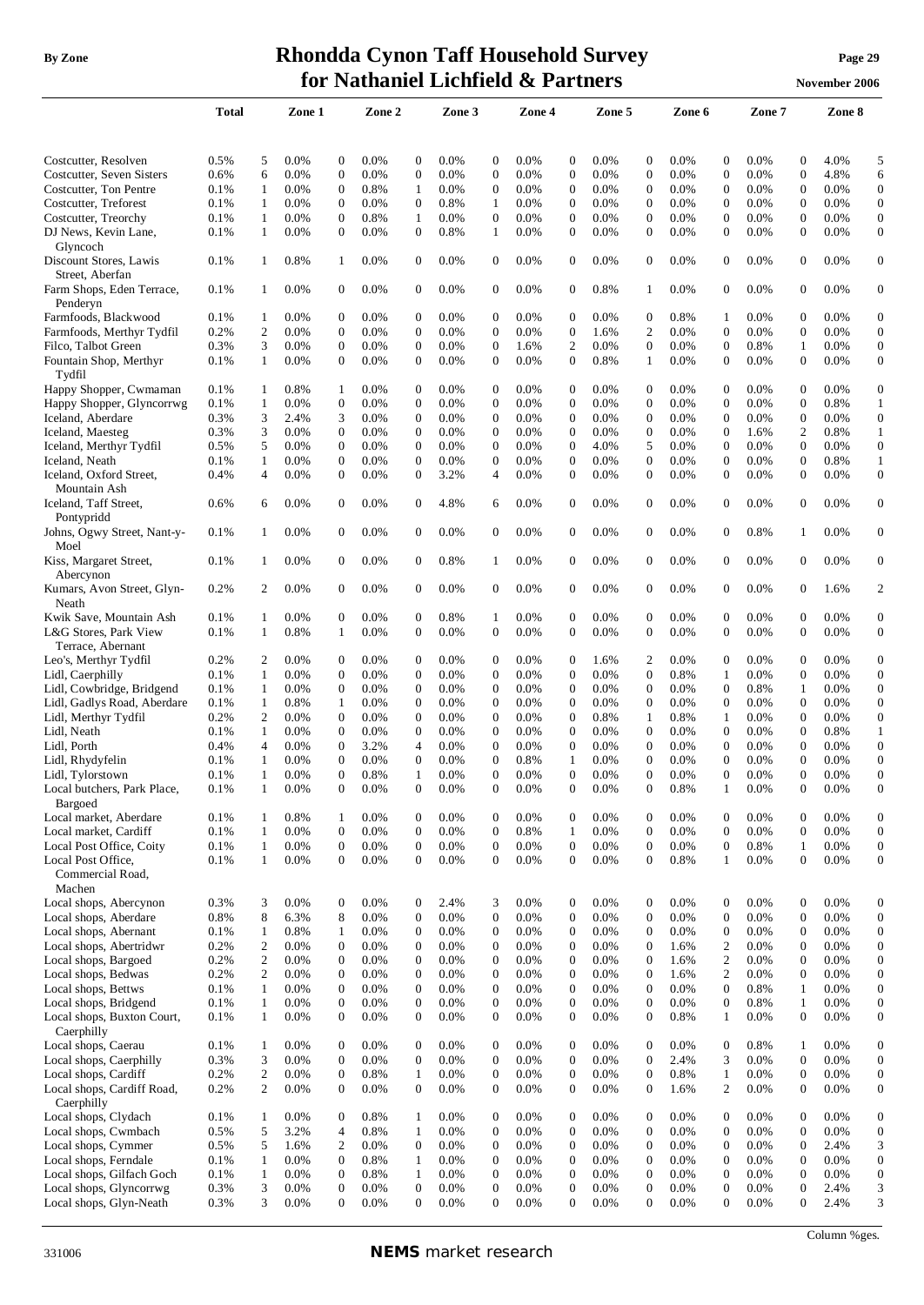## **By** Zone **Rhondda Cynon Taff Household Survey Page** 30 **for Nathaniel Lichfield & Partners November** 2006

|                                                          | <b>Total</b> |                     | Zone 1       |                                | Zone 2       |                                | Zone 3       |                                  | Zone 4       |                                  | Zone 5       |                                      | Zone 6       |                              | Zone 7       |                                | Zone 8       |                                      |
|----------------------------------------------------------|--------------|---------------------|--------------|--------------------------------|--------------|--------------------------------|--------------|----------------------------------|--------------|----------------------------------|--------------|--------------------------------------|--------------|------------------------------|--------------|--------------------------------|--------------|--------------------------------------|
|                                                          |              |                     |              |                                |              |                                |              |                                  |              |                                  |              |                                      |              |                              |              |                                |              |                                      |
| Local shops, Hannah Street,                              | 0.2%         | 2                   | 0.0%         | $\overline{0}$                 | 0.8%         | 1                              | 0.8%         | $\mathbf{1}$                     | 0.0%         | $\mathbf{0}$                     | 0.0%         | $\boldsymbol{0}$                     | 0.0%         | $\overline{0}$               | 0.0%         | $\mathbf{0}$                   | 0.0%         | $\theta$                             |
| Porth<br>Local shops, High Street,                       | 0.1%         | 1                   | 0.0%         | $\overline{0}$                 | 0.0%         | $\theta$                       | 0.0%         | $\overline{0}$                   | 0.0%         | $\mathbf{0}$                     | 0.8%         | 1                                    | 0.0%         | $\overline{0}$               | 0.0%         | $\theta$                       | 0.0%         | $\overline{0}$                       |
| Bedlinog                                                 |              |                     |              |                                |              |                                |              |                                  |              |                                  |              |                                      |              |                              |              |                                |              |                                      |
| Local shops, High Street,                                | 0.2%         | 2                   | 0.0%         | $\overline{0}$                 | 0.0%         | $\theta$                       | 1.6%         | 2                                | 0.0%         | $\mathbf{0}$                     | 0.0%         | $\boldsymbol{0}$                     | 0.0%         | $\overline{0}$               | 0.0%         | $\mathbf{0}$                   | 0.0%         | $\mathbf{0}$                         |
| Mountain Ash<br>Local shops, High Street,                | 0.2%         | 2                   | 0.0%         | $\overline{0}$                 | 0.0%         | $\theta$                       | 0.0%         | $\overline{0}$                   | 0.0%         | $\mathbf{0}$                     | 0.0%         | $\mathbf{0}$                         | 0.0%         | $\overline{0}$               | 1.6%         | $\overline{c}$                 | 0.0%         | $\overline{0}$                       |
| Ogmore Vale                                              |              |                     |              |                                |              |                                |              |                                  |              |                                  |              |                                      |              |                              |              |                                |              |                                      |
| Local shops, Lewis Street,<br>Aberaman                   | 0.1%         | 1                   | 0.8%         | -1                             | 0.0%         | $\theta$                       | 0.0%         | 0                                | 0.0%         | $\boldsymbol{0}$                 | 0.0%         | $\boldsymbol{0}$                     | 0.0%         | 0                            | 0.0%         | $\mathbf{0}$                   | 0.0%         | $\boldsymbol{0}$                     |
| Local shops, Llanharan                                   | 0.2%         | 2                   | 0.0%         | $\mathbf 0$                    | 0.0%         | $\mathbf{0}$                   | 0.0%         | $\mathbf{0}$                     | 1.6%         | 2                                | 0.0%         | $\mathbf{0}$                         | 0.0%         | $\mathbf{0}$                 | 0.0%         | $\mathbf{0}$                   | 0.0%         | $\overline{0}$                       |
| Local shops, Llantrisant                                 | 0.1%         | $\mathbf{1}$        | 0.0%         | $\boldsymbol{0}$               | 0.0%         | $\boldsymbol{0}$               | 0.0%         | $\boldsymbol{0}$                 | 0.8%         | $\mathbf{1}$                     | 0.0%         | $\boldsymbol{0}$                     | 0.0%         | $\mathbf{0}$                 | 0.0%         | $\boldsymbol{0}$               | 0.0%         | $\boldsymbol{0}$                     |
| Local shops, Llantwit Fardre                             | 0.2%         | $\mathfrak{2}$      | 0.0%         | $\theta$                       | 0.0%         | $\mathbf{0}$                   | 0.0%         | $\boldsymbol{0}$                 | 1.6%         | $\mathfrak{2}$                   | 0.0%         | $\boldsymbol{0}$                     | 0.0%         | $\mathbf{0}$                 | 0.0%         | $\mathbf{0}$                   | 0.0%         | $\overline{0}$                       |
| Local shops, Llewelyn                                    | 0.1%         | $\mathbf{1}$        | 0.8%         | $\mathbf{1}$                   | 0.0%         | $\mathbf{0}$                   | 0.0%         | 0                                | 0.0%         | $\mathbf{0}$                     | 0.0%         | $\boldsymbol{0}$                     | 0.0%         | $\boldsymbol{0}$             | 0.0%         | $\mathbf{0}$                   | 0.0%         | $\boldsymbol{0}$                     |
| Street, Trecynon<br>Local shops, Maerdy                  | 0.1%         | 1                   | 0.0%         | $\theta$                       | 0.8%         | 1                              | 0.0%         | $\mathbf{0}$                     | 0.0%         | $\mathbf{0}$                     | 0.0%         | $\boldsymbol{0}$                     | 0.0%         | $\mathbf{0}$                 | 0.0%         | $\overline{0}$                 | 0.0%         | $\overline{0}$                       |
| Local shops, Maesteg                                     | 0.6%         | 6                   | 0.0%         | $\mathbf{0}$                   | 0.0%         | $\overline{0}$                 | 0.0%         | $\overline{0}$                   | 0.0%         | $\mathbf{0}$                     | 0.0%         | $\mathbf{0}$                         | 0.0%         | $\mathbf{0}$                 | 4.0%         | 5                              | 0.8%         | $\mathbf{1}$                         |
| Local shops, Maesycoed                                   | 0.1%         | $\mathbf{1}$        | 0.0%         | $\mathbf{0}$                   | 0.0%         | $\theta$                       | 0.8%         | 1                                | 0.0%         | $\mathbf{0}$                     | 0.0%         | $\mathbf{0}$                         | 0.0%         | $\mathbf{0}$                 | 0.0%         | $\Omega$                       | 0.0%         | $\overline{0}$                       |
| Road, Pontypridd                                         |              |                     |              |                                |              |                                |              |                                  |              |                                  |              |                                      |              |                              |              |                                |              |                                      |
| Local shops, Merthyr Tydfil                              | 0.7%         | 7                   | 0.0%         | $\overline{0}$                 | 0.0%         | $\theta$                       | 0.0%         | $\overline{0}$                   | 0.0%         | $\mathbf{0}$                     | 5.6%         | 7                                    | 0.0%         | $\mathbf{0}$                 | 0.0%         | $\mathbf{0}$                   | 0.0%         | $\overline{0}$                       |
| Local shops, Merthyr Vale                                | 0.1%         | 1                   | 0.0%         | $\overline{0}$                 | 0.0%         | $\mathbf{0}$                   | 0.0%         | 0                                | 0.0%         | $\mathbf{0}$                     | 0.8%         | $\mathbf{1}$                         | 0.0%         | $\mathbf{0}$                 | 0.0%         | $\mathbf{0}$                   | 0.0%         | $\boldsymbol{0}$                     |
| Road, Merthyr Vale                                       |              |                     | 0.0%         | $\theta$                       | 0.8%         |                                |              | $\overline{0}$                   | 0.0%         | $\mathbf{0}$                     | 0.0%         |                                      | 0.0%         | $\mathbf{0}$                 | 0.0%         | $\mathbf{0}$                   | 0.0%         | $\overline{0}$                       |
| Local shops, Mount Pleasant<br>Local shops, Mountain Ash | 0.1%<br>0.2% | 1<br>$\mathfrak{2}$ | 0.0%         | $\mathbf{0}$                   | 0.0%         | 1<br>$\theta$                  | 0.0%<br>1.6% | 2                                | 0.0%         | $\boldsymbol{0}$                 | 0.0%         | $\boldsymbol{0}$<br>$\boldsymbol{0}$ | 0.0%         | $\boldsymbol{0}$             | 0.0%         | $\boldsymbol{0}$               | 0.0%         | $\overline{0}$                       |
| Local shops, Newport Road,                               | 0.1%         | $\mathbf{1}$        | 0.0%         | $\boldsymbol{0}$               | 0.0%         | $\theta$                       | 0.0%         | $\overline{0}$                   | 0.0%         | $\mathbf{0}$                     | 0.0%         | $\boldsymbol{0}$                     | 0.8%         | $\mathbf{1}$                 | 0.0%         | $\mathbf{0}$                   | 0.0%         | $\boldsymbol{0}$                     |
| Cwmcarn                                                  |              |                     |              |                                |              |                                |              |                                  |              |                                  |              |                                      |              |                              |              |                                |              |                                      |
| Local shops, Ogwy Street,                                | 0.3%         | 3                   | 0.0%         | $\mathbf{0}$                   | 0.0%         | $\theta$                       | 0.0%         | 0                                | 0.0%         | $\mathbf{0}$                     | 0.0%         | $\mathbf{0}$                         | 0.0%         | 0                            | 2.4%         | 3                              | 0.0%         | $\boldsymbol{0}$                     |
| Nant-y-Moel                                              |              |                     |              |                                |              |                                |              |                                  |              |                                  |              |                                      |              |                              |              |                                |              |                                      |
| Local shops, Pencoed                                     | 0.2%         | 2                   | 0.0%         | $\theta$                       | 0.0%         | $\theta$                       | 0.0%         | 0                                | 0.0%         | $\mathbf{0}$                     | 0.0%         | $\mathbf{0}$                         | 0.0%         | $\mathbf{0}$                 | 1.6%         | $\overline{c}$                 | 0.0%         | $\overline{0}$                       |
| Local shops, Pentre                                      | 0.1%         | 1                   | 0.0%         | $\theta$                       | 0.8%         | $\mathbf{1}$                   | 0.0%         | $\mathbf{0}$                     | 0.0%         | $\mathbf{0}$                     | 0.0%         | $\mathbf{0}$                         | 0.0%         | $\mathbf{0}$                 | 0.0%         | $\overline{0}$                 | 0.0%         | $\mathbf{0}$                         |
| Local shops, Pontycymer<br>Local shops, Pontypridd       | 0.1%<br>1.0% | 1<br>10             | 0.0%<br>0.0% | $\theta$<br>$\theta$           | 0.0%<br>0.0% | $\Omega$<br>$\mathbf{0}$       | 0.0%<br>4.8% | $\mathbf{0}$<br>6                | 0.0%<br>3.2% | $\mathbf{0}$<br>4                | 0.0%<br>0.0% | $\mathbf{0}$<br>$\mathbf{0}$         | 0.0%<br>0.0% | $\mathbf{0}$<br>$\mathbf{0}$ | 0.8%<br>0.0% | 1<br>$\mathbf{0}$              | 0.0%<br>0.0% | $\overline{0}$<br>$\overline{0}$     |
| Local shops, Porcher                                     | 0.1%         | 1                   | 0.0%         | $\theta$                       | 0.0%         | $\theta$                       | 0.8%         | $\mathbf{1}$                     | 0.0%         | $\mathbf{0}$                     | 0.0%         | $\mathbf{0}$                         | 0.0%         | $\mathbf{0}$                 | 0.0%         | $\theta$                       | 0.0%         | $\overline{0}$                       |
| Avenue, Pontypridd                                       |              |                     |              |                                |              |                                |              |                                  |              |                                  |              |                                      |              |                              |              |                                |              |                                      |
| Local shops, Port Talbot                                 | 0.3%         | 3                   | 0.0%         | $\theta$                       | 0.0%         | $\mathbf{0}$                   | 0.0%         | $\mathbf{0}$                     | 0.0%         | $\mathbf{0}$                     | 0.0%         | $\mathbf{0}$                         | 0.0%         | $\mathbf{0}$                 | 0.0%         | $\mathbf{0}$                   | 2.4%         | 3                                    |
| Local shops, Porth                                       | 0.4%         | $\overline{4}$      | 0.0%         | $\theta$                       | 3.2%         | 4                              | 0.0%         | $\mathbf{0}$                     | 0.0%         | $\mathbf{0}$                     | 0.0%         | $\boldsymbol{0}$                     | 0.0%         | $\mathbf{0}$                 | 0.0%         | $\mathbf{0}$                   | 0.0%         | $\mathbf{0}$                         |
| Local shops, Rhondda                                     | 0.1%         | 1                   | 0.0%         | $\mathbf{0}$                   | 0.8%         | 1                              | 0.0%         | $\boldsymbol{0}$                 | 0.0%         | $\boldsymbol{0}$                 | 0.0%         | $\boldsymbol{0}$                     | 0.0%         | $\boldsymbol{0}$             | 0.0%         | $\mathbf{0}$                   | 0.0%         | $\mathbf{0}$                         |
| Local shops, Risca Road,                                 | 0.1%         | $\mathbf{1}$        | 0.0%         | $\overline{0}$                 | 0.0%         | $\mathbf{0}$                   | 0.0%         | $\overline{0}$                   | 0.0%         | $\mathbf{0}$                     | 0.0%         | $\mathbf{0}$                         | 0.8%         | $\mathbf{1}$                 | 0.0%         | $\mathbf{0}$                   | 0.0%         | $\boldsymbol{0}$                     |
| Risca                                                    |              |                     |              |                                |              |                                |              |                                  |              |                                  |              |                                      |              |                              |              |                                |              |                                      |
| Local shops, Senghenydd<br>Local shops, Southgate        | 0.1%         | 1<br>1              | 0.0%<br>0.0% | $\mathbf{0}$<br>$\overline{0}$ | 0.0%<br>0.0% | $\mathbf{0}$<br>$\theta$       | 0.0%         | 0<br>0                           | 0.0%<br>0.8% | 0<br>$\mathbf{1}$                | 0.0%<br>0.0% | $\mathbf{0}$<br>$\mathbf{0}$         | 0.8%<br>0.0% | 1<br>$\mathbf{0}$            | 0.0%<br>0.0% | $\mathbf{0}$<br>$\theta$       | 0.0%<br>0.0% | $\boldsymbol{0}$<br>$\boldsymbol{0}$ |
| Avenue, Llantrisant                                      | 0.1%         |                     |              |                                |              |                                | $0.0\%$      |                                  |              |                                  |              |                                      |              |                              |              |                                |              |                                      |
| Local shops, The Broadway,                               | 0.1%         | 1                   | 0.0%         | $\Omega$                       | 0.0%         | $\Omega$                       | 0.8%         | $\mathbf{1}$                     | 0.0%         | $\Omega$                         | 0.0%         | $\mathbf{0}$                         | 0.0%         | $\Omega$                     | 0.0%         | $\Omega$                       | 0.0%         | $\overline{0}$                       |
| Treforest                                                |              |                     |              |                                |              |                                |              |                                  |              |                                  |              |                                      |              |                              |              |                                |              |                                      |
| Local shops, Tonypandy                                   | 0.2%         | 2                   | 0.0%         | $\mathbf{0}$                   | 1.6%         | 2                              | 0.0%         | 0                                | 0.0%         | $\boldsymbol{0}$                 | 0.0%         | $\boldsymbol{0}$                     | 0.0%         | 0                            | 0.0%         | $\mathbf{0}$                   | 0.0%         | $\mathbf{0}$                         |
| Local shops, Trecynon                                    | 0.1%         | $\mathbf{1}$        | 0.8%         | $\mathbf{1}$                   | 0.0%         | $\mathbf{0}$                   | 0.0%         | $\overline{0}$                   | 0.0%         | $\boldsymbol{0}$                 | 0.0%         | $\boldsymbol{0}$                     | 0.0%         | $\mathbf{0}$                 | 0.0%         | $\mathbf{0}$                   | 0.0%         | $\theta$                             |
| Local shops, Treherbert                                  | 0.1%         | $\mathbf{1}$        | 0.0%         | $\mathbf{0}$                   | 0.8%         | $\mathbf{1}$                   | 0.0%         | $\overline{0}$                   | 0.0%         | $\mathbf{0}$                     | 0.0%         | $\boldsymbol{0}$                     | 0.0%         | $\mathbf{0}$                 | 0.0%         | $\overline{0}$                 | 0.0%         | $\theta$                             |
| Local shops, Treorchy<br>Local shops, Upper Boat         | 0.1%         | $\mathbf{1}$        | 0.0%         | $\theta$<br>$\theta$           | 0.8%         | $\mathbf{1}$<br>$\overline{0}$ | 0.0%         | $\boldsymbol{0}$                 | 0.0%         | $\boldsymbol{0}$<br>$\mathbf{0}$ | 0.0%         | $\boldsymbol{0}$<br>$\boldsymbol{0}$ | 0.0%         | $\mathbf{0}$<br>$\mathbf{0}$ | 0.0%<br>0.0% | $\mathbf{0}$<br>$\overline{0}$ | 0.0%         | $\overline{0}$<br>$\overline{0}$     |
| Local shops, Wattstown                                   | 0.1%<br>0.1% | 1<br>$\mathbf{1}$   | 0.0%<br>0.0% | $\mathbf{0}$                   | 0.0%<br>0.8% | $\mathbf{1}$                   | 0.8%<br>0.0% | $\mathbf{1}$<br>$\boldsymbol{0}$ | 0.0%<br>0.0% | $\boldsymbol{0}$                 | 0.0%<br>0.0% | $\mathbf{0}$                         | 0.0%<br>0.0% | $\mathbf{0}$                 | 0.0%         | $\boldsymbol{0}$               | 0.0%<br>0.0% | $\overline{0}$                       |
| Local shops, Ynyswen Road,                               | 0.1%         | 1                   | 0.0%         | $\boldsymbol{0}$               | 0.8%         | 1                              | 0.0%         | 0                                | 0.0%         | $\mathbf{0}$                     | 0.0%         | $\boldsymbol{0}$                     | 0.0%         | $\mathbf{0}$                 | 0.0%         | $\mathbf{0}$                   | 0.0%         | $\boldsymbol{0}$                     |
| Treorchy                                                 |              |                     |              |                                |              |                                |              |                                  |              |                                  |              |                                      |              |                              |              |                                |              |                                      |
| Local shops, Ynysybwl                                    | 0.1%         | $\mathbf{1}$        | 0.0%         | $\mathbf{0}$                   | 0.0%         | $\mathbf{0}$                   | 0.8%         | $\mathbf{1}$                     | 0.0%         | $\boldsymbol{0}$                 | 0.0%         | $\boldsymbol{0}$                     | 0.0%         | $\boldsymbol{0}$             | 0.0%         | $\mathbf{0}$                   | 0.0%         | $\overline{0}$                       |
| Local shops, Quakers Yard                                | 0.1%         | 1                   | 0.0%         | $\boldsymbol{0}$               | 0.0%         | $\boldsymbol{0}$               | 0.0%         | $\boldsymbol{0}$                 | 0.0%         | $\boldsymbol{0}$                 | 0.8%         | $\mathbf{1}$                         | 0.0%         | $\boldsymbol{0}$             | 0.0%         | $\boldsymbol{0}$               | 0.0%         | $\overline{0}$                       |
| Local shops, Trealaw                                     | 0.1%         | $\mathbf{1}$        | 0.0%         | $\boldsymbol{0}$               | 0.8%         | $\mathbf{1}$                   | 0.0%         | $\mathbf{0}$                     | 0.0%         | $\mathbf{0}$                     | 0.0%         | $\boldsymbol{0}$                     | 0.0%         | $\mathbf{0}$                 | 0.0%         | $\boldsymbol{0}$               | 0.0%         | $\overline{0}$                       |
| Londis, Bettws                                           | 0.1%         | 1                   | 0.0%         | $\mathbf{0}$                   | 0.0%         | $\mathbf{0}$                   | 0.0%         | $\boldsymbol{0}$                 | 0.0%         | $\boldsymbol{0}$                 | 0.0%         | $\boldsymbol{0}$                     | 0.0%         | $\mathbf{0}$                 | 0.8%         | $\mathbf{1}$                   | 0.0%         | $\overline{0}$                       |
| Londis, Blackmill, Bridgend                              | 0.2%         | $\boldsymbol{2}$    | 0.0%         | $\boldsymbol{0}$               | 0.0%         | $\mathbf{0}$                   | $0.0\%$      | $\boldsymbol{0}$                 | 0.0%         | $\boldsymbol{0}$                 | 0.0%         | $\boldsymbol{0}$                     | 0.0%         | $\boldsymbol{0}$             | 1.6%         | $\mathfrak{2}$                 | 0.0%         | $\boldsymbol{0}$                     |
| Londis, Commercial Street,<br>Mountain Ash               | 0.1%         | $\mathbf{1}$        | 0.0%         | $\theta$                       | 0.0%         | $\theta$                       | 0.8%         | $\mathbf{1}$                     | 0.0%         | $\overline{0}$                   | 0.0%         | $\boldsymbol{0}$                     | 0.0%         | $\mathbf{0}$                 | 0.0%         | $\mathbf{0}$                   | 0.0%         | $\boldsymbol{0}$                     |
| Londis, Llanharan                                        | 0.1%         | 1                   | 0.0%         | $\mathbf{0}$                   | 0.0%         | $\theta$                       | 0.0%         | 0                                | 0.8%         | 1                                | 0.0%         | $\boldsymbol{0}$                     | 0.0%         | $\mathbf{0}$                 | 0.0%         | $\overline{0}$                 | 0.0%         | $\overline{0}$                       |
| Londis, Merthyr Tydfil                                   | 0.3%         | 3                   | 0.0%         | $\mathbf{0}$                   | 0.0%         | $\mathbf{0}$                   | 0.0%         | $\boldsymbol{0}$                 | 0.0%         | $\boldsymbol{0}$                 | 2.4%         | 3                                    | 0.0%         | $\mathbf{0}$                 | 0.0%         | $\theta$                       | 0.0%         | $\overline{0}$                       |
| Low Cost, Treorchy                                       | 0.1%         | 1                   | 0.0%         | $\theta$                       | 0.8%         | $\mathbf{1}$                   | 0.0%         | $\overline{0}$                   | 0.0%         | $\mathbf{0}$                     | 0.0%         | $\boldsymbol{0}$                     | 0.0%         | $\mathbf{0}$                 | 0.0%         | $\overline{0}$                 | 0.0%         | $\overline{0}$                       |
| Mace Garage, Treharris                                   | 0.1%         | $\mathbf{1}$        | 0.0%         | $\boldsymbol{0}$               | 0.0%         | $\boldsymbol{0}$               | 0.0%         | $\boldsymbol{0}$                 | 0.0%         | $\boldsymbol{0}$                 | 0.8%         | 1                                    | 0.0%         | $\mathbf{0}$                 | 0.0%         | $\boldsymbol{0}$               | 0.0%         | $\overline{0}$                       |
| Marks and Spencer, Cardiff                               | 0.4%         | $\overline{4}$      | 1.6%         | 2                              | 0.0%         | $\overline{0}$                 | 0.0%         | $\boldsymbol{0}$                 | 0.0%         | $\boldsymbol{0}$                 | 0.8%         | 1                                    | 0.0%         | $\mathbf{0}$                 | 0.8%         | 1                              | 0.0%         | $\overline{0}$                       |
| Marks and Spencer,                                       | 0.3%         | 3                   | 0.0%         | $\boldsymbol{0}$               | 0.0%         | $\mathbf{0}$                   | 2.4%         | 3                                | 0.0%         | $\boldsymbol{0}$                 | 0.0%         | $\mathbf{0}$                         | 0.0%         | $\boldsymbol{0}$             | 0.0%         | $\mathbf{0}$                   | 0.0%         | $\boldsymbol{0}$                     |
| Pontypridd                                               |              |                     |              |                                |              |                                |              |                                  |              |                                  |              |                                      |              |                              |              |                                |              |                                      |
| Marks and Spencer,                                       | 0.1%         | 1                   | 0.0%         | $\boldsymbol{0}$               | 0.0%         | $\mathbf{0}$                   | 0.0%         | 0                                | 0.0%         | $\boldsymbol{0}$                 | 0.0%         | $\boldsymbol{0}$                     | 0.8%         | 1                            | 0.0%         | $\theta$                       | 0.0%         | $\mathbf{0}$                         |
| Llanishen                                                |              |                     | 0.0%         | $\overline{0}$                 | 0.8%         |                                |              |                                  |              |                                  |              |                                      | 0.8%         |                              |              | $\theta$                       | 0.0%         | $\boldsymbol{0}$                     |
| Marks and Spencer, Talbot<br>Green                       | 0.4%         | 4                   |              |                                |              | 1                              | 0.0%         | 0                                | 1.6%         | 2                                | 0.0%         | $\boldsymbol{0}$                     |              | 1                            | 0.0%         |                                |              |                                      |
| Marks and Spencer, Newport                               | 0.1%         | 1                   | 0.0%         | $\boldsymbol{0}$               | 0.0%         | $\mathbf{0}$                   | 0.0%         | $\boldsymbol{0}$                 | 0.0%         | $\boldsymbol{0}$                 | 0.0%         | $\boldsymbol{0}$                     | 0.8%         | 1                            | 0.0%         | $\mathbf{0}$                   | 0.0%         | $\boldsymbol{0}$                     |
| Mary's Fruit and Veg,                                    | 0.1%         | $\mathbf{1}$        | 0.0%         | $\mathbf{0}$                   | 0.0%         | $\boldsymbol{0}$               | 0.8%         | 1                                | 0.0%         | $\boldsymbol{0}$                 | 0.0%         | $\mathbf{0}$                         | 0.0%         | $\mathbf{0}$                 | 0.0%         | $\mathbf{0}$                   | 0.0%         | $\boldsymbol{0}$                     |
| Ynysybwl                                                 |              |                     |              |                                |              |                                |              |                                  |              |                                  |              |                                      |              |                              |              |                                |              |                                      |
| Maesteg                                                  | 0.1%         | $\mathbf{1}$        | 0.0%         | $\overline{0}$                 | 0.0%         | $\theta$                       | 0.0%         | $\overline{0}$                   | 0.0%         | $\mathbf{0}$                     | 0.0%         | $\boldsymbol{0}$                     | 0.0%         | $\overline{0}$               | 0.8%         | 1                              | 0.0%         | $\boldsymbol{0}$                     |
|                                                          |              |                     |              |                                |              |                                |              |                                  |              |                                  |              |                                      |              |                              |              |                                |              |                                      |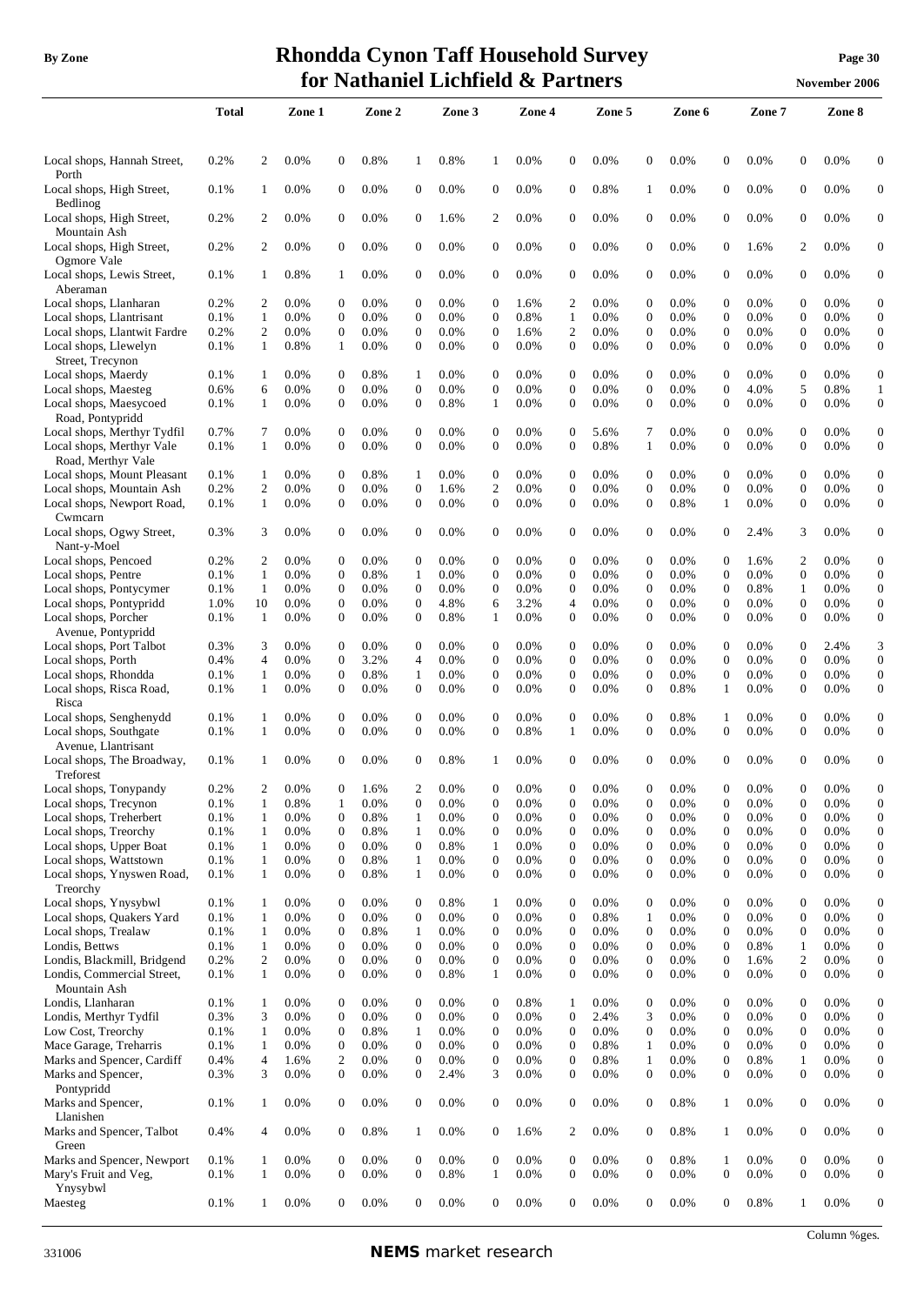## **By** Zone **Rhondda Cynon Taff Household Survey Page** 31 **for Nathaniel Lichfield & Partners November** 2006

|                                               | <b>Total</b> |                       | Zone 1             |                                      | Zone 2       |                       | Zone 3          |                                      | Zone 4       |                                  | Zone 5          |                                      | Zone 6          |                                      | Zone 7             |                                    | Zone 8       |                                      |
|-----------------------------------------------|--------------|-----------------------|--------------------|--------------------------------------|--------------|-----------------------|-----------------|--------------------------------------|--------------|----------------------------------|-----------------|--------------------------------------|-----------------|--------------------------------------|--------------------|------------------------------------|--------------|--------------------------------------|
|                                               |              |                       |                    |                                      |              |                       |                 |                                      |              |                                  |                 |                                      |                 |                                      |                    |                                    |              |                                      |
| Merthyr Tydfil                                | 0.2%         | $\overline{c}$        | 0.0%               | $\boldsymbol{0}$                     | 0.0%         | 0                     | 0.0%            | $\boldsymbol{0}$                     | 0.0%         | $\boldsymbol{0}$                 | 1.6%            | 2                                    | 0.0%            | $\boldsymbol{0}$                     | 0.0%               | $\boldsymbol{0}$                   | 0.0%         | $\boldsymbol{0}$                     |
| Morrisons, Neath                              | 0.3%         | 3                     | 0.0%               | $\mathbf{0}$                         | 0.0%         | 0                     | 0.0%            | $\boldsymbol{0}$                     | 0.0%         | $\boldsymbol{0}$                 | 0.0%            | $\mathbf{0}$                         | 0.0%            | $\boldsymbol{0}$                     | 0.0%               | $\boldsymbol{0}$                   | 2.4%         | 3                                    |
| Morrisons, Risca                              | 0.2%         | 2                     | 0.0%               | $\mathbf{0}$                         | 0.0%         | 0                     | 0.0%            | $\overline{0}$                       | 0.0%         | $\mathbf{0}$                     | 0.0%            | $\mathbf{0}$                         | 1.6%            | $\overline{c}$                       | 0.0%               | $\overline{0}$                     | 0.0%         | $\boldsymbol{0}$                     |
| Nisa, Maesteg                                 | 0.1%         | 1                     | 0.0%               | $\boldsymbol{0}$                     | 0.0%         | 0                     | 0.0%            | $\boldsymbol{0}$                     | 0.0%         | $\boldsymbol{0}$                 | 0.0%            | 0                                    | 0.0%            | 0                                    | 0.8%               | 1                                  | 0.0%         | $\boldsymbol{0}$                     |
| Patel's, Dunraven Place,                      | 0.1%         | 1                     | $0.0\%$            | $\mathbf{0}$                         | 0.0%         | 0                     | 0.0%            | $\boldsymbol{0}$                     | 0.0%         | $\mathbf{0}$                     | 0.0%            | $\mathbf{0}$                         | 0.0%            | 0                                    | 0.8%               | 1                                  | 0.0%         | $\boldsymbol{0}$                     |
| Ogmore Vale                                   |              |                       |                    |                                      |              |                       |                 |                                      |              |                                  |                 |                                      |                 |                                      |                    |                                    |              |                                      |
| Pioneer, Porth                                | 0.2%         | 2                     | 0.0%               | $\boldsymbol{0}$                     | 0.8%         | 1                     | 0.8%            | 1                                    | 0.0%         | 0                                | 0.0%            | $\mathbf{0}$                         | 0.0%            | $\boldsymbol{0}$                     | 0.0%               | 0                                  | 0.0%         | $\boldsymbol{0}$                     |
| Premier, Aberaman                             | 0.1%         | 1                     | 0.8%               | $\mathbf{1}$                         | 0.0%         | 0                     | 0.0%            | $\boldsymbol{0}$                     | 0.0%         | $\boldsymbol{0}$                 | 0.0%            | $\boldsymbol{0}$                     | 0.0%            | $\boldsymbol{0}$                     | 0.0%               | $\boldsymbol{0}$                   | 0.0%         | $\boldsymbol{0}$                     |
| Premier, Bedwlwyn Road,                       | 0.2%         | $\overline{c}$        | 0.0%               | $\boldsymbol{0}$                     | 0.0%         | $\overline{0}$        | 0.0%            | $\boldsymbol{0}$                     | 0.0%         | $\boldsymbol{0}$                 | 0.0%            | $\mathbf{0}$                         | 1.6%            | $\overline{c}$                       | 0.0%               | $\overline{0}$                     | 0.0%         | $\boldsymbol{0}$                     |
| Ystrad Mynach<br>Premier, Merthyr Tydfil      | 0.2%         | 2                     | $0.0\%$            | $\mathbf{0}$                         | 0.0%         | $\mathbf{0}$          | $0.0\%$         | $\boldsymbol{0}$                     | 0.0%         | $\mathbf{0}$                     | 1.6%            | 2                                    | 0.0%            | $\mathbf{0}$                         | $0.0\%$            | 0                                  | 0.0%         | $\boldsymbol{0}$                     |
| Premier, Nangarw Road,                        | 0.1%         | -1                    | $0.0\%$            | $\mathbf{0}$                         | 0.0%         | 0                     | 0.0%            | $\boldsymbol{0}$                     | 0.0%         | $\mathbf{0}$                     | 0.0%            | $\mathbf{0}$                         | 0.8%            | 1                                    | $0.0\%$            | 0                                  | 0.0%         | $\mathbf{0}$                         |
| Caerphilly                                    |              |                       |                    |                                      |              |                       |                 |                                      |              |                                  |                 |                                      |                 |                                      |                    |                                    |              |                                      |
| Risca, Newport                                | 0.1%         | 1                     | $0.0\%$            | $\mathbf{0}$                         | 0.0%         | 0                     | $0.0\%$         | $\boldsymbol{0}$                     | 0.0%         | 0                                | 0.0%            | $\mathbf{0}$                         | 0.8%            | 1                                    | $0.0\%$            | 0                                  | 0.0%         | $\boldsymbol{0}$                     |
| Rising Sun, High Street,                      | 0.1%         | $\mathbf{1}$          | $0.0\%$            | $\mathbf{0}$                         | 0.0%         | 0                     | 0.0%            | $\mathbf{0}$                         | 0.0%         | $\mathbf{0}$                     | 0.8%            | 1                                    | 0.0%            | $\mathbf{0}$                         | 0.0%               | 0                                  | 0.0%         | $\boldsymbol{0}$                     |
| Cefn Coed                                     |              |                       |                    |                                      |              |                       |                 |                                      |              |                                  |                 |                                      |                 |                                      |                    |                                    |              |                                      |
| Sainsburys, Bridgend                          | 0.7%         | 7                     | $0.0\%$            | $\theta$                             | 0.0%         | 0                     | 0.0%            | $\mathbf{0}$                         | 0.0%         | 0                                | $0.0\%$         | $\mathbf{0}$                         | 0.0%            | $\overline{0}$                       | 5.6%               | 7                                  | 0.0%         | $\boldsymbol{0}$                     |
| Sainsburys, Cardiff                           | 0.1%         | $\mathbf{1}$          | 0.0%               | $\mathbf{0}$                         | 0.8%         | 1                     | 0.0%            | $\mathbf{0}$                         | 0.0%         | $\mathbf{0}$                     | 0.0%            | $\mathbf{0}$                         | 0.0%            | $\overline{0}$                       | 0.0%               | $\overline{0}$                     | 0.0%         | $\mathbf{0}$                         |
| Somerfield, Church Village                    | 0.5%         | 5                     | $0.0\%$            | 0                                    | 0.0%         | 0                     | 0.0%            | $\boldsymbol{0}$                     | 4.0%         | 5                                | $0.0\%$         | $\boldsymbol{0}$                     | 0.0%            | $\boldsymbol{0}$                     | 0.0%               | 0                                  | 0.0%         | $\boldsymbol{0}$                     |
| Somerfield, Maesteg                           | 0.9%         | 9                     | 0.0%               | $\overline{0}$                       | 0.0%         | 0                     | 0.0%            | $\boldsymbol{0}$                     | 0.0%         | $\mathbf{0}$                     | $0.0\%$         | $\mathbf{0}$                         | 0.0%            | 0                                    | 6.5%               | 8                                  | 0.8%         | 1                                    |
| Somerfield, Nelson                            | 0.6%         | 6                     | $0.0\%$            | $\mathbf{0}$                         | 0.0%         | 0                     | 0.0%            | $\boldsymbol{0}$                     | 0.0%         | $\boldsymbol{0}$                 | 4.0%            | 5                                    | 0.8%            | 1                                    | $0.0\%$            | 0                                  | 0.0%         | $\boldsymbol{0}$                     |
| Somerfield, Pontypridd                        | 0.8%         | 8                     | 0.0%               | $\mathbf{0}$                         | 0.0%         | 0                     | 4.0%            | 5                                    | 2.4%         | 3                                | $0.0\%$         | $\mathbf{0}$                         | 0.0%            | $\boldsymbol{0}$                     | 0.0%               | 0                                  | 0.0%         | $\boldsymbol{0}$                     |
| Somerfield, Tonteg                            | 0.2%         | 2                     | $0.0\%$            | $\mathbf{0}$                         | 0.0%         | 0                     | 0.0%            | $\boldsymbol{0}$                     | 1.6%         | 2                                | 0.0%            | $\boldsymbol{0}$                     | 0.0%            | $\boldsymbol{0}$                     | 0.0%               | 0                                  | 0.0%         | $\boldsymbol{0}$                     |
| Somerfield, Tonyrefail                        | 0.6%         | 6                     | $0.0\%$            | $\mathbf{0}$                         | 4.8%         | 6                     | 0.0%            | $\boldsymbol{0}$                     | 0.0%         | $\boldsymbol{0}$                 | $0.0\%$         | $\mathbf{0}$                         | 0.0%            | $\overline{0}$                       | $0.0\%$            | $\overline{0}$                     | 0.0%         | $\boldsymbol{0}$                     |
| Spar, Abercynon                               | 0.1%         | 1                     | $0.0\%$            | $\mathbf{0}$                         | 0.0%         | 0                     | 0.8%            | $\mathbf{1}$                         | 0.0%         | $\boldsymbol{0}$                 | $0.0\%$         | $\mathbf{0}$                         | $0.0\%$         | $\boldsymbol{0}$                     | $0.0\%$            | 0                                  | 0.0%         | $\boldsymbol{0}$                     |
| Spar, Aberdare<br>Spar, Aberfan Road, Aberfan | 0.2%<br>0.1% | 2<br>1                | 1.6%<br>$0.0\%$    | 2<br>$\mathbf{0}$                    | 0.0%<br>0.0% | 0<br>0                | $0.0\%$<br>0.0% | $\boldsymbol{0}$<br>$\boldsymbol{0}$ | 0.0%<br>0.0% | $\boldsymbol{0}$<br>0            | $0.0\%$<br>0.8% | 0<br>1                               | 0.0%<br>0.0%    | $\boldsymbol{0}$<br>$\boldsymbol{0}$ | $0.0\%$<br>$0.0\%$ | 0<br>0                             | 0.0%<br>0.0% | $\boldsymbol{0}$<br>$\boldsymbol{0}$ |
| Spar, Abertridwr                              | 0.5%         | 5                     | $0.0\%$            | $\boldsymbol{0}$                     | 0.0%         | 0                     | 0.0%            | $\mathbf{0}$                         | 0.0%         | $\boldsymbol{0}$                 | $0.0\%$         | $\mathbf{0}$                         | 4.0%            | 5                                    | $0.0\%$            | 0                                  | 0.0%         | $\boldsymbol{0}$                     |
| Spar, Beddau                                  | 0.4%         | $\overline{4}$        | $0.0\%$            | $\boldsymbol{0}$                     | 0.0%         | 0                     | $0.0\%$         | $\boldsymbol{0}$                     | 3.2%         | 4                                | $0.0\%$         | $\mathbf{0}$                         | 0.0%            | $\boldsymbol{0}$                     | $0.0\%$            | 0                                  | 0.0%         | $\boldsymbol{0}$                     |
| Spar, Brecon Road, Merthyr                    | 0.1%         | 1                     | $0.0\%$            | $\boldsymbol{0}$                     | 0.0%         | 0                     | 0.0%            | $\mathbf{0}$                         | 0.0%         | $\boldsymbol{0}$                 | 0.8%            | 1                                    | 0.0%            | 0                                    | 0.0%               | 0                                  | 0.0%         | $\boldsymbol{0}$                     |
| Tydfil                                        |              |                       |                    |                                      |              |                       |                 |                                      |              |                                  |                 |                                      |                 |                                      |                    |                                    |              |                                      |
| Spar, Bridgend                                | 0.2%         | 2                     | 0.0%               | $\overline{0}$                       | 0.0%         | 0                     | 0.0%            | $\mathbf{0}$                         | 0.0%         | 0                                | 0.0%            | $\mathbf{0}$                         | 0.0%            | $\overline{0}$                       | 0.8%               | 1                                  | 0.8%         | 1                                    |
| Spar, Brynna                                  | 0.4%         | $\overline{4}$        | 0.0%               | $\mathbf{0}$                         | 0.0%         | 0                     | 0.0%            | $\mathbf{0}$                         | 3.2%         | 4                                | 0.0%            | $\mathbf{0}$                         | 0.0%            | $\overline{0}$                       | 0.0%               | $\overline{0}$                     | 0.0%         | $\boldsymbol{0}$                     |
| Spar, Bute Street, Treherbert                 | 0.3%         | 3                     | $0.0\%$            | $\boldsymbol{0}$                     | 2.4%         | 3                     | 0.0%            | $\boldsymbol{0}$                     | 0.0%         | $\boldsymbol{0}$                 | $0.0\%$         | 0                                    | $0.0\%$         | $\boldsymbol{0}$                     | $0.0\%$            | 0                                  | 0.0%         | $\boldsymbol{0}$                     |
| Spar, Caerau Road, Maesteg                    | 0.3%         | 3                     | $0.0\%$            | $\mathbf{0}$                         | 0.0%         | 0                     | 0.0%            | $\boldsymbol{0}$                     | 0.0%         | $\mathbf{0}$                     | $0.0\%$         | $\mathbf{0}$                         | 0.0%            | $\mathbf{0}$                         | 2.4%               | 3                                  | 0.0%         | $\boldsymbol{0}$                     |
| Spar, Cross Inn, Llanon                       | 0.1%         | 1                     | $0.0\%$            | $\mathbf{0}$                         | 0.0%         | 0                     | 0.0%            | $\boldsymbol{0}$                     | 0.8%         | 1                                | $0.0\%$         | $\mathbf{0}$                         | 0.0%            | $\boldsymbol{0}$                     | $0.0\%$            | 0                                  | 0.0%         | $\boldsymbol{0}$                     |
| Spar, Cwmcarn                                 | 0.2%         | $\overline{c}$        | 0.0%               | $\mathbf{0}$                         | 0.0%         | 0                     | 0.0%            | $\boldsymbol{0}$                     | 0.0%         | $\boldsymbol{0}$                 | $0.0\%$         | $\mathbf{0}$                         | 1.6%            | $\overline{c}$                       | 0.0%               | 0                                  | 0.0%         | $\boldsymbol{0}$                     |
| Spar, Dowlais                                 | 0.1%         | 1                     | 0.0%               | $\mathbf{0}$                         | 0.0%         | 0                     | 0.0%            | $\boldsymbol{0}$                     | 0.0%         | $\boldsymbol{0}$                 | 0.8%            | 1                                    | 0.0%            | $\boldsymbol{0}$                     | 0.0%               | $\boldsymbol{0}$                   | 0.0%         | $\boldsymbol{0}$                     |
| Spar, Dunraven Street,                        | 0.1%         | 1                     | $0.0\%$            | $\boldsymbol{0}$                     | 0.8%         | 1                     | 0.0%            | $\boldsymbol{0}$                     | 0.0%         | $\boldsymbol{0}$                 | 0.0%            | $\mathbf{0}$                         | 0.0%            | $\overline{0}$                       | 0.0%               | $\theta$                           | 0.0%         | $\boldsymbol{0}$                     |
| Tonypandy                                     |              |                       |                    |                                      |              |                       |                 |                                      |              |                                  |                 |                                      |                 |                                      |                    |                                    |              |                                      |
| Spar, Ferndale                                | 0.2%         | 2                     | $0.0\%$            | $\mathbf 0$                          | 1.6%         | 2                     | 0.0%            | $\mathbf 0$                          | 0.0%         | 0                                | $0.0\%$         | 0                                    | 0.0%            | $\mathbf{0}$<br>$\boldsymbol{0}$     | $0.0\%$            | 0                                  | 0.0%         | $\boldsymbol{0}$<br>$\boldsymbol{0}$ |
| Spar, Graig-Wen<br>Spar, Hendre Road, Pencoed | 0.1%<br>0.1% | 1<br>1                | $0.0\%$<br>$0.0\%$ | $\mathbf 0$<br>$\overline{0}$        | 0.0%<br>0.0% | 0<br>0                | 0.8%<br>0.0%    | 1<br>$\mathbf{0}$                    | 0.0%<br>0.0% | 0<br>$\boldsymbol{0}$            | $0.0\%$<br>0.0% | 0<br>0                               | 0.0%<br>$0.0\%$ | 0                                    | $0.0\%$<br>0.8%    | 0<br>1                             | 0.0%<br>0.0% | $\boldsymbol{0}$                     |
| Spar, High Street, Bargoed                    | 0.2%         | $\overline{c}$        | 0.0%               | $\overline{0}$                       | 0.0%         | 0                     | 0.0%            | $\mathbf{0}$                         | 0.0%         | $\overline{0}$                   | 0.0%            | $\Omega$                             | 1.6%            | $\overline{c}$                       | 0.0%               | $\overline{0}$                     | 0.0%         | $\mathbf{0}$                         |
| Spar, High Street, Cefn Coed                  | 0.2%         | 2                     | 0.0%               | 0                                    | 0.0%         |                       | 0.0%            | $\boldsymbol{0}$                     | 0.0%         | 0                                | 1.6%            |                                      | 0.0%            | 0                                    | 0.0%               |                                    | 0.0%         | $\mathbf{0}$                         |
| Spar, High Street,                            | 0.3%         | 3                     | 0.0%               | $\overline{0}$                       | 0.0%         | $\overline{0}$        | 0.0%            | $\boldsymbol{0}$                     | 0.0%         | $\mathbf{0}$                     | 0.0%            | $\overline{0}$                       | 0.0%            | $\overline{0}$                       | 0.0%               | $\overline{0}$                     | 2.4%         | 3                                    |
| Cwmgwrach                                     |              |                       |                    |                                      |              |                       |                 |                                      |              |                                  |                 |                                      |                 |                                      |                    |                                    |              |                                      |
| Spar, High Street, Cymmer                     | 0.1%         | 1                     | 0.0%               | $\boldsymbol{0}$                     | 0.8%         | $\mathbf{1}$          | 0.0%            | $\boldsymbol{0}$                     | 0.0%         | 0                                | 0.0%            | 0                                    | 0.0%            | $\boldsymbol{0}$                     | 0.0%               | $\overline{0}$                     | 0.0%         | $\boldsymbol{0}$                     |
| Spar, High Street, Glyn-                      | 0.2%         | $\mathfrak{2}$        | 0.0%               | $\boldsymbol{0}$                     | 0.0%         | $\overline{0}$        | 0.0%            | $\boldsymbol{0}$                     | 0.0%         | $\boldsymbol{0}$                 | 0.0%            | $\boldsymbol{0}$                     | 0.0%            | $\boldsymbol{0}$                     | 0.0%               | $\overline{0}$                     | 1.6%         | $\sqrt{2}$                           |
| Neath                                         |              |                       |                    |                                      |              |                       |                 |                                      |              |                                  |                 |                                      |                 |                                      |                    |                                    |              |                                      |
| Spar, High Street, Treorchy                   | 0.2%         | 2                     | 0.0%               | $\mathbf{0}$                         | 1.6%         | 2                     | 0.0%            | $\boldsymbol{0}$                     | 0.0%         | $\boldsymbol{0}$                 | 0.0%            | $\boldsymbol{0}$                     | 0.0%            | $\boldsymbol{0}$                     | 0.0%               | $\boldsymbol{0}$                   | 0.0%         | $\mathbf{0}$                         |
| Spar, Llanfabon Drive,                        | 0.1%         | $\mathbf{1}$          | 0.0%               | $\mathbf{0}$                         | 0.0%         | $\overline{0}$        | 0.0%            | $\boldsymbol{0}$                     | 0.0%         | $\boldsymbol{0}$                 | 0.0%            | $\boldsymbol{0}$                     | 0.8%            | $\mathbf{1}$                         | 0.0%               | $\overline{0}$                     | 0.0%         | $\boldsymbol{0}$                     |
| <b>Bedwas</b>                                 |              |                       |                    |                                      |              |                       |                 |                                      |              |                                  |                 |                                      |                 |                                      |                    |                                    |              |                                      |
| Spar, Llanharan                               | 0.2%         | $\overline{c}$        | 0.0%               | $\boldsymbol{0}$                     | 0.0%         | $\overline{0}$        | 0.0%            | $\boldsymbol{0}$                     | 1.6%         | 2                                | 0.0%            | $\boldsymbol{0}$                     | 0.0%            | $\boldsymbol{0}$                     | 0.0%               | $\overline{0}$                     | 0.0%         | $\boldsymbol{0}$                     |
| Spar, Llantrisant                             | 0.1%         | $\mathbf{1}$          | 0.0%               | $\boldsymbol{0}$<br>$\boldsymbol{0}$ | 0.0%<br>0.8% | $\boldsymbol{0}$<br>1 | 0.0%<br>0.0%    | $\boldsymbol{0}$<br>$\boldsymbol{0}$ | 0.8%<br>0.0% | $\mathbf{1}$<br>$\boldsymbol{0}$ | 0.0%<br>0.0%    | $\boldsymbol{0}$<br>$\boldsymbol{0}$ | 0.0%<br>0.0%    | $\boldsymbol{0}$<br>$\boldsymbol{0}$ | 0.0%<br>0.0%       | $\boldsymbol{0}$<br>$\overline{0}$ | 0.0%<br>0.0% | $\boldsymbol{0}$<br>$\boldsymbol{0}$ |
| Sapr, Llwynypia<br>Spar, Maesteg              | 0.1%<br>0.1% | 1<br>1                | $0.0\%$<br>0.0%    | $\mathbf{0}$                         | 0.0%         | 0                     | 0.0%            | $\boldsymbol{0}$                     | 0.0%         | $\boldsymbol{0}$                 | 0.0%            | $\mathbf 0$                          | 0.0%            | $\boldsymbol{0}$                     | 0.8%               | 1                                  | 0.0%         | $\boldsymbol{0}$                     |
| Spar, Merthyr Tydfil                          | 0.1%         | $\mathbf{1}$          | 0.0%               | $\boldsymbol{0}$                     | 0.0%         | 0                     | 0.0%            | $\boldsymbol{0}$                     | 0.0%         | $\boldsymbol{0}$                 | 0.8%            | $\mathbf{1}$                         | 0.0%            | $\boldsymbol{0}$                     | 0.0%               | $\boldsymbol{0}$                   | 0.0%         | $\boldsymbol{0}$                     |
| Spar, Mill Street, Trecynon                   | 0.2%         | $\overline{c}$        | 1.6%               | $\overline{c}$                       | 0.0%         | 0                     | 0.0%            | $\boldsymbol{0}$                     | 0.0%         | $\mathbf{0}$                     | 0.0%            | $\mathbf{0}$                         | 0.0%            | $\mathbf{0}$                         | 0.0%               | $\overline{0}$                     | 0.0%         | $\boldsymbol{0}$                     |
| Spar, Millview                                | 0.1%         | $\mathbf{1}$          | 0.0%               | $\boldsymbol{0}$                     | 0.0%         | 0                     | 0.0%            | $\boldsymbol{0}$                     | 0.0%         | $\boldsymbol{0}$                 | 0.0%            | $\mathbf{0}$                         | 0.0%            | 0                                    | 0.8%               | $\mathbf{1}$                       | 0.0%         | $\boldsymbol{0}$                     |
| Spar, Mound Road,                             | 0.2%         | $\overline{c}$        | 0.0%               | $\boldsymbol{0}$                     | 0.0%         | 0                     | 1.6%            | $\mathfrak{2}$                       | 0.0%         | 0                                | 0.0%            | $\mathbf{0}$                         | 0.0%            | $\boldsymbol{0}$                     | 0.0%               | $\overline{0}$                     | 0.0%         | $\boldsymbol{0}$                     |
| Pontypridd                                    |              |                       |                    |                                      |              |                       |                 |                                      |              |                                  |                 |                                      |                 |                                      |                    |                                    |              |                                      |
| Spar, Pant                                    | 0.1%         | -1                    | 0.0%               | $\boldsymbol{0}$                     | 0.0%         | $\overline{0}$        | 0.0%            | $\boldsymbol{0}$                     | 0.0%         | $\boldsymbol{0}$                 | 0.8%            | 1                                    | 0.0%            | $\boldsymbol{0}$                     | 0.0%               | $\overline{0}$                     | 0.0%         | $\boldsymbol{0}$                     |
| Spar, Pencoed                                 | 0.1%         | 1                     | 0.0%               | $\mathbf{0}$                         | 0.0%         | 0                     | 0.0%            | $\boldsymbol{0}$                     | 0.0%         | $\boldsymbol{0}$                 | 0.0%            | $\boldsymbol{0}$                     | 0.0%            | $\boldsymbol{0}$                     | 0.8%               | 1                                  | 0.0%         | $\boldsymbol{0}$                     |
| Spar, Pentre                                  | 0.2%         | $\overline{c}$        | 0.0%               | $\overline{0}$                       | 1.6%         | 2                     | 0.0%            | $\boldsymbol{0}$                     | 0.0%         | $\boldsymbol{0}$                 | 0.0%            | $\mathbf{0}$                         | 0.0%            | $\boldsymbol{0}$                     | 0.0%               | $\overline{0}$                     | 0.0%         | $\boldsymbol{0}$                     |
| Spar, Pontyclun                               | 0.3%         | 3                     | 0.0%               | $\mathbf{0}$                         | 0.0%         | 0                     | 0.0%            | $\boldsymbol{0}$                     | 2.4%         | 3                                | 0.0%            | 0                                    | 0.0%            | $\boldsymbol{0}$                     | 0.0%               | $\boldsymbol{0}$                   | 0.0%         | $\boldsymbol{0}$                     |
| Spar, Pontypridd                              | 0.9%         | 9                     | 0.0%               | $\boldsymbol{0}$                     | 0.0%         | 0                     | 3.2%            | $\overline{4}$                       | 4.0%         | 5                                | 0.0%            | $\mathbf{0}$                         | 0.0%            | $\boldsymbol{0}$                     | 0.0%               | 0                                  | 0.0%         | $\boldsymbol{0}$                     |
| Spar, Porth                                   | 0.2%         | $\overline{c}$        | 0.0%               | $\mathbf{0}$                         | 0.8%         | 1                     | 0.0%            | $\boldsymbol{0}$                     | 0.8%         | $\mathbf{1}$                     | 0.0%            | $\boldsymbol{0}$                     | 0.0%            | $\boldsymbol{0}$                     | 0.0%               | $\boldsymbol{0}$                   | 0.0%         | $\boldsymbol{0}$                     |
| Spar, Rhydyfelin                              | 0.2%         | $\mathfrak{2}$        | 0.0%               | $\boldsymbol{0}$                     | 0.0%         | $\mathbf{0}$          | 0.0%            | $\boldsymbol{0}$                     | 1.6%         | $\overline{c}$                   | 0.0%            | $\boldsymbol{0}$                     | 0.0%            | $\boldsymbol{0}$                     | 0.0%               | $\overline{0}$                     | 0.0%         | $\boldsymbol{0}$                     |
| Spar, Station Road, Nant-y-                   | 0.1%         | 1                     | 0.0%               | $\mathbf{0}$                         | 0.0%         | 0                     | 0.0%            | $\boldsymbol{0}$                     | 0.0%         | $\boldsymbol{0}$                 | 0.0%            | $\mathbf{0}$                         | 0.0%            | $\boldsymbol{0}$                     | 0.8%               | 1                                  | 0.0%         | $\boldsymbol{0}$                     |
| Moel                                          |              |                       |                    |                                      |              |                       |                 |                                      |              |                                  |                 |                                      |                 |                                      |                    |                                    |              |                                      |
| Spar, Tonypandy<br>Spar, Tonyrefail           | 0.1%         | 1                     | 0.0%               | $\mathbf{0}$                         | 0.8%         | 1                     | 0.0%            | $\boldsymbol{0}$<br>$\boldsymbol{0}$ | 0.0%         | $\boldsymbol{0}$                 | 0.0%<br>0.0%    | $\mathbf{0}$                         | 0.0%            | $\boldsymbol{0}$<br>$\boldsymbol{0}$ | 0.0%               | $\boldsymbol{0}$                   | 0.0%         | $\boldsymbol{0}$                     |
| Spar, Trallwn                                 | 0.2%<br>0.1% | $\boldsymbol{2}$<br>1 | 0.0%<br>0.0%       | $\boldsymbol{0}$<br>$\overline{0}$   | 1.6%<br>0.0% | 2<br>$\overline{0}$   | 0.0%<br>0.8%    | 1                                    | 0.0%<br>0.0% | $\boldsymbol{0}$<br>$\mathbf{0}$ | 0.0%            | $\boldsymbol{0}$<br>$\mathbf{0}$     | 0.0%<br>0.0%    | $\overline{0}$                       | 0.0%<br>0.0%       | $\boldsymbol{0}$<br>$\overline{0}$ | 0.0%<br>0.0% | $\boldsymbol{0}$<br>$\boldsymbol{0}$ |
|                                               |              |                       |                    |                                      |              |                       |                 |                                      |              |                                  |                 |                                      |                 |                                      |                    |                                    |              |                                      |

Column %ges.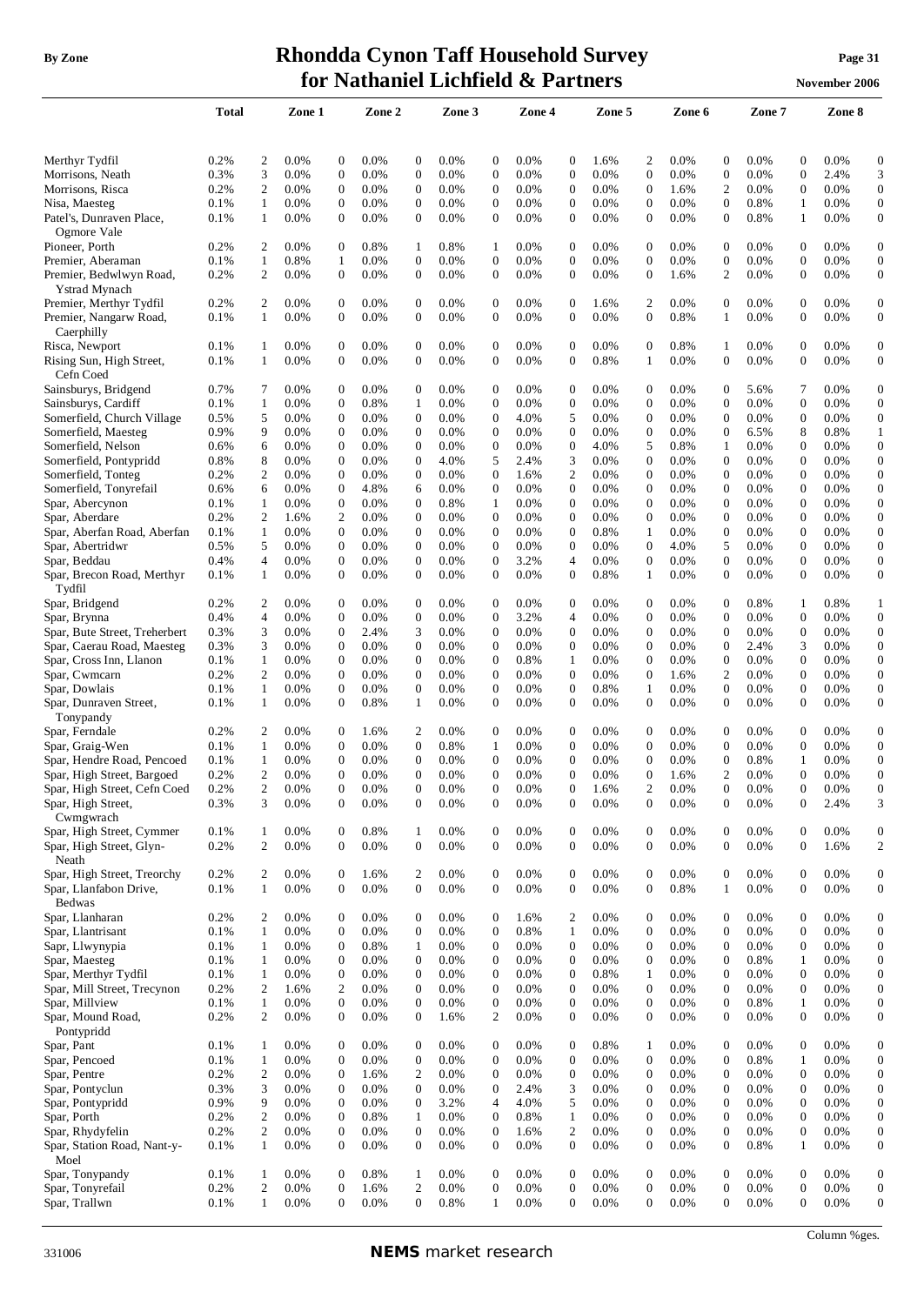# **By** Zone **Rhondda Cynon Taff Household Survey Page** 32

| <b>By Zone</b>                   |              |   |         |          |         |          |        |             | Rhondda Cynon Taff Household Survey |          |         |          |          |          |         |          | Page 32       |          |
|----------------------------------|--------------|---|---------|----------|---------|----------|--------|-------------|-------------------------------------|----------|---------|----------|----------|----------|---------|----------|---------------|----------|
|                                  |              |   |         |          |         |          |        |             | for Nathaniel Lichfield & Partners  |          |         |          |          |          |         |          | November 2006 |          |
|                                  | <b>Total</b> |   | Zone 1  |          | Zone 2  |          | Zone 3 |             | Zone 4                              |          | Zone 5  |          | Zone 6   |          | Zone 7  |          | Zone 8        |          |
| Spar, Treforest                  | 0.3%         | 3 | $0.0\%$ | 0        | $0.0\%$ | 0        | 1.6%   | $2^{\circ}$ | $0.0\%$                             | $\Omega$ | $0.0\%$ | $\Omega$ | 0.8%     |          | $0.0\%$ | $\Omega$ | $0.0\%$       | $\Omega$ |
| Spar, Trehafod Road,<br>Trehafod | 0.2%         |   | $0.0\%$ | 0        | $0.0\%$ | $\Omega$ | 1.6%   |             | $0.0\%$                             | $\theta$ | $0.0\%$ | 0        | $0.0\%$  | 0        | $0.0\%$ | $\Omega$ | $0.0\%$       | $\Omega$ |
| Spar, Wattstown                  | $0.1\%$      |   | $0.0\%$ | $\Omega$ | 0.8%    |          | 0.0%   | 0           | $0.0\%$                             | $\Omega$ | $0.0\%$ | $\Omega$ | $0.0\%$  | 0        | $0.0\%$ | $\Omega$ | $0.0\%$       | $\Omega$ |
| Spar, Williamstown               | $0.1\%$      |   | 0.0%    | 0        | 0.8%    |          | 0.0%   | 0           | $0.0\%$                             | $\Omega$ | $0.0\%$ | 0        | $0.0\%$  | 0        | $0.0\%$ | $\Omega$ | $0.0\%$       | $\Omega$ |
| $\alpha$ mu $\alpha$             | 0.101        |   | 0.001   | $\Omega$ | 0.001   | $\Omega$ | 0.001  | $\sim$      | 0.001                               |          | 0.001   | $\sim$   | $\Omega$ | $\Omega$ | 0.02    | $\sim$   | 0.001         | $\sim$   |

| эраг, гтеготем                            | U.J 70 | J              | 0.070 |              | V.V 70 |                | 1.U70 |                | V.V 70 | $\mathbf{u}$     | 0.070 |                | V.O 70 |                | V.V 70  |                | 0.070 |                  |
|-------------------------------------------|--------|----------------|-------|--------------|--------|----------------|-------|----------------|--------|------------------|-------|----------------|--------|----------------|---------|----------------|-------|------------------|
| Spar, Trehafod Road,<br>Trehafod          | 0.2%   | $\overline{c}$ | 0.0%  | $\mathbf{0}$ | 0.0%   | $\Omega$       | 1.6%  | 2              | 0.0%   | $\boldsymbol{0}$ | 0.0%  | $\mathbf{0}$   | 0.0%   | 0              | 0.0%    | $\overline{0}$ | 0.0%  | $\overline{0}$   |
| Spar, Wattstown                           | 0.1%   |                | 0.0%  | $\Omega$     | 0.8%   |                | 0.0%  | $\mathbf{0}$   | 0.0%   | $\Omega$         | 0.0%  | $\mathbf{0}$   | 0.0%   | $\Omega$       | 0.0%    | $\Omega$       | 0.0%  | $\mathbf{0}$     |
| Spar, Williamstown                        | 0.1%   |                | 0.0%  | $\Omega$     | 0.8%   | 1              | 0.0%  | $\Omega$       | 0.0%   | $\Omega$         | 0.0%  | $\Omega$       | 0.0%   | $\Omega$       | 0.0%    | $\theta$       | 0.0%  | $\boldsymbol{0}$ |
| Spar, Talbot Green                        | 0.1%   |                | 0.0%  | $\Omega$     | 0.0%   | $\Omega$       | 0.0%  | $\Omega$       | 0.8%   | 1                | 0.0%  | $\Omega$       | 0.0%   | $\Omega$       | 0.0%    | $\theta$       | 0.0%  | $\boldsymbol{0}$ |
| Spar, Ynyshir                             | 0.1%   |                | 0.0%  | $\mathbf{0}$ | 0.8%   | 1              | 0.0%  | $\mathbf{0}$   | 0.0%   | $\mathbf{0}$     | 0.0%  | $\mathbf{0}$   | 0.0%   | $\theta$       | 0.0%    | $\overline{0}$ | 0.0%  | $\mathbf{0}$     |
| Sues, Aber Bargoed                        | 0.2%   | 2              | 0.0%  | $\mathbf{0}$ | 0.0%   | $\Omega$       | 0.0%  | $\mathbf{0}$   | 0.0%   | $\mathbf{0}$     | 0.0%  | $\overline{0}$ | 1.6%   | 2              | 0.0%    | $\Omega$       | 0.0%  | $\overline{0}$   |
| Terry's Stores, Pontlottyn                | 0.1%   | 1              | 0.0%  | $\Omega$     | 0.0%   | $\Omega$       | 0.0%  | $\Omega$       | 0.0%   | $\Omega$         | 0.0%  | $\Omega$       | 0.8%   | 1              | 0.0%    | $\Omega$       | 0.0%  | $\overline{0}$   |
| Tesco Express, Castle View,<br>Caerphilly | 0.6%   | 6              | 0.0%  | $\Omega$     | 0.0%   | 0              | 0.0%  | $\mathbf{0}$   | 0.0%   | $\Omega$         | 0.0%  | $\Omega$       | 4.8%   | 6              | 0.0%    | $\Omega$       | 0.0%  | $\overline{0}$   |
| Tesco, Express, Creigiau                  | 0.2%   | $\overline{c}$ | 0.0%  | $\Omega$     | 0.0%   | 0              | 0.0%  | $\Omega$       | 1.6%   | 2                | 0.0%  | $\Omega$       | 0.0%   | $\Omega$       | 0.0%    | $\Omega$       | 0.0%  | $\mathbf{0}$     |
| Tesco Express, Glyn-Neath                 | 1.0%   | 10             | 0.0%  | $\Omega$     | 0.0%   | $\Omega$       | 0.0%  | $\Omega$       | 0.0%   | $\Omega$         | 0.0%  | $\Omega$       | 0.0%   | $\Omega$       | 0.0%    | $\theta$       | 8.0%  | 10               |
| Tesco, Caerphilly                         | 0.4%   | $\overline{4}$ | 0.0%  | $\mathbf{0}$ | 0.0%   | $\Omega$       | 0.0%  | $\mathbf{0}$   | 0.0%   | $\Omega$         | 0.0%  | $\mathbf{0}$   | 3.2%   | $\overline{4}$ | 0.0%    | $\theta$       | 0.0%  | $\mathbf{0}$     |
| Tesco, Llantrisant                        | 0.3%   | 3              | 0.0%  | $\mathbf{0}$ | 0.8%   | 1              | 0.0%  | $\mathbf{0}$   | 1.6%   | $\overline{c}$   | 0.0%  | $\mathbf{0}$   | 0.0%   | $\mathbf{0}$   | 0.0%    | $\Omega$       | 0.0%  | $\mathbf{0}$     |
| Tesco, Neath                              | 0.5%   | 5              | 0.0%  | $\Omega$     | 0.0%   | $\Omega$       | 0.0%  | $\Omega$       | 0.0%   | $\Omega$         | 0.0%  | $\mathbf{0}$   | 0.0%   | $\Omega$       | 0.8%    |                | 3.2%  | $\overline{4}$   |
| Tesco, Neath Abbey                        | 0.1%   | $\mathbf{1}$   | 0.0%  | $\mathbf{0}$ | 0.0%   | $\Omega$       | 0.0%  | $\Omega$       | 0.0%   | $\Omega$         | 0.0%  | $\Omega$       | 0.0%   | $\Omega$       | 0.0%    | $\Omega$       | 0.8%  | $\mathbf{1}$     |
| Tesco, Pencoed                            | 0.2%   | 2              | 0.0%  | $\mathbf{0}$ | 0.0%   | $\Omega$       | 0.0%  | $\mathbf{0}$   | 0.0%   | $\mathbf{0}$     | 0.0%  | $\mathbf{0}$   | 0.0%   | $\theta$       | 1.6%    | $\overline{2}$ | 0.0%  | $\mathbf{0}$     |
| Tesco, Port Talbot                        | 0.1%   | -1             | 0.0%  | $\mathbf{0}$ | 0.0%   | $\Omega$       | 0.0%  | $\mathbf{0}$   | 0.0%   | $\Omega$         | 0.0%  | $\theta$       | 0.0%   | $\Omega$       | 0.0%    | $\theta$       | 0.8%  | $\mathbf{1}$     |
| Tesco, Treforest                          | 0.1%   |                | 0.0%  | $\mathbf{0}$ | 0.0%   | $\Omega$       | 0.8%  |                | 0.0%   | $\mathbf{0}$     | 0.0%  | $\mathbf{0}$   | 0.0%   | $\Omega$       | 0.0%    | $\Omega$       | 0.0%  | $\overline{0}$   |
| Tesco, Upper Boat                         | 0.2%   | $\overline{c}$ | 0.0%  | $\Omega$     | 0.0%   | $\Omega$       | 0.0%  | $\Omega$       | 1.6%   | $\overline{c}$   | 0.0%  | $\Omega$       | 0.0%   | $\Omega$       | 0.0%    | $\theta$       | 0.0%  | $\mathbf{0}$     |
| Tesco, Ystrad Mynach                      | 1.0%   | 10             | 0.0%  | $\mathbf{0}$ | 0.0%   | $\Omega$       | 0.0%  | $\Omega$       | 0.0%   | $\Omega$         | 0.0%  | $\Omega$       | 8.0%   | 10             | 0.0%    | $\Omega$       | 0.0%  | $\overline{0}$   |
| VG Stores, Church Street,                 | 0.1%   | 1              | 0.0%  | $\mathbf{0}$ | 0.0%   | $\Omega$       | 0.0%  | $\overline{0}$ | 0.0%   | $\Omega$         | 0.8%  |                | 0.0%   | $\Omega$       | 0.0%    | $\theta$       | 0.0%  | $\overline{0}$   |
| Merthyr Tydfil                            |        |                |       |              |        |                |       |                |        |                  |       |                |        |                |         |                |       |                  |
| Wilson's, High Street,                    | 0.1%   |                | 0.0%  | $\mathbf{0}$ | 0.0%   | $\overline{0}$ | 0.8%  | 1              | 0.0%   | $\overline{0}$   | 0.0%  | $\mathbf{0}$   | 0.0%   | $\overline{0}$ | 0.0%    | $\overline{0}$ | 0.0%  | $\overline{0}$   |
| Mountain Ash                              |        |                |       |              |        |                |       |                |        |                  |       |                |        |                |         |                |       |                  |
| Wingfield, Llanbradach                    | 0.1%   |                | 0.0%  | $\mathbf{0}$ | 0.0%   | $\Omega$       | 0.0%  | $\mathbf{0}$   | 0.0%   | $\mathbf{0}$     | 0.0%  | $\mathbf{0}$   | 0.8%   | 1              | $0.0\%$ | $\overline{0}$ | 0.0%  | $\boldsymbol{0}$ |
| Ynysybwl                                  | 0.1%   |                | 0.0%  | $\mathbf{0}$ | 0.0%   | $\Omega$       | 0.8%  | 1              | 0.0%   | $\Omega$         | 0.0%  | $\Omega$       | 0.0%   | $\Omega$       | 0.0%    | $\Omega$       | 0.0%  | $\mathbf{0}$     |
| Neath market                              | 0.1%   |                | 0.0%  | $\mathbf{0}$ | 0.0%   | $\Omega$       | 0.0%  | $\mathbf{0}$   | 0.0%   | $\Omega$         | 0.0%  | $\Omega$       | 0.0%   | $\Omega$       | 0.0%    | $\Omega$       | 0.8%  | $\mathbf{1}$     |
| Pentre                                    | 0.1%   |                | 0.0%  | $\mathbf{0}$ | 0.8%   | $\mathbf{1}$   | 0.0%  | $\mathbf{0}$   | 0.0%   | $\Omega$         | 0.0%  | $\Omega$       | 0.0%   | $\Omega$       | 0.0%    | $\Omega$       | 0.0%  | $\overline{0}$   |
| (Do not do this type of<br>shopping)      | 18.7%  | 188            | 22.8% | 29           | 12.7%  | 16             | 23.2% | 29             | 18.4%  | 23               | 19.0% | 24             | 12.8%  | 16             | 22.6%   | 28             | 18.4% | 23               |
| (Don't know / varies)                     | 8.8%   | 88             | 7.9%  | 10           | 6.3%   | 8              | 8.0%  | 10             | 11.2%  | 14               | 6.3%  | 8              | 8.8%   | 11             | 6.5%    | 8              | 15.2% | 19               |
| Base:                                     |        | 1003           |       | 127          |        | 126            |       | 125            |        | 125              |       | 126            |        | 125            |         | 124            |       | 125              |
|                                           |        |                |       |              |        |                |       |                |        |                  |       |                |        |                |         |                |       |                  |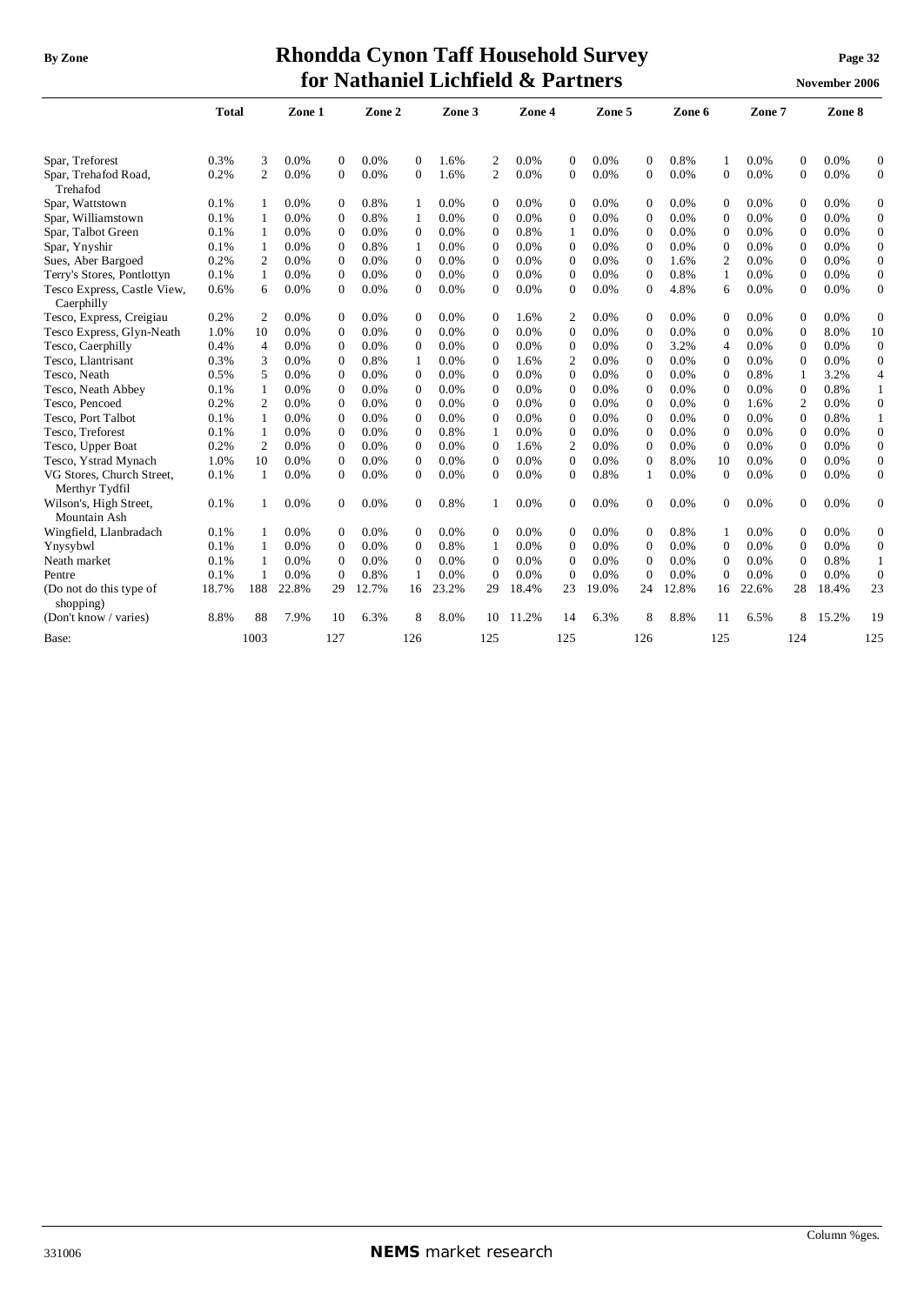## **By Zone Rhondda Cynon Taff Household Survey Page <sup>33</sup> for Nathaniel Lichfield & Partners November** 2006

|                                                                                                                                          | Total |                | Zone 1  |                  | Zone 2  |                | Zone 3  |                | Zone 4 |                | Zone 5 |              | Zone 6  |                  | Zone 7  |                | Zone 8  |                  |
|------------------------------------------------------------------------------------------------------------------------------------------|-------|----------------|---------|------------------|---------|----------------|---------|----------------|--------|----------------|--------|--------------|---------|------------------|---------|----------------|---------|------------------|
| Now thinking about non-food shopping, in which town centre or retail park did you last buy your family's clothing and footwear?<br>Q04 I |       |                |         |                  |         |                |         |                |        |                |        |              |         |                  |         |                |         |                  |
| Aberdare                                                                                                                                 | 4.0%  | 40             | 17.3%   | 22               | 4.0%    | 5              | 10.4%   | 13             | 0.0%   | $\Omega$       | 0.0%   | $\Omega$     | 0.0%    | $\mathbf{0}$     | $0.0\%$ | $\mathbf{0}$   | 0.0%    | $\mathbf{0}$     |
| Blackwood                                                                                                                                | 0.8%  | 8              | 0.0%    | $\mathbf{0}$     | 0.0%    | $\mathbf{0}$   | 0.0%    | $\mathbf{0}$   | 0.0%   | $\mathbf{0}$   | 0.8%   | $\mathbf{1}$ | 5.6%    | 7                | 0.0%    | $\theta$       | 0.0%    | $\mathbf{0}$     |
| Bridgend                                                                                                                                 | 8.0%  | 80             | 3.2%    | $\overline{4}$   | 7.1%    | 9              | 1.6%    | $\overline{2}$ | 7.2%   | 9              | 0.0%   | $\mathbf{0}$ | 0.8%    | 1                | 38.7%   | 48             | 5.6%    | 7                |
| Caerphilly                                                                                                                               | 2.6%  | 26             | 0.0%    | $\mathbf{0}$     | 0.0%    | $\Omega$       | 0.0%    | $\mathbf{0}$   | 0.0%   | $\mathbf{0}$   | 0.0%   | $\theta$     | 19.2%   | 24               | 0.8%    | -1             | 0.8%    | $\mathbf{1}$     |
| Cardiff                                                                                                                                  | 22.6% | 227            | 22.8%   | 29               | 20.6%   | 26             | 29.6%   | 37             | 24.8%  | 31             | 23.0%  | 29           | 40.8%   | 51               | 17.7%   | 22             | 1.6%    | $\mathfrak{2}$   |
| Cwmbran                                                                                                                                  | 0.1%  | $\mathbf{1}$   | 0.0%    | $\mathbf{0}$     | 0.0%    | $\theta$       | $0.0\%$ | $\mathbf{0}$   | 0.0%   | $\mathbf{0}$   | 0.0%   | $\theta$     | 0.8%    | 1                | 0.0%    | $\theta$       | 0.0%    | $\boldsymbol{0}$ |
| Merthyr Tydfil                                                                                                                           | 14.3% | 143            | 36.2%   | 46               | 2.4%    | 3              | 10.4%   | 13             | 1.6%   | 2              | 54.8%  | 69           | 5.6%    | $\tau$           | 0.0%    | $\mathbf{0}$   | 2.4%    | 3                |
| Mountain Ash                                                                                                                             | 0.1%  | -1             | 0.0%    | $\Omega$         | 0.0%    | $\Omega$       | 0.8%    | 1              | 0.0%   | $\Omega$       | 0.0%   | $\Omega$     | 0.0%    | $\Omega$         | 0.0%    | $\Omega$       | 0.0%    | $\mathbf{0}$     |
| Neath                                                                                                                                    | 4.8%  | 48             | 0.8%    | 1                | 0.0%    | $\theta$       | 0.0%    | $\Omega$       | 0.0%   | $\mathbf{0}$   | 0.0%   | $\theta$     | 0.0%    | $\mathbf{0}$     | 0.0%    | $\mathbf{0}$   | 37.6%   | 47               |
| Newport                                                                                                                                  | 1.5%  | 15             | 0.8%    | $\mathbf{1}$     | 0.0%    | $\Omega$       | 0.8%    | 1              | 0.0%   | $\theta$       | 0.0%   | $\mathbf{0}$ | 9.6%    | 12               | 0.8%    | -1             | 0.0%    | $\mathbf{0}$     |
| Pontypridd                                                                                                                               | 8.5%  | 85             | 1.6%    | 2                | 13.5%   | 17             | 32.0%   | 40             | 16.8%  | 21             | 1.6%   | 2            | 0.0%    | $\mathbf{0}$     | 0.8%    | 1              | 1.6%    | $\mathbf{2}$     |
| Porth                                                                                                                                    | 0.3%  | 3              | 0.0%    | $\mathbf{0}$     | 2.4%    | 3              | 0.0%    | $\mathbf{0}$   | 0.0%   | $\mathbf{0}$   | 0.0%   | $\mathbf{0}$ | 0.0%    | $\mathbf{0}$     | 0.0%    | $\mathbf{0}$   | 0.0%    | $\overline{0}$   |
| Swansea                                                                                                                                  | 7.2%  | 72             | 7.1%    | 9                | 1.6%    | $\overline{c}$ | 0.0%    | $\mathbf{0}$   | 1.6%   | $\overline{2}$ | 0.0%   | $\mathbf{0}$ | 0.0%    | $\mathbf{0}$     | 16.9%   | 21             | 30.4%   | 38               |
| Talbot Green                                                                                                                             | 7.8%  | 78             | 0.0%    | $\mathbf{0}$     | 27.0%   | 34             | 3.2%    | 4              | 29.6%  | 37             | 0.0%   | $\mathbf{0}$ | 0.0%    | $\mathbf{0}$     | 1.6%    | $\overline{c}$ | 0.8%    | 1                |
| Tonypandy                                                                                                                                | 0.7%  | 7              | $0.0\%$ | $\mathbf{0}$     | 5.6%    | 7              | 0.0%    | $\Omega$       | 0.0%   | $\mathbf{0}$   | 0.0%   | $\Omega$     | 0.0%    | $\mathbf{0}$     | 0.0%    | $\Omega$       | 0.0%    | $\mathbf{0}$     |
| Treorchy                                                                                                                                 | 0.2%  | $\overline{2}$ | 0.0%    | $\boldsymbol{0}$ | 1.6%    | 2              | $0.0\%$ | $\mathbf{0}$   | 0.0%   | $\mathbf{0}$   | 0.0%   | $\mathbf{0}$ | 0.0%    | $\boldsymbol{0}$ | 0.0%    | $\mathbf{0}$   | 0.0%    | $\mathbf{0}$     |
| Other                                                                                                                                    | 4.0%  | 40             | 1.6%    | $\overline{2}$   | 3.2%    | $\overline{4}$ | 3.2%    | $\overline{4}$ | 3.2%   | 4              | 6.3%   | 8            | 5.6%    | 7                | 3.2%    | 4              | 5.6%    | $\overline{7}$   |
| Internet / catalogue / mail<br>order                                                                                                     | 2.8%  | 28             | 0.8%    | 1                | 3.2%    | $\overline{4}$ | 4.8%    | 6              | 4.8%   | 6              | 2.4%   | 3            | 1.6%    | $\overline{2}$   | 3.2%    | 4              | 1.6%    | $\overline{c}$   |
| Bargoed                                                                                                                                  | 0.5%  | 5              | 0.0%    | $\boldsymbol{0}$ | 0.0%    | $\theta$       | 0.0%    | $\overline{0}$ | 0.0%   | $\mathbf{0}$   | 0.0%   | $\mathbf{0}$ | 4.0%    | 5                | 0.0%    | $\mathbf{0}$   | 0.0%    | $\boldsymbol{0}$ |
| Cyfarthfa Retail Park,<br>Merthyr Tydfil                                                                                                 | 1.4%  | 14             | 3.9%    | 5                | 0.0%    | $\theta$       | 0.0%    | $\mathbf{0}$   | 0.0%   | $\mathbf{0}$   | 6.3%   | 8            | 0.8%    | 1                | 0.0%    | $\mathbf{0}$   | 0.0%    | $\boldsymbol{0}$ |
| Llantrisant                                                                                                                              | 1.2%  | 12             | $0.0\%$ | $\boldsymbol{0}$ | 0.8%    | 1              | $0.0\%$ | $\overline{0}$ | 1.6%   | 2              | 0.0%   | $\mathbf{0}$ | 1.6%    | 2                | 5.6%    | 7              | 0.0%    | $\overline{0}$   |
| Maesteg                                                                                                                                  | 0.5%  | 5              | 0.0%    | $\overline{0}$   | 0.8%    | 1              | 0.0%    | $\Omega$       | 0.0%   | $\theta$       | 0.0%   | $\mathbf{0}$ | 0.0%    | $\Omega$         | 2.4%    | 3              | 0.8%    | $\mathbf{1}$     |
| McArthur Glen, Bridgend                                                                                                                  | 0.8%  | 8              | 0.0%    | $\mathbf{0}$     | 0.8%    | 1              | $0.0\%$ | $\Omega$       | 1.6%   | $\overline{c}$ | 0.0%   | $\mathbf{0}$ | 0.8%    | 1                | 3.2%    | 4              | 0.0%    | $\overline{0}$   |
| Port Talbot                                                                                                                              | 1.1%  | 11             | 0.0%    | $\mathbf{0}$     | $0.0\%$ | $\theta$       | $0.0\%$ | $\Omega$       | 0.0%   | $\theta$       | 0.0%   | $\mathbf{0}$ | 0.0%    | $\Omega$         | 1.6%    | $\overline{c}$ | 7.2%    | 9                |
| Weston-super-Mare                                                                                                                        | 0.4%  | $\overline{4}$ | 0.0%    | $\overline{0}$   | 1.6%    | 2              | 0.8%    | 1              | 0.8%   | 1              | 0.0%   | $\mathbf{0}$ | 0.0%    | $\mathbf{0}$     | 0.0%    | $\overline{0}$ | 0.0%    | $\overline{0}$   |
| Merthyr Tydfil Retail Park<br>(Non specific)                                                                                             | 0.4%  | 4              | 1.6%    | $\mathfrak{2}$   | 0.0%    | $\mathbf{0}$   | 0.0%    | $\mathbf{0}$   | 0.0%   | $\mathbf{0}$   | 1.6%   | 2            | 0.0%    | $\mathbf{0}$     | 0.0%    | $\mathbf{0}$   | 0.0%    | $\boldsymbol{0}$ |
| Talbot Green Retail Park<br>(Non specific)                                                                                               | 0.6%  | 6              | $0.0\%$ | $\mathbf{0}$     | 2.4%    | 3              | $0.0\%$ | $\overline{0}$ | 2.4%   | 3              | 0.0%   | $\mathbf{0}$ | $0.0\%$ | $\mathbf{0}$     | $0.0\%$ | $\Omega$       | $0.0\%$ | $\mathbf{0}$     |
| London                                                                                                                                   | 0.3%  | 3              | 0.0%    | $\mathbf{0}$     | $0.0\%$ | $\theta$       | 0.0%    | $\overline{0}$ | 0.0%   | $\mathbf{0}$   | 0.8%   | 1            | 0.0%    | $\mathbf{0}$     | 0.8%    | 1              | 0.8%    | 1                |
| (Don't do this type of<br>shopping)                                                                                                      | 1.5%  | 15             | 1.6%    | 2                | 1.6%    | $\overline{c}$ | 0.8%    | 1              | 0.8%   | 1              | 1.6%   | 2            | 1.6%    | 2                | 2.4%    | 3              | 1.6%    | $\mathbf{2}$     |
| (Don't know / can't<br>remember)                                                                                                         | 1.2%  | 12             | 0.8%    | $\mathbf{1}$     | 0.0%    | $\Omega$       | 1.6%    | $\overline{c}$ | 3.2%   | 4              | 0.8%   |              | 1.6%    | 2                | 0.0%    | $\Omega$       | 1.6%    | $\overline{c}$   |
| Base:                                                                                                                                    |       | 1003           |         | 127              |         | 126            |         | 125            |        | 125            |        | 126          |         | 125              |         | 124            |         | 125              |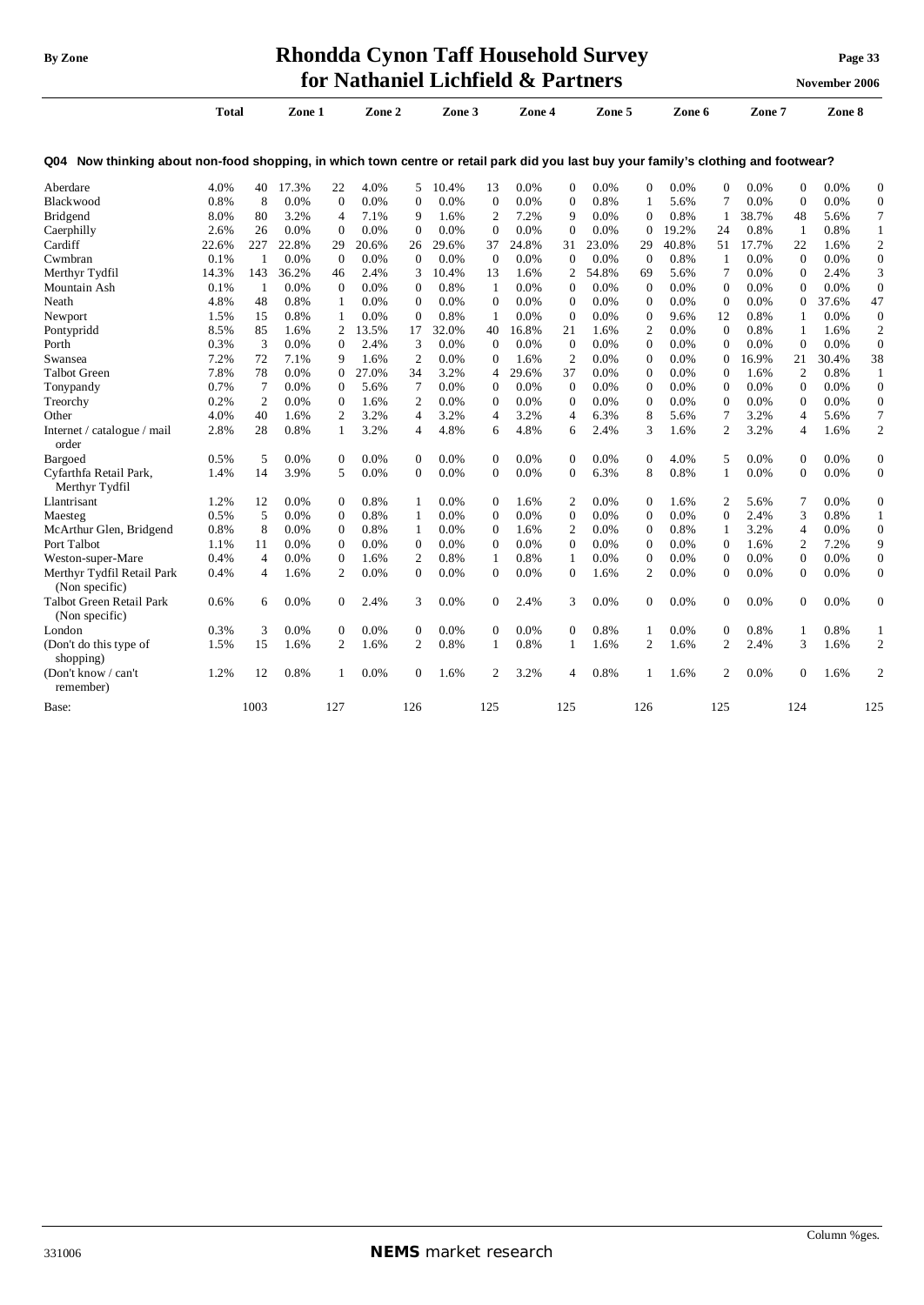## **By** Zone **Rhondda Cynon Taff Household Survey Page** 34 **for Nathaniel Lichfield & Partners November** 2006

|                                                                                                                                                             |              |                |         |                |         |                  | <b>Regionality Littleticial Components</b> |                |        |                | a di Girls |                  |         |                |         |                | <b>NOVERIDET 2000</b> |                  |
|-------------------------------------------------------------------------------------------------------------------------------------------------------------|--------------|----------------|---------|----------------|---------|------------------|--------------------------------------------|----------------|--------|----------------|------------|------------------|---------|----------------|---------|----------------|-----------------------|------------------|
|                                                                                                                                                             | <b>Total</b> |                | Zone 1  |                | Zone 2  |                  | Zone 3                                     |                | Zone 4 |                | Zone 5     |                  | Zone 6  |                | Zone 7  |                | Zone 8                |                  |
| Q05 Are there any other shopping centres or locations which you buy your family's clothing and footwear?<br>Those who shop for clothing and footwear at Q04 |              |                |         |                |         |                  |                                            |                |        |                |            |                  |         |                |         |                |                       |                  |
| Aberdare                                                                                                                                                    | 3.5%         | 35             | 11.2%   | 14             | 5.6%    | 7                | 7.3%                                       | 9              | 0.0%   | $\mathbf{0}$   | 0.8%       |                  | 0.0%    | $\theta$       | 0.8%    | 1              | 2.4%                  | 3                |
| Blackwood                                                                                                                                                   | 1.0%         | 10             | 0.0%    | $\Omega$       | 0.0%    | $\Omega$         | 0.0%                                       | $\Omega$       | 0.0%   | $\theta$       | 0.0%       | $\mathbf{0}$     | 8.1%    | 10             | 0.0%    | $\Omega$       | 0.0%                  | $\mathbf{0}$     |
| <b>Bridgend</b>                                                                                                                                             | 7.4%         | 73             | 4.0%    | 5              | 10.5%   | 13               | 4.0%                                       | 5              | 12.1%  | 15             | 2.4%       | 3                | 1.6%    | $\overline{c}$ | 22.3%   | 27             | 2.4%                  | 3                |
| Caerphilly                                                                                                                                                  | 1.3%         | 13             | 0.0%    | $\Omega$       | $0.0\%$ | $\Omega$         | 0.8%                                       | $\mathbf{1}$   | 0.8%   | -1             | 0.8%       |                  | 8.1%    | 10             | 0.0%    | $\Omega$       | 0.0%                  | $\boldsymbol{0}$ |
| Cardiff                                                                                                                                                     | 23.0%        | 227            | 21.6%   | 27             | 23.4%   | 29               | 24.2%                                      | 30             | 29.8%  | 37             | 24.2%      | 30               | 27.6%   | 34             | 27.3%   | 33             | 5.7%                  | 7                |
| Cwmbran                                                                                                                                                     | 0.5%         | 5              | 0.8%    | -1             | 0.0%    | $\theta$         | $0.0\%$                                    | $\mathbf{0}$   | 0.0%   | $\mathbf{0}$   | 0.0%       | $\mathbf{0}$     | 2.4%    | 3              | 0.0%    | $\theta$       | 0.8%                  | $\mathbf{1}$     |
| Merthyr Tydfil                                                                                                                                              | 7.7%         | 76             | 21.6%   | 27             | 4.0%    | 5                | 12.9%                                      | 16             | 0.0%   | $\mathbf{0}$   | 13.7%      | 17               | 4.1%    | 5              | 1.7%    | 2              | 3.3%                  | 4                |
| Mountain Ash                                                                                                                                                | 0.1%         | -1             | 0.0%    | $\mathbf{0}$   | 0.0%    | $\Omega$         | 0.8%                                       | $\mathbf{1}$   | 0.0%   | $\Omega$       | 0.0%       | $\mathbf{0}$     | 0.0%    | $\theta$       | 0.0%    | $\theta$       | 0.0%                  | $\mathbf{0}$     |
| Neath                                                                                                                                                       | 3.1%         | 31             | 2.4%    | 3              | 0.0%    | $\mathbf{0}$     | 0.0%                                       | $\mathbf{0}$   | 0.0%   | $\mathbf{0}$   | 0.0%       | $\mathbf{0}$     | 0.0%    | $\theta$       | 0.0%    | $\mathbf{0}$   | 22.8%                 | 28               |
| Newport                                                                                                                                                     | 1.6%         | 16             | $0.0\%$ | $\Omega$       | 0.8%    | 1                | $0.0\%$                                    | $\Omega$       | 0.0%   | $\theta$       | $0.0\%$    | $\mathbf{0}$     | 12.2%   | 15             | $0.0\%$ | $\Omega$       | 0.0%                  | $\theta$         |
| Pontypridd                                                                                                                                                  | 7.5%         | 74             | 2.4%    | 3              | 21.8%   | 27               | 16.9%                                      | 21             | 9.7%   | 12             | 5.6%       | 7                | 3.3%    | $\overline{4}$ | 0.0%    | $\mathbf{0}$   | 0.0%                  | $\mathbf{0}$     |
| Porth                                                                                                                                                       | 0.4%         | $\overline{4}$ | 0.0%    | $\overline{0}$ | 3.2%    | $\overline{4}$   | 0.0%                                       | $\Omega$       | 0.0%   | $\mathbf{0}$   | 0.0%       | $\mathbf{0}$     | 0.0%    | $\theta$       | 0.0%    | $\Omega$       | 0.0%                  | $\overline{0}$   |
| Swansea                                                                                                                                                     | 9.5%         | 94             | 23.2%   | 29             | 1.6%    | $\overline{2}$   | 0.0%                                       | $\Omega$       | 2.4%   | 3              | 4.8%       | 6                | 0.8%    | 1              | 14.9%   | 18             | 28.5%                 | 35               |
| Talbot Green                                                                                                                                                | 3.7%         | 37             | 0.0%    | $\Omega$       | 8.9%    | 11               | 2.4%                                       | 3              | 11.3%  | 14             | 1.6%       | 2                | 1.6%    | 2              | 3.3%    | $\overline{4}$ | 0.8%                  | 1                |
| Tonypandy                                                                                                                                                   | 1.0%         | 10             | 0.0%    | $\mathbf{0}$   | 7.3%    | 9                | 0.0%                                       | $\overline{0}$ | 0.0%   | $\theta$       | 0.8%       |                  | 0.0%    | $\Omega$       | 0.0%    | $\overline{0}$ | 0.0%                  | $\overline{0}$   |
| Treorchy                                                                                                                                                    | 0.4%         | $\overline{4}$ | 0.0%    | $\mathbf{0}$   | 2.4%    | 3                | 0.0%                                       | $\mathbf{0}$   | 0.0%   | $\theta$       | 0.8%       | 1                | 0.0%    | $\Omega$       | 0.0%    | $\overline{0}$ | 0.0%                  | $\overline{0}$   |
| Other                                                                                                                                                       | 3.2%         | 32             | 3.2%    | $\overline{4}$ | 0.0%    | $\boldsymbol{0}$ | 3.2%                                       | 4              | 4.0%   | 5              | 4.8%       | 6                | 7.3%    | 9              | 1.7%    | 2              | 1.6%                  | $\mathbf{2}$     |
| Internet / catalogue / mail<br>order                                                                                                                        | 1.5%         | 15             | 2.4%    | 3              | 0.0%    | $\Omega$         | 2.4%                                       | 3              | 0.8%   | 1              | 1.6%       | 2                | 1.6%    | $\overline{c}$ | 1.7%    | $\overline{c}$ | 1.6%                  | $\mathbf{2}$     |
| Abergavenny                                                                                                                                                 | 0.4%         | $\overline{4}$ | 1.6%    | 2              | $0.0\%$ | $\Omega$         | 0.0%                                       | $\Omega$       | 0.0%   | $\Omega$       | 0.8%       | -1               | 0.8%    | 1              | 0.0%    | $\Omega$       | 0.0%                  | $\overline{0}$   |
| <b>Bristol</b>                                                                                                                                              | 0.3%         | 3              | 1.6%    | $\overline{2}$ | 0.8%    | 1                | 0.0%                                       | $\mathbf{0}$   | 0.0%   | $\Omega$       | 0.0%       | $\mathbf{0}$     | 0.0%    | $\Omega$       | 0.0%    | $\overline{0}$ | 0.0%                  | $\mathbf{0}$     |
| Cyfarthfa Retail Park,<br>Merthyr Tydfil                                                                                                                    | 0.9%         | 9              | 0.0%    | $\Omega$       | 0.0%    | $\Omega$         | 0.0%                                       | $\Omega$       | 0.0%   | $\Omega$       | 6.5%       | 8                | 0.8%    | -1             | 0.0%    | $\Omega$       | 0.0%                  | $\mathbf{0}$     |
| <b>Ebbw Vale</b>                                                                                                                                            | 0.4%         | 4              | 2.4%    | 3              | 0.0%    | $\theta$         | 0.0%                                       | $\mathbf{0}$   | 0.0%   | $\mathbf{0}$   | 0.8%       | 1                | 0.0%    | $\Omega$       | 0.0%    | $\overline{0}$ | 0.0%                  | $\overline{0}$   |
| Llantrisant                                                                                                                                                 | 1.2%         | 12             | 0.8%    | $\mathbf{1}$   | 4.0%    | 5                | 2.4%                                       | 3              | 0.8%   | 1              | 0.0%       | $\boldsymbol{0}$ | 0.0%    | $\theta$       | 1.7%    | 2              | 0.0%                  | $\boldsymbol{0}$ |
| Maesteg                                                                                                                                                     | 0.5%         | 5              | $0.0\%$ | $\Omega$       | $0.0\%$ | $\Omega$         | $0.0\%$                                    | $\mathbf{0}$   | 0.0%   | $\theta$       | $0.0\%$    | $\mathbf{0}$     | $0.0\%$ | $\Omega$       | 2.5%    | 3              | 1.6%                  | $\mathbf{2}$     |
| McArthur Glen, Bridgend                                                                                                                                     | 1.1%         | 11             | 0.0%    | $\mathbf{0}$   | 3.2%    | 4                | 0.8%                                       | 1              | 0.8%   | 1              | 0.0%       | $\mathbf{0}$     | 1.6%    | $\overline{2}$ | 1.7%    | 2              | 0.8%                  | $\mathbf{1}$     |
| Port Talbot                                                                                                                                                 | 1.0%         | 10             | 0.0%    | $\mathbf{0}$   | 0.8%    | 1                | 0.0%                                       | $\mathbf{0}$   | 0.0%   | $\mathbf{0}$   | 0.0%       | $\mathbf{0}$     | 0.0%    | $\theta$       | 3.3%    | 4              | 4.1%                  | 5                |
| Talbot Green Retail Park<br>(Non specific)                                                                                                                  | 0.3%         | 3              | 0.0%    | $\mathbf{0}$   | 1.6%    | 2                | 0.0%                                       | $\mathbf{0}$   | 0.8%   | 1              | 0.0%       | $\mathbf{0}$     | 0.0%    | $\mathbf{0}$   | 0.0%    | $\theta$       | 0.0%                  | $\mathbf{0}$     |
| (Nowhere else)                                                                                                                                              | 31.2%        | 308            | 23.2%   | 29             | 26.6%   | 33               | 33.9%                                      | 42             | 40.3%  | 50             | 38.7%      | 48               | 32.5%   | 40             | 23.1%   | 28             | 30.9%                 | 38               |
| (Don't know / varies)                                                                                                                                       | 2.1%         | 21             | 1.6%    | $\overline{2}$ | 3.2%    | 4                | 3.2%                                       | 4              | 1.6%   | $\overline{2}$ | 1.6%       | $\overline{c}$   | 2.4%    | 3              | 2.5%    | 3              | 0.8%                  |                  |
| Base:                                                                                                                                                       |              | 988            |         | 125            |         | 124              |                                            | 124            |        | 124            |            | 124              |         | 123            |         | 121            |                       | 123              |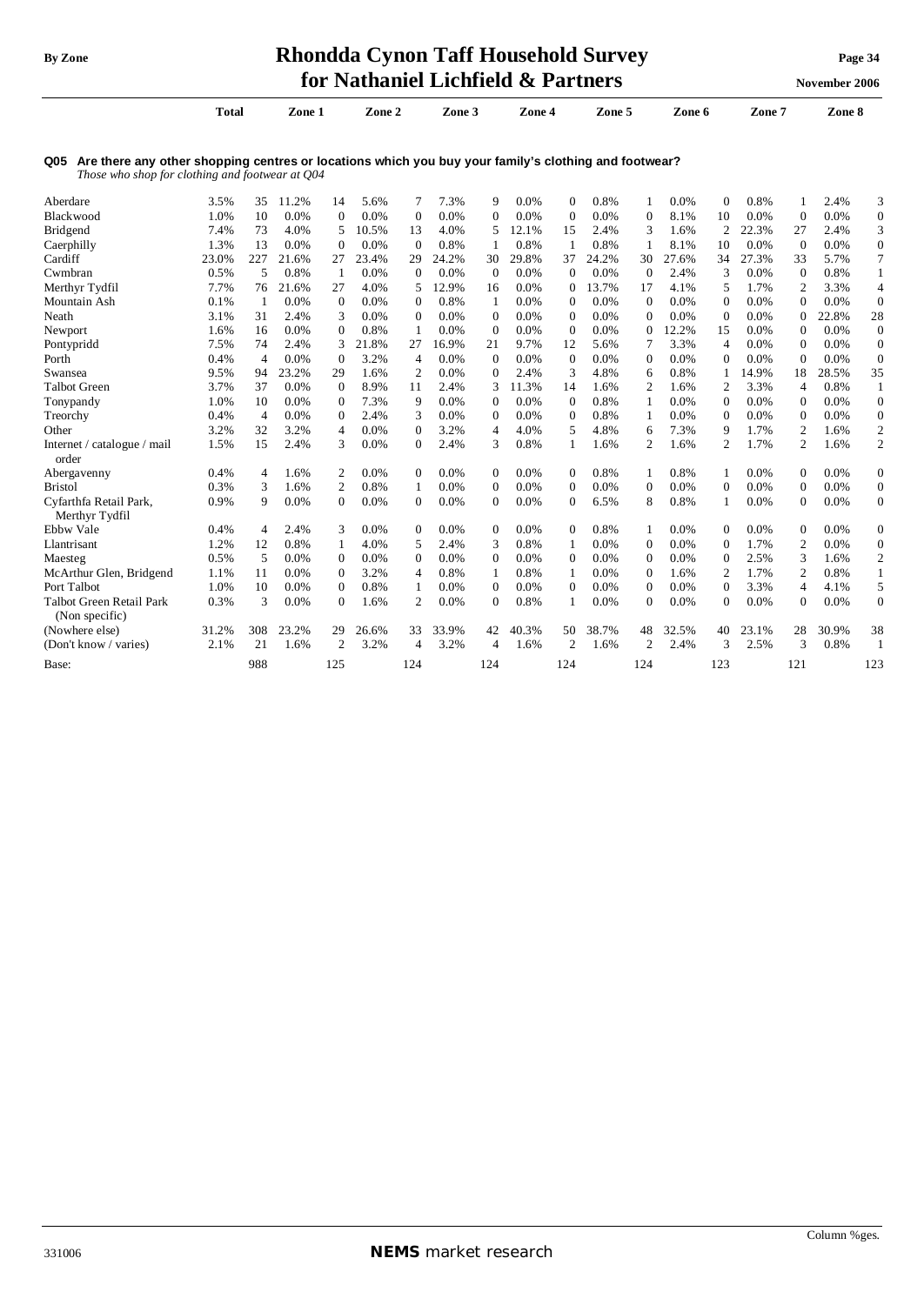# **By Zone Rhondda Cynon Taff Household Survey Page <sup>35</sup> for Nathaniel Lichfield & Partners November** 2006

**Total Zone 1 Zone 2 Zone 3 Zone 4 Zone 5 Zone 6 Zone 7 Zone 8** 

|  | November 2006 |
|--|---------------|

| Q06 In which town centre or retail park did you last buy your family's furniture, furnishings and floor coverings? |  |  |
|--------------------------------------------------------------------------------------------------------------------|--|--|

| Aberdare                                                                                                                               | 4.6%         | 46                  | 24.4%           | 31                | 2.4%         | 3                | 5.6%         | 7                 | 0.0%          | $\mathbf{0}$       | 3.2%              | $\overline{4}$                   | 0.8%              | 1                        | 0.0%         | 0                | 0.0%         | $\boldsymbol{0}$                 |
|----------------------------------------------------------------------------------------------------------------------------------------|--------------|---------------------|-----------------|-------------------|--------------|------------------|--------------|-------------------|---------------|--------------------|-------------------|----------------------------------|-------------------|--------------------------|--------------|------------------|--------------|----------------------------------|
| Blackwood                                                                                                                              | 0.4%         | $\overline{4}$      | $0.0\%$         | $\boldsymbol{0}$  | 0.0%         | $\boldsymbol{0}$ | 0.0%         | $\mathbf{0}$      | 0.0%          | $\boldsymbol{0}$   | 0.0%              | $\overline{0}$                   | 3.2%              | 4                        | 0.0%         | $\mathbf{0}$     | 0.0%         | $\boldsymbol{0}$                 |
| <b>Bridgend</b>                                                                                                                        | 7.5%         | 75                  | $0.0\%$         | $\boldsymbol{0}$  | 1.6%         | $\mathfrak{2}$   | 0.0%         | $\mathbf{0}$      | 11.2%         | 14                 | 0.0%              | $\theta$                         | 0.8%              | 1                        | 40.3%        | 50               | 6.4%         | 8                                |
| Caerphilly                                                                                                                             | 3.5%         | 35                  | $0.0\%$         | $\boldsymbol{0}$  | 0.0%         | $\mathbf{0}$     | 2.4%         | 3                 | 0.8%          | 1                  | 0.8%              | 1                                | 24.0%             | 30                       | 0.0%         | $\mathbf{0}$     | 0.0%         | $\boldsymbol{0}$                 |
| Cardiff                                                                                                                                | 18.1%        | 182                 | 15.7%           | 20                | 23.8%        | 30               | 16.0%        | 20                | 24.8%         | 31                 | 20.6%             | 26                               | 24.0%             | 30                       | 16.9%        | 21               | 3.2%         | 4                                |
| Cwmbran                                                                                                                                | 0.1%         | -1                  | 0.8%            | -1                | 0.0%         | $\theta$         | 0.0%         | $\boldsymbol{0}$  | 0.0%          | $\mathbf 0$        | 0.0%              | $\mathbf{0}$                     | 0.0%              | $\mathbf{0}$             | 0.0%         | $\overline{0}$   | 0.0%         | $\boldsymbol{0}$                 |
| Merthyr Tydfil                                                                                                                         | 8.2%         | 82                  | 18.9%           | 24                | 3.2%         | 4                | 4.0%         | 5                 | 0.0%          | $\boldsymbol{0}$   | 34.1%             | 43                               | 1.6%              | $\overline{2}$           | 0.0%         | $\overline{0}$   | 3.2%         | $\overline{4}$                   |
| Mountain Ash                                                                                                                           | 0.5%         | 5                   | $0.0\%$         | $\boldsymbol{0}$  | 0.0%         | $\boldsymbol{0}$ | 4.0%         | 5                 | 0.0%          | $\mathbf 0$        | 0.0%              | $\mathbf{0}$                     | $0.0\%$           | $\mathbf{0}$             | 0.0%         | 0                | 0.0%         | $\boldsymbol{0}$                 |
| Neath                                                                                                                                  | 1.6%         | 16                  | $0.0\%$         | $\boldsymbol{0}$  | 0.0%         | $\mathbf{0}$     | $0.0\%$      | $\boldsymbol{0}$  | 0.8%          | 1                  | $0.0\%$           | $\theta$                         | $0.8\%$           | 1                        | 0.0%         | 0                | 11.2%        | 14                               |
| Newport                                                                                                                                | 1.0%         | 10                  | $0.0\%$         | $\boldsymbol{0}$  | 0.0%         | $\mathbf{0}$     | 0.8%         | $\mathbf{1}$      | $0.0\%$       | $\boldsymbol{0}$   | 0.0%              | $\overline{0}$                   | 6.4%              | 8                        | 0.0%         | 0                | 0.8%         | $\mathbf{1}$                     |
| Pontypridd                                                                                                                             | 5.7%         | 57                  | 3.9%            | 5                 | 7.9%         | 10               | 15.2%        | 19                | 12.0%         | 15                 | 3.2%              | $\overline{4}$                   | $0.0\%$           | $\boldsymbol{0}$         | 2.4%         | 3                | 0.8%         | $\mathbf{1}$                     |
| Porth                                                                                                                                  | 0.4%         | $\overline{4}$      | $0.0\%$         | $\boldsymbol{0}$  | 3.2%         | $\overline{4}$   | $0.0\%$      | $\mathbf{0}$      | $0.0\%$       | $\mathbf{0}$       | 0.0%              | $\overline{0}$                   | 0.0%              | $\mathbf{0}$             | 0.0%         | 0                | 0.0%         | $\boldsymbol{0}$                 |
| Swansea                                                                                                                                | 5.7%         | 57                  | 2.4%            | 3                 | 0.8%         | $\mathbf{1}$     | 0.0%         | $\mathbf{0}$      | 0.0%          | $\boldsymbol{0}$   | 0.8%              | $\mathbf{1}$                     | $0.0\%$           | $\boldsymbol{0}$         | 7.3%         | 9                | 34.4%        | 43                               |
| <b>Talbot Green</b>                                                                                                                    | 3.7%         | 37                  | 0.8%            | 1<br>$\mathbf{0}$ | 11.1%        | 14               | 0.8%         | 1<br>$\mathbf{0}$ | 12.8%         | 16<br>$\mathbf{0}$ | 0.0%<br>0.0%      | $\overline{0}$<br>$\overline{0}$ | 0.8%              | 1<br>$\overline{0}$      | 2.4%         | 3                | 0.8%         | $\mathbf{1}$<br>$\boldsymbol{0}$ |
| Tonypandy<br>Treorchy                                                                                                                  | 0.3%<br>0.7% | 3<br>$\overline{7}$ | $0.0\%$<br>0.0% | $\mathbf{0}$      | 2.4%<br>4.0% | 3<br>5           | 0.0%<br>0.0% | $\mathbf{0}$      | 0.0%<br>0.0%  | $\mathbf{0}$       | 0.0%              | $\theta$                         | 0.0%<br>0.0%      | $\overline{0}$           | 0.0%<br>0.8% | 0<br>1           | 0.0%<br>0.8% | $\mathbf{1}$                     |
| Other                                                                                                                                  | 6.8%         | 68                  | 1.6%            | $\boldsymbol{2}$  | 6.3%         | 8                | 8.8%         | 11                | 5.6%          | 7                  | 7.9%              | 10                               | 10.4%             | 13                       | 6.5%         | 8                | 7.2%         | 9                                |
| Internet / catalogue / mail                                                                                                            | 2.6%         | 26                  | 2.4%            | 3                 | 1.6%         | 2                | 1.6%         | 2                 | 2.4%          | 3                  | 4.0%              | 5                                | 0.8%              | 1                        | 5.6%         | 7                | 2.4%         | 3                                |
| order                                                                                                                                  |              |                     |                 |                   |              |                  |              |                   |               |                    |                   |                                  |                   |                          |              |                  |              |                                  |
| Bargoed                                                                                                                                | 0.4%         | 4                   | 0.0%            | $\boldsymbol{0}$  | 0.0%         | 0                | 0.0%         | $\boldsymbol{0}$  | 0.0%          | $\mathbf{0}$       | 0.0%              | $\theta$                         | 3.2%              | 4                        | 0.0%         | 0                | 0.0%         | $\boldsymbol{0}$                 |
| Cardiff Bay Retail Park                                                                                                                | 0.3%         | 3                   | 0.0%            | $\boldsymbol{0}$  | 0.8%         | 1                | 0.0%         | $\boldsymbol{0}$  | 0.8%          | 1                  | 0.0%              | $\overline{0}$                   | 0.8%              | 1                        | 0.0%         | 0                | 0.0%         | $\boldsymbol{0}$                 |
| Cardiff Gate Retail Park                                                                                                               | 0.5%         | 5                   | 0.0%            | $\boldsymbol{0}$  | 1.6%         | 2                | 1.6%         | 2                 | 0.8%          | 1                  | 0.0%              | $\overline{0}$                   | 0.0%              | $\mathbf{0}$             | 0.0%         | 0                | 0.0%         | $\boldsymbol{0}$                 |
| Llansamlet                                                                                                                             | 0.7%         | 7                   | $0.0\%$         | $\boldsymbol{0}$  | 0.0%         | $\boldsymbol{0}$ | 0.0%         | $\boldsymbol{0}$  | 0.0%          | $\boldsymbol{0}$   | 0.0%              | $\mathbf{0}$                     | $0.0\%$           | $\mathbf{0}$             | 0.0%         | 0                | 5.6%         | 7                                |
| Llantrisant                                                                                                                            | 3.2%         | 32                  | 2.4%            | 3                 | 3.2%         | 4                | 8.0%         | 10                | 7.2%          | 9                  | 3.2%              | $\overline{4}$                   | $0.8\%$           | $\mathbf{1}$             | 0.8%         | 1                | 0.0%         | $\boldsymbol{0}$                 |
| Maesteg                                                                                                                                | 0.3%         | 3                   | $0.0\%$         | $\mathbf{0}$      | 0.0%         | $\boldsymbol{0}$ | 0.0%         | $\boldsymbol{0}$  | $0.0\%$       | $\boldsymbol{0}$   | $0.0\%$           | $\bf{0}$                         | $0.0\%$           | $\boldsymbol{0}$         | 1.6%         | 2                | 0.8%         | $\mathbf{1}$                     |
| Ogmore Vale                                                                                                                            | 0.5%         | 5                   | $0.0\%$         | $\boldsymbol{0}$  | 0.0%         | $\mathbf{0}$     | $0.0\%$      | $\mathbf{0}$      | $0.0\%$       | $\boldsymbol{0}$   | 0.0%              | $\overline{0}$                   | $0.0\%$           | $\mathbf{0}$             | 4.0%         | 5                | 0.0%         | $\mathbf{0}$                     |
| Pontyclun                                                                                                                              | 0.3%         | 3                   | $0.0\%$         | $\boldsymbol{0}$  | 0.0%         | $\mathbf{0}$     | $0.0\%$      | $\boldsymbol{0}$  | 2.4%          | 3                  | 0.0%              | $\theta$                         | 0.0%              | $\mathbf{0}$             | $0.0\%$      | 0                | 0.0%         | $\mathbf{0}$                     |
| Treforest                                                                                                                              | 0.3%         | 3                   | 0.0%            | $\boldsymbol{0}$  | 0.0%         | $\mathbf{0}$     | 1.6%         | $\boldsymbol{2}$  | 0.8%          | $\mathbf{1}$       | 0.0%              | $\theta$                         | $0.0\%$           | $\boldsymbol{0}$         | 0.0%         | 0                | 0.0%         | $\boldsymbol{0}$                 |
| <b>Ystrad Mynach</b>                                                                                                                   | 0.3%         | 3                   | 0.0%            | $\mathbf{0}$      | 0.0%         | $\Omega$         | 0.0%         | $\overline{0}$    | 0.0%          | $\mathbf{0}$       | 0.0%              | $\Omega$                         | 2.4%              | 3                        | 0.0%         | $\theta$         | 0.0%         | $\mathbf{0}$                     |
| Ikea, Cardiff                                                                                                                          | 0.3%         | 3                   | 0.0%            | $\boldsymbol{0}$  | 0.8%         | 1                | 0.0%         | $\mathbf{0}$      | 0.8%          | $\mathbf{1}$       | 0.0%              | $\overline{0}$                   | 0.8%              | $\mathbf{1}$             | 0.0%         | $\overline{0}$   | 0.0%         | $\boldsymbol{0}$                 |
| Llansamlet Retail Park (Non                                                                                                            | 0.3%         | 3                   | 0.0%            | $\mathbf{0}$      | 0.0%         | $\Omega$         | 0.0%         | $\mathbf{0}$      | 0.0%          | $\mathbf{0}$       | 0.0%              | $\Omega$                         | 0.0%              | $\overline{0}$           | 0.0%         | $\Omega$         | 2.4%         | 3                                |
| specific)                                                                                                                              |              |                     |                 |                   |              |                  |              |                   |               |                    |                   |                                  |                   |                          |              |                  |              |                                  |
| Leekes, Pontyclun                                                                                                                      | 0.3%         | 3                   | 0.0%            | $\boldsymbol{0}$  | 0.8%         | 1                | 0.8%         | 1                 | 0.8%          | 1                  | 0.0%              | $\overline{0}$                   | 0.0%              | $\mathbf{0}$             | 0.0%         | $\overline{0}$   | 0.0%         | $\boldsymbol{0}$                 |
| Pontypridd Retail Park (Non                                                                                                            | 0.4%         | 4                   | 0.8%            | 1                 | 0.8%         | 1                | 0.0%         | $\boldsymbol{0}$  | 0.0%          | $\boldsymbol{0}$   | 0.8%              | 1                                | 0.8%              | 1                        | 0.0%         | 0                | 0.0%         | $\boldsymbol{0}$                 |
| specific)                                                                                                                              |              |                     |                 |                   |              |                  |              |                   |               |                    |                   |                                  |                   |                          |              |                  |              |                                  |
| (Don't do this type of                                                                                                                 | 12.3%        | 123                 | 17.3%           | 22                | 17.5%        | 22               | 19.2%        | 24                | 8.8%          | 11                 | 7.9%              | 10                               | 8.0%              | 10                       | 5.6%         | 7                | 13.6%        | 17                               |
| shopping)                                                                                                                              |              |                     |                 |                   |              |                  |              |                   |               |                    |                   |                                  |                   |                          |              |                  |              |                                  |
| (Don't know / can't                                                                                                                    | 8.4%         | 84                  | 8.7%            | 11                | 6.3%         | 8                | 9.6%         | 12                | 7.2%          | 9                  | 13.5%             | 17                               | 9.6%              | 12                       | 5.6%         | 7                | 6.4%         | 8                                |
| remember)                                                                                                                              |              |                     |                 |                   |              |                  |              |                   |               |                    |                   |                                  |                   |                          |              |                  |              |                                  |
| Base:                                                                                                                                  |              | 1003                |                 | 127               |              | 126              |              | 125               |               | 125                |                   | 126                              |                   | 125                      |              | 124              |              | 125                              |
|                                                                                                                                        |              |                     |                 |                   |              |                  |              |                   |               |                    |                   |                                  |                   |                          |              |                  |              |                                  |
| Are there any other shopping centres or other locations which you buy your family's furniture, furnishings and floor coverings?<br>Q07 |              |                     |                 |                   |              |                  |              |                   |               |                    |                   |                                  |                   |                          |              |                  |              |                                  |
| Those who shop for furniture, furnishings and floor coverings at Q06                                                                   |              |                     |                 |                   |              |                  |              |                   |               |                    |                   |                                  |                   |                          |              |                  |              |                                  |
| Aberdare                                                                                                                               | 1.5%         | 13                  | 7.6%            | 8                 | 1.0%         | 1                | 2.0%         | 2                 | 0.0%          | $\mathbf 0$        | 1.7%              | $\overline{2}$                   | 0.0%              | $\mathbf{0}$             | 0.0%         | $\overline{0}$   | 0.0%         | $\boldsymbol{0}$                 |
| Blackwood                                                                                                                              | 0.2%         | $\overline{2}$      | 0.0%            | $\boldsymbol{0}$  | 0.0%         | $\mathbf{0}$     | 0.0%         | $\overline{0}$    | 0.0%          | $\boldsymbol{0}$   | 0.0%              | $\overline{0}$                   | 1.7%              | $\overline{c}$           | 0.0%         | $\mathbf{0}$     | 0.0%         | $\boldsymbol{0}$                 |
| <b>Bridgend</b>                                                                                                                        | 3.1%         | 27                  | 0.0%            | $\mathbf{0}$      | 1.0%         | 1                | $0.0\%$      | $\mathbf{0}$      | 3.5%          | 4                  | 0.0%              | $\Omega$                         | 0.0%              | $\boldsymbol{0}$         | 13.7%        | 16               | 5.6%         | 6                                |
| Caerphilly                                                                                                                             | 0.9%         | 8                   | $0.0\%$         | $\mathbf{0}$      | 1.0%         | 1                | 0.0%         | $\mathbf{0}$      | 0.9%          | 1                  | 0.0%              | $\Omega$                         | 5.2%              | 6                        | 0.0%         | $\Omega$         | 0.0%         | $\boldsymbol{0}$                 |
| Cardiff                                                                                                                                | 10.1%        | 89                  | 13.3%           | 14                | 5.8%         | 6                | 14.9%        | 15                | 16.7%         | 19                 | 6.0%              | 7                                | 7.0%              | 8                        | 15.4%        | 18               | 1.9%         | 2                                |
| Cwmbran                                                                                                                                | 0.0%         | $\boldsymbol{0}$    | 0.0%            | $\boldsymbol{0}$  | 0.0%         | $\boldsymbol{0}$ | 0.0%         | $\boldsymbol{0}$  | 0.0%          | $\boldsymbol{0}$   | 0.0%              | $\boldsymbol{0}$                 | 0.0%              | $\boldsymbol{0}$         | 0.0%         | $\boldsymbol{0}$ | 0.0%         | $\boldsymbol{0}$                 |
| Merthyr Tydfil                                                                                                                         | 2.8%         | 25                  | 5.7%            | 6                 | 1.0%         | $\mathbf{1}$     | 5.9%         | 6                 | 0.0%          | $\boldsymbol{0}$   | 6.9%              | 8                                | 1.7%              | $\mathfrak{2}$           | 0.0%         | $\overline{0}$   | 1.9%         | 2                                |
| Mountain Ash                                                                                                                           | 0.0%         | $\boldsymbol{0}$    | 0.0%            | $\boldsymbol{0}$  | 0.0%         | $\boldsymbol{0}$ | 0.0%         | $\boldsymbol{0}$  | 0.0%          | $\boldsymbol{0}$   | 0.0%              | $\mathbf{0}$                     | 0.0%              | $\boldsymbol{0}$         | 0.0%         | $\mathbf{0}$     | 0.0%         | $\boldsymbol{0}$                 |
| Neath                                                                                                                                  | 0.7%         | 6                   | 0.0%            | $\boldsymbol{0}$  | 0.0%         | $\boldsymbol{0}$ | 0.0%         | $\boldsymbol{0}$  | 0.0%          | $\boldsymbol{0}$   | 0.0%              | $\mathbf{0}$                     | 0.0%              | $\boldsymbol{0}$         | 0.0%         | $\overline{0}$   | 5.6%         | 6                                |
| Newport                                                                                                                                | 1.0%         | 9                   | 1.0%            | $\mathbf{1}$      | 0.0%         | $\mathbf{0}$     | 1.0%         | $\mathbf{1}$      | 0.0%          | $\boldsymbol{0}$   | 0.9%              | $\mathbf{1}$                     | 3.5%              | 4                        | 0.9%         | 1                | 0.9%         | 1                                |
| Pontypridd                                                                                                                             | 2.6%         | 23                  | 4.8%            | 5                 | 4.8%         | 5                | 5.9%         | 6                 | 1.8%          | $\mathfrak{2}$     | 2.6%              | 3                                | 0.9%              | $\mathbf{1}$             | 0.9%         | 1                | 0.0%         | $\boldsymbol{0}$                 |
| Porth                                                                                                                                  | 0.2%         | $\overline{2}$      | 0.0%            | $\boldsymbol{0}$  | 1.9%         | 2                | 0.0%         | $\boldsymbol{0}$  | 0.0%          | $\boldsymbol{0}$   | 0.0%              | $\mathbf{0}$                     | 0.0%              | $\boldsymbol{0}$         | 0.0%         | $\overline{0}$   | 0.0%         | $\boldsymbol{0}$                 |
| Swansea                                                                                                                                | 4.7%         | 41                  | 8.6%            | 9                 | 1.0%         | $\mathbf{1}$     | 1.0%         | $\mathbf{1}$      | 0.9%          | $\mathbf{1}$       | 0.0%              | $\mathbf{0}$                     | 0.0%              | $\boldsymbol{0}$         | 8.5%         | 10               | 17.6%        | 19                               |
| Talbot Green                                                                                                                           | 1.6%         | 14                  | 0.0%            | $\boldsymbol{0}$  | 5.8%         | 6                | 2.0%         | 2                 | 4.4%          | 5                  | 0.0%              | $\bf{0}$                         | 0.0%              | $\mathbf{0}$             | 0.0%         | 0                | 0.9%         | $\mathbf{1}$                     |
| Tonypandy                                                                                                                              | 0.6%         | 5                   | 0.0%            | $\boldsymbol{0}$  | 4.8%         | 5                | 0.0%         | $\boldsymbol{0}$  | 0.0%          | $\boldsymbol{0}$   | 0.0%              | $\mathbf{0}$                     | 0.0%              | $\boldsymbol{0}$         | 0.0%         | 0                | 0.0%         | $\boldsymbol{0}$                 |
| Treorchy                                                                                                                               | 0.2%         | $\overline{c}$      | 0.0%            | $\boldsymbol{0}$  | 1.9%         | $\mathfrak{2}$   | 0.0%         | $\boldsymbol{0}$  | 0.0%          | $\boldsymbol{0}$   | 0.0%              | $\mathbf{0}$                     | 0.0%              | $\mathbf{0}$             | 0.0%         | $\overline{0}$   | 0.0%         | $\boldsymbol{0}$                 |
| Other                                                                                                                                  | 4.3%         | 38                  | 2.9%            | 3                 | 2.9%         | 3                | 4.0%         | 4                 | 7.9%          | 9                  | 6.0%              | 7                                | 3.5%              | $\overline{\mathcal{L}}$ | 1.7%         | $\overline{c}$   | 5.6%         | 6                                |
| Internet / catalogue / mail                                                                                                            |              | 10                  | 1.9%            | $\mathfrak{2}$    | 1.0%         | 1                | 2.0%         | $\boldsymbol{2}$  | 0.0%          | $\boldsymbol{0}$   | 0.9%              | $\mathbf{1}$                     | 0.9%              | 1                        | 0.9%         | 1                | 1.9%         | $\boldsymbol{2}$                 |
| order                                                                                                                                  | 1.1%         |                     |                 |                   |              |                  |              |                   |               |                    |                   |                                  |                   |                          |              |                  |              |                                  |
|                                                                                                                                        |              |                     |                 |                   |              |                  |              |                   |               |                    |                   |                                  |                   |                          |              |                  |              |                                  |
| Llansamlet                                                                                                                             | 0.3%         | 3                   | 0.0%            | $\boldsymbol{0}$  | 0.0%         | $\boldsymbol{0}$ | 0.0%         | $\boldsymbol{0}$  | 0.0%          | $\boldsymbol{0}$   | 0.0%              | $\mathbf{0}$                     | 0.0%              | $\boldsymbol{0}$         | 0.0%         | $\boldsymbol{0}$ | 2.8%         | 3                                |
| Llantrisant                                                                                                                            | 1.9%         | 17                  | 1.9%            | $\overline{c}$    | 1.0%         | $\mathbf{1}$     | 2.0%         | $\boldsymbol{2}$  | 2.6%          | 3                  | 3.4%              | $\overline{4}$                   | 1.7%              | $\overline{c}$           | 2.6%         | 3                | 0.0%         | $\boldsymbol{0}$                 |
| Port Talbot                                                                                                                            | 0.7%         | 6                   | 0.0%            | $\boldsymbol{0}$  | 1.0%         | $\mathbf{1}$     | 0.0%         | $\boldsymbol{0}$  | 0.0%          | $\boldsymbol{0}$   | 0.0%              | $\mathbf{0}$                     | 0.0%              | $\boldsymbol{0}$         | 3.4%         | 4                | 0.9%         | $\mathbf{1}$                     |
| Leekes, Llantrisant                                                                                                                    | 0.3%         | 3                   | 0.0%            | $\boldsymbol{0}$  | 0.0%         | $\mathbf{0}$     | 1.0%         | $\mathbf{1}$      | 0.0%          | $\boldsymbol{0}$   | 0.0%              | $\mathbf{0}$                     | 0.9%              | $\mathbf{1}$             | 0.9%         | 1                | 0.0%         | $\boldsymbol{0}$                 |
| (Nowhere else)<br>(Don't know / varies)                                                                                                | 55.3%        | 487                 | 48.6%           | 51                | 55.8%        | 58               | 52.5%        | 53<br>12          | 57.9%<br>8.8% | 66                 | 62.9%<br>10 12.9% | 73                               | 66.1%<br>15 10.4% | 76                       | 52.1%        | 61<br>$\tau$     | 45.4%        | 49                               |

Base: 880 105 104 101 114 116 115 117 108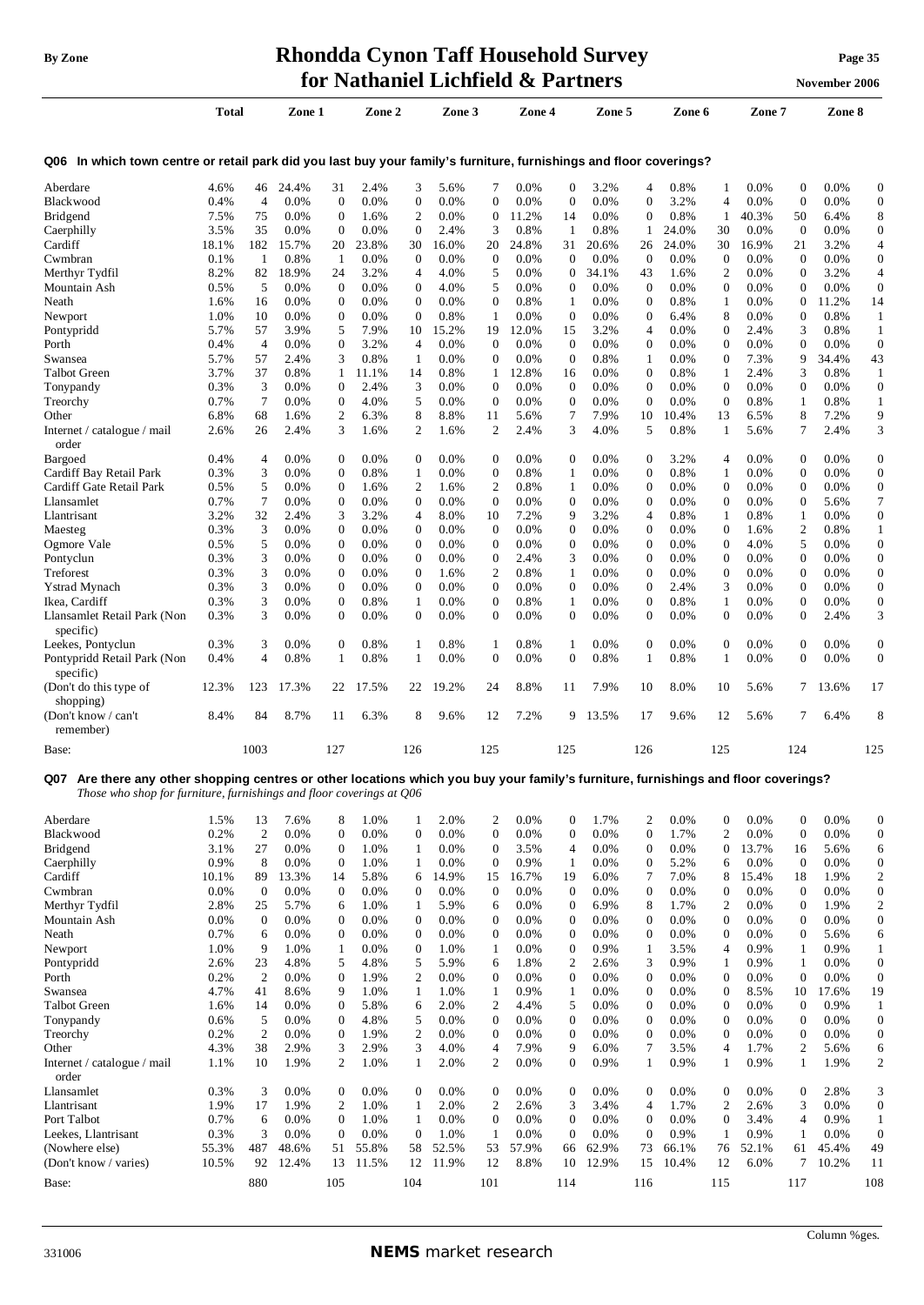## **By** Zone **Rhondda Cynon Taff Household Survey Page** 36 **for Nathaniel Lichfield & Partners November** 2006

|                                                                                                                                       | <b>Total</b> |                | Zone 1  |                  | Zone 2 |                | Zone 3  |                  | Zone 4 |                  | Zone 5  |                  | Zone 6 |                  | Zone 7  |                | Zone 8 |                  |
|---------------------------------------------------------------------------------------------------------------------------------------|--------------|----------------|---------|------------------|--------|----------------|---------|------------------|--------|------------------|---------|------------------|--------|------------------|---------|----------------|--------|------------------|
| Q08 In which town centre or retail park did you last buy your family's domestic electrical appliances e.g. fridges and kitchen items? |              |                |         |                  |        |                |         |                  |        |                  |         |                  |        |                  |         |                |        |                  |
| Aberdare                                                                                                                              | 4.5%         | 45             | 26.0%   | 33               | 4.0%   | 5              | 3.2%    | 4                | 0.0%   | $\Omega$         | 0.8%    | 1                | 0.8%   | $\mathbf{1}$     | 0.0%    | $\overline{0}$ | 0.8%   | $\mathbf{1}$     |
| Blackwood                                                                                                                             | 1.1%         | 11             | 0.0%    | $\mathbf{0}$     | 0.0%   | $\theta$       | 0.0%    | $\overline{0}$   | 0.0%   | $\overline{0}$   | 0.0%    | $\mathbf{0}$     | 8.8%   | 11               | 0.0%    | $\overline{0}$ | 0.0%   | $\mathbf{0}$     |
| Bridgend                                                                                                                              | 10.3%        | 103            | 0.0%    | $\mathbf{0}$     | 1.6%   | $\overline{c}$ | 0.8%    | $\mathbf{1}$     | 5.6%   | 7                | 0.0%    | $\mathbf{0}$     | 0.0%   | $\theta$         | 66.1%   | 82             | 8.8%   | 11               |
| Caerphilly                                                                                                                            | 4.7%         | 47             | 0.0%    | $\mathbf{0}$     | 0.0%   | $\theta$       | 1.6%    | $\overline{c}$   | 0.8%   | 1                | 0.0%    | $\boldsymbol{0}$ | 35.2%  | 44               | 0.0%    | $\overline{0}$ | 0.0%   | $\boldsymbol{0}$ |
| Cardiff                                                                                                                               | 7.1%         | 71             | 4.7%    | 6                | 7.1%   | 9              | 6.4%    | 8                | 14.4%  | 18               | 3.2%    | $\overline{4}$   | 12.8%  | 16               | 5.6%    | 7              | 2.4%   | 3                |
| Cwmbran                                                                                                                               | 0.0%         | $\theta$       | 0.0%    | $\mathbf{0}$     | 0.0%   | $\Omega$       | 0.0%    | $\theta$         | 0.0%   | $\Omega$         | 0.0%    | $\Omega$         | 0.0%   | $\theta$         | 0.0%    | $\overline{0}$ | 0.0%   | $\boldsymbol{0}$ |
| Merthyr Tydfil                                                                                                                        | 14.9%        | 149            | 39.4%   | 50               | 2.4%   | 3              | 8.8%    | 11               | 0.0%   | $\Omega$         | 64.3%   | 81               | 2.4%   | 3                | 0.0%    | $\theta$       | 0.8%   | $\mathbf{1}$     |
| Mountain Ash                                                                                                                          | 0.3%         | 3              | 0.0%    | $\boldsymbol{0}$ | 0.0%   | $\mathbf{0}$   | 2.4%    | 3                | 0.0%   | $\boldsymbol{0}$ | 0.0%    | $\boldsymbol{0}$ | 0.0%   | $\boldsymbol{0}$ | 0.0%    | $\theta$       | 0.0%   | $\boldsymbol{0}$ |
| Neath                                                                                                                                 | 2.0%         | 20             | 0.8%    | $\mathbf{1}$     | 0.0%   | $\mathbf{0}$   | 0.0%    | $\boldsymbol{0}$ | 0.0%   | $\mathbf{0}$     | 0.0%    | $\mathbf{0}$     | 0.0%   | $\boldsymbol{0}$ | 0.0%    | $\overline{0}$ | 15.2%  | 19               |
| Newport                                                                                                                               | 0.8%         | 8              | 0.0%    | $\mathbf{0}$     | 0.0%   | $\mathbf{0}$   | 0.0%    | $\overline{0}$   | 0.8%   | $\mathbf{1}$     | 0.0%    | $\boldsymbol{0}$ | 5.6%   | 7                | 0.0%    | $\overline{0}$ | 0.0%   | $\boldsymbol{0}$ |
| Pontypridd                                                                                                                            | 11.4%        | 114            | 8.7%    | 11               | 14.3%  | 18             | 44.0%   | 55               | 19.2%  | 24               | 1.6%    | $\overline{2}$   | 2.4%   | 3                | 0.8%    | 1              | 0.0%   | $\boldsymbol{0}$ |
| Porth                                                                                                                                 | 0.1%         | $\mathbf{1}$   | 0.0%    | $\mathbf{0}$     | 0.0%   | $\theta$       | 0.8%    | $\mathbf{1}$     | 0.0%   | $\theta$         | 0.0%    | $\mathbf{0}$     | 0.0%   | $\mathbf{0}$     | 0.0%    | $\overline{0}$ | 0.0%   | $\boldsymbol{0}$ |
| Swansea                                                                                                                               | 4.2%         | 42             | 1.6%    | $\mathfrak{2}$   | 0.0%   | $\mathbf{0}$   | 0.0%    | $\boldsymbol{0}$ | 0.0%   | $\boldsymbol{0}$ | 0.0%    | $\mathbf{0}$     | 0.0%   | $\boldsymbol{0}$ | 2.4%    | 3              | 29.6%  | 37               |
| Talbot Green                                                                                                                          | 7.3%         | 73             | 0.0%    | $\boldsymbol{0}$ | 23.8%  | 30             | 1.6%    | 2                | 29.6%  | 37               | 0.0%    | $\boldsymbol{0}$ | 0.0%   | $\boldsymbol{0}$ | 1.6%    | $\overline{2}$ | 1.6%   | $\overline{c}$   |
| Tonypandy                                                                                                                             | 0.7%         | 7              | 0.0%    | $\mathbf{0}$     | 5.6%   | $\overline{7}$ | 0.0%    | $\overline{0}$   | 0.0%   | $\mathbf{0}$     | $0.0\%$ | $\overline{0}$   | 0.0%   | $\overline{0}$   | 0.0%    | $\mathbf{0}$   | 0.0%   | $\boldsymbol{0}$ |
| Treorchy                                                                                                                              | $0.0\%$      | $\theta$       | 0.0%    | 0                | 0.0%   | $\theta$       | 0.0%    | $\overline{0}$   | 0.0%   | $\mathbf{0}$     | 0.0%    | $\overline{0}$   | 0.0%   | $\mathbf{0}$     | 0.0%    | $\mathbf{0}$   | 0.0%   | $\boldsymbol{0}$ |
| Other                                                                                                                                 | 6.1%         | 61             | 0.8%    | 1                | 7.1%   | 9              | 4.0%    | 5                | 3.2%   | $\overline{4}$   | 7.9%    | 10               | 13.6%  | 17               | 4.0%    | 5              | 8.0%   | 10               |
| Internet / catalogue / mail<br>order                                                                                                  | 5.0%         | 50             | 6.3%    | 8                | 6.3%   | 8              | 4.0%    | 5                | 8.0%   | 10               | 2.4%    | 3                | 3.2%   | $\overline{4}$   | 6.5%    | 8              | 3.2%   | $\overline{4}$   |
| Cyfarthfa Retail Park,<br>Merthyr Tydfil                                                                                              | 0.6%         | 6              | 0.0%    | $\mathbf{0}$     | 0.0%   | $\theta$       | $0.0\%$ | $\boldsymbol{0}$ | 0.0%   | $\mathbf{0}$     | 4.8%    | 6                | 0.0%   | $\mathbf{0}$     | 0.0%    | $\mathbf{0}$   | 0.0%   | $\boldsymbol{0}$ |
| Llansamlet                                                                                                                            | 0.9%         | 9              | 0.0%    | $\mathbf{0}$     | 0.0%   | $\theta$       | 0.0%    | $\overline{0}$   | 0.0%   | $\boldsymbol{0}$ | 0.0%    | $\overline{0}$   | 0.0%   | $\mathbf{0}$     | 0.0%    | $\overline{0}$ | 7.2%   | 9                |
| Llantrisant                                                                                                                           | 2.2%         | 22             | 0.0%    | $\mathbf{0}$     | 4.8%   | 6              | 4.0%    | 5                | 6.4%   | 8                | 0.8%    | 1                | 0.0%   | $\mathbf{0}$     | 1.6%    | $\overline{2}$ | 0.0%   | $\mathbf{0}$     |
| Maesteg                                                                                                                               | 0.4%         | $\overline{4}$ | 0.0%    | $\mathbf{0}$     | 0.0%   | $\theta$       | 0.0%    | $\overline{0}$   | 0.0%   | 0                | 0.0%    | $\mathbf{0}$     | 0.0%   | $\mathbf{0}$     | 3.2%    | 4              | 0.0%   | $\boldsymbol{0}$ |
| Pentrebach                                                                                                                            | 0.3%         | 3              | $0.0\%$ | $\mathbf{0}$     | 0.0%   | $\theta$       | $0.0\%$ | $\overline{0}$   | 0.0%   | 0                | 2.4%    | 3                | 0.0%   | $\overline{0}$   | 0.0%    | $\overline{0}$ | 0.0%   | $\boldsymbol{0}$ |
| Port Talbot                                                                                                                           | 0.9%         | 9              | 0.0%    | $\mathbf{0}$     | 0.0%   | $\theta$       | 0.0%    | $\overline{0}$   | 0.0%   | $\boldsymbol{0}$ | 0.0%    | $\mathbf{0}$     | 0.0%   | $\mathbf{0}$     | 0.0%    | $\theta$       | 7.2%   | 9                |
| Comet, Merthyr Tydfil                                                                                                                 | 0.5%         | 5              | 0.8%    | 1                | 0.0%   | $\Omega$       | 0.0%    | $\theta$         | 0.0%   | $\Omega$         | 1.6%    | $\overline{2}$   | 1.6%   | $\overline{c}$   | 0.0%    | $\theta$       | 0.0%   | $\boldsymbol{0}$ |
| Comet, Talbot Green                                                                                                                   | 0.3%         | 3              | 0.0%    | $\mathbf{0}$     | 1.6%   | $\overline{2}$ | 0.8%    | $\mathbf{1}$     | 0.0%   | $\boldsymbol{0}$ | 0.0%    | $\overline{0}$   | 0.0%   | $\mathbf{0}$     | 0.0%    | $\theta$       | 0.0%   | $\boldsymbol{0}$ |
| Currys, Brown Lennox                                                                                                                  | 1.6%         | 16             | 0.8%    | $\mathbf{1}$     | 4.0%   | 5              | 7.2%    | 9                | 0.8%   | $\mathbf{1}$     | 0.0%    | $\Omega$         | 0.0%   | $\boldsymbol{0}$ | 0.0%    | $\theta$       | 0.0%   | $\boldsymbol{0}$ |
| Retail Park, Pontypridd<br>Currys, Cardiff Road,                                                                                      | 0.5%         | 5              | 0.0%    | $\boldsymbol{0}$ | 0.8%   | 1              | 0.8%    | 1                | 0.0%   | $\boldsymbol{0}$ | 0.0%    | $\boldsymbol{0}$ | 2.4%   | 3                | 0.0%    | $\Omega$       | 0.0%   | $\boldsymbol{0}$ |
| Newport<br>Currys, Llansamlet Retail                                                                                                  | 0.6%         | 6              | 0.0%    | $\mathbf{0}$     | 0.0%   | $\theta$       | 0.0%    | $\boldsymbol{0}$ | 0.0%   | $\boldsymbol{0}$ | 0.0%    | $\overline{0}$   | 0.0%   | $\mathbf{0}$     | 0.0%    | $\overline{0}$ | 4.8%   | 6                |
| Park                                                                                                                                  |              |                |         |                  |        |                |         |                  |        |                  |         |                  |        |                  |         |                |        |                  |
| Currys, Merthyr Tydfil                                                                                                                | 0.3%         | 3              | 0.8%    | $\mathbf{1}$     | 0.0%   | $\mathbf{0}$   | 0.8%    | 1                | 0.0%   | $\mathbf{0}$     | 0.8%    | 1                | 0.0%   | $\boldsymbol{0}$ | 0.0%    | $\mathbf{0}$   | 0.0%   | $\boldsymbol{0}$ |
| Currys, Talbot Green                                                                                                                  | 0.3%         | 3              | 0.0%    | $\overline{0}$   | 2.4%   | 3              | 0.0%    | $\mathbf{0}$     | 0.0%   | 0                | 0.0%    | $\boldsymbol{0}$ | 0.0%   | $\mathbf{0}$     | 0.0%    | $\overline{0}$ | 0.0%   | $\boldsymbol{0}$ |
| Llansamlet Retail Park (Non<br>specific)                                                                                              | 0.4%         | 4              | 0.8%    | 1                | 0.8%   | 1              | 0.8%    | 1                | 0.0%   | $\mathbf{0}$     | 0.0%    | $\mathbf{0}$     | 0.0%   | $\mathbf{0}$     | $0.0\%$ | 0              | 0.8%   | 1                |
| Pontypridd Retail Park (Non<br>specific)                                                                                              | 0.8%         | 8              | 0.8%    | $\mathbf{1}$     | 4.0%   | 5              | 1.6%    | 2                | 0.0%   | 0                | 0.0%    | $\overline{0}$   | 0.0%   | $\mathbf{0}$     | 0.0%    | $\overline{0}$ | 0.0%   | $\boldsymbol{0}$ |
| Talbot Green Retail Park<br>(Non specific)                                                                                            | 0.3%         | 3              | 0.0%    | $\mathbf{0}$     | 1.6%   | 2              | $0.0\%$ | $\overline{0}$   | 0.8%   | 1                | 0.0%    | $\theta$         | 0.0%   | $\mathbf{0}$     | 0.0%    | $\Omega$       | 0.0%   | $\boldsymbol{0}$ |
| (Don't do this type of<br>shopping)                                                                                                   | 5.5%         | 55             | 5.5%    | 7                | 4.8%   | 6              | 4.8%    | 6                | 1.6%   | 2                | 5.6%    | 7                | 8.0%   | 10               | 5.6%    | 7              | 8.0%   | 10               |
| (Don't know / can't<br>remember)                                                                                                      | 3.4%         | 34             | 2.4%    | 3                | 3.2%   | $\overline{4}$ | 1.6%    | 2                | 8.8%   | 11               | 4.0%    | 5                | 3.2%   | $\overline{4}$   | 2.4%    | 3              | 1.6%   | $\overline{2}$   |
| Base:                                                                                                                                 |              | 1003           |         | 127              |        | 126            |         | 125              |        | 125              |         | 126              |        | 125              |         | 124            |        | 125              |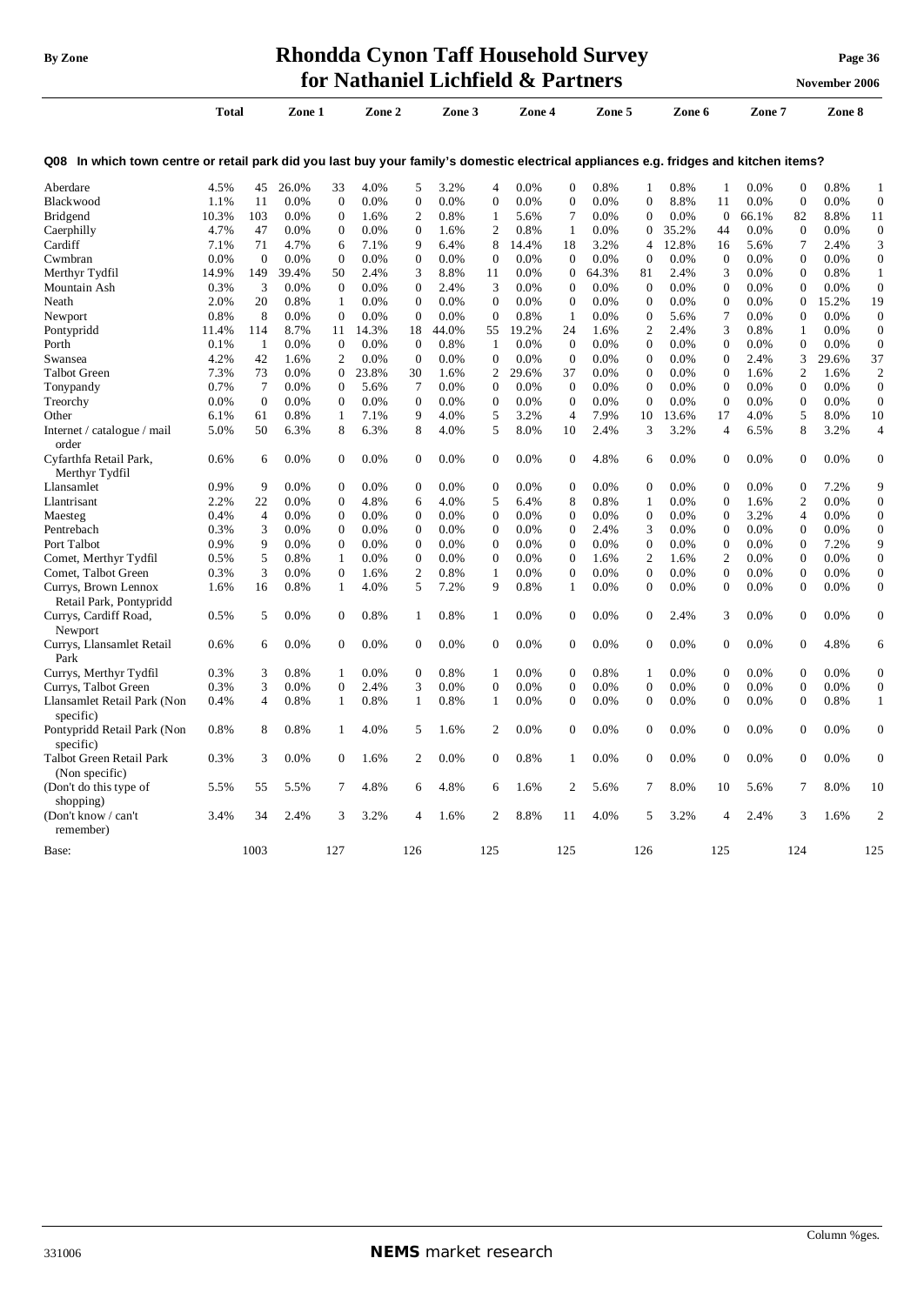# **By** Zone **Rhondda Cynon Taff Household Survey Page** 37

|                                                                                                                                                                                                           |              |                  |                 |                    | for Nathaniel Lichfield & Partners |                       |              |                                      |              |                              |              |                                  |               |                  |               |                   | November 2006 |                        |
|-----------------------------------------------------------------------------------------------------------------------------------------------------------------------------------------------------------|--------------|------------------|-----------------|--------------------|------------------------------------|-----------------------|--------------|--------------------------------------|--------------|------------------------------|--------------|----------------------------------|---------------|------------------|---------------|-------------------|---------------|------------------------|
|                                                                                                                                                                                                           | <b>Total</b> |                  | Zone 1          |                    | Zone 2                             |                       | Zone 3       |                                      | Zone 4       |                              | Zone 5       |                                  | Zone 6        |                  | Zone 7        |                   | Zone 8        |                        |
| Q09 Are there any other shopping centres or other locations which you buy your family's domestic electrical appliances?<br>Those who shop for domestic appliances e.g. fridges and kitchen items at $Q08$ |              |                  |                 |                    |                                    |                       |              |                                      |              |                              |              |                                  |               |                  |               |                   |               |                        |
| Aberdare                                                                                                                                                                                                  | 1.4%         | 13               | 5.0%            | 6                  | 1.7%                               | 2                     | 2.5%         | 3                                    | 0.0%         | $\boldsymbol{0}$             | 0.0%         | $\mathbf{0}$                     | $0.0\%$       | $\boldsymbol{0}$ | 0.0%          | $\mathbf{0}$      | 1.7%          | $\overline{c}$         |
| Blackwood                                                                                                                                                                                                 | 0.2%         | $\overline{c}$   | 0.0%            | $\boldsymbol{0}$   | 0.0%                               | $\boldsymbol{0}$      | 0.0%         | $\boldsymbol{0}$                     | 0.0%         | $\boldsymbol{0}$             | 0.0%         | $\boldsymbol{0}$                 | 1.7%          | $\mathfrak{2}$   | 0.0%          | $\mathbf{0}$      | 0.0%          | $\mathbf{0}$           |
| <b>Bridgend</b>                                                                                                                                                                                           | 3.4%         | 32               | 0.8%            | 1                  | 0.8%                               | 1                     | 0.0%         | $\mathbf{0}$                         | 6.5%         | 8                            | $0.0\%$      | $\mathbf 0$                      | 0.0%          | $\mathbf{0}$     | 15.4%         | 18                | 3.5%          | 4                      |
| Caerphilly                                                                                                                                                                                                | 1.2%         | 11               | 0.0%            | $\mathbf{0}$       | 0.0%                               | $\boldsymbol{0}$      | 0.0%         | $\boldsymbol{0}$                     | 0.0%         | $\boldsymbol{0}$             | 0.8%         | 1                                | 8.7%          | 10               | 0.0%          | $\theta$          | 0.0%          | $\boldsymbol{0}$       |
| Cardiff                                                                                                                                                                                                   | 7.9%         | 75               | 10.0%           | 12                 | 5.8%                               | 7                     | 5.0%         | 6                                    | 13.8%        | 17                           | 5.0%         | 6                                | 13.0%         | 15               | 8.5%          | 10                | 1.7%          | 2                      |
| Cwmbran                                                                                                                                                                                                   | 0.0%         | $\boldsymbol{0}$ | 0.0%            | $\theta$           | 0.0%                               | $\mathbf{0}$          | $0.0\%$      | $\boldsymbol{0}$                     | 0.0%         | $\boldsymbol{0}$             | 0.0%         | $\boldsymbol{0}$                 | 0.0%          | $\mathbf{0}$     | 0.0%          | $\bf{0}$          | 0.0%          | $\boldsymbol{0}$       |
| Merthyr Tydfil                                                                                                                                                                                            | 3.6%         | 34               | 13.3%           | 16                 | 0.8%                               | 1                     | 5.9%         | 7                                    | 0.0%         | $\boldsymbol{0}$             | 5.0%         | 6                                | 2.6%          | 3                | 0.0%          | $\theta$          | 0.9%          | $\mathbf{1}$           |
| Mountain Ash                                                                                                                                                                                              | 0.1%         | -1               | $0.0\%$         | $\mathbf{0}$       | 0.0%                               | $\boldsymbol{0}$      | 0.8%         | 1                                    | 0.0%         | $\boldsymbol{0}$             | $0.0\%$      | $\boldsymbol{0}$                 | 0.0%          | $\mathbf{0}$     | 0.0%          | $\mathbf 0$       | 0.0%          | $\boldsymbol{0}$       |
| Neath                                                                                                                                                                                                     | 1.7%         | 16               | $0.0\%$         | 0                  | 0.8%                               | $\mathbf{1}$          | 0.0%         | $\mathbf{0}$                         | 0.0%         | $\mathbf{0}$                 | 0.0%         | $\mathbf 0$                      | 0.0%          | $\boldsymbol{0}$ | 0.0%          | $\theta$          | 13.0%         | 15                     |
| Newport                                                                                                                                                                                                   | 0.5%         | 5                | $0.0\%$         | 0                  | 0.0%                               | $\boldsymbol{0}$      | 0.0%         | $\mathbf{0}$                         | 0.0%         | $\boldsymbol{0}$             | $0.0\%$      | $\mathbf 0$                      | 4.3%          | 5                | 0.0%          | $\theta$          | 0.0%          | $\boldsymbol{0}$       |
| Pontypridd                                                                                                                                                                                                | 3.6%         | 34               | 5.0%            | 6                  | 2.5%                               | 3                     | 7.6%         | 9                                    | 6.5%         | 8                            | 3.4%         | 4                                | 3.5%          | $\overline{4}$   | 0.0%          | 0                 | 0.0%          | $\boldsymbol{0}$       |
| Porth                                                                                                                                                                                                     | 0.0%         | $\mathbf{0}$     | 0.0%            | 0                  | 0.0%                               | $\overline{0}$        | 0.0%         | $\boldsymbol{0}$                     | 0.0%         | $\mathbf{0}$                 | 0.0%         | 0                                | 0.0%          | $\mathbf{0}$     | 0.0%          | $\mathbf{0}$      | 0.0%          | $\boldsymbol{0}$       |
| Swansea                                                                                                                                                                                                   | 2.7%         | 26               | 1.7%            | $\overline{c}$     | 1.7%                               | $\mathbf{2}$          | 0.0%         | $\boldsymbol{0}$                     | 0.0%         | $\boldsymbol{0}$             | 0.0%         | $\boldsymbol{0}$                 | 0.9%          | $\mathbf{1}$     | 3.4%          | 4                 | 14.8%         | 17                     |
| <b>Talbot Green</b>                                                                                                                                                                                       | 2.2%         | 21               | 0.0%            | $\mathbf{0}$       | 5.0%                               | 6                     | 0.8%         | 1                                    | 9.8%         | 12                           | $0.0\%$      | $\boldsymbol{0}$                 | 0.0%          | $\mathbf{0}$     | 0.9%          | 1                 | 0.9%          | 1                      |
| Tonypandy                                                                                                                                                                                                 | 0.3%         | 3                | 0.0%            | $\mathbf{0}$       | 2.5%                               | 3                     | 0.0%         | $\mathbf{0}$                         | 0.0%         | $\mathbf{0}$                 | 0.0%         | $\boldsymbol{0}$                 | 0.0%          | $\mathbf{0}$     | 0.0%          | 0                 | 0.0%          | $\boldsymbol{0}$       |
| Treorchy                                                                                                                                                                                                  | 0.2%         | $\mathfrak{2}$   | $0.0\%$         | $\boldsymbol{0}$   | 1.7%                               | 2                     | $0.0\%$      | $\boldsymbol{0}$                     | 0.0%         | $\boldsymbol{0}$             | $0.0\%$      | 0<br>$\mathfrak{2}$              | 0.0%          | $\mathbf{0}$     | 0.0%          | $\boldsymbol{0}$  | 0.0%          | $\boldsymbol{0}$       |
| Other                                                                                                                                                                                                     | 3.1%         | 29               | 1.7%            | 2                  | 5.0%                               | 6                     | 1.7%         | $\overline{c}$                       | 1.6%         | 2                            | 1.7%         |                                  | 4.3%          | 5                | 4.3%          | 5<br>2            | 4.3%          | 5                      |
| Internet / catalogue / mail                                                                                                                                                                               | 2.2%         | 21               | 3.3%            | 4                  | 1.7%                               | 2                     | 4.2%         | 5                                    | 0.8%         | 1                            | 0.0%         | $\boldsymbol{0}$                 | 1.7%          | 2                | 1.7%          |                   | 4.3%          | 5                      |
| order<br>Llantrisant                                                                                                                                                                                      | 0.5%         | 5                | 0.0%            | $\boldsymbol{0}$   | 1.7%                               | 2                     | 0.8%         | 1                                    | 0.0%         | $\mathbf{0}$                 | 0.8%         | 1                                | 0.0%          | $\mathbf{0}$     | 0.9%          | 1                 | 0.0%          | $\boldsymbol{0}$       |
| Maesteg                                                                                                                                                                                                   | 0.3%         | 3                | 0.0%            | $\boldsymbol{0}$   | 0.0%                               | $\boldsymbol{0}$      | 0.0%         | $\boldsymbol{0}$                     | 0.0%         | $\boldsymbol{0}$             | 0.0%         | $\boldsymbol{0}$                 | 0.0%          | $\boldsymbol{0}$ | 1.7%          | 2                 | 0.9%          | 1                      |
| Currys, Merthyr Tydfil                                                                                                                                                                                    | 0.4%         | 4                | $0.0\%$         | $\mathbf{0}$       | 0.0%                               | $\overline{0}$        | 0.0%         | $\boldsymbol{0}$                     | 0.0%         | $\mathbf{0}$                 | 2.5%         | 3                                | 0.9%          | 1                | 0.0%          | $\mathbf{0}$      | 0.0%          | $\boldsymbol{0}$       |
| (Nowhere else)                                                                                                                                                                                            | 61.9%        | 587              | 57.5%           | 69                 | 64.2%                              | 77                    | 61.3%        | 73                                   | 56.9%        | 70                           | 76.5%        | 91                               | 59.1%         | 68               | 63.2%         | 74                | 56.5%         | 65                     |
| (Don't know / varies)                                                                                                                                                                                     | 5.3%         | 50               | 5.0%            | 6                  | 6.7%                               | 8                     | 9.2%         | 11                                   | 7.3%         | 9                            | 4.2%         | 5                                | 5.2%          | 6                | 1.7%          | 2                 | 2.6%          | 3                      |
| Base:                                                                                                                                                                                                     |              | 948              |                 | 120                |                                    | 120                   |              | 119                                  |              | 123                          |              | 119                              |               | 115              |               | 117               |               | 115                    |
| Q10 In which town centre or retail park did you last buy your family's other kinds of electrical goods such as TV, HiFi and computers?                                                                    |              |                  |                 |                    |                                    |                       |              |                                      |              |                              |              |                                  |               |                  |               |                   |               |                        |
|                                                                                                                                                                                                           |              |                  |                 |                    |                                    |                       |              |                                      |              |                              |              |                                  |               |                  |               |                   |               |                        |
| Aberdare                                                                                                                                                                                                  | 4.0%         | 40               | 21.3%           | 27<br>$\mathbf{0}$ | 4.8%                               | 6<br>$\boldsymbol{0}$ | 3.2%         | 4                                    | 0.0%         | $\mathbf{0}$<br>$\mathbf{0}$ | 0.0%         | $\boldsymbol{0}$<br>$\mathbf{0}$ | 0.0%          | $\boldsymbol{0}$ | 0.0%          | $\mathbf 0$       | 2.4%          | 3                      |
| Blackwood                                                                                                                                                                                                 | 0.6%         | 6                | 0.0%            |                    | 0.0%                               |                       | 0.0%         | $\boldsymbol{0}$                     | 0.0%         | 7                            | 0.0%         |                                  | 4.0%          | 5                | 0.8%          | $\mathbf{1}$      | 0.0%          | $\boldsymbol{0}$       |
| <b>Bridgend</b><br>Caerphilly                                                                                                                                                                             | 9.8%<br>3.6% | 98<br>36         | $0.0\%$<br>0.8% | $\theta$<br>1      | 1.6%<br>0.0%                       | 2<br>0                | 0.0%<br>0.0% | $\boldsymbol{0}$<br>$\boldsymbol{0}$ | 5.6%<br>0.0% | $\boldsymbol{0}$             | 0.8%<br>0.8% | 1<br>1                           | 0.8%<br>27.2% | -1<br>34         | 61.3%<br>0.0% | 76<br>$\mathbf 0$ | 8.8%<br>0.0%  | 11<br>$\boldsymbol{0}$ |
| Cardiff                                                                                                                                                                                                   | 10.1%        | 101              | 10.2%           | 13                 | 11.1%                              | 14                    | 12.0%        | 15                                   | 16.8%        | 21                           | 9.5%         | 12                               | 15.2%         | 19               | 4.8%          | 6                 | 0.8%          | 1                      |
| Cwmbran                                                                                                                                                                                                   | 0.0%         | $\boldsymbol{0}$ | 0.0%            | $\mathbf{0}$       | 0.0%                               | 0                     | 0.0%         | $\theta$                             | 0.0%         | $\theta$                     | 0.0%         | $\mathbf 0$                      | 0.0%          | $\mathbf{0}$     | 0.0%          | 0                 | 0.0%          | $\boldsymbol{0}$       |
| Merthyr Tydfil                                                                                                                                                                                            | 12.8%        | 128              | 35.4%           | 45                 | 1.6%                               | 2                     | 8.0%         | 10                                   | 0.0%         | $\mathbf{0}$                 | 52.4%        | 66                               | 4.0%          | 5                | 0.0%          | $\mathbf 0$       | 0.0%          | $\boldsymbol{0}$       |
| Mountain Ash                                                                                                                                                                                              | 0.0%         | $\mathbf{0}$     | 0.0%            | $\mathbf{0}$       | 0.0%                               | $\boldsymbol{0}$      | 0.0%         | $\mathbf{0}$                         | 0.0%         | $\mathbf{0}$                 | 0.0%         | $\mathbf 0$                      | $0.0\%$       | 0                | 0.0%          | 0                 | 0.0%          | $\boldsymbol{0}$       |
| Neath                                                                                                                                                                                                     | 1.2%         | 12               | $0.0\%$         | $\mathbf{0}$       | 0.0%                               | $\mathbf{0}$          | 0.0%         | $\boldsymbol{0}$                     | 0.0%         | $\boldsymbol{0}$             | 0.0%         | $\mathbf{0}$                     | 0.0%          | $\mathbf{0}$     | 0.0%          | $\theta$          | 9.6%          | 12                     |
| Newport                                                                                                                                                                                                   | 0.9%         | 9                | $0.0\%$         | $\mathbf{0}$       | 0.0%                               | $\overline{0}$        | $0.0\%$      | $\mathbf{0}$                         | 0.0%         | $\mathbf{0}$                 | 0.8%         | 1                                | 6.4%          | 8                | 0.0%          | $\overline{0}$    | 0.0%          | $\boldsymbol{0}$       |
| Pontypridd                                                                                                                                                                                                | 9.0%         | 90               | 5.5%            | 7                  | 11.1%                              | 14                    | 32.0%        | 40                                   | 16.8%        | 21                           | 2.4%         | 3                                | 3.2%          | 4                | 0.8%          | 1                 | 0.0%          | $\boldsymbol{0}$       |
| Porth                                                                                                                                                                                                     | 0.0%         | $\mathbf{0}$     | 0.0%            | 0                  | 0.0%                               | $\boldsymbol{0}$      | 0.0%         | $\overline{0}$                       | 0.0%         | $\boldsymbol{0}$             | 0.0%         | $\boldsymbol{0}$                 | 0.0%          | $\overline{0}$   | 0.0%          | 0                 | 0.0%          | $\Omega$               |
| Swansea                                                                                                                                                                                                   | 5.9%         | 59               | 3.9%            | 5                  | 0.0%                               | $\boldsymbol{0}$      | 0.0%         | $\boldsymbol{0}$                     | 0.0%         | $\boldsymbol{0}$             | 0.8%         | 1                                | 0.0%          | $\mathbf{0}$     | 7.3%          | 9                 | 35.2%         | 44                     |
| Talbot Green                                                                                                                                                                                              | 6.9%         | 69               | 0.0%            | $\mathbf{0}$       | 22.2%                              | 28                    | 0.8%         | 1                                    | 29.6%        | 37                           | 0.0%         | $\boldsymbol{0}$                 | 0.0%          | $\mathbf{0}$     | 0.8%          | 1                 | 1.6%          | $\overline{2}$         |
| Tonypandy                                                                                                                                                                                                 | 0.4%         | 4                | 0.0%            | $\mathbf{0}$       | 3.2%                               | $\overline{4}$        | 0.0%         | $\boldsymbol{0}$                     | 0.0%         | $\mathbf{0}$                 | 0.0%         | $\boldsymbol{0}$                 | 0.0%          | $\mathbf{0}$     | 0.0%          | $\overline{0}$    | 0.0%          | $\boldsymbol{0}$       |
| Treorchy                                                                                                                                                                                                  | 0.0%         | $\boldsymbol{0}$ | 0.0%            | $\mathbf{0}$       | 0.0%                               | $\mathbf{0}$          | 0.0%         | $\boldsymbol{0}$                     | 0.0%         | $\mathbf{0}$                 | 0.0%         | $\mathbf{0}$                     | 0.0%          | $\mathbf{0}$     | 0.0%          | $\boldsymbol{0}$  | 0.0%          | $\boldsymbol{0}$       |
| Other                                                                                                                                                                                                     | 7.0%         | 70               | 1.6%            | $\overline{c}$     | 9.5%                               | 12                    | 4.8%         | 6                                    | 4.0%         | 5                            | 11.1%        | 14                               | 16.8%         | 21               | 2.4%          | 3                 | 5.6%          | 7                      |
| Internet / catalogue / mail<br>order                                                                                                                                                                      | 7.1%         | 71               | 11.8%           | 15                 | 7.1%                               | 9                     | 10.4%        | 13                                   | 4.8%         | 6                            | 4.0%         | 5                                | 5.6%          | $\overline{7}$   | 7.3%          | 9                 | 5.6%          | 7                      |
| Cyfarthfa Retail Park,                                                                                                                                                                                    | 0.5%         | 5                | 0.0%            | $\mathbf{0}$       | 0.0%                               | 0                     | 0.0%         | $\boldsymbol{0}$                     | 0.0%         | $\mathbf{0}$                 | 4.0%         | 5                                | 0.0%          | $\boldsymbol{0}$ | 0.0%          | $\theta$          | 0.0%          | $\boldsymbol{0}$       |
| Merthyr Tydfil                                                                                                                                                                                            |              |                  |                 |                    |                                    |                       |              |                                      |              |                              |              |                                  |               |                  |               |                   |               |                        |
| Llansamlet                                                                                                                                                                                                | 1.1%         | 11               | 0.8%            | 1                  | 0.0%                               | $\boldsymbol{0}$      | 0.0%         | $\boldsymbol{0}$                     | 0.0%         | $\boldsymbol{0}$             | 0.0%         | $\boldsymbol{0}$                 | 0.0%          | $\boldsymbol{0}$ | 0.0%          | $\mathbf{0}$      | 8.0%          | 10                     |
| Llantrisant                                                                                                                                                                                               | 1.6%         | 16               | 0.0%            | $\boldsymbol{0}$   | 4.0%                               | 5                     | 1.6%         | 2                                    | 5.6%         | 7                            | 0.0%         | $\boldsymbol{0}$                 | 0.8%          | $\mathbf{1}$     | 0.8%          | 1                 | 0.0%          | $\boldsymbol{0}$       |
| London                                                                                                                                                                                                    | 0.3%         | 3                | 0.0%            | $\boldsymbol{0}$   | 0.0%                               | $\boldsymbol{0}$      | 0.0%         | $\boldsymbol{0}$                     | 0.8%         | $\mathbf{1}$                 | 0.0%         | $\boldsymbol{0}$                 | 0.0%          | $\boldsymbol{0}$ | 0.8%          | 1                 | 0.8%          | 1                      |
| Maesteg                                                                                                                                                                                                   | 0.4%         | $\overline{4}$   | 0.0%            | $\mathbf{0}$       | 0.0%                               | $\boldsymbol{0}$      | 0.0%         | $\boldsymbol{0}$                     | 0.0%         | $\boldsymbol{0}$             | 0.0%         | $\boldsymbol{0}$                 | 0.0%          | $\mathbf{0}$     | 3.2%          | 4                 | 0.0%          | $\boldsymbol{0}$       |
| Port Talbot                                                                                                                                                                                               | 0.4%         | 4                | 0.0%            | $\mathbf{0}$       | 0.0%                               | $\boldsymbol{0}$      | 0.0%         | $\boldsymbol{0}$                     | 0.0%         | $\boldsymbol{0}$             | 0.0%         | $\boldsymbol{0}$                 | 0.0%          | $\boldsymbol{0}$ | 0.0%          | $\mathbf{0}$      | 3.2%          | 4                      |
| Comet, Llansamlet Retail<br>Park                                                                                                                                                                          | 0.3%         | 3                | 0.0%            | $\boldsymbol{0}$   | 0.0%                               | 0                     | 0.0%         | $\boldsymbol{0}$                     | 0.0%         | $\mathbf{0}$                 | 0.0%         | $\boldsymbol{0}$                 | 0.0%          | $\mathbf{0}$     | 0.0%          | $\theta$          | 2.4%          | 3                      |
| Comet, Merthyr Tydfil                                                                                                                                                                                     | 0.4%         | 4                | 0.0%            | $\boldsymbol{0}$   | 0.0%                               | $\mathbf{0}$          | 0.8%         | 1                                    | 0.0%         | $\mathbf{0}$                 | 1.6%         | 2                                | 0.8%          | 1                | 0.0%          | $\theta$          | 0.0%          | $\boldsymbol{0}$       |
| Comet, Talbot Green                                                                                                                                                                                       | 0.5%         | 5                | 0.0%            | $\mathbf{0}$       | 3.2%                               | 4                     | 0.8%         | $\mathbf{1}$                         | 0.0%         | $\overline{0}$               | 0.0%         | $\mathbf{0}$                     | 0.0%          | $\mathbf{0}$     | 0.0%          | $\overline{0}$    | 0.0%          | $\boldsymbol{0}$       |
| Currys, Brown Lennox                                                                                                                                                                                      | 0.6%         | 6                | 0.0%            | $\mathbf{0}$       | 0.8%                               | 1                     | 3.2%         | $\overline{4}$                       | 0.8%         | $\mathbf{1}$                 | 0.0%         | $\mathbf{0}$                     | 0.0%          | $\mathbf{0}$     | 0.0%          | $\theta$          | 0.0%          | $\boldsymbol{0}$       |
| Retail Park, Pontypridd                                                                                                                                                                                   |              |                  |                 |                    |                                    |                       |              |                                      |              |                              |              |                                  |               |                  |               |                   |               |                        |
| Pontypridd Retail Park (Non<br>specific)                                                                                                                                                                  | 0.3%         | 3                | 0.0%            | $\boldsymbol{0}$   | 0.8%                               | 1                     | 0.8%         | 1                                    | 0.0%         | $\mathbf{0}$                 | 0.8%         | 1                                | 0.0%          | $\boldsymbol{0}$ | 0.0%          | $\theta$          | 0.0%          | $\boldsymbol{0}$       |
| Tesco, Talbot Green                                                                                                                                                                                       | 0.4%         | 4                | 0.0%            | $\overline{0}$     | 0.0%                               | $\boldsymbol{0}$      | 0.0%         | $\mathbf{0}$                         | 3.2%         | $\overline{4}$               | 0.0%         | $\boldsymbol{0}$                 | 0.0%          | $\boldsymbol{0}$ | 0.0%          | $\mathbf{0}$      | 0.0%          | $\boldsymbol{0}$       |
| (Don't do this type of                                                                                                                                                                                    | 10.2%        | 102              | 4.7%            | 6                  | 13.5%                              | 17                    | 16.0%        | 20                                   | 5.6%         | 7                            | 8.7%         | 11                               | 13.6%         | 17               | 5.6%          | 7                 | 13.6%         | 17                     |
| shopping)                                                                                                                                                                                                 |              |                  |                 |                    |                                    |                       |              |                                      |              |                              |              |                                  |               |                  |               |                   |               |                        |
| (Don't know / can't<br>remember)                                                                                                                                                                          | 4.0%         | 40               | 3.9%            | 5                  | 5.6%                               | 7                     | 5.6%         | 7                                    | 6.4%         | 8                            | 2.4%         | 3                                | 1.6%          | 2                | 4.0%          | 5                 | 2.4%          | 3                      |

Base: 1003 127 126 125 126 126 126 126 127 128 129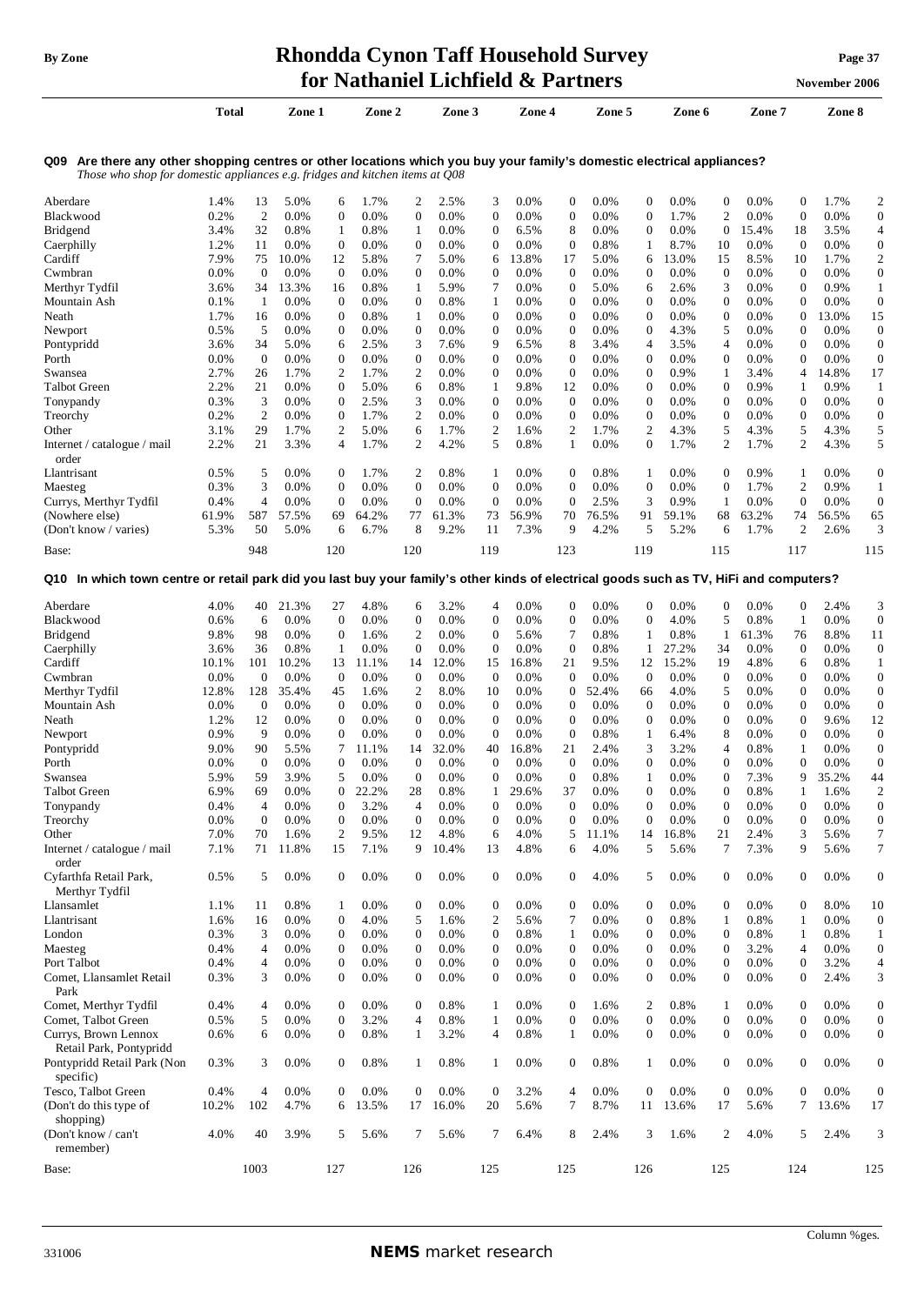#### **By Zone Rhondda Cynon Taff Household Survey Page <sup>38</sup> for Nathaniel Lichfield & Partners November** 2006

**Total Zone 1 Zone 2 Zone 3 Zone 4 Zone 5 Zone 6 Zone 7 Zone 8** 

Q11 Are there any other shopping centres or other locations which you buy your family's other electrical goods such as TV, HIFi and **computers?** 

*Those who shop for other kinds of electrical goods such as TV, HiFi and computers at Q10* 

| Aberdare                             | 1.1%  | 10           | 5.8%  |              | 0.9%  |                | 0.0%  | 0              | 0.0%  | 0        | 0.9%    |              | 0.0%  | $\mathbf{0}$   | 0.0%    | 0              | 0.9%    |                  |
|--------------------------------------|-------|--------------|-------|--------------|-------|----------------|-------|----------------|-------|----------|---------|--------------|-------|----------------|---------|----------------|---------|------------------|
| Blackwood                            | 0.3%  | 3            | 0.0%  | $\Omega$     | 0.0%  | 0              | 0.0%  | 0              | 0.0%  | 0        | 0.0%    | $\Omega$     | 2.8%  | 3              | 0.0%    | $\Omega$       | 0.0%    | $\mathbf{0}$     |
| <b>Bridgend</b>                      | 2.6%  | 23           | 0.0%  | $\Omega$     | 3.7%  | 4              | 0.0%  | $\mathbf{0}$   | 2.5%  | 3        | 0.0%    | $\Omega$     | 0.0%  | $\Omega$       | 8.5%    | 10             | 5.6%    | 6                |
| Caerphilly                           | 1.0%  | 9            | 0.0%  | $\theta$     | 0.0%  | $\Omega$       | 1.0%  |                | 0.0%  | 0        | 0.9%    |              | 6.5%  |                | 0.0%    | $\Omega$       | 0.0%    | $\mathbf{0}$     |
| Cardiff                              | 9.0%  | 81           | 12.4% | 15           | 9.2%  | 10             | 9.5%  | 10             | 11.9% | 14       | 3.5%    | 4            | 1.1%  | 12             | 12.0%   | 14             | 1.9%    | 2                |
| Cwmbran                              | 0.0%  | $\mathbf{0}$ | 0.0%  | $\theta$     | 0.0%  | $\Omega$       | 0.0%  | 0              | 0.0%  | $\Omega$ | 0.0%    | $\Omega$     | 0.0%  | $\Omega$       | 0.0%    | $\Omega$       | 0.0%    | $\boldsymbol{0}$ |
| Merthyr Tydfil                       | 3.4%  | 31           | 14.9% | 18           | 0.9%  |                | 4.8%  | 5              | 0.0%  | $\Omega$ | 4.3%    | 5            | 1.9%  | $\overline{c}$ | 0.0%    | $\Omega$       | 0.0%    | $\overline{0}$   |
| Mountain Ash                         | 0.0%  | $\Omega$     | 0.0%  | $\Omega$     | 0.0%  | $\Omega$       | 0.0%  | $\mathbf{0}$   | 0.0%  | $\Omega$ | 0.0%    | $\Omega$     | 0.0%  | $\Omega$       | 0.0%    | $\Omega$       | 0.0%    | $\mathbf{0}$     |
| Neath                                | 0.8%  |              | 0.0%  | $\Omega$     | 0.0%  | $\Omega$       | 0.0%  | 0              | 0.0%  | 0        | $0.0\%$ | $\Omega$     | 0.0%  | $\mathbf{0}$   | $0.0\%$ | 0              | 6.5%    | 7                |
| Newport                              | 0.7%  | 6            | 0.0%  | $\Omega$     | 0.0%  | $\Omega$       | 1.9%  | $\overline{2}$ | 0.0%  | $\Omega$ | 0.0%    | $\Omega$     | 3.7%  | 4              | 0.0%    | 0              | 0.0%    | $\boldsymbol{0}$ |
| Pontypridd                           | 2.4%  | 22           | 4.1%  | 5            | 1.8%  |                | 7.6%  | 8              | 2.5%  | 3        | 1.7%    | 2            | 1.9%  | 2              | 0.0%    | 0              | 0.0%    | $\overline{0}$   |
| Porth                                | 0.0%  | $\Omega$     | 0.0%  | $\Omega$     | 0.0%  | $\Omega$       | 0.0%  | $\mathbf{0}$   | 0.0%  | 0        | 0.0%    | $\Omega$     | 0.0%  | $\Omega$       | 0.0%    | $\Omega$       | 0.0%    | $\mathbf{0}$     |
| Swansea                              | 3.0%  | 27           | 4.1%  | 5            | 1.8%  | 2              | 0.0%  | $\mathbf{0}$   | 0.0%  | 0        | 0.0%    | $\Omega$     | 0.0%  | $\Omega$       | 6.0%    |                | 12.0%   | 13               |
| Talbot Green                         | 1.1%  | 10           | 0.0%  | $\Omega$     | 2.8%  | 3              | 1.0%  |                | 3.4%  | 4        | 0.0%    | $\Omega$     | 0.0%  | $\Omega$       | 0.9%    |                | 0.9%    |                  |
| Tonypandy                            | 0.4%  | 4            | 0.0%  | $\theta$     | 3.7%  | 4              | 0.0%  | 0              | 0.0%  | $\Omega$ | 0.0%    | $\Omega$     | 0.0%  | $\Omega$       | 0.0%    | $\theta$       | 0.0%    | $\mathbf{0}$     |
| Treorchy                             | 0.0%  | 0            | 0.0%  | $\Omega$     | 0.0%  | $\overline{0}$ | 0.0%  | 0              | 0.0%  | 0        | $0.0\%$ | 0            | 0.0%  | $\theta$       | 0.0%    | 0              | 0.0%    | $\mathbf{0}$     |
| Other                                | 3.8%  | 34           | 0.8%  |              | 4.6%  | 5              | 2.9%  | 3              | 1.7%  | 2        | 6.1%    |              | 6.5%  |                | 0.0%    | $\mathbf{0}$   | 8.3%    | 9                |
| Internet / catalogue / mail<br>order | 2.7%  | 24           | 0.8%  |              | 0.9%  |                | 3.8%  | 4              | 3.4%  | 4        | 3.5%    | 4            | 0.0%  | 0              | 5.1%    | 6              | 3.7%    | 4                |
| Currys, Caerphilly                   | 0.3%  | 3            | 0.0%  | $\mathbf{0}$ | 0.0%  | $\Omega$       | 0.0%  | $\mathbf{0}$   | 0.0%  | $\Omega$ | 0.0%    | $\mathbf{0}$ | 2.8%  | 3              | 0.0%    | 0              | $0.0\%$ | $\overline{0}$   |
| Llantrisant                          | 0.8%  |              | 0.0%  | $\Omega$     | 1.8%  | 2              | 1.0%  |                | 0.8%  |          | 0.0%    | $\mathbf{0}$ | 0.9%  |                | 1.7%    | 2              | 0.0%    | $\mathbf{0}$     |
| Maesteg                              | 0.3%  | 3            | 0.0%  | $\mathbf{0}$ | 0.0%  | $\Omega$       | 0.0%  | 0              | 0.0%  | $\Omega$ | 0.0%    | $\Omega$     | 0.0%  | $\Omega$       | 1.7%    | $\overline{2}$ | 0.9%    |                  |
| (Nowhere else)                       | 63.7% | 574          | 57.9% | 70           | 64.2% | 70             | 65.7% | 69             | 66.9% | 79       | 71.3%   | 82           | 65.7% | 71             | 63.2%   | 74             | 54.6%   | 59               |
| (Don't know / varies)                | 6.4%  | 58           | 5.0%  | 6            | 8.3%  | 9              | 5.7%  | 6              | 9.3%  | 11       | 9.6%    | 11           | 2.8%  | 3              | 4.3%    | 5              | 6.5%    | 7                |
| Base:                                |       | 901          |       | 121          |       | 109            |       | 105            |       | 118      |         | 115          |       | 108            |         | 117            |         | 108              |
|                                      |       |              |       |              |       |                |       |                |       |          |         |              |       |                |         |                |         |                  |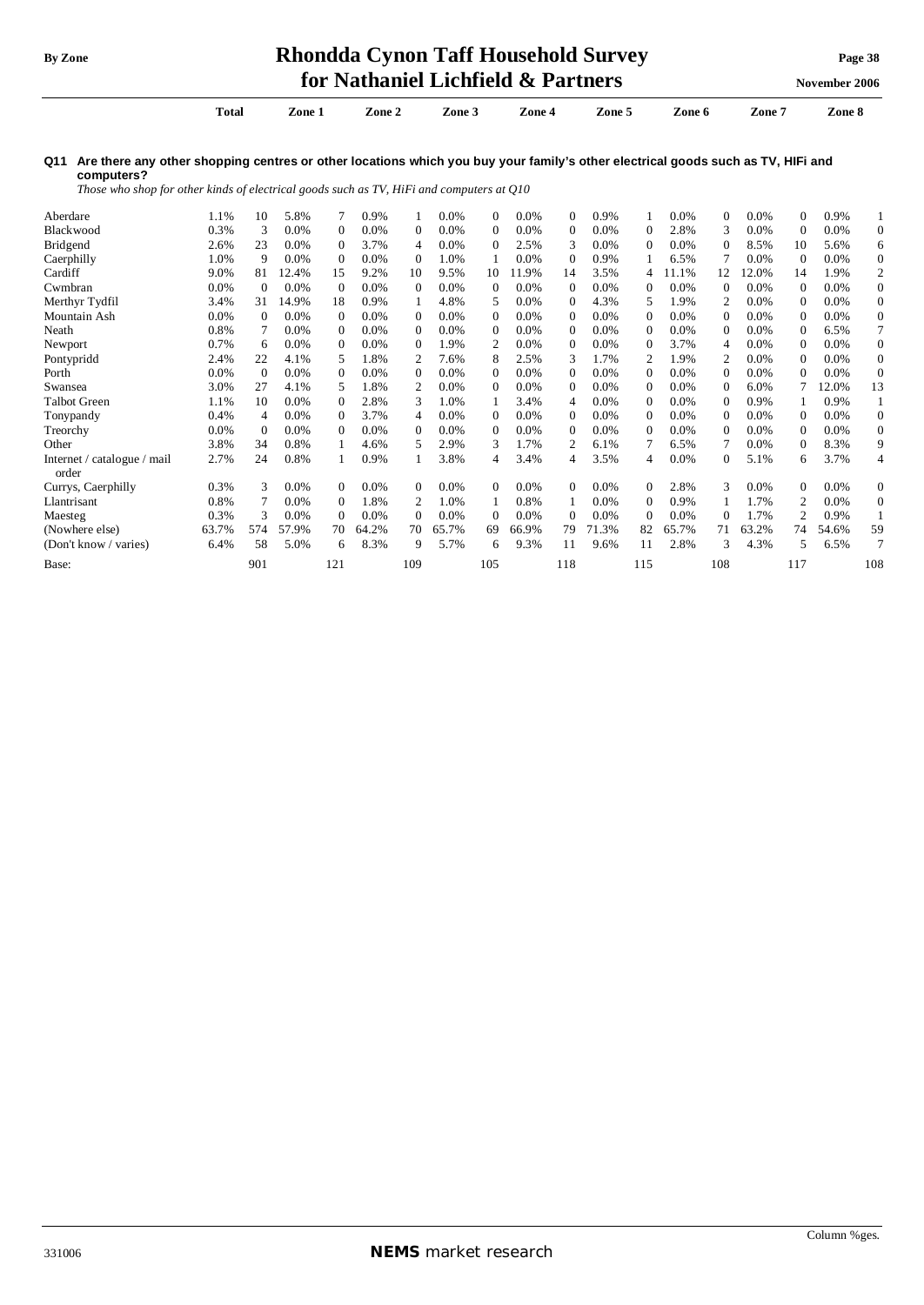## **By** Zone **Rhondda Cynon Taff Household Survey Page** 39 **for Nathaniel Lichfield & Partners November** 2006

|                                                                                                              | <b>Total</b> |                | Zone 1    |                  | Zone 2   |                  | Zone 3   |                  | Zone 4  |                  | Zone 5  |                  | Zone 6   |                  | Zone 7 |                  | Zone 8  |                  |
|--------------------------------------------------------------------------------------------------------------|--------------|----------------|-----------|------------------|----------|------------------|----------|------------------|---------|------------------|---------|------------------|----------|------------------|--------|------------------|---------|------------------|
| Q12 In which town centre or retail park did you last buy your family's DIY, hardware and gardening products? |              |                |           |                  |          |                  |          |                  |         |                  |         |                  |          |                  |        |                  |         |                  |
| Aberdare                                                                                                     | 6.7%         | 67             | 40.9%     | 52               | 3.2%     | 4                | 6.4%     | 8                | 0.0%    | 0                | 0.8%    | 1                | 0.0%     | $\mathbf 0$      | 0.0%   | $\mathbf{0}$     | 1.6%    | $\overline{c}$   |
| Blackwood                                                                                                    | 0.2%         | $\overline{2}$ | 0.0%      | $\mathbf{0}$     | 0.0%     | $\overline{0}$   | 0.0%     | $\overline{0}$   | 0.0%    | $\mathbf{0}$     | 0.8%    | 1                | 0.8%     | 1                | 0.0%   | $\overline{0}$   | 0.0%    | $\mathbf{0}$     |
| Bridgend                                                                                                     | 13.1%        | 131            | $0.0\%$   | $\mathbf{0}$     | 4.8%     | 6                | 0.0%     | $\theta$         | 18.4%   | 23               | 0.0%    | $\mathbf{0}$     | 0.0%     | $\boldsymbol{0}$ | 75.8%  | 94               | 6.4%    | 8                |
| Caerphilly                                                                                                   | 6.9%         | 69             | 1.6%      | 2                | 0.0%     | $\boldsymbol{0}$ | 1.6%     | $\overline{2}$   | 0.0%    | $\mathbf{0}$     | 3.2%    | 4                | 48.0%    | 60               | 0.8%   | 1                | 0.0%    | $\boldsymbol{0}$ |
| Cardiff                                                                                                      | 2.8%         | 28             | 0.0%      | 0                | 2.4%     | 3                | 1.6%     | 2                | 11.2%   | 14               | 1.6%    | 2                | 3.2%     | $\overline{4}$   | 0.8%   | 1                | 1.6%    | $\overline{c}$   |
| Cwmbran                                                                                                      | 0.2%         | $\overline{2}$ | 0.8%      | 1                | 0.0%     | $\boldsymbol{0}$ | 0.0%     | $\boldsymbol{0}$ | 0.0%    | 0                | 0.0%    | $\mathbf{0}$     | 0.0%     | $\mathbf{0}$     | 0.0%   | $\boldsymbol{0}$ | 0.8%    | 1                |
| Merthyr Tydfil                                                                                               | 11.0%        | 110            | 26.0%     | 33               | 1.6%     | 2                | 4.0%     | 5                | 0.0%    | $\mathbf{0}$     | 54.0%   | 68               | 0.8%     | 1                | 0.0%   | $\mathbf{0}$     | 0.8%    | $\mathbf{1}$     |
| Mountain Ash                                                                                                 | 0.0%         | $\mathbf{0}$   | 0.0%      | $\mathbf{0}$     | 0.0%     | $\boldsymbol{0}$ | 0.0%     | $\mathbf{0}$     | 0.0%    | 0                | 0.0%    | $\mathbf{0}$     | 0.0%     | $\boldsymbol{0}$ | 0.0%   | $\mathbf{0}$     | 0.0%    | $\boldsymbol{0}$ |
| Neath                                                                                                        | 5.9%         | 59             | 0.8%      | 1                | 0.0%     | $\mathbf{0}$     | 0.0%     | $\mathbf{0}$     | 0.0%    | $\mathbf{0}$     | 0.0%    | $\mathbf{0}$     | 0.0%     | $\boldsymbol{0}$ | 0.0%   | $\mathbf{0}$     | 46.4%   | 58               |
| Newport                                                                                                      | 0.4%         | $\overline{4}$ | 0.0%      | $\mathbf{0}$     | 0.0%     | $\boldsymbol{0}$ | 0.0%     | $\boldsymbol{0}$ | 0.0%    | $\mathbf{0}$     | $0.0\%$ | $\boldsymbol{0}$ | 3.2%     | 4                | 0.0%   | $\boldsymbol{0}$ | 0.0%    | $\boldsymbol{0}$ |
| Pontypridd                                                                                                   | 15.7%        | 157            | 4.7%      | 6                | 25.4%    | 32               | 54.4%    | 68               | 36.0%   | 45               | 4.0%    | 5                | 0.8%     | 1                | 0.0%   | $\mathbf{0}$     | 0.0%    | $\boldsymbol{0}$ |
| Porth                                                                                                        | 0.1%         | -1             | $0.0\%$   | 0                | 0.8%     | 1                | 0.0%     | $\mathbf{0}$     | 0.0%    | $\mathbf{0}$     | $0.0\%$ | $\boldsymbol{0}$ | 0.0%     | $\boldsymbol{0}$ | 0.0%   | $\boldsymbol{0}$ | 0.0%    | $\boldsymbol{0}$ |
|                                                                                                              |              |                |           |                  |          |                  |          |                  |         |                  |         |                  |          |                  |        |                  |         |                  |
| Swansea                                                                                                      | 2.1%         | 21             | 0.8%      | 1                | 0.0%     | $\boldsymbol{0}$ | 0.0%     | $\mathbf{0}$     | 0.0%    | 0                | $0.0\%$ | $\boldsymbol{0}$ | 0.0%     | $\mathbf{0}$     | 1.6%   | 2                | 14.4%   | 18               |
| <b>Talbot Green</b>                                                                                          | 1.2%         | 12             | 0.0%      | $\mathbf{0}$     | 4.0%     | 5                | 0.8%     | $\mathbf{1}$     | 3.2%    | 4                | 0.0%    | $\mathbf{0}$     | 0.0%     | $\boldsymbol{0}$ | 0.8%   | 1                | 0.8%    | $\mathbf{1}$     |
| Tonypandy                                                                                                    | 0.9%         | 9              | 0.0%      | $\mathbf{0}$     | 7.1%     | 9                | 0.0%     | $\theta$         | 0.0%    | 0                | 0.0%    | $\mathbf{0}$     | $0.0\%$  | $\mathbf{0}$     | 0.0%   | $\overline{0}$   | 0.0%    | $\boldsymbol{0}$ |
| Treorchy                                                                                                     | 0.3%         | 3              | 0.0%      | $\boldsymbol{0}$ | 2.4%     | 3                | 0.0%     | $\mathbf{0}$     | 0.0%    | 0                | 0.0%    | $\boldsymbol{0}$ | 0.0%     | $\boldsymbol{0}$ | 0.0%   | $\mathbf{0}$     | 0.0%    | $\boldsymbol{0}$ |
| Other                                                                                                        | 6.6%         | 66             | 4.7%      | 6                | 7.9%     | 10               | 8.0%     | 10               | 8.8%    | 11               | 5.6%    | 7                | 9.6%     | 12               | 4.8%   | 6                | 3.2%    | $\overline{4}$   |
| Internet / catalogue / mail<br>order                                                                         | 0.5%         | 5              | 0.8%      | 1                | 0.8%     | $\mathbf{1}$     | 0.0%     | $\mathbf{0}$     | 1.6%    | 2                | 0.0%    | $\mathbf{0}$     | 0.0%     | $\boldsymbol{0}$ | 0.0%   | $\overline{0}$   | 0.8%    | $\mathbf{1}$     |
| Aberaman                                                                                                     | 0.4%         | 4              | 3.2%      | 4                | 0.0%     | $\boldsymbol{0}$ | 0.0%     | $\mathbf{0}$     | 0.0%    | 0                | $0.0\%$ | $\mathbf{0}$     | $0.0\%$  | $\mathbf{0}$     | 0.0%   | $\boldsymbol{0}$ | 0.0%    | $\mathbf{0}$     |
| B&Q, Bridgend                                                                                                | 0.5%         | 5              | 0.0%      | $\mathbf{0}$     | 0.8%     | $\mathbf{1}$     | 0.0%     | $\mathbf{0}$     | 2.4%    | 3                | 0.0%    | $\mathbf{0}$     | 0.0%     | $\mathbf{0}$     | 0.0%   | $\boldsymbol{0}$ | 0.8%    | 1                |
| B&Q, Caerphilly                                                                                              | 1.3%         | 13             | 0.0%      | 0                | 0.0%     | $\boldsymbol{0}$ | 0.0%     | $\boldsymbol{0}$ | 0.0%    | 0                | 0.0%    | $\boldsymbol{0}$ | 10.4%    | 13               | 0.0%   | $\boldsymbol{0}$ | 0.0%    | $\boldsymbol{0}$ |
| B&Q, Cyfarthfa Retail Park,<br>Merthyr Tydfil                                                                | 0.9%         | 9              | 0.8%      | 1                | 0.0%     | $\boldsymbol{0}$ | 0.8%     | $\mathbf{1}$     | 0.0%    | $\boldsymbol{0}$ | 5.6%    | 7                | 0.0%     | $\mathbf{0}$     | 0.0%   | $\mathbf{0}$     | 0.0%    | $\boldsymbol{0}$ |
| B&Q, Pontypridd                                                                                              | 3.1%         | 31             | 0.0%      | $\overline{0}$   | 15.9%    | 20               | 7.2%     | 9                | 0.8%    | 1                | 0.8%    | 1                | 0.0%     | $\boldsymbol{0}$ | 0.0%   | $\mathbf{0}$     | 0.0%    | $\boldsymbol{0}$ |
| B&Q, Neath                                                                                                   | 0.4%         | $\overline{4}$ | 0.0%      | $\mathbf{0}$     | 0.0%     | $\boldsymbol{0}$ | 0.0%     | $\mathbf{0}$     | 0.0%    | $\mathbf{0}$     | $0.0\%$ | $\mathbf{0}$     | 0.0%     | $\boldsymbol{0}$ | 0.0%   | $\mathbf{0}$     | 3.2%    | $\overline{4}$   |
| Cyfarthfa Retail Park,<br>Merthyr Tydfil                                                                     | 0.9%         | 9              | $0.0\%$   | 0                | 0.0%     | $\boldsymbol{0}$ | 0.0%     | $\boldsymbol{0}$ | 0.0%    | 0                | 7.1%    | 9                | 0.0%     | $\mathbf{0}$     | 0.0%   | $\mathbf{0}$     | $0.0\%$ | $\mathbf{0}$     |
| Cymmer                                                                                                       | 0.3%         | 3              | 0.0%      | $\mathbf{0}$     | 0.0%     | $\mathbf{0}$     | 0.0%     | $\theta$         | 0.0%    | $\overline{0}$   | 0.0%    | $\mathbf{0}$     | 0.0%     | $\mathbf{0}$     | 0.0%   | $\mathbf{0}$     | 2.4%    | 3                |
| Focus, Crossways Retail<br>Park, Caerphilly                                                                  | 0.5%         | 5              | 0.0%      | $\mathbf{0}$     | 0.0%     | $\mathbf{0}$     | 0.0%     | $\theta$         | 0.0%    | 0                | 0.8%    | 1                | 3.2%     | $\overline{4}$   | 0.0%   | $\overline{0}$   | 0.0%    | $\boldsymbol{0}$ |
| Focus, Rogerstone                                                                                            | 0.3%         | 3              | 0.0%      | $\mathbf{0}$     | 0.0%     | $\boldsymbol{0}$ | 0.0%     | $\theta$         | 0.0%    | $\mathbf{0}$     | 0.0%    | $\overline{0}$   | 2.4%     | 3                | 0.0%   | $\mathbf{0}$     | 0.0%    | $\boldsymbol{0}$ |
| Leekes, Cowbridge Rpad,                                                                                      | 0.3%         | 3              | 0.0%      | $\mathbf{0}$     | 0.0%     | $\boldsymbol{0}$ | 0.0%     | $\boldsymbol{0}$ | 2.4%    | 3                | 0.0%    | $\mathbf{0}$     | 0.0%     | $\boldsymbol{0}$ | 0.0%   | $\mathbf{0}$     | 0.0%    | $\boldsymbol{0}$ |
| Pontyclun                                                                                                    |              |                |           |                  |          |                  |          |                  |         |                  |         |                  |          |                  |        |                  |         |                  |
| Llansamlet                                                                                                   | 0.3%         | 3              | 0.0%      | 0                | 0.0%     | $\boldsymbol{0}$ | 0.0%     | $\boldsymbol{0}$ | $0.0\%$ | $\mathbf{0}$     | $0.0\%$ | 0                | $0.0\%$  | $\mathbf 0$      | 0.0%   | $\boldsymbol{0}$ | 2.4%    | 3                |
| Llantrisant                                                                                                  | 0.9%         | 9              | 0.0%      | $\mathbf{0}$     | 2.4%     | 3                | 0.8%     | 1                | 4.0%    | 5                | $0.0\%$ | $\mathbf{0}$     | 0.0%     | $\mathbf{0}$     | 0.0%   | $\boldsymbol{0}$ | 0.0%    | $\boldsymbol{0}$ |
| Maesteg                                                                                                      | 0.7%         | 7              | $0.0\%$   | 0                | 0.0%     | $\boldsymbol{0}$ | 0.0%     | $\mathbf{0}$     | 0.0%    | 0                | $0.0\%$ | $\boldsymbol{0}$ | $0.0\%$  | $\boldsymbol{0}$ | 5.6%   | 7                | 0.0%    | $\boldsymbol{0}$ |
| Pontyclun                                                                                                    | 0.3%         | 3              | 0.0%      | $\mathbf{0}$     | 0.0%     | $\boldsymbol{0}$ | 0.0%     | $\boldsymbol{0}$ | 2.4%    | 3                | 0.0%    | $\boldsymbol{0}$ | 0.0%     | $\boldsymbol{0}$ | 0.0%   | $\mathbf{0}$     | 0.0%    | $\boldsymbol{0}$ |
| Pontypridd Retail Park (Non                                                                                  | 0.6%         | 6              | 0.0%      | $\mathbf{0}$     | 1.6%     | $\overline{2}$   | 3.2%     | $\overline{4}$   | 0.0%    | $\mathbf{0}$     | $0.0\%$ | $\boldsymbol{0}$ | 0.0%     | $\boldsymbol{0}$ | 0.0%   | $\mathbf{0}$     | $0.0\%$ | $\boldsymbol{0}$ |
| specific)                                                                                                    |              |                |           |                  |          |                  |          |                  |         |                  |         |                  |          |                  |        |                  |         |                  |
| Port Talbot                                                                                                  | 0.6%         | 6              | $0.0\%$   | $\mathbf{0}$     | 0.0%     | $\boldsymbol{0}$ | $0.0\%$  | $\boldsymbol{0}$ | 0.0%    | $\mathbf{0}$     | $0.0\%$ | 0                | $0.0\%$  | $\mathbf 0$      | 0.8%   | 1                | 4.0%    | 5                |
| Tonyrefail                                                                                                   | 0.3%         | 3              | $0.0\%$   | $\mathbf{0}$     | 2.4%     | 3                | $0.0\%$  | $\boldsymbol{0}$ | 0.0%    | 0                | 0.0%    | $\overline{0}$   | 0.0%     | $\boldsymbol{0}$ | 0.0%   | $\boldsymbol{0}$ | 0.0%    | $\mathbf{0}$     |
| Caerphilly Retail Park (Non<br>specific)                                                                     | 0.4%         | 4              | $0.0\%$   | 0                | $0.0\%$  | $\Omega$         | 0.0%     | $\theta$         | 0.0%    | $\Omega$         | $0.0\%$ | $\Omega$         | 3.2%     | 4                | 0.0%   | $\Omega$         | 0.0%    | $\overline{0}$   |
| Crossways Retail Park,<br>Caerphilly                                                                         | 0.3%         | 3              | $0.0\%$   | $\mathbf{0}$     | 0.0%     | $\mathbf{0}$     | 0.0%     | $\boldsymbol{0}$ | 0.0%    | 0                | 0.0%    | 0                | 2.4%     | 3                | 0.0%   | $\mathbf{0}$     | 0.0%    | $\mathbf{0}$     |
| (Don't do this type of<br>shopping)                                                                          | 10.6%        |                | 106 12.6% |                  | 16 12.7% |                  | 16 10.4% | 13               | 6.4%    |                  | 8 14.3% |                  | 18 10.4% | 13               | 7.3%   |                  | 9 10.4% | 13               |
| (Don't know / can't<br>remember)                                                                             | 1.8%         | 18             | 2.4%      | 3                | 4.0%     | 5                | $0.8\%$  | $\mathbf{1}$     | 2.4%    | 3                | 1.6%    | 2                | 1.6%     | 2                | 1.6%   | $\overline{c}$   | 0.0%    | $\mathbf{0}$     |
| Base:                                                                                                        |              | 1003           |           | 127              |          | 126              |          | 125              |         | 125              |         | 126              |          | 125              |        | 124              |         | 125              |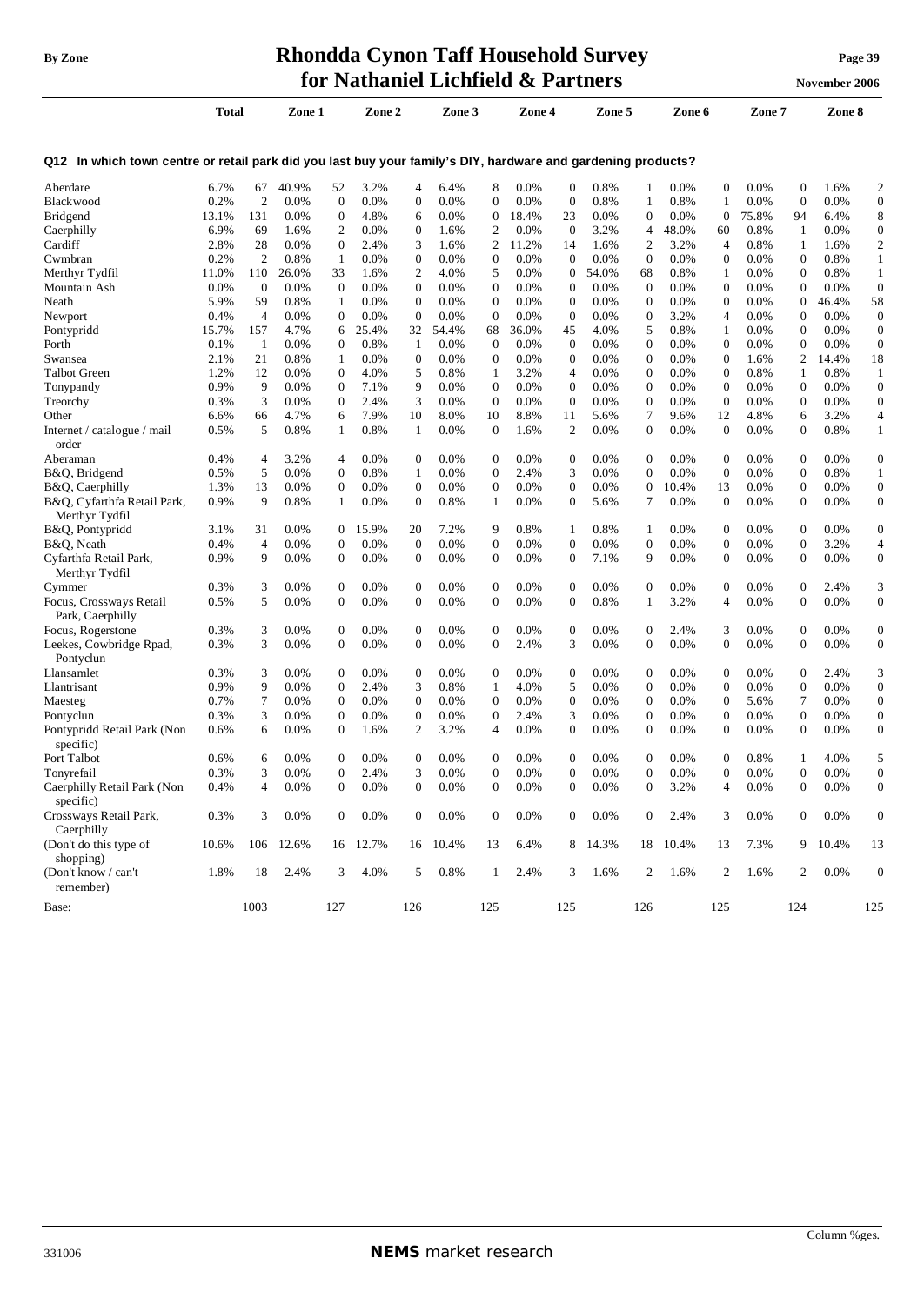Internet / catalogue / mail

order

## **By** Zone **Rhondda Cynon Taff Household Survey Page** 40 **for Nathaniel Lichfield & Partners November** 2006

|                                                                                                                                                                                                    | <b>Total</b> |    | Zone 1  |          | Zone 2  |          | Zone 3  |          | Zone 4  |          | Zone 5  |          | Zone 6 |          | Zone 7  |                | Zone 8  |   |
|----------------------------------------------------------------------------------------------------------------------------------------------------------------------------------------------------|--------------|----|---------|----------|---------|----------|---------|----------|---------|----------|---------|----------|--------|----------|---------|----------------|---------|---|
| Are there any other shopping centres or other locations which you buy your family's DIY, hardware and gardening products?<br>Q13<br>Those who shop for DIY, hardware and gardening products at O12 |              |    |         |          |         |          |         |          |         |          |         |          |        |          |         |                |         |   |
| Aberdare                                                                                                                                                                                           | 2.3%         | 21 | $.7\%$  | 13       | 2.7%    | 3        | 2.7%    | 3        | $0.0\%$ | $\Omega$ | 0.9%    |          | 0.0%   | $\Omega$ | $0.0\%$ | 0              | 0.9%    |   |
| Blackwood                                                                                                                                                                                          | 0.2%         | 2  | 0.0%    | 0        | 0.0%    | $\Omega$ | 0.0%    | $\Omega$ | $0.0\%$ | $\Omega$ | $0.0\%$ | 0        | 1.8%   | 2        | $0.0\%$ | $\Omega$       | $0.0\%$ |   |
| <b>Bridgend</b>                                                                                                                                                                                    | 4.2%         | 38 | $0.0\%$ | $\Omega$ | 2.7%    | 3        | $0.0\%$ | $\Omega$ | 6.8%    | 8        | $0.0\%$ | $\Omega$ | 0.0%   | 0        | 20.9%   | 24             | 2.7%    |   |
| Caerphilly                                                                                                                                                                                         | 0.9%         | 8  | $0.0\%$ | $\Omega$ | 1.8%    | 2        | $0.0\%$ | $\Omega$ | 0.9%    |          | 1.9%    |          | 2.7%   | 3        | $0.0\%$ | 0              | 0.0%    |   |
| Cardiff                                                                                                                                                                                            | 3.8%         | 34 | 4.5%    | 5.       | 4.5%    | 5        | 1.8%    |          | 8.5%    | 10       | $0.0\%$ | $\Omega$ | 8.0%   | 9        | 1.7%    | $\overline{2}$ | 0.9%    |   |
| Cwmbran                                                                                                                                                                                            | 0.1%         |    | 0.9%    |          | 0.0%    | $\Omega$ | $0.0\%$ | $\Omega$ | $0.0\%$ | $\Omega$ | $0.0\%$ | $\Omega$ | 0.0%   | $\Omega$ | 0.0%    | 0              | 0.0%    |   |
| Merthyr Tydfil                                                                                                                                                                                     | 4.3%         | 39 | 21.6%   | 24       | 0.9%    |          | 4.5%    | 5        | 0.0%    | $\Omega$ | 3.7%    | 4        | 0.9%   |          | 0.9%    |                | 2.7%    | 3 |
| Mountain Ash                                                                                                                                                                                       | 0.1%         |    | 0.0%    |          | $0.0\%$ | $\Omega$ | 0.9%    |          | 0.0%    | 0        | 0.0%    | 0        | 0.0%   | 0        | $0.0\%$ | 0              | $0.0\%$ |   |

Neath 1.8% 16 0.0% 0 0.0% 0 0.0% 0 0.0% 0 0.0% 0 0.0% 0 0.9% 1 13.4% 15 Newport 0.2% 2 0.9% 1 0.0% 0 0.0% 0 0.0% 0 0.0% 0 0.9% 1 0.0% 0 0.0% 0 Pontypridd 4.0% 36 3.6% 4 9.1% 10 6.3% 7 6.8% 8 2.8% 3 2.7% 3 0.9% 1 0.0% 0 Porth 0.1% 1 0.0% 0 0.9% 1 0.0% 0 0.0% 0 0.0% 0 0.0% 0 0.0% 0 0.0% 0 Swansea 2.8% 25 1.8% 2 0.0% 0 0.0% 0 0.0% 0 0.9% 1 0.0% 0 1.7% 2 17.9% 20 Talbot Green 0.8% 7 0.0% 0 1.8% 2 0.0% 0 2.6% 3 0.0% 0 0.0% 0 0.9% 1 0.9% 1 Tonypandy 0.3% 3 0.0% 0 2.7% 3 0.0% 0 0.0% 0 0.0% 0 0.0% 0 0.0% 0 0.0% 0 Treorchy 0.2% 2 0.0% 0 1.8% 2 0.0% 0 0.0% 0 0.0% 0 0.0% 0 0.0% 0 0.0% 0 Other 4.5% 40 1.8% 2 1.8% 2 4.5% 5 5.1% 6 4.6% 5 8.9% 10 2.6% 3 6.3% 7

Aberaman 0.3% 3 1.8% 2 0.0% 0 0.9% 1 0.0% 0 0.0% 0 0.0% 0 0.0% 0 0.0% 0 B&Q, Caerphilly 0.6% 5 0.0% 0 0.9% 1 0.0% 0 0.0% 0 0.0% 0 3.6% 4 0.0% 0 0.0% 0 B&Q, Pontypridd 0.3% 3 0.0% 0 0.0% 0 2.7% 3 0.0% 0 0.0% 0 0.0% 0 0.0% 0 0.0% 0 Cowbridge 0.3% 3 0.0% 0 0.0% 0 0.0% 0 2.6% 3 0.0% 0 0.0% 0 0.0% 0 0.0% 0 Focus, Upper Boat, Treforest 0.6% 5 0.0% 0 1.8% 2 0.9% 1 1.7% 2 0.0% 0 0.0% 0 0.0% 0 0.0% 0 Llansamlet 0.3% 3 0.9% 1 0.0% 0 0.0% 0 0.0% 0 0.0% 0 0.0% 0 0.0% 0 1.8% 2 Llantrisant 0.6% 5 0.0% 0 0.9% 1 0.9% 1 2.6% 3 0.0% 0 0.0% 0 0.0% 0 0.0% 0 Treforest 0.3% 3 0.0% 0 0.0% 0 1.8% 2 0.9% 1 0.0% 0 0.0% 0 0.0% 0 0.0% 0 (Nowhere else) 63.1% 566 48.6% 54 58.2% 64 71.4% 80 55.6% 65 78.7% 85 71.4% 80 68.7% 79 52.7% 59 (Don't know / varies) 4.2% 38 3.6% 4 9.1% 10 1.8% 2 6.8% 8 4.6% 5 2.7% 3 0.9% 1 4.5% 5 Base: 897 111 110 112 117 108 112 115 112

0.4% 4 0.0% 0 0.0% 0 0.9% 1 0.0% 0 1.9% 2 0.0% 0 0.9% 1 0.0% 0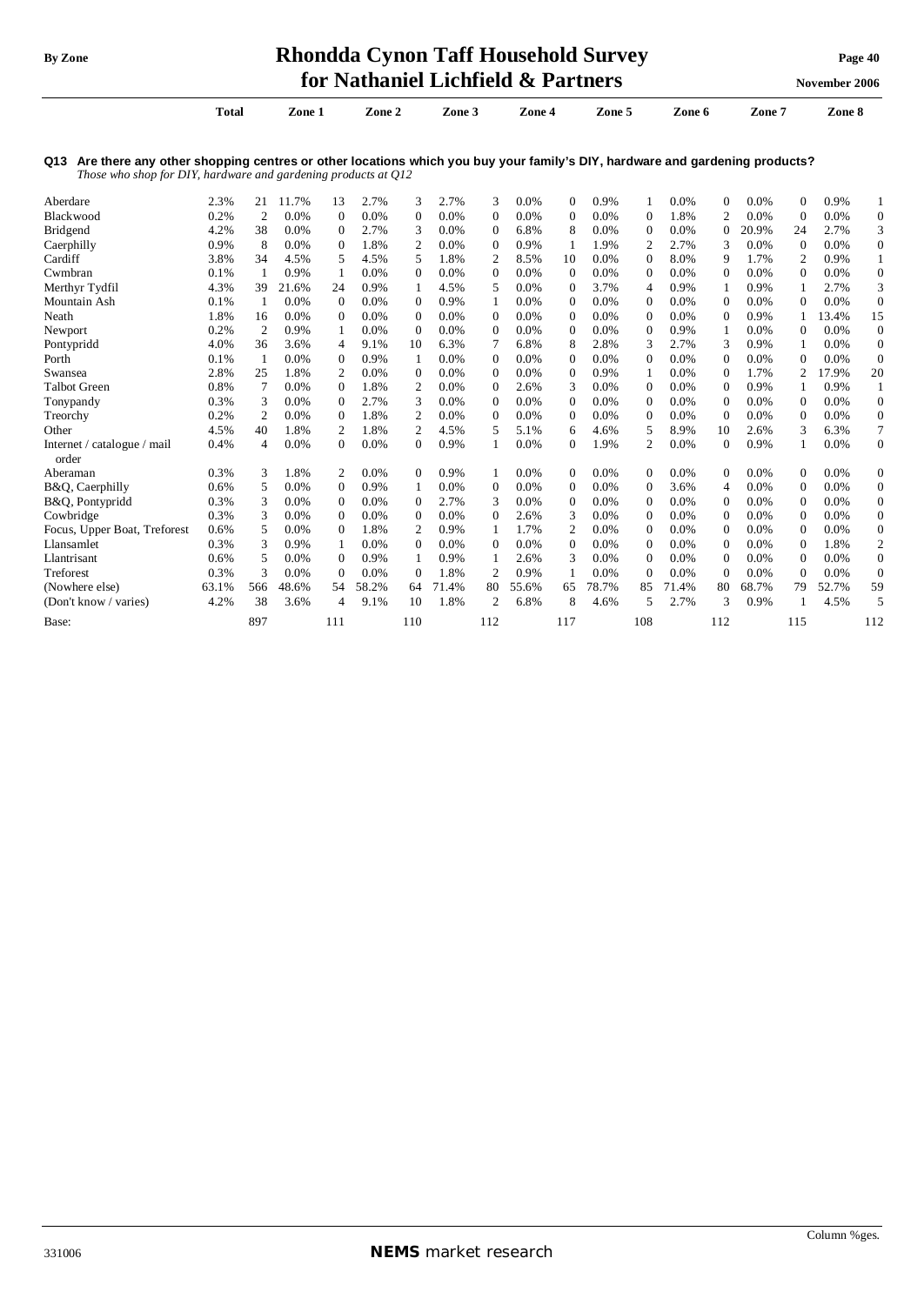## **By** Zone **Rhondda Cynon Taff Household Survey Page** 41 **for Nathaniel Lichfield & Partners November** 2006

|                                                                                                          |              |                |        |                  |        |                  |        |                  |         |                  |        |                         |        |                  |         |                  | толешет доло |                  |
|----------------------------------------------------------------------------------------------------------|--------------|----------------|--------|------------------|--------|------------------|--------|------------------|---------|------------------|--------|-------------------------|--------|------------------|---------|------------------|--------------|------------------|
|                                                                                                          | <b>Total</b> |                | Zone 1 |                  | Zone 2 |                  | Zone 3 |                  | Zone 4  |                  | Zone 5 |                         | Zone 6 |                  | Zone 7  |                  | Zone 8       |                  |
| Q14 In which town centre or retail park did you last buy your family's health, beauty and chemist items? |              |                |        |                  |        |                  |        |                  |         |                  |        |                         |        |                  |         |                  |              |                  |
| Aberdare                                                                                                 | 9.5%         | 95             | 62.2%  | 79               | 2.4%   | 3                | 8.8%   | 11               | $0.0\%$ | $\mathbf{0}$     | 0.0%   | 0                       | 0.0%   | $\boldsymbol{0}$ | 0.0%    | $\boldsymbol{0}$ | 1.6%         | $\overline{c}$   |
| Blackwood                                                                                                | 1.1%         | 11             | 0.0%   | $\mathbf{0}$     | 0.0%   | $\boldsymbol{0}$ | 0.0%   | $\boldsymbol{0}$ | 0.0%    | $\boldsymbol{0}$ | 0.0%   | $\boldsymbol{0}$        | 8.8%   | 11               | 0.0%    | $\boldsymbol{0}$ | 0.0%         | $\overline{0}$   |
| <b>Bridgend</b>                                                                                          | 7.3%         | 73             | 0.0%   | $\Omega$         | 0.8%   | 1                | 0.0%   | $\boldsymbol{0}$ | 4.0%    | 5                | 0.0%   | $\theta$                | 0.8%   | 1                | 49.2%   | 61               | 4.0%         | 5                |
| Caerphilly                                                                                               | 5.0%         | 50             | 0.0%   | $\theta$         | 0.0%   | $\mathbf{0}$     | 0.0%   | $\mathbf{0}$     | 0.0%    | $\mathbf{0}$     | 2.4%   | 3                       | 37.6%  | 47               | 0.0%    | $\theta$         | 0.0%         | $\overline{0}$   |
| Cardiff                                                                                                  | 6.4%         | 64             | 9.4%   | 12               | 5.6%   | 7                | 5.6%   | 7                | 8.8%    | 11               | 4.8%   | 6                       | 9.6%   | 12               | 7.3%    | 9                | 0.0%         | $\overline{0}$   |
| Cwmbran                                                                                                  | 0.0%         | $\mathbf{0}$   | 0.0%   | $\theta$         | 0.0%   | $\mathbf{0}$     | 0.0%   | $\boldsymbol{0}$ | 0.0%    | $\mathbf{0}$     | 0.0%   | $\mathbf{0}$            | 0.0%   | $\mathbf{0}$     | 0.0%    | $\boldsymbol{0}$ | 0.0%         | $\mathbf{0}$     |
| Merthyr Tydfil                                                                                           | 10.9%        | 109            | 14.2%  | 18               | 0.0%   | $\Omega$         | 3.2%   | $\overline{4}$   | 0.0%    | $\Omega$         | 68.3%  | 86                      | 0.8%   | $\mathbf{1}$     | 0.0%    | $\Omega$         | 0.0%         | $\Omega$         |
| Mountain Ash                                                                                             | 1.1%         | 11             | 0.0%   | $\theta$         | 0.0%   | $\theta$         | 8.8%   | 11               | 0.0%    | $\mathbf{0}$     | 0.0%   | $\mathbf{0}$            | 0.0%   | $\mathbf{0}$     | 0.0%    | $\boldsymbol{0}$ | 0.0%         | $\theta$         |
| Neath                                                                                                    | 5.1%         | 51             | 0.8%   | $\mathbf{1}$     | 0.0%   | $\overline{0}$   | 0.0%   | $\mathbf{0}$     | 0.0%    | $\overline{0}$   | 0.0%   | $\overline{0}$          | 0.0%   | $\mathbf{0}$     | 0.0%    | $\overline{0}$   | 40.0%        | 50               |
| Newport                                                                                                  | 0.7%         | $\tau$         | 0.8%   | $\mathbf{1}$     | 0.0%   | $\theta$         | 0.0%   | $\overline{0}$   | 0.0%    | $\mathbf{0}$     | 0.0%   | $\boldsymbol{0}$        | 4.8%   | 6                | 0.0%    | $\boldsymbol{0}$ | 0.0%         | $\overline{0}$   |
| Pontypridd                                                                                               | 10.5%        | 105            | 0.0%   | $\mathbf{0}$     | 10.3%  | 13               | 45.6%  | 57               | 23.2%   | 29               | 2.4%   | 3                       | 0.8%   | $\mathbf{1}$     | 1.6%    | $\mathfrak{2}$   | 0.0%         | $\boldsymbol{0}$ |
| Porth                                                                                                    | 1.1%         | 11             | 0.0%   | $\theta$         | 7.9%   | 10               | 0.8%   | 1                | 0.0%    | $\overline{0}$   | 0.0%   | $\mathbf{0}$            | 0.0%   | $\mathbf{0}$     | $0.0\%$ | $\overline{0}$   | $0.0\%$      | $\overline{0}$   |
| Swansea                                                                                                  | 2.4%         | 24             | 2.4%   | 3                | 0.0%   | $\theta$         | 0.0%   | $\overline{0}$   | 0.8%    | $\mathbf{1}$     | 0.0%   | $\boldsymbol{0}$        | 0.0%   | $\mathbf{0}$     | 4.8%    | 6                | 11.2%        | 14               |
| Talbot Green                                                                                             | 8.0%         | 80             | 0.0%   | $\overline{0}$   | 16.7%  | 21               | 2.4%   | 3                | 40.0%   | 50               | 0.8%   | $\mathbf{1}$            | 0.0%   | $\mathbf{0}$     | 2.4%    | 3                | 1.6%         | $\overline{c}$   |
| Tonypandy                                                                                                | 1.8%         | 18             | 0.0%   | $\overline{0}$   | 14.3%  | 18               | 0.0%   | $\boldsymbol{0}$ | 0.0%    | $\boldsymbol{0}$ | 0.0%   | $\boldsymbol{0}$        | 0.0%   | $\boldsymbol{0}$ | 0.0%    | $\boldsymbol{0}$ | 0.0%         | $\boldsymbol{0}$ |
| Treorchy                                                                                                 | 1.6%         | 16             | 0.0%   | $\mathbf{0}$     | 11.9%  | 15               | 0.0%   | $\overline{0}$   | 0.0%    | $\mathbf{0}$     | 0.0%   | $\mathbf{0}$            | 0.0%   | $\mathbf{0}$     | 0.8%    | $\mathbf{1}$     | 0.0%         | $\overline{0}$   |
| Other                                                                                                    | 8.9%         | 89             | 5.5%   | 7                | 9.5%   | 12               | 8.0%   | 10               | 4.8%    | 6                | 7.1%   | 9                       | 14.4%  | 18               | 8.9%    | 11               | 12.8%        | 16               |
| Internet / catalogue / mail                                                                              | 0.9%         | 9              | 1.6%   | $\overline{2}$   | 0.8%   | $\mathbf{1}$     | 0.8%   | $\mathbf{1}$     | 0.8%    | 1                | 0.0%   | 0                       | 0.8%   | $\mathbf{1}$     | 1.6%    | $\overline{c}$   | 0.8%         | $\mathbf{1}$     |
| order                                                                                                    |              |                |        |                  |        |                  |        |                  |         |                  |        |                         |        |                  |         |                  |              |                  |
| Abroad                                                                                                   | 0.4%         | $\overline{4}$ | 0.0%   | $\mathbf{0}$     | 0.0%   | $\mathbf{0}$     | 0.8%   | 1                | 0.0%    | $\overline{0}$   | 1.6%   | $\overline{c}$          | 0.0%   | $\mathbf{0}$     | 0.8%    | 1                | 0.0%         | $\overline{0}$   |
| Abercynon                                                                                                | 0.7%         | $\tau$         | 0.0%   | $\mathbf{0}$     | 0.0%   | $\theta$         | 4.8%   | 6                | 0.0%    | $\mathbf{0}$     | 0.8%   | 1                       | 0.0%   | $\boldsymbol{0}$ | 0.0%    | $\boldsymbol{0}$ | 0.0%         | $\overline{0}$   |
| Bargoed                                                                                                  | 0.4%         | $\overline{4}$ | 0.0%   | $\boldsymbol{0}$ | 0.0%   | $\boldsymbol{0}$ | 0.0%   | $\boldsymbol{0}$ | 0.0%    | $\boldsymbol{0}$ | 0.0%   | $\boldsymbol{0}$        | 3.2%   | $\overline{4}$   | 0.0%    | $\boldsymbol{0}$ | 0.0%         | $\mathbf{0}$     |
| Beddau                                                                                                   | 0.4%         | $\overline{4}$ | 0.0%   | $\mathbf{0}$     | 0.0%   | $\Omega$         | 0.0%   | $\mathbf{0}$     | 3.2%    | 4                | 0.0%   | $\theta$                | 0.0%   | $\mathbf{0}$     | 0.0%    | $\overline{0}$   | 0.0%         | $\overline{0}$   |
| <b>Bedwas</b>                                                                                            | 0.3%         | 3              | 0.0%   | $\mathbf{0}$     | 0.0%   | $\mathbf{0}$     | 0.0%   | $\mathbf{0}$     | 0.0%    | $\overline{0}$   | 0.0%   | $\mathbf{0}$            | 2.4%   | 3                | 0.0%    | $\overline{0}$   | 0.0%         | $\overline{0}$   |
| Boots, Merthyr Tydfil                                                                                    | 0.3%         | 3              | 0.0%   | $\mathbf{0}$     | 0.0%   | $\mathbf{0}$     | 0.0%   | $\mathbf{0}$     | 0.0%    | $\overline{0}$   | 2.4%   | 3                       | 0.0%   | $\mathbf{0}$     | 0.0%    | $\mathbf{0}$     | 0.0%         | $\overline{0}$   |
| Cyfarthfa Retail Park,                                                                                   | 0.4%         | $\overline{4}$ | 0.0%   | $\boldsymbol{0}$ | 0.0%   | $\mathbf{0}$     | 0.0%   | $\boldsymbol{0}$ | 0.0%    | $\boldsymbol{0}$ | 3.2%   | $\overline{\mathbf{4}}$ | 0.0%   | $\boldsymbol{0}$ | 0.0%    | $\boldsymbol{0}$ | 0.0%         | $\boldsymbol{0}$ |
| Merthyr Tydfil                                                                                           |              |                |        |                  |        |                  |        |                  |         |                  |        |                         |        |                  |         |                  |              |                  |
| Ferndale                                                                                                 | 1.0%         | 10             | 0.0%   | $\mathbf{0}$     | 7.9%   | 10               | 0.0%   | $\overline{0}$   | 0.0%    | $\overline{0}$   | 0.0%   | $\overline{0}$          | 0.0%   | $\mathbf{0}$     | 0.0%    | $\overline{0}$   | 0.0%         | $\boldsymbol{0}$ |
| Gilfach Goch                                                                                             | 0.4%         | $\overline{4}$ | 0.0%   | $\mathbf{0}$     | 2.4%   | 3                | 0.8%   | $\mathbf{1}$     | 0.0%    | $\mathbf{0}$     | 0.0%   | $\mathbf{0}$            | 0.0%   | $\mathbf{0}$     | 0.0%    | $\mathbf{0}$     | 0.0%         | $\overline{0}$   |
| Glyn-Neath                                                                                               | 0.8%         | 8              | 0.0%   | $\boldsymbol{0}$ | 0.0%   | $\mathbf{0}$     | 0.0%   | $\boldsymbol{0}$ | 0.0%    | $\boldsymbol{0}$ | 0.0%   | 0                       | 0.0%   | $\boldsymbol{0}$ | 0.0%    | $\boldsymbol{0}$ | 6.4%         | 8                |
| Llantrisant                                                                                              | 1.5%         | 15             | 0.0%   | $\mathbf{0}$     | 3.2%   | $\overline{4}$   | 2.4%   | 3                | 3.2%    | $\overline{4}$   | 0.0%   | $\mathbf{0}$            | 1.6%   | 2                | 1.6%    | 2                | 0.0%         | $\overline{0}$   |
| Lloyds Chemist, Ynysybwl                                                                                 | 0.3%         | 3              | 0.0%   | $\mathbf{0}$     | 0.0%   | $\mathbf{0}$     | 2.4%   | 3                | 0.0%    | $\mathbf{0}$     | 0.0%   | $\overline{0}$          | 0.0%   | $\mathbf{0}$     | 0.0%    | $\overline{0}$   | 0.0%         | $\overline{0}$   |
| Lloyds Chemist, Ystrad                                                                                   | 0.4%         | $\overline{4}$ | 0.0%   | $\mathbf{0}$     | 0.0%   | $\theta$         | 0.0%   | $\overline{0}$   | 0.0%    | $\overline{0}$   | 0.0%   | $\overline{0}$          | 3.2%   | $\overline{4}$   | 0.0%    | $\overline{0}$   | 0.0%         | $\boldsymbol{0}$ |
| Mynach                                                                                                   |              |                |        |                  |        |                  |        |                  |         |                  |        |                         |        |                  |         |                  |              |                  |
| Maesteg                                                                                                  | 2.2%         | 22             | 0.0%   | $\mathbf{0}$     | 0.0%   | $\mathbf{0}$     | 0.0%   | $\mathbf{0}$     | 0.0%    | $\mathbf{0}$     | 0.0%   | $\mathbf{0}$            | 0.0%   | $\overline{0}$   | 12.1%   | 15               | 5.6%         | $\overline{7}$   |
| Pencoed                                                                                                  | 0.4%         | $\overline{4}$ | 0.0%   | $\mathbf{0}$     | 0.0%   | $\mathbf{0}$     | 0.0%   | $\overline{0}$   | 0.0%    | $\overline{0}$   | 0.0%   | $\overline{0}$          | 0.0%   | $\mathbf{0}$     | 3.2%    | $\overline{4}$   | 0.0%         | $\theta$         |
| Pontyclun                                                                                                | 0.3%         | 3              | 0.0%   | $\boldsymbol{0}$ | 0.0%   | $\theta$         | 0.0%   | $\boldsymbol{0}$ | 2.4%    | 3                | 0.0%   | 0                       | 0.0%   | $\boldsymbol{0}$ | 0.0%    | $\boldsymbol{0}$ | 0.0%         | $\boldsymbol{0}$ |
| Port Talbot                                                                                              | 1.3%         | 13             | 0.0%   | $\boldsymbol{0}$ | 0.0%   | $\boldsymbol{0}$ | 0.0%   | $\boldsymbol{0}$ | 0.0%    | $\boldsymbol{0}$ | 0.0%   | $\boldsymbol{0}$        | 0.0%   | $\boldsymbol{0}$ | 1.6%    | $\mathfrak{2}$   | 8.8%         | 11               |
| Rhydyfelin                                                                                               | 0.3%         | 3              | 0.0%   | $\mathbf{0}$     | 0.0%   | $\theta$         | 0.0%   | $\mathbf{0}$     | 2.4%    | 3                | 0.0%   | $\Omega$                | 0.0%   | $\mathbf{0}$     | 0.0%    | $\theta$         | 0.0%         | $\theta$         |
| Tesco, Talbot Green                                                                                      | 0.3%         | 3              | 0.0%   | $\boldsymbol{0}$ | 0.8%   | $\mathbf{1}$     | 0.0%   | $\boldsymbol{0}$ | 1.6%    | $\mathfrak{2}$   | 0.0%   | $\mathbf{0}$            | 0.0%   | $\boldsymbol{0}$ | 0.0%    | $\mathbf{0}$     | 0.0%         | $\theta$         |
| <b>Ystrad Mynach</b>                                                                                     | 0.3%         | $\mathfrak{Z}$ | 0.0%   | $\boldsymbol{0}$ | 0.0%   | $\theta$         | 0.0%   | $\boldsymbol{0}$ | 0.0%    | $\mathbf{0}$     | 0.0%   | $\overline{0}$          | 2.4%   | 3                | 0.0%    | $\boldsymbol{0}$ | 0.0%         | $\boldsymbol{0}$ |
| Church Village                                                                                           | 0.3%         | 3              | 0.0%   | $\boldsymbol{0}$ | 0.0%   | $\boldsymbol{0}$ | 0.0%   | $\boldsymbol{0}$ | 2.4%    | 3                | 0.0%   | $\Omega$                | 0.0%   | $\boldsymbol{0}$ | 0.0%    | $\boldsymbol{0}$ | 0.0%         | $\mathbf{0}$     |
| Llanbradach                                                                                              | 0.3%         | 3              | 0.0%   | $\mathbf{0}$     | 0.0%   | $\mathbf{0}$     | 0.0%   | $\overline{0}$   | 0.0%    | $\mathbf{0}$     | 0.0%   | $\overline{0}$          | 2.4%   | 3                | 0.0%    | $\mathbf{0}$     | 0.0%         | $\overline{0}$   |
| (Don't do this type of                                                                                   | 4.3%         | 43             | 3.2%   | $\overline{4}$   | 4.0%   | 5                | 4.8%   | 6                | 1.6%    | $\overline{c}$   | 5.6%   | 7                       | 6.4%   | 8                | 2.4%    | 3                | 6.4%         | 8                |
| shopping)                                                                                                |              |                |        |                  |        |                  |        |                  |         |                  |        |                         |        |                  |         |                  |              |                  |
| (Don't know / can't                                                                                      | 0.7%         | $\overline{7}$ | 0.0%   | $\Omega$         | 1.6%   | $\overline{c}$   | 0.0%   | $\Omega$         | 0.8%    | 1                | 0.8%   | 1                       | 0.0%   | $\Omega$         | 1.6%    | 2                | 0.8%         | 1                |
| remember)                                                                                                |              |                |        |                  |        |                  |        |                  |         |                  |        |                         |        |                  |         |                  |              |                  |
|                                                                                                          |              |                |        |                  |        |                  |        |                  |         |                  |        |                         |        |                  |         |                  |              |                  |
| Base:                                                                                                    |              | 1003           |        | 127              |        | 126              |        | 125              |         | 125              |        | 126                     |        | 125              |         | 124              |              | 125              |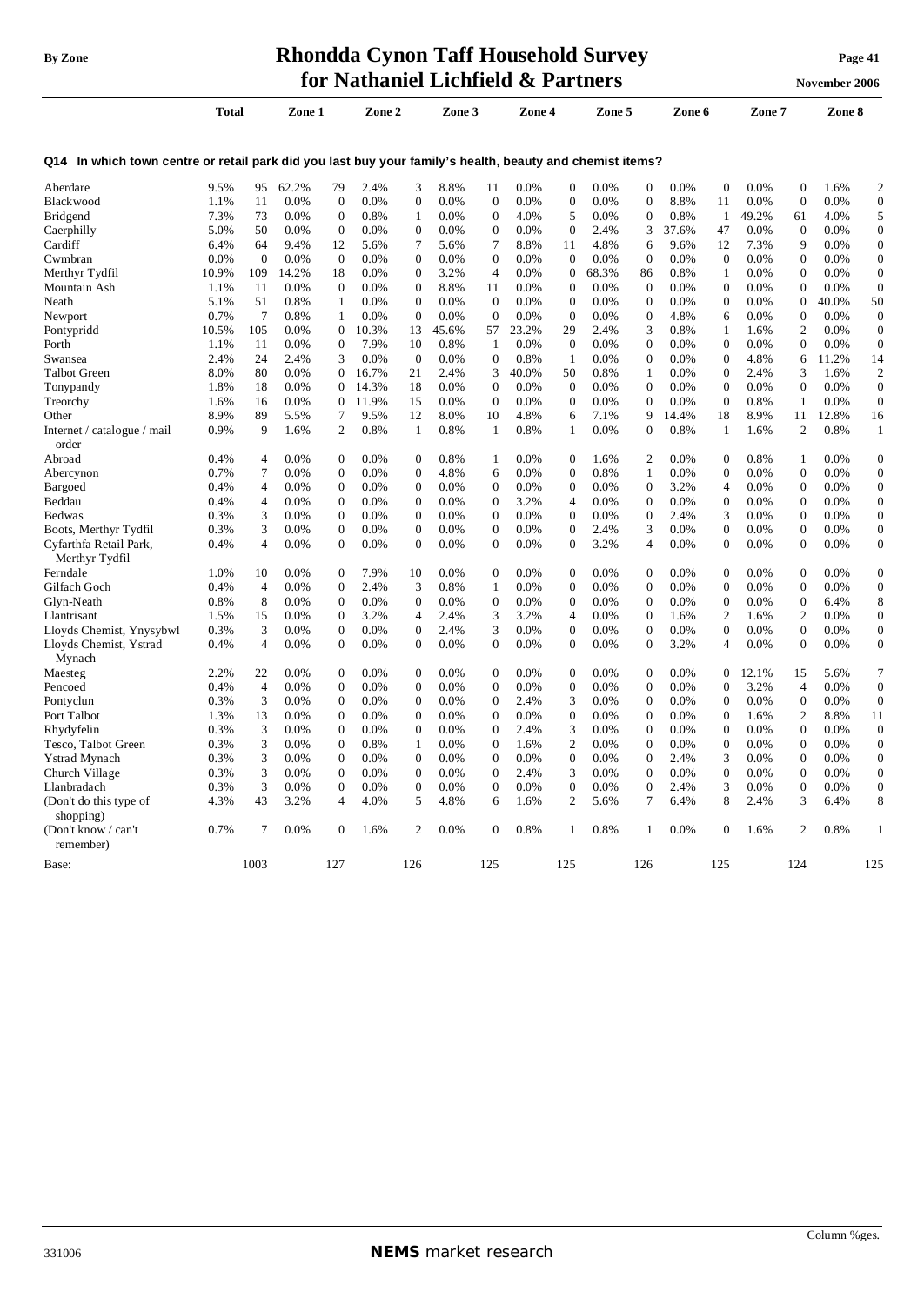## **By** Zone **Rhondda Cynon Taff Household Survey Page** 42 **for Nathaniel Lichfield** & Partners **November** 2006

|                                                                                                                                                                                            | <b>Total</b> |                | Zone 1 |                  | Zone 2 |                | Zone 3 |              | Zone 4 |              | Zone 5  |                | Zone 6 |                | Zone 7 |                  | Zone 8 |                  |
|--------------------------------------------------------------------------------------------------------------------------------------------------------------------------------------------|--------------|----------------|--------|------------------|--------|----------------|--------|--------------|--------|--------------|---------|----------------|--------|----------------|--------|------------------|--------|------------------|
| Are there any other shopping centres or other locations which you buy your family's health, beauty and chemist items?<br>Q15<br>Those who shop for health, beauty and chemist items at Q14 |              |                |        |                  |        |                |        |              |        |              |         |                |        |                |        |                  |        |                  |
| Aberdare                                                                                                                                                                                   | 2.8%         | 27             | 12.2%  | 15               | 1.7%   | 2              | 5.0%   | 6            | 0.0%   | $\mathbf{0}$ | 0.0%    | $\mathbf{0}$   | 0.0%   | $\overline{0}$ | 0.0%   | $\boldsymbol{0}$ | 3.4%   | 4                |
| Blackwood                                                                                                                                                                                  | 0.5%         | 5              | 0.0%   | $\mathbf{0}$     | 0.0%   | $\Omega$       | 0.0%   | $\mathbf{0}$ | 0.0%   | $\mathbf{0}$ | 0.0%    | $\overline{0}$ | 4.3%   | 5              | 0.0%   | $\theta$         | 0.0%   | $\boldsymbol{0}$ |
| Bridgend                                                                                                                                                                                   | 2.9%         | 28             | 0.0%   | $\theta$         | 0.8%   | -1             | 0.0%   | 0            | 4.1%   | 5            | 0.0%    | $\overline{0}$ | 0.0%   | $\bf{0}$       | 15.7%  | 19               | 2.6%   | 3                |
| Caerphilly                                                                                                                                                                                 | 0.8%         | 8              | 0.0%   | $\mathbf{0}$     | 0.0%   | $\Omega$       | 0.8%   | 1            | 0.0%   | $\Omega$     | 0.0%    | $\mathbf{0}$   | 6.0%   | 7              | 0.0%   | $\theta$         | 0.0%   | $\boldsymbol{0}$ |
| Cardiff                                                                                                                                                                                    | 9.2%         | 88             | 8.1%   | 10               | 9.9%   | 12             | 10.1%  | 12           | 8.9%   | 11           | 13.4%   | 16             | 11.1%  | 13             | 9.9%   | 12               | 1.7%   | $\overline{2}$   |
| Cwmbran                                                                                                                                                                                    | 0.1%         | $\mathbf{1}$   | 0.8%   | -1               | 0.0%   | $\theta$       | 0.0%   | $\mathbf{0}$ | 0.0%   | $\mathbf{0}$ | 0.0%    | $\theta$       | 0.0%   | $\mathbf{0}$   | 0.0%   | $\mathbf{0}$     | 0.0%   | $\mathbf{0}$     |
| Merthyr Tydfil                                                                                                                                                                             | 2.9%         | 28             | 11.4%  | 14               | 0.0%   | $\overline{0}$ | 1.7%   | 2            | 0.0%   | $\mathbf{0}$ | 10.1%   | 12             | 0.0%   | $\mathbf{0}$   | 0.0%   | $\mathbf{0}$     | 0.0%   | $\mathbf{0}$     |
| Mountain Ash                                                                                                                                                                               | 0.6%         | 6              | 0.0%   | $\mathbf{0}$     | 0.0%   | $\Omega$       | 5.0%   | 6            | 0.0%   | $\mathbf{0}$ | 0.0%    | $\theta$       | 0.0%   | $\mathbf{0}$   | 0.0%   | $\mathbf{0}$     | 0.0%   | $\overline{0}$   |
| Neath                                                                                                                                                                                      | 2.5%         | 24             | 0.8%   | $\mathbf{1}$     | 0.0%   | $\Omega$       | 0.0%   | $\mathbf{0}$ | 0.0%   | $\Omega$     | 0.0%    | $\Omega$       | 0.0%   | $\Omega$       | 0.0%   | $\Omega$         | 19.7%  | 23               |
| Newport                                                                                                                                                                                    | 0.4%         | $\overline{4}$ | 0.0%   | $\mathbf{0}$     | 0.0%   | $\Omega$       | 0.0%   | $\mathbf{0}$ | 0.0%   | $\mathbf{0}$ | 0.0%    | $\mathbf{0}$   | 3.4%   | 4              | 0.0%   | $\overline{0}$   | 0.0%   | $\mathbf 0$      |
| Pontypridd                                                                                                                                                                                 | 3.6%         | 35             | 0.8%   | 1                | 7.4%   | 9              | 10.1%  | 12           | 4.9%   | 6            | 3.4%    | 4              | 0.9%   |                | 0.8%   | 1                | 0.9%   | 1                |
| Porth                                                                                                                                                                                      | 0.9%         | 9              | 0.0%   | $\mathbf{0}$     | 5.0%   | 6              | 2.5%   | 3            | 0.0%   | $\mathbf{0}$ | $0.0\%$ | $\mathbf{0}$   | 0.0%   | $\mathbf{0}$   | 0.0%   | $\overline{0}$   | 0.0%   | $\boldsymbol{0}$ |
| Swansea                                                                                                                                                                                    | 3.5%         | 34             | 6.5%   | 8                | 0.0%   | $\Omega$       | 0.0%   | $\Omega$     | 0.8%   | 1            | 0.8%    | 1              | 0.0%   | $\Omega$       | 5.0%   | 6                | 15.4%  | 18               |
| <b>Talbot Green</b>                                                                                                                                                                        | 2.4%         | 23             | 0.0%   | $\Omega$         | 8.3%   | 10             | 0.8%   | 1            | 7.3%   | 9            | 0.0%    | $\Omega$       | 0.0%   | $\Omega$       | 0.0%   | $\Omega$         | 2.6%   | 3                |
| Tonypandy                                                                                                                                                                                  | 1.0%         | 10             | 0.0%   | $\mathbf{0}$     | 8.3%   | 10             | 0.0%   | 0            | 0.0%   | $\Omega$     | 0.0%    | $\overline{0}$ | 0.0%   | $\Omega$       | 0.0%   | $\Omega$         | 0.0%   | $\mathbf{0}$     |
| Treorchy                                                                                                                                                                                   | 0.5%         | 5              | 0.0%   | $\boldsymbol{0}$ | 2.5%   | 3              | 0.0%   | 0            | 0.0%   | $\mathbf{0}$ | 0.0%    | $\theta$       | 0.0%   | $\mathbf{0}$   | 0.8%   | 1                | 0.9%   | $\mathbf{1}$     |
| Other                                                                                                                                                                                      | 5.7%         | 55             | 1.6%   | 2                | 5.8%   | 7              | 5.9%   | 7            | 7.3%   | 9            | 10.1%   | 12             | 5.1%   | 6              | 5.0%   | 6                | 5.1%   | 6                |
| Internet / catalogue / mail<br>order                                                                                                                                                       | 0.5%         | 5              | 0.0%   | $\mathbf{0}$     | 1.7%   | $\overline{2}$ | 0.8%   | 1            | 0.8%   | 1            | 0.0%    | $\mathbf{0}$   | 0.0%   | $\mathbf{0}$   | 0.0%   | $\overline{0}$   | 0.9%   | $\mathbf{1}$     |
| Asda, Caerphilly                                                                                                                                                                           | 0.4%         | 4              | 0.0%   | $\mathbf{0}$     | 0.0%   | $\Omega$       | 0.0%   | $\mathbf{0}$ | 0.0%   | $\mathbf{0}$ | 0.0%    | $\mathbf{0}$   | 3.4%   | 4              | 0.0%   | $\mathbf{0}$     | 0.0%   | $\mathbf{0}$     |
| Bargoed                                                                                                                                                                                    | 0.3%         | 3              | 0.0%   | $\mathbf{0}$     | 0.0%   | $\Omega$       | 0.0%   | $\mathbf{0}$ | 0.0%   | $\Omega$     | 0.0%    | $\mathbf{0}$   | 2.6%   | 3              | 0.0%   | $\mathbf{0}$     | 0.0%   | $\boldsymbol{0}$ |
| Glyn-Neath                                                                                                                                                                                 | 0.4%         | 4              | 0.0%   | $\mathbf{0}$     | 0.0%   | $\Omega$       | 0.0%   | $\mathbf{0}$ | 0.0%   | $\mathbf{0}$ | 0.0%    | $\mathbf{0}$   | 0.0%   | $\mathbf{0}$   | 0.0%   | $\boldsymbol{0}$ | 3.4%   | $\overline{4}$   |
| Maesteg                                                                                                                                                                                    | 0.9%         | 9              | 0.0%   | $\mathbf{0}$     | 0.0%   | $\overline{0}$ | 0.0%   | $\mathbf{0}$ | 0.0%   | $\mathbf{0}$ | 0.0%    | $\mathbf{0}$   | 0.0%   | $\mathbf{0}$   | 6.6%   | 8                | 0.9%   | $\mathbf{1}$     |
| Port Talbot                                                                                                                                                                                | 0.7%         | 7              | 0.0%   | $\overline{0}$   | 0.0%   | $\Omega$       | 0.0%   | $\Omega$     | 0.0%   | $\Omega$     | 0.0%    | $\Omega$       | 0.0%   | $\theta$       | 0.0%   | $\overline{0}$   | 6.0%   | 7                |
| Tonyrefail                                                                                                                                                                                 | 0.4%         | 4              | 0.0%   | $\overline{0}$   | 3.3%   | 4              | 0.0%   | $\mathbf{0}$ | 0.0%   | $\Omega$     | 0.0%    | $\Omega$       | 0.0%   | $\Omega$       | 0.0%   | $\overline{0}$   | 0.0%   | $\mathbf{0}$     |
| Asda, Blackwood                                                                                                                                                                            | 0.4%         | 4              | 0.0%   | $\Omega$         | 0.0%   | $\Omega$       | 0.0%   | $\Omega$     | 0.0%   | $\Omega$     | 0.0%    | $\Omega$       | 3.4%   | 4              | 0.0%   | $\Omega$         | 0.0%   | $\overline{0}$   |
| (Nowhere else)                                                                                                                                                                             | 56.3%        | 540            | 61.8%  | 76               | 46.3%  | 56             | 62.2%  | 74           | 64.2%  | 79           | 62.2%   | 74             | 57.3%  | 67             | 55.4%  | 67               | 40.2%  | 47               |
| (Don't know / varies)                                                                                                                                                                      | 3.6%         | 35             | 3.3%   | $\overline{4}$   | 3.3%   | 4              | 1.7%   | 2            | 4.1%   | 5            | 4.2%    | 5              | 5.1%   | 6              | 4.1%   | 5                | 3.4%   | $\overline{4}$   |
| Base:                                                                                                                                                                                      |              | 960            |        | 123              |        | 121            |        | 119          |        | 123          |         | 119            |        | 117            |        | 121              |        | 117              |

Aberdare 7.1% 71 40.9% 52 6.3% 8 6.4% 8 0.0% 0 0.8% 1 0.0% 0 0.0% 0 1.6% 2 Blackwood 0.4% 4 0.0% 0 0.0% 0 0.0% 0 0.0% 0 0.0% 0 3.2% 4 0.0% 0 0.0% 0 Bridgend 8.1% 81 0.0% 0 0.8% 1 0.0% 0 5.6% 7 0.0% 0 0.8% 1 50.0% 62 8.0% 10 Caerphilly 4.4% 44 0.0% 0 0.0% 0 0.8% 1 0.8% 1 0.0% 0 33.6% 42 0.0% 0 0.0% 0 Cardiff 15.6% 156 19.7% 25 16.7% 21 20.8% 26 18.4% 23 13.5% 17 24.0% 30 11.3% 14 0.0% 0 Cwmbran 0.1% 1 0.0% 0 0.0% 0 0.0% 0 0.0% 0 0.0% 0 0.0% 0 0.8% 1 0.0% 0 Merthyr Tydfil 10.3% 103 11.0% 14 0.8% 1 5.6% 7 0.0% 0 60.3% 76 3.2% 4 0.0% 0 0.8% 1 Mountain Ash 0.1% 1 0.0% 0 0.8% 1 0.0% 0 0.0% 0 0.0% 0 0.0% 0 0.0% 0 0.0% 0 Neath 3.7% 37 0.0% 0 0.8% 1 0.0% 0 0.0% 0 0.0% 0 0.0% 0 0.0% 0 28.8% 36 Newport 1.2% 12 0.0% 0 0.0% 0 0.0% 0 0.8% 1 0.0% 0 8.8% 11 0.0% 0 0.0% 0 Pontypridd 9.0% 90 1.6% 2 12.7% 16 37.6% 47 16.8% 21 2.4% 3 0.0% 0 0.8% 1 0.0% 0 Porth 0.2% 2 0.0% 0 0.8% 1 0.0% 0 0.0% 0 0.0% 0 0.0% 0 0.8% 1 0.0% 0 Swansea 5.8% 58 7.1% 9 1.6% 2 0.0% 0 0.8% 1 1.6% 2 0.0% 0 8.9% 11 26.4% 33 Talbot Green 6.3% 63 0.8% 1 18.3% 23 0.8% 1 28.0% 35 0.0% 0 0.0% 0 0.8% 1 1.6% 2 Tonypandy 1.2% 12 0.0% 0 9.5% 12 0.0% 0 0.0% 0 0.0% 0 0.0% 0 0.0% 0 0.0% 0 Treorchy 0.1% 1 0.0% 0 0.8% 1 0.0% 0 0.0% 0 0.0% 0 0.0% 0 0.0% 0 0.0% 0 Other 5.6% 56 3.9% 5 5.6% 7 6.4% 8 2.4% 3 7.1% 9 10.4% 13 3.2% 4 5.6% 7 Internet / catalogue / mail order 7.1% 71 6.3% 8 8.7% 11 7.2% 9 12.0% 15 4.0% 5 4.0% 5 7.3% 9 7.2% 9 Llantrisant 1.4% 14 0.0% 0 4.0% 5 2.4% 3 3.2% 4 0.0% 0 0.0% 0 1.6% 2 0.0% 0 London 0.3% 3 0.0% 0 0.0% 0 0.0% 0 0.0% 0 0.8% 1 0.0% 0 0.0% 0 1.6% 2 Maesteg 0.7% 7 0.0% 0 0.0% 0 0.0% 0 0.0% 0 0.0% 0 0.0% 0 4.8% 6 0.8% 1 McArthur Glen, Bridgend 0.7% 7 0.0% 0 0.8% 1 0.8% 1 0.0% 0 0.0% 0 1.6% 2 2.4% 3 0.0% 0 Port Talbot 1.2% 12 0.0% 0 0.0% 0 0.0% 0 0.0% 0 0.0% 0 0.0% 0 2.4% 3 7.2% 9 Ystrad Mynach 0.3% 3 0.0% 0 0.0% 0 0.0% 0 0.0% 0 0.8% 1 1.6% 2 0.0% 0 0.0% 0 (Don't do this type of shopping) 6.7% 67 6.3% 8 9.5% 12 6.4% 8 8.0% 10 5.6% 7 8.0% 10 2.4% 3 7.2% 9 (Don't know / can't remember) 2.7% 27 2.4% 3 1.6% 2 4.8% 6 3.2% 4 3.2% 4 0.8% 1 2.4% 3 3.2% 4 Base: 1003 127 126 125 126 126 126 126 127 128 129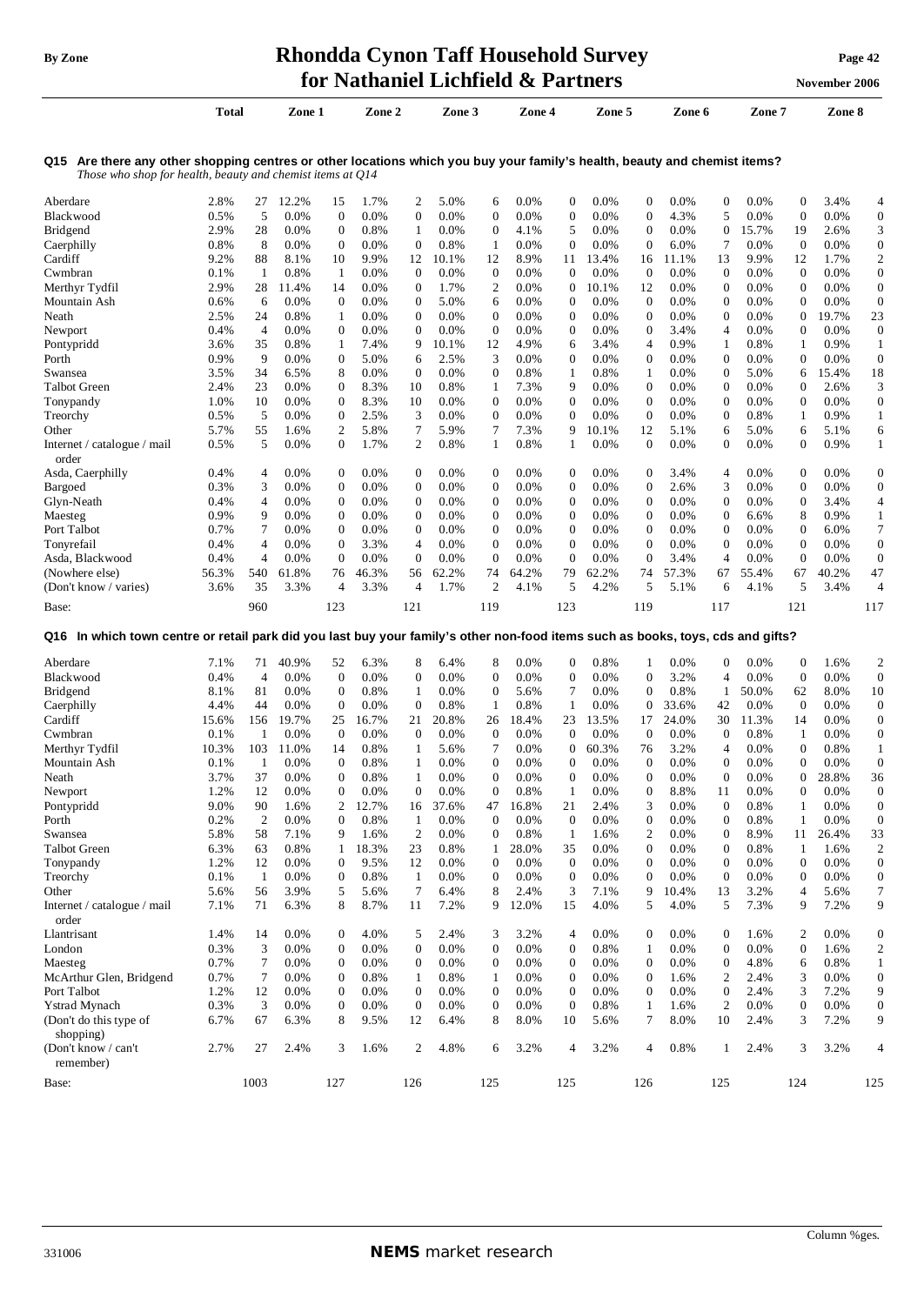|                                                                                                                                                     | for Nathaniel Lichfield & Partners |                  |                    |                                      |                 |                       |                |                       |                |                      |                 |                       |                |                       | November 2006  |                     |                |                                    |
|-----------------------------------------------------------------------------------------------------------------------------------------------------|------------------------------------|------------------|--------------------|--------------------------------------|-----------------|-----------------------|----------------|-----------------------|----------------|----------------------|-----------------|-----------------------|----------------|-----------------------|----------------|---------------------|----------------|------------------------------------|
|                                                                                                                                                     | Total                              |                  | Zone 1             |                                      | Zone 2          |                       | Zone 3         |                       | Zone 4         |                      | Zone 5          |                       | Zone 6         |                       | Zone 7         |                     | Zone 8         |                                    |
| Q17 Are there any other shopping centres or other locations which you buy your family's other non-food items such as books, toys, cds and<br>gifts? |                                    |                  |                    |                                      |                 |                       |                |                       |                |                      |                 |                       |                |                       |                |                     |                |                                    |
| Those who shop for other non-food items suchs as books, toys, CD's and gifts at $Q16$                                                               |                                    |                  |                    |                                      |                 |                       |                |                       |                |                      |                 |                       |                |                       |                |                     |                |                                    |
| Aberdare                                                                                                                                            | 3.7%                               |                  | 35 12.6%           | 15                                   | 6.1%            | 7                     | 7.7%           | 9                     | 0.0%           | $\mathbf{0}$         | 0.8%            | 1                     | 0.9%           | 1                     | 0.0%           | $\boldsymbol{0}$    | 1.7%           | $\overline{\mathbf{c}}$            |
| Blackwood                                                                                                                                           | 1.0%                               | 9                | 0.0%               | $\boldsymbol{0}$                     | 0.0%            | $\boldsymbol{0}$      | 0.0%           | $\boldsymbol{0}$      | 0.0%           | $\boldsymbol{0}$     | 0.0%            | $\boldsymbol{0}$      | 7.8%           | 9                     | 0.0%           | $\boldsymbol{0}$    | 0.0%           | $\boldsymbol{0}$                   |
| Bridgend                                                                                                                                            | 4.0%                               | 37<br>21         | $0.0\%$<br>$0.0\%$ | $\boldsymbol{0}$<br>$\boldsymbol{0}$ | 4.4%<br>$0.0\%$ | 5<br>$\boldsymbol{0}$ | 0.0%<br>0.9%   | $\boldsymbol{0}$<br>1 | 8.7%<br>1.7%   | 10<br>$\overline{c}$ | 0.8%            | $\mathbf{1}$<br>1     | 0.9%           | 1<br>17               | 14.1%<br>0.0%  | 17<br>$\mathbf{0}$  | 2.6%           | 3                                  |
| Caerphilly<br>Cardiff                                                                                                                               | 2.2%<br>16.6%                      | 155              | 13.4%              | 16                                   | 15.8%           | 18                    | 13.7%          | 16                    | 20.0%          | 23                   | 0.8%<br>18.5%   | 22                    | 14.8%<br>23.5% | 27                    | 21.5%          | 26                  | 0.0%<br>6.0%   | $\boldsymbol{0}$<br>$\overline{7}$ |
| Cwmbran                                                                                                                                             | 0.1%                               | -1               | 0.8%               | -1                                   | 0.0%            | $\mathbf 0$           | 0.0%           | $\mathbf{0}$          | 0.0%           | $\mathbf{0}$         | $0.0\%$         | $\mathbf{0}$          | 0.0%           | $\mathbf{0}$          | 0.0%           | $\mathbf 0$         | 0.0%           | $\boldsymbol{0}$                   |
| Merthyr Tydfil                                                                                                                                      | 4.7%                               | 44               | 15.1%              | 18                                   | 1.8%            | $\overline{2}$        | 6.0%           | 7                     | 0.9%           | 1                    | 10.1%           | 12                    | 1.7%           | 2                     | 0.0%           | $\boldsymbol{0}$    | 1.7%           | $\overline{c}$                     |
| Mountain Ash                                                                                                                                        | 0.1%                               | $\mathbf{1}$     | 0.0%               | $\boldsymbol{0}$                     | 0.0%            | $\overline{0}$        | 0.9%           | 1                     | 0.0%           | $\mathbf{0}$         | 0.0%            | $\mathbf{0}$          | 0.0%           | 0                     | 0.0%           | $\mathbf{0}$        | 0.0%           | $\mathbf{0}$                       |
| Neath                                                                                                                                               | 3.2%                               | 30               | 1.7%               | 2                                    | 0.0%            | $\mathbf{0}$          | 0.0%           | $\boldsymbol{0}$      | 0.0%           | $\theta$             | 0.0%            | $\mathbf{0}$          | 0.0%           | 0                     | 0.0%           | $\boldsymbol{0}$    | 24.1%          | 28                                 |
| Newport                                                                                                                                             | 1.2%                               | 11               | 0.8%               | 1                                    | 0.0%            | $\overline{0}$        | 0.0%           | $\boldsymbol{0}$      | 0.0%           | $\mathbf{0}$         | 0.8%            | 1                     | 7.8%           | 9                     | 0.0%           | $\boldsymbol{0}$    | 0.0%           | $\boldsymbol{0}$                   |
| Pontypridd<br>Porth                                                                                                                                 | 6.2%<br>0.6%                       | 58<br>6          | 2.5%<br>0.0%       | 3<br>$\mathbf{0}$                    | 13.2%<br>4.4%   | 15<br>5               | 13.7%<br>0.9%  | 16<br>1               | 10.4%<br>0.0%  | 12<br>$\mathbf{0}$   | 6.7%<br>$0.0\%$ | 8<br>$\boldsymbol{0}$ | 1.7%<br>0.0%   | 2<br>$\mathbf{0}$     | 0.8%<br>0.0%   | 1<br>$\overline{0}$ | 0.9%<br>0.0%   | $\mathbf{1}$<br>$\boldsymbol{0}$   |
| Swansea                                                                                                                                             | 6.5%                               | 61               | 14.3%              | 17                                   | 0.9%            | 1                     | $0.0\%$        | 0                     | $0.0\%$        | $\mathbf{0}$         | 4.2%            | 5                     | 0.0%           | 0                     | 15.7%          | 19                  | 16.4%          | 19                                 |
| Talbot Green                                                                                                                                        | 3.0%                               | 28               | 0.0%               | $\mathbf{0}$                         | 6.1%            | 7                     | 0.9%           | 1                     | 12.2%          | 14                   | 0.8%            | 1                     | 0.9%           | 1                     | 0.8%           | 1                   | 2.6%           | 3                                  |
| Tonypandy                                                                                                                                           | 0.5%                               | 5                | 0.0%               | $\mathbf{0}$                         | 3.5%            | 4                     | $0.0\%$        | 0                     | 0.9%           | 1                    | $0.0\%$         | $\boldsymbol{0}$      | 0.0%           | 0                     | 0.0%           | $\boldsymbol{0}$    | 0.0%           | $\boldsymbol{0}$                   |
| Treorchy                                                                                                                                            | 0.0%                               | $\boldsymbol{0}$ | 0.0%               | $\mathbf{0}$                         | $0.0\%$         | $\boldsymbol{0}$      | $0.0\%$        | 0                     | 0.0%           | $\mathbf{0}$         | $0.0\%$         | $\boldsymbol{0}$      | 0.0%           | 0                     | 0.0%           | $\boldsymbol{0}$    | 0.0%           | $\boldsymbol{0}$                   |
| Other                                                                                                                                               | 2.6%                               | 24               | 2.5%               | 3                                    | 0.9%            | 1                     | 1.7%           | 2                     | 4.3%           | 5                    | 5.0%            | 6                     | 4.3%           | 5                     | 0.0%           | $\boldsymbol{0}$    | 1.7%           | $\overline{\mathbf{c}}$            |
| Internet / catalogue / mail                                                                                                                         | 2.4%                               | 22               | 4.2%               | 5                                    | 1.8%            | 2                     | 3.4%           | 4                     | 0.9%           | 1                    | 2.5%            | 3                     | 1.7%           | 2                     | 3.3%           | $\overline{4}$      | 0.9%           | $\mathbf{1}$                       |
| order<br>Llantrisant                                                                                                                                | 0.5%                               | 5                | 0.0%               | $\boldsymbol{0}$                     | 0.9%            | 1                     | 0.9%           | 1                     | 1.7%           | 2                    | 0.0%            | $\boldsymbol{0}$      | 0.9%           |                       | 0.0%           | $\boldsymbol{0}$    | 0.0%           | $\boldsymbol{0}$                   |
| Maesteg                                                                                                                                             | 0.5%                               | 5                | 0.0%               | $\boldsymbol{0}$                     | 0.0%            | $\boldsymbol{0}$      | 0.0%           | $\boldsymbol{0}$      | 0.0%           | $\boldsymbol{0}$     | $0.0\%$         | $\boldsymbol{0}$      | 0.0%           | 1<br>$\boldsymbol{0}$ | 2.5%           | 3                   | 1.7%           | $\overline{c}$                     |
| Port Talbot                                                                                                                                         | 0.9%                               | 8                | 0.0%               | $\mathbf{0}$                         | 0.9%            | 1                     | 0.0%           | $\mathbf{0}$          | 0.9%           | 1                    | $0.0\%$         | $\boldsymbol{0}$      | 0.0%           | $\mathbf{0}$          | 1.7%           | $\overline{c}$      | 3.4%           | $\overline{4}$                     |
| (Nowhere else)                                                                                                                                      | 44.9%                              | 420              | 42.0%              | 50                                   | 43.0%           | 49                    | 50.4%          | 59                    | 45.2%          | 52                   | 52.9%           | 63                    | 42.6%          | 49                    | 45.5%          | 55                  | 37.1%          | 43                                 |
| (Don't know / varies)                                                                                                                               | 5.0%                               | 47               | 3.4%               | $\overline{4}$                       | 6.1%            | 7                     | 6.8%           | 8                     | 3.5%           | $\overline{4}$       | 6.7%            | 8                     | 3.5%           | 4                     | 4.1%           | 5                   | 6.0%           | 7                                  |
| Base:                                                                                                                                               |                                    | 936              |                    | 119                                  |                 | 114                   |                | 117                   |                | 115                  |                 | 119                   |                | 115                   |                | 121                 |                | 116                                |
| <b>GEN</b> Gender of respondent                                                                                                                     |                                    |                  |                    |                                      |                 |                       |                |                       |                |                      |                 |                       |                |                       |                |                     |                |                                    |
| Male                                                                                                                                                | 26.4%                              | 265              | 22.8%              | 29                                   | 26.2%           | 33                    | 32.0%          | 40                    | 28.8%          | 36                   | 30.2%           | 38                    | 23.2%          | 29                    | 24.2%          | 30                  | 24.0%          | 30                                 |
| Female                                                                                                                                              | 73.6%                              | 738              | 77.2%              | 98                                   | 73.8%           | 93                    | 68.0%          | 85                    | 71.2%          | 89                   | 69.8%           | 88                    | 76.8%          | 96                    | 75.8%          | 94                  | 76.0%          | 95                                 |
| Base:                                                                                                                                               |                                    | 1003             |                    | 127                                  |                 | 126                   |                | 125                   |                | 125                  |                 | 126                   |                | 125                   |                | 124                 |                | 125                                |
|                                                                                                                                                     |                                    |                  |                    |                                      |                 |                       |                |                       |                |                      |                 |                       |                |                       |                |                     |                |                                    |
| AGE In which of the following age bands do you fall?                                                                                                |                                    |                  |                    |                                      |                 |                       |                |                       |                |                      |                 |                       |                |                       |                |                     |                |                                    |
| $18-24$ years                                                                                                                                       | 4.5%                               | 45               | 6.3%               | 8                                    | 4.0%            | 5                     | 4.8%           | 6                     | 1.6%           | 2                    | 3.2%            | 4                     | 4.0%           | 5                     | 6.5%           | 8                   | 5.6%           | 7                                  |
| $25-34$ years                                                                                                                                       | 11.1%                              | 111              | 7.9%               | 10                                   | 16.7%           | 21                    | 10.4%          | 13                    | 9.6%           | 12                   | 7.1%            | 9                     | 7.2%           | 9                     | 13.7%          | 17                  | 16.0%          | 20                                 |
| 35-44 years                                                                                                                                         | 16.8%                              | 169              | 25.2%              | 32                                   | 17.5%           | 22                    | 12.0%          | 15                    | 13.6%          | 17                   | 15.9%           | 20                    | 17.6%          | 22                    | 15.3%          | 19                  | 17.6%          | 22                                 |
| 45-54 years                                                                                                                                         | 19.2%<br>23.1%                     | 193<br>232       | 12.6%<br>22.0%     | 16<br>28                             | 21.4%<br>24.6%  | 27                    | 16.8%<br>20.8% | 21<br>26              | 23.2%<br>26.4% | 29<br>33             | 19.0%           | 24<br>34              | 17.6%          | 22<br>23              | 26.6%<br>25.0% | 33                  | 16.8%<br>20.8% | 21<br>26                           |
| 55-64 years<br>$65+$ years                                                                                                                          | 24.4%                              | 245              | 26.0%              |                                      | 33 15.9%        | 31<br>20              | 34.4%          | 43                    | 25.6%          | 32                   | 27.0%<br>27.8%  | 35                    | 18.4%<br>32.8% | 41                    | 12.1%          | 31<br>15            | 20.8%          | 26                                 |
| (Refused)                                                                                                                                           | 0.8%                               | 8                | 0.0%               | $\mathbf{0}$                         | $0.0\%$         | $\mathbf{0}$          | 0.8%           | 1                     | 0.0%           | $\boldsymbol{0}$     | 0.0%            | $\mathbf{0}$          | 2.4%           | 3                     | 0.8%           | 1                   | 2.4%           | 3                                  |
| Base:                                                                                                                                               |                                    | 1003             |                    | 127                                  |                 | 126                   |                | 125                   |                | 125                  |                 | 126                   |                | 125                   |                | 124                 |                | 125                                |
|                                                                                                                                                     |                                    |                  |                    |                                      |                 |                       |                |                       |                |                      |                 |                       |                |                       |                |                     |                |                                    |
| EMP Which of the following best describes the chief wage earner of your household's current employment status?                                      |                                    |                  |                    |                                      |                 |                       |                |                       |                |                      |                 |                       |                |                       |                |                     |                |                                    |
| Working full time (30 hours<br>plus per week)                                                                                                       | 45.7%                              |                  | 458 46.5%          | 59                                   | 54.0%           |                       | 68 36.8%       |                       | 46 48.8%       |                      | 61 36.5%        |                       | 46 42.4%       | 53                    | 58.9%          | 73                  | 41.6%          | 52                                 |
| Working part time (less than<br>30 hours per week)                                                                                                  | 8.1%                               | 81               | 10.2%              | 13                                   | 7.1%            | 9                     | 4.8%           | 6                     | 8.0%           | 10                   | 10.3%           | 13                    | 4.0%           | 5                     | 8.1%           | 10                  | 12.0%          | 15                                 |
| Retired                                                                                                                                             | 36.8%                              | 369              | 38.6%              | 49                                   | 28.6%           | 36                    | 47.2%          | 59                    | 36.8%          | 46                   | 43.7%           | 55                    | 44.0%          | 55                    | 25.0%          | 31                  | 30.4%          | 38                                 |
| Housewife / husband<br>Student / full time education                                                                                                | 3.2%                               | 32<br>6          | 3.9%<br>0.0%       | 5<br>$\mathbf 0$                     | 2.4%            | 3<br>$\boldsymbol{0}$ | 4.0%           | 5<br>1                | 1.6%           | 2<br>$\mathbf 0$     | 1.6%            | 2<br>0                | 1.6%           | 2<br>0                | 1.6%           | 2<br>2              | 8.8%           | 11                                 |
| Unemployed                                                                                                                                          | 0.6%<br>4.0%                       | 40               | 0.8%               | 1                                    | 0.0%<br>4.8%    | 6                     | 0.8%<br>6.4%   | 8                     | 0.0%<br>4.8%   | 6                    | 0.0%<br>5.6%    | 7                     | 0.0%<br>3.2%   | 4                     | 1.6%<br>2.4%   | 3                   | 2.4%<br>4.0%   | 3<br>5                             |
| Other                                                                                                                                               | 0.0%                               | $\mathbf{0}$     | 0.0%               | $\mathbf 0$                          | 0.0%            | $\boldsymbol{0}$      | $0.0\%$        | 0                     | 0.0%           | $\mathbf 0$          | 0.0%            | 0                     | 0.0%           | 0                     | 0.0%           | $\boldsymbol{0}$    | 0.0%           | $\boldsymbol{0}$                   |
| Disabled / long term sick                                                                                                                           | 1.1%                               | 11               | 0.0%               | $\mathbf 0$                          | 2.4%            | 3                     | 0.0%           | 0                     | 0.0%           | $\boldsymbol{0}$     | 2.4%            | 3                     | 2.4%           | 3                     | 0.8%           | 1                   | 0.8%           | 1                                  |
| (Refused)                                                                                                                                           | 0.6%                               | 6                | $0.0\%$            | $\mathbf{0}$                         | 0.8%            | 1                     | 0.0%           | $\boldsymbol{0}$      | 0.0%           | $\boldsymbol{0}$     | 0.0%            | $\mathbf{0}$          | 2.4%           | 3                     | 1.6%           | $\overline{c}$      | 0.0%           | $\boldsymbol{0}$                   |
| Base:                                                                                                                                               |                                    | 1003             |                    | 127                                  |                 | 126                   |                | 125                   |                | 125                  |                 | 126                   |                | 125                   |                | 124                 |                | 125                                |
| CAR How many cars does your household own or have the use of?                                                                                       |                                    |                  |                    |                                      |                 |                       |                |                       |                |                      |                 |                       |                |                       |                |                     |                |                                    |
| None                                                                                                                                                | 20.0%                              | 201              | 13.4%              |                                      | 17 21.4%        | 27                    | 24.8%          | 31                    | 23.2%          | 29                   | 23.8%           | 30                    | 21.6%          | 27                    | 15.3%          | 19                  | 16.8%          | 21                                 |
| One                                                                                                                                                 | 44.4%                              | 445              | 40.2%              | 51                                   | 49.2%           | 62                    | 46.4%          | 58                    | 35.2%          | 44                   | 47.6%           | 60                    | 38.4%          | 48                    | 46.0%          | 57                  | 52.0%          | 65                                 |
| Two                                                                                                                                                 | 28.0%                              | 281              | 37.0%              | 47                                   | 24.6%           | 31                    | 24.0%          | 30                    | 33.6%          | 42                   | 24.6%           | 31                    | 33.6%          |                       | 42 22.6%       | 28                  | 24.0%          | 30                                 |
| Three or more                                                                                                                                       | 7.1%                               | 71               | 9.4%               | 12                                   | 2.4%            | 3                     | 4.8%           | 6                     | 8.0%           | 10                   | 4.0%            | 5                     | 4.8%           | 6                     | 16.1%          | 20                  | 7.2%           | 9                                  |
| (Refused)                                                                                                                                           | 0.5%                               | 5                | 0.0%               | $\boldsymbol{0}$                     | 2.4%            | 3                     | 0.0%           | 0                     | 0.0%           | $\mathbf 0$          | 0.0%            | 0                     | 1.6%           | 2                     | 0.0%           | $\mathbf{0}$        | 0.0%           | $\boldsymbol{0}$                   |
| Base:                                                                                                                                               |                                    | 1003             |                    | 127                                  |                 | 126                   |                | 125                   |                | 125                  |                 | 126                   |                | 125                   |                | 124                 |                | 125                                |

**By Zone Rhondda Cynon Taff Household Survey Page <sup>43</sup>**